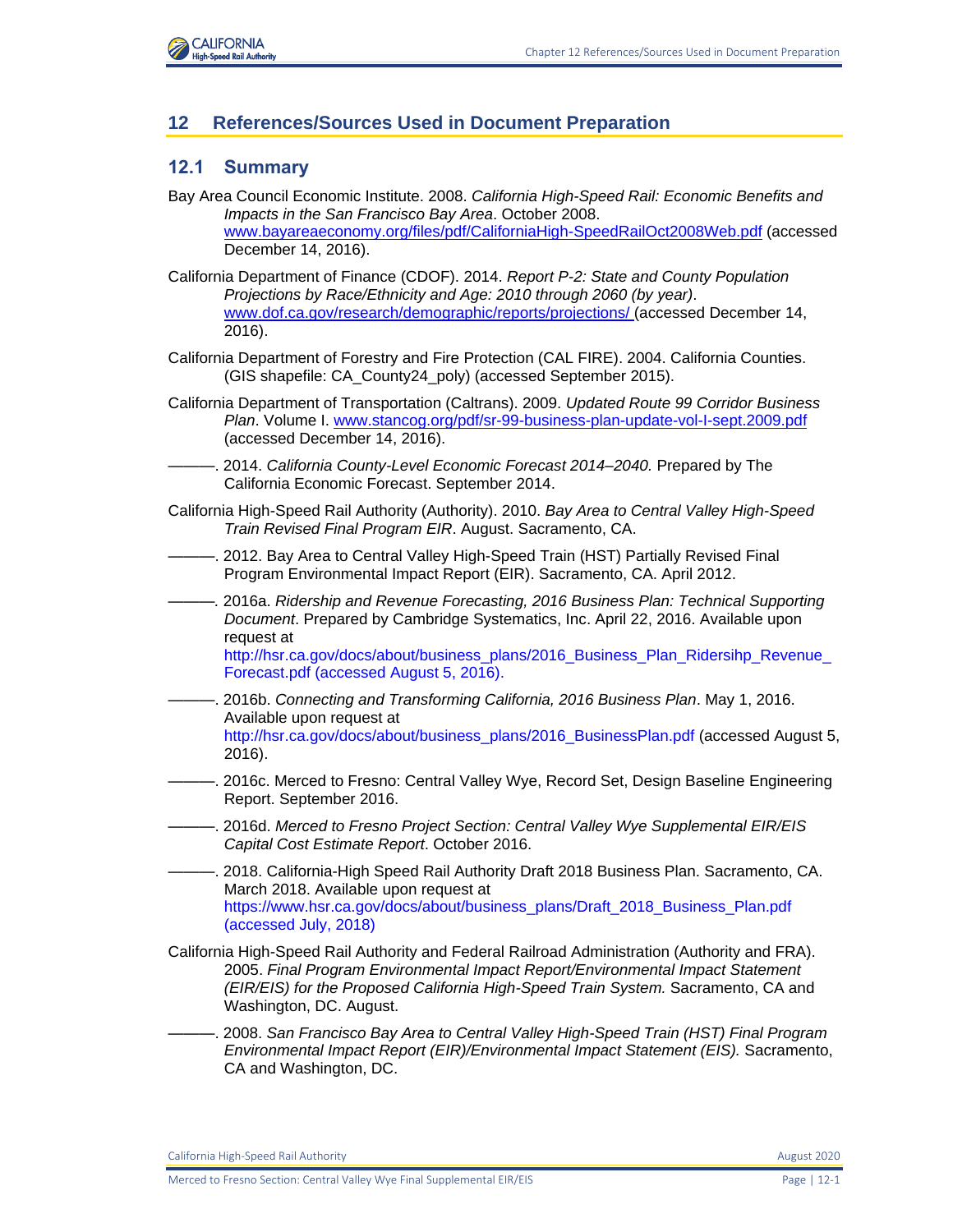

- ———. 2012. *Merced to Fresno Section Final Environmental Impact Report (EIR)/Environmental Impact Statement (EIS).* Sacramento, CA, and Washington, DC. April 2012.
	- ———. 2016. *Merced to Fresno Section: Wye Alternatives Supplemental Checkpoint B Summary Report: Third Report Addendum to the September 10, 2013 Checkpoint B Summary Report.* August 2016.
- Environmental Systems Research Institute (ESRI). 2013. Streetmap USA 10.2. (GIS shapefiles: railroads.sdc, highway.sdc) (accessed May 29, 2013).
- ESRI/National Geographic. 2015. National Geographic World Map (Streaming). http://goto.arcgisonline.com/maps/NatGeo\_Corld\_Map (accessed September 2015).
- Federal Railroad Administration and State of California (FRA and State of California). 2019. *Memorandum of Understanding between the Federal Railroad Administration and the State of California, Acting Through Its California State Transportation Agency and Its California High-Speed Rail Authority, for the State of California's Participation in the Surface Transposition Project Delivery Program Pursuant to 23 U.S.C. 327*. July 23, 2019.

U.S. Census Bureau. 2010. (SF-1) P-1. *Total Population*. 2010.

# **12.2 Chapter 1, Introduction and Purpose, Need, and Objectives**

- Amtrak. 2013. *National Fact Sheet FY 2013.* Prepared by Amtrak Media Relations. [www.amtrak.com/ccurl/826/406/Amtrak-National-Fact-Sheet-FY2013-rev.pdf](http://www.amtrak.com/ccurl/826/406/Amtrak-National-Fact-Sheet-FY2013-rev.pdf) (accessed January 2014).
- ———. 2016. [www.amtrak.com/train-schedules-timetables](http://www.amtrak.com/train-schedules-timetables) (accessed August 31, 2016).
- Bay Area Council Economic Institute. 2008. *California High-Speed Rail: Economic Benefits and Impacts in the San Francisco Bay Area*. October 2008. [www.bayareaeconomy.org/media/files/pdf/CaliforniaHigh-SpeedRailOct2008Web.pdf](http://www.bayareaeconomy.org/media/files/pdf/CaliforniaHigh-SpeedRailOct2008Web.pdf) (accessed December 20, 2016).
- Bureau of Transportation Statistics (BTS). 2015. *On-Time Performance – Flight Delays at a Glance*. Fresno, CA: Fresno Yosemite International (January–December 2014). [www.transtats.bts.gov/ \(](http://www.transtats.bts.gov/)accessed August 6, 2015).
- California Air Resources Board (CARB). 2008. *Inventory. Climate Change Scoping Plan: A Framework for Change.* Pursuant to AB 32, the California Global Warming Solutions Act of 2006. December 2008. [www.arb.ca.gov/cc/scopingplan/document/adopted\\_scoping\\_plan.pdf.](http://www.arb.ca.gov/cc/scopingplan/document/adopted_scoping_plan.pdf)
- ———. 2010. Attachment 4, *Approved Regional Greenhouse Gas Emission Reduction Targets, to Executive Order No. G-11-024*[. www.arb.ca.gov/cc/sb375/final\\_targets.pdf.](http://www.arb.ca.gov/cc/sb375/final_targets.pdf)
- ———. 2016. *California Greenhouse Gas Emission Inventory – 2016 Edition*. June 2016. <https://www.arb.ca.gov/cc/inventory/data/data.htm> (accessed August 31, 2016).
- California Department of Finance (CDOF). 2014. Report P-1: State and County Population Projections by County, by Race/Ethnicity, and by Major Age Groups, 2010-2060 (by decade). December 2014. [www.dof.ca.gov/Forecasting/Demographics/Projections/](http://www.dof.ca.gov/Forecasting/Demographics/Projections/) (accessed August 8, 2016).
- California Department of Food and Agriculture (CDFA). 2015. *California Agricultural Statistics Review, 2014-2015*.[cited on p 1-9] <https://www.cdfa.ca.gov/statistics/PDFs/2015Report.pdf> (accessed September 12, 2016).
- California Department of Transportation (Caltrans). 2008. *Route 99 Corridor System Management Plan.* Sacramento, CA: October 2008. [www.dot.ca.gov/dist10/divisions/Planning/advancedplanning/docs/FinalSR-](https://projectspace.icfi.com/bis/ep-CaHSRA/EnvProgram/00533.15/Shared%20Documents/00_BACK%20MATTER_Distribution-Preparers-Refs-Glossary-Index-Acros/12%20References/www.dot.ca.gov/dist10/divisions/Planning/advancedplanning/docs/FinalSR-99MercedWEB11708.pdf)[99MercedWEB11708.pdf](https://projectspace.icfi.com/bis/ep-CaHSRA/EnvProgram/00533.15/Shared%20Documents/00_BACK%20MATTER_Distribution-Preparers-Refs-Glossary-Index-Acros/12%20References/www.dot.ca.gov/dist10/divisions/Planning/advancedplanning/docs/FinalSR-99MercedWEB11708.pdf) (accessed August 31, 2016).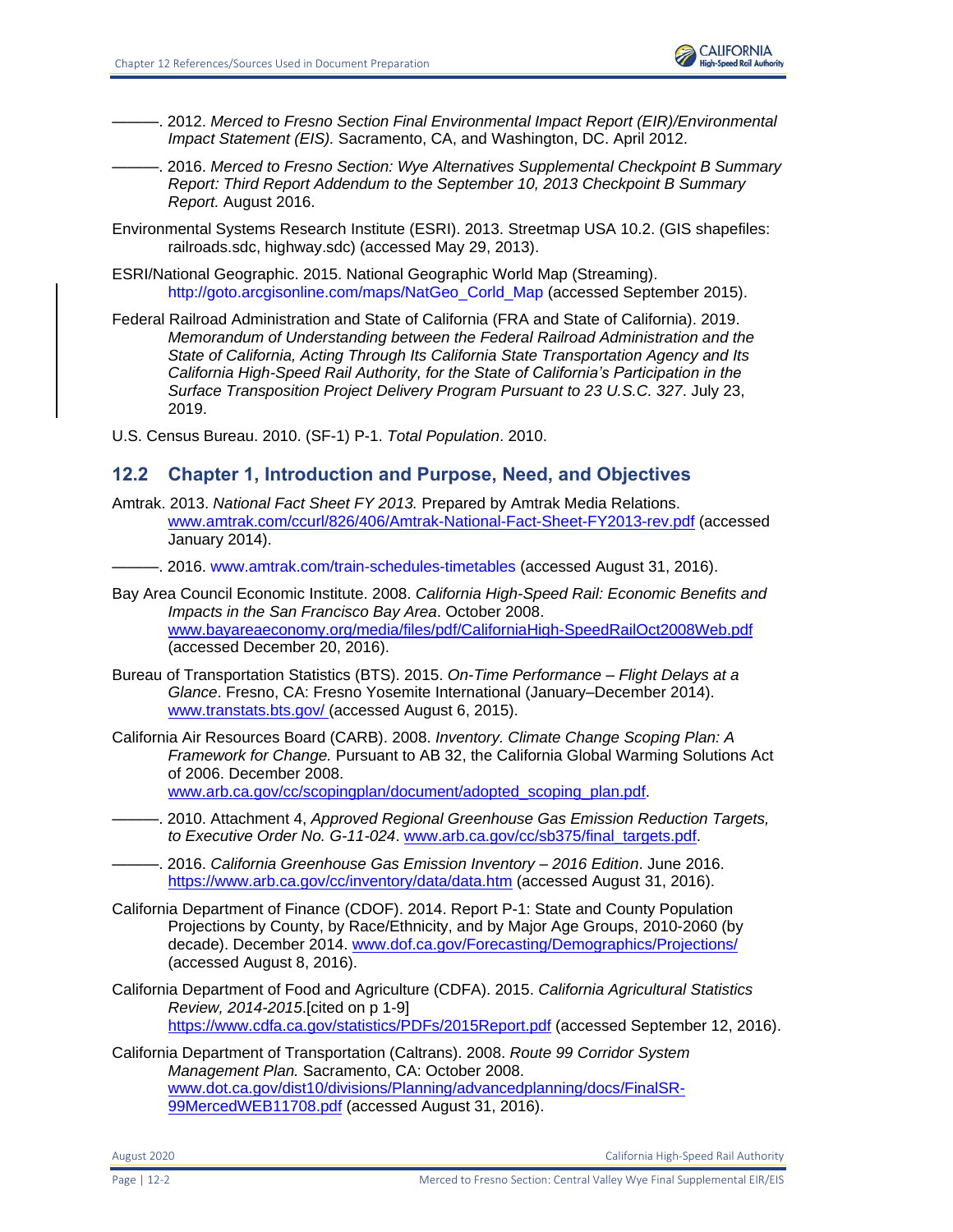

———. 2009. *Updated Route 99 Corridor Business Plan*. Volume I. [www.stancog.org/pdf/sr-99](http://www.stancog.org/pdf/sr-99-business-plan-update-vol-I-sept.2009.pdf) [business-plan-update-vol-I-sept.2009.pdf](http://www.stancog.org/pdf/sr-99-business-plan-update-vol-I-sept.2009.pdf) (accessed July 30, 2015). ———. 2012. *2012 California Public Road Data: Statistical Data derived from the Highway Performance Monitoring System*. [www.dot.ca.gov/hq/tsip/hpms/hpmslibrary/prd/2012prd/2012PRD\\_Updated.pdf](http://www.dot.ca.gov/hq/tsip/hpms/hpmslibrary/prd/2012prd/2012PRD_Updated.pdf) (accessed December 12, 2016). ———. 2013a. *Route 99 Corridor Business Plan*. Volume I. Prepared by Caltrans Districts 6 and 10. Sacramento, CA: February 2013. [www.dot.ca.gov/dist6/planning/sr99bus/updated\\_bp\\_vol1\\_feb2013.pdf](http://www.dot.ca.gov/dist6/planning/sr99bus/updated_bp_vol1_feb2013.pdf) (accessed August 6, 2015). ———. 2013b. *2012 California Public Road Data, Statistical Information derived from the Highway Performance Monitoring System*. [www.dot.ca.gov/hq/tsip/hpms/hpmslibrary/](http://www.dot.ca.gov/‌hq/tsip/‌hpms/‌hpmslibrary/‌prd/2012prd/‌2012PRDwMaps.pdf) [prd/2012prd/2012PRDwMaps.pdf \(](http://www.dot.ca.gov/‌hq/tsip/‌hpms/‌hpmslibrary/‌prd/2012prd/‌2012PRDwMaps.pdf)accessed on December 30, 2015). ———. 2013c. *2013 California State Rail Plan*. Sacramento, CA: March 2008. [www.dot.ca.gov/californiarail/docs/Final\\_Copy\\_2013\\_CSRP.pdf](http://www.dot.ca.gov/californiarail/docs/Final_Copy_2013_CSRP.pdf) (accessed August, 31, 2016). ———. 2018. *2018 California State Rail Plan: Connecting California*. Sacramento, CA: September 2018. [http://www.dot.ca.gov/californiarail/docs/CSRP\\_PublicReleaseDraft\\_10112017.pdf](http://www.dot.ca.gov/californiarail/docs/CSRP_PublicReleaseDraft_10112017.pdf) (accessed December 10, 2019). California Employment Development Department (CEDD). 2015. *Regional Economic Analysis Profile San Joaquin Valley Economic Market.* Sacramento, CA. [www.labormarketinfo.edd.ca.gov/Publications/REA-Reports/SanJoaquinValley-](https://projectspace.icfi.com/bis/ep-CaHSRA/EnvProgram/00533.15/Shared%20Documents/00_BACK%20MATTER_Distribution-Preparers-Refs-Glossary-Index-Acros/12%20References/www.labormarketinfo.edd.ca.gov/Publications/REA-Reports/SanJoaquinValley-REAP2015.pdf)[REAP2015.pdf](https://projectspace.icfi.com/bis/ep-CaHSRA/EnvProgram/00533.15/Shared%20Documents/00_BACK%20MATTER_Distribution-Preparers-Refs-Glossary-Index-Acros/12%20References/www.labormarketinfo.edd.ca.gov/Publications/REA-Reports/SanJoaquinValley-REAP2015.pdf) (accessed December 16, 2016). ———. 2017. *Unemployment Rates and Labor Force Data for California Areas, Sub-County Areas (Cities And Towns) – Labor Force, Unemployment, and Unemployment Rates for 2000, 2010, And 2015 for California; Counties of Fresno, Madera, and Merced; and Cities of Fresno, Chowchilla, Madera, and Merced.* Data downloaded July 3, 2017. [http://www.labormarketinfo.edd.ca.gov/data/unemployment-and-labor-force.html.](http://www.labormarketinfo.edd.ca.gov/data/unemployment-and-labor-force.html) California High-Speed Rail Authority (Authority). 2010. *2010 Bay Area to Central Valley High-Speed Train Revised Final Program EIR.* Sacramento, CA. August 2010. ———. 2012a. *2012 Bay Area to Central Valley High-Speed Train Partially Revised Final Program EIR.* Sacramento, CA. April 2012. ———. 2012b. *Revised 2012 Business Plan for the California HSR System*. Available upon request at [www.hsr.ca.gov/docs/about/business\\_plans/BPlan\\_2012\\_rpt.pdf](http://www.hsr.ca.gov/docs/about/business_plans/BPlan_2012_rpt.pdf) (accessed July 30, 2015). ———. 2014. *Connecting California 2014 Business Plan*. April 30, 2014. Available upon request at [www.hsr.ca.gov/docs/about/business\\_plans/BPlan\\_2014\\_Business\\_Plan\\_Final.pdf](http://www.hsr.ca.gov/docs/about/business_plans/BPlan_2014_Business_Plan_Final.pdf) (accessed June 24, 2015). ———. 2015. *Draft Final Ridership Forecasting for Merced-Fresno Supplemental EIR/EIS Summary Report.* Prepared by Cambridge Systematics, Inc. July 23, 2015. ———. 2016. *2016 Business Plan Ridership and Revenue Forecasting*. April 22, 2016. Available upon request at http://hsr.ca.gov/docs/about/business\_plans/2016\_Business\_Plan\_Ridersihp\_Revenue [Forecast.pdf](http://hsr.ca.gov/docs/about/business_plans/2016_Business_Plan_Ridersihp_Revenue_Forecast.pdf) (accessed August 5, 2016). ———. 2018. California-High Speed Rail Authority Draft 2018 Business Plan. Sacramento, CA. March 2018. Available upon request at [https://www.hsr.ca.gov/docs/about/business\\_plans/Draft\\_2018\\_Business\\_Plan.pdf](https://www.hsr.ca.gov/docs/about/business_plans/Draft_2018_Business_Plan.pdf) (accessed July, 2018)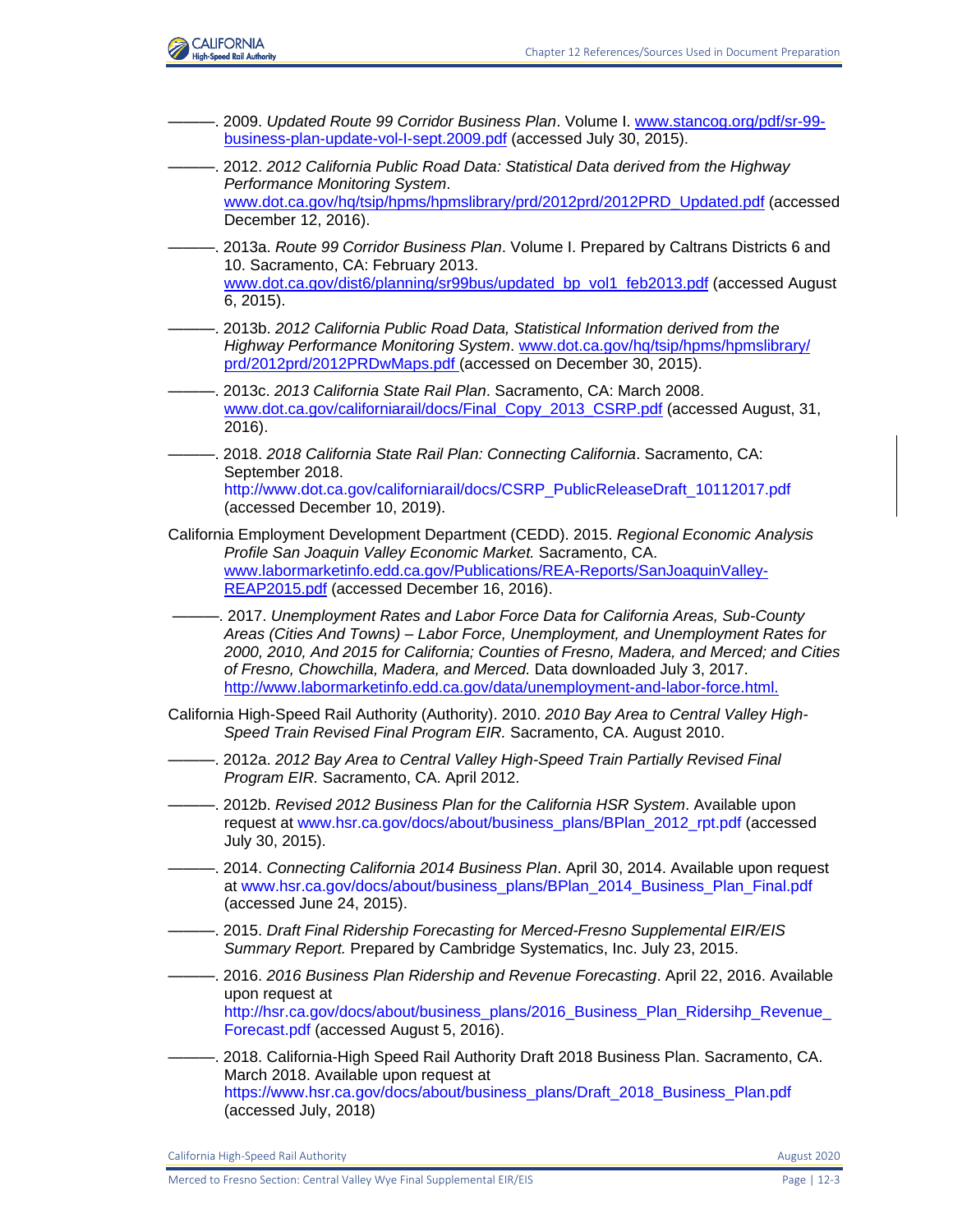- California High-Speed Rail Authority and Federal Railroad Administration (Authority and FRA). 2005. *Final Program Environmental Impact Report/Environmental Impact Statement (EIR/EIS) for Proposed California High-Speed Train System.* Sacramento, CA, and Washington, DC. August.
	- . 2008. San Francisco Bay Area (Bay Area) to Central Valley High-Speed Train Final *Program EIR/EIS.*
- ———. 2012. *Merced to Fresno Section Final Environmental Impact Report/Environmental Impact Statement.*
- ———. 2013a. *Merced to Fresno Section: Central Valley Wye Alternatives Supplemental Alternatives Analysis Report*. April 2013.
- ———. 2013b. *Supplemental Checkpoint B Summary Report for the Merced to Fresno Section: Wye Alternatives.* September 2013.
- ———. 2014a. *Report Addendum for the September 10, 2013 Checkpoint B Summary Reports.* May 2014.
- ———. 2014b. *Second Report Addendum for the September 10, 2013 Checkpoint B Summary Reports.* August 2014.
- ———. 2014c. *Fresno to Bakersfield Section Final Environmental Impact Report/Environmental Impact Statement*. Available upon request at [www.hsr.ca.gov/Programs/](http://www.hsr.ca.gov/‌Programs/‌Environmental_Planning/‌final_fresno_‌bakersfield.html) [Environmental\\_Planning/final\\_fresno\\_bakersfield.html](http://www.hsr.ca.gov/‌Programs/‌Environmental_Planning/‌final_fresno_‌bakersfield.html) (accessed September 11, 2015).
- California Highway Patrol. 2012. *2012 Annual Report of Fatal and Injury Motor Vehicle Traffic Collisions.* Table 8A, Collisions by County, City, and Road Classification – 2012. Statewide Integrated Traffic Records System (SWITRS). [www.chp.ca.gov/](https://www.chp.ca.gov/InformationManagementDivisionSite/Documents/2012-sec8.pdf%20(accessed%20July%2024) [InformationManagementDivisionSite/Documents/2012-sec8.pdf](https://www.chp.ca.gov/InformationManagementDivisionSite/Documents/2012-sec8.pdf%20(accessed%20July%2024) (accessed July 24, 2015).
- Cambridge Systematics, Inc. 2013. *San Joaquin Valley Interregional Goods Movement Plan Final Report*. Prepared for San Joaquin Valley Regional Transportation Planning Agencies. August 2013. [www.camsys.com/pubs/2013-07-25%20final%20report.pdf](http://www.camsys.com/pubs/2013-07-25%20final%20report.pdf) (accessed July 23, 2015).
- City of San Jose. 2015. *Annual Status on the Airport Master Plan. Memorandum to Honorable Mayor and City Council.* March 25, 2015.
- Cowan, Tadlock. 2005. *California's San Joaquin Valley: A Region in Transition.* Congressional Research Service, The Library of Congress. December 12.
- Federal Aviation Administration (FAA). 2010. *Passenger Boarding (Enplanement) and All Cargo Data for U.S. Airports*. [www.faa.gov/airports/planning\\_capacity/passenger\\_allcargo\\_](http://www.faa.gov/airports/planning_capacity/passenger_allcargo_stats/passenger/) [stats/passenger/](http://www.faa.gov/airports/planning_capacity/passenger_allcargo_stats/passenger/) (accessed July 27, 2015).
	- ———. 2015. *Calendar Year 2015 Enplanements by State.*  [https://www.faa.gov/airports/planning\\_capacity/passenger\\_allcargo\\_stats/passenger/med](https://www.faa.gov/airports/planning_capacity/passenger_allcargo_stats/passenger/media/cy15-commercial-service-enplanements.pdf) [ia/cy15-commercial-service-enplanements.pdf](https://www.faa.gov/airports/planning_capacity/passenger_allcargo_stats/passenger/media/cy15-commercial-service-enplanements.pdf) (accessed December 22, 2016).
- Federal Railroad Administration and State of California (FRA and State of California). 2019. *Memorandum of Understanding between the Federal Railroad Administration and the State of California, Acting Through Its California State Transportation Agency and Its California High-Speed Rail Authority, for the State of California's Participation in the Surface Transposition Project Delivery Program Pursuant to 23 U.S.C. 327*. July 23, 2019.
- Madera County Transportation Commission (MCTC). 2014. *Draft Environmental Impact Report for the 2014 Regional Transportation Plan and Sustainable Communities Strategy*. Madera, California. May 1. [www.maderactc.org/wp-content/uploads/2014/07/MCTC-](http://www.maderactc.org/wp-content/uploads/2014/07/MCTC-2014-Final-RTP-SCS.pdf.)[2014-Final-RTP-SCS.pdf.](http://www.maderactc.org/wp-content/uploads/2014/07/MCTC-2014-Final-RTP-SCS.pdf.)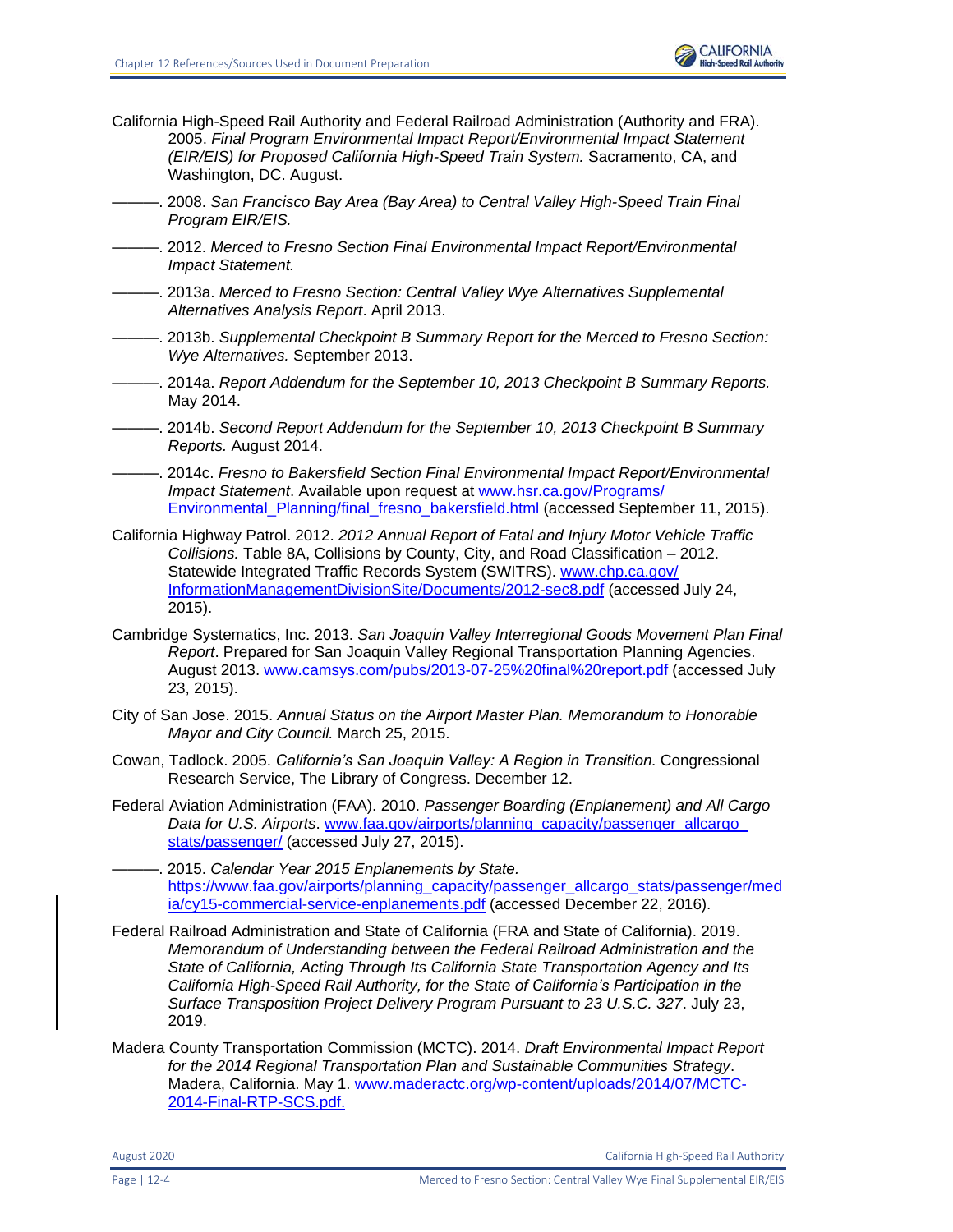

- Merced County Association of Governments (MCAG). 2014. *2014–2040 Regional Transportation Plan and Sustainable Communities Strategy for Merced County*. Conformity Analysis. Merced, CA. September 25.
- National Oceanic and Atmospheric Administration (NOAA). No date. *When Fog Appears...Do You Know What to Do?* Provided by the National Weather Service, San Joaquin Valley. Hanford CA.
- Port of Oakland. 2006. *Oakland International Airport Master Plan.* Executive Summary, Table E.1. March 2006.
- San Joaquin Joint Powers Authority. 2015. *2015 Business Plan Update.* [www.acerail.com/About/Regional-Governance-for-San-Joaquin-Rail-Service](file:///C:/Users/19339/Downloads/www.acerail.com/About/Regional-Governance-for-San-Joaquin-Rail-Service) (accessed November 2015).
- SH&E. 2011. *Regional Airport System Planning Analysis, 2011 Update.* Prepared for the Regional Airport Planning Committee. September.
- Thompson, Edward. 2009. *Agricultural Land Loss and Conservation.* American Farmland Trust. July 2009. [www.cdfa.ca.gov/agvision/docs/Agricultural\\_Loss\\_and\\_Conservation.pdf](https://www.cdfa.ca.gov/agvision/docs/Agricultural_Loss_and_Conservation.pdf) (accessed December 30, 2015).
- United Airlines. 2016. United Airlines One-Way Airfare from SFO to Fresno and SFO to LAX. Chicago, IL: United Airlines 2016. [www.united.com/](http://www.united.com/) (accessed December 22, 2016).
- U.S. Census Bureau. 2010. (SF-1) P-1. *Total Population.* 2010.
- U.S. Department of Commerce. 2016. *CA1 Personal Income Summary: Personal Income, Population, Per Capita Personal Income* (accessed December 22, 2016).
- U.S. Department of Transportation (U.S. DOT). 2017. Bureau of Transportation Statistics. Top Domestic Routes November 2015 – October 2016. [www.transtats.bts.gov/](https://projectspace.icfi.com/bis/ep-CaHSRA/EnvProgram/00533.15/Shared%20Documents/00_BACK%20MATTER_Distribution-Preparers-Refs-Glossary-Index-Acros/12%20References/www.transtats.bts.gov) (accessed January 2017).

# **12.3 Chapter 2, Alternatives**

- Amtrak. 2013. *Amtrak Fact Sheet, Fiscal Year 2013 State of California*. [www.amtrak.com/pdf/factsheets/CALIFORNIA13.pdf](http://www.amtrak.com/pdf/factsheets/CALIFORNIA13.pdf) (accessed January 6, 2016).
- BNSF Railway (BNSF) and Union Pacific Railroad (UPRR). 2016. *Guidelines for Railroad Grade Separation Projects*. [https://www.up.com/cs/groups/public/documents/document/pdf\\_rr\\_grade\\_sep\\_projects.p](https://www.up.com/cs/groups/public/documents/document/pdf_rr_grade_sep_projects.pdf) [df](https://www.up.com/cs/groups/public/documents/document/pdf_rr_grade_sep_projects.pdf) (accessed September 1, 2016).

Bureau of Transportation Statistics, Research and Innovative Technology Administration. 2014. *The Nation's Freight*. Washington, DC. [www.bts.gov/publications/freight\\_in\\_america/html/nations\\_freight.html](http://www.bts.gov/publications/freight_in_america/html/nations_freight.html) (accessed October 22, 2015).

- California Department of Finance (CDOF). 2014. *Report P-2: State and County Population Projections by Race/Ethnicity and Age: 2010 through 2060 (by year)*. [www.dof.ca.gov/research/demographic/reports/projections/ \(](http://www.dof.ca.gov/research/demographic/reports/projections/)accessed October 28, 2015).
- California Department of Forestry and Fire Protection (CAL FIRE). 2004. California Counties. (GIS shapefile: CA\_County24\_poly) (accessed September 2015).
- California Department of Transportation (Caltrans). 2008a. *San Joaquin Corridor Strategic Plan*. Sacramento, CA. January 2008. [http://149.136.20.80/rail/dor/assets/File/Report\\_Files/](http://149.136.20.80/rail/dor/assets/File/Report_Files/DRAFT_Report_Template_011008.pdf.%20Accessed%20July%202010) [DRAFT\\_Report\\_Template\\_011008.pdf](http://149.136.20.80/rail/dor/assets/File/Report_Files/DRAFT_Report_Template_011008.pdf.%20Accessed%20July%202010) (accessed January 2010).
- ———. 2008b. *California State Rail Plan 2007/8–2017/18*. Sacramento, CA.
- ———. 2009. *Route 99 Corridor Business Plan*. Sacramento, CA. September 2009.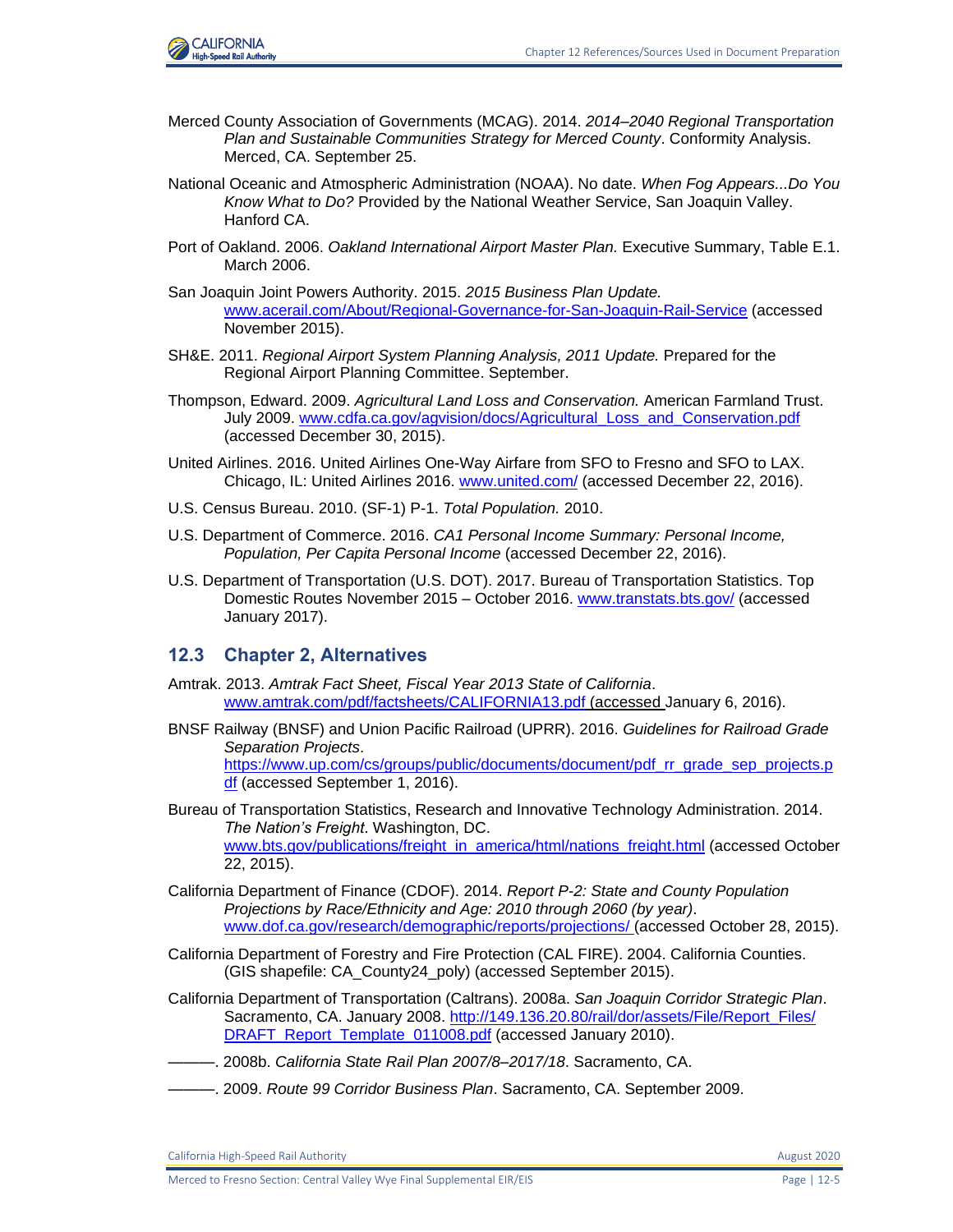

- ———. 2013a. *2013 California State Rail Plan.* May 2013. [http://californiastaterailplan.dot.ca.gov/docs/Final\\_2013\\_San\\_Joaquin\\_SDP.pdf](http://californiastaterailplan.dot.ca.gov/docs/Final_2013_San_Joaquin_SDP.pdf) (accessed September 14, 2015).
- ———. 2013b. *San Joaquin Corridor Service Development Plan.* May 2013.
- ———. 2014. *California County-Level Economic Forecast 2014–2040.* Prepared by The California Economic Forecast. September 2014.
- California Employment Development Department (CEDD). 2017. *Annual Averages Unemployment Rate and Labor Force*. <http://www.labormarketinfo.edd.ca.gov/data/unemployment-and-labor-force.html> (accessed July 3, 2017).
- California Geological Survey. 2012. Aggregate Sustainability in California Map. [www.conservation.ca.gov/cgs/information/publications/ms/Documents/MS\\_52\\_2012.pdf](http://www.conservation.ca.gov/cgs/information/publications/ms/Documents/MS_52_2012.pdf) (accessed August 26, 2016).
- California High-Speed Rail Authority (Authority). 2009. *Alternatives Analysis Methods for Project-Level EIR/EIS, Version 3.* Sacramento, CA and Washington, DC. Available upon request at [www.cahighspeedrail.ca.gov/library.asp?p=8300.](http://www.cahighspeedrail.ca.gov/library.asp?p=8300)
- ———. 2010. *Bay Area to Central Valley High-Speed Train Revised Final Program EIR.* August. Sacramento, CA.
- ———. 2011. *Urban Design Guidelines, California High-Speed Train Project.* Sacramento, CA. March 2011.
- ———. 2012. *Bay Area to Central Valley High-Speed Train (HST) Partially Revised Final Program Environmental Impact Report (EIR)*. Sacramento, CA. April 2012.
- *———. 2016a. Connecting and Transforming California, 2016 Business Plan.* May 1, 2016. Available upon request at [http://hsr.ca.gov/docs/about/business\\_plans/2016\\_BusinessPlan.pdf](http://hsr.ca.gov/docs/about/business_plans/2016_BusinessPlan.pdf) (accessed August 5, 2016).
- *———. 2016b. Ridership and Revenue Forecasting, 2016 Business Plan Technical Supporting Document*. April 8, 2016. Available upon request at [http://hsr.ca.gov/docs/about/business\\_plans/2016\\_Business\\_Plan\\_Ridersihp\\_Revenue\\_](http://hsr.ca.gov/docs/about/business_plans/2016_Business_Plan_Ridersihp_Revenue_Forecast.pdf) [Forecast.pdf](http://hsr.ca.gov/docs/about/business_plans/2016_Business_Plan_Ridersihp_Revenue_Forecast.pdf) (accessed August 5, 2016).
- ———. 2019. *California High-Speed Rail Authority Right-of-Way Manual*. Chapter 11: Property Management. January 2019.
- California High-Speed Rail Authority and Federal Railroad Administration (Authority and FRA). 2005. *Final Program Environmental Impact Report/Environmental Impact Statement (EIR/EIS) for the Proposed California High-Speed Train System.* Sacramento, CA and Washington, DC. August.
- ———. 2008. *San Francisco Bay Area to Central Valley High-Speed Train (HST) Final Program Environmental Impact Report (EIR)/Environmental Impact Statement (EIS).* Sacramento, CA and Washington, DC.
- ———. 2010a. *Merced to Fresno Section Preliminary Alternatives Analysis Report.* April 2010. Available upon request at [www.hsr.ca.gov/docs/programs/statewide\\_rail/proj\\_sections/](http://www.hsr.ca.gov/docs/programs/statewide_rail/proj_sections/Merced_Fresno/Merced_Fresno_Preliminary_Alternatives_Analysis_Report_4_8_10.pdf) [Merced\\_Fresno/Merced\\_Fresno\\_Preliminary\\_Alternatives\\_Analysis\\_Report\\_4\\_8\\_10.pdf](http://www.hsr.ca.gov/docs/programs/statewide_rail/proj_sections/Merced_Fresno/Merced_Fresno_Preliminary_Alternatives_Analysis_Report_4_8_10.pdf) (accessed January 6, 2016).
- ———. 2010b. *Merced to Fresno Section Supplemental Alternatives Analysis Report.* August 2010. Available upon request at [www.hsr.ca.gov/docs/programs/statewide\\_rail/proj\\_sections/Merced\\_Fresno/](http://www.hsr.ca.gov/docs/programs/statewide_rail/proj_sections/Merced_Fresno/Merced_Fresno_Supplemental_Alternatives_Analysis_Report_8_5_10.pdf) Merced Fresno\_Supplemental\_Alternatives\_Analysis\_Report\_8\_5\_10.pdf (accessed January 6, 2016).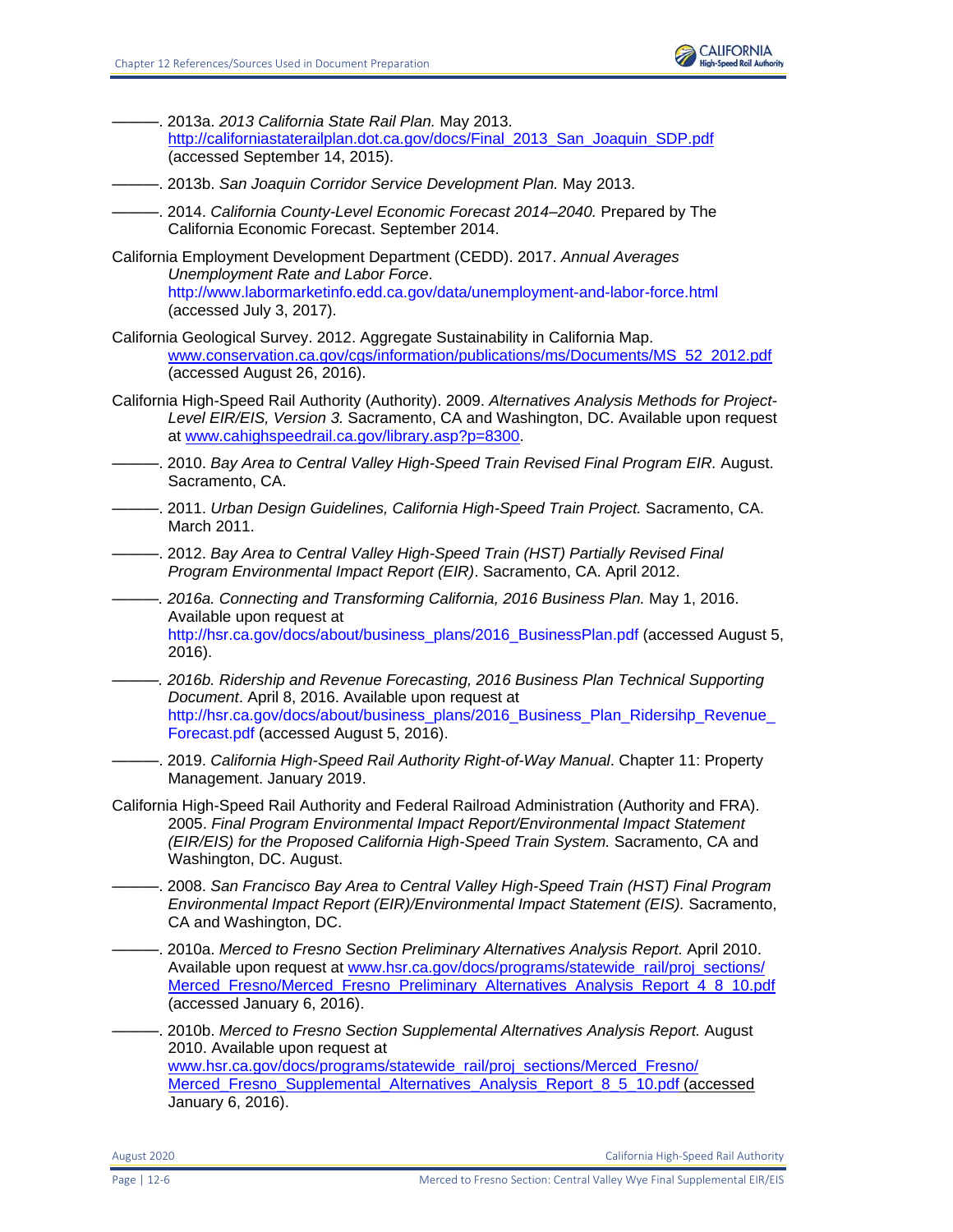

———. 2010c. *San Jose to Merced Section Preliminary Alternatives Analysis Report.* June 2010. Available upon request at [www.hsr.ca.gov/docs/programs/statewide\\_rail/proj\\_sections/SanJose\\_Merced/San\\_Jose](http://www.hsr.ca.gov/docs/programs/statewide_rail/proj_sections/SanJose_Merced/San_Jose_to_Merced_Preliminary_Alternatives_Analysis_Report_3_6_2_10.pdf) [\\_to\\_Merced\\_Preliminary\\_Alternatives\\_Analysis\\_Report\\_3\\_6\\_2\\_10.pdf \(](http://www.hsr.ca.gov/docs/programs/statewide_rail/proj_sections/SanJose_Merced/San_Jose_to_Merced_Preliminary_Alternatives_Analysis_Report_3_6_2_10.pdf)accessed January 6, 2016). ———. 2011a. *Merced to Fresno Section Supplemental Alternatives Analysis Report.* May 2011. Available upon request at [www.hsr.ca.gov/docs/programs/statewide\\_rail/proj\\_sections/Merced\\_Fresno/Merced\\_to\\_](http://www.hsr.ca.gov/docs/programs/statewide_rail/proj_sections/Merced_Fresno/Merced_to_Fresno_Supplemental_AA_Report_5_5_11.pdf) [Fresno\\_Supplemental\\_AA\\_Report\\_5\\_5\\_11.pdf.](http://www.hsr.ca.gov/docs/programs/statewide_rail/proj_sections/Merced_Fresno/Merced_to_Fresno_Supplemental_AA_Report_5_5_11.pdf) ———. 2011b. *San Jose to Merced Section Supplemental Alternatives Analysis Report*. July 2011. Available upon request at [www.hsr.ca.gov/docs/programs/statewide\\_rail/proj\\_sections/SanJose\\_Merced/](http://www.hsr.ca.gov/docs/programs/statewide_rail/proj_sections/SanJose_Merced/San_Jose_to_Merced_Supplemental_Alternatives_Analysis_Report_5_6_12.pdf) [San\\_Jose\\_to\\_Merced\\_Supplemental\\_Alternatives\\_Analysis\\_Report\\_5\\_6\\_12.pdf](http://www.hsr.ca.gov/docs/programs/statewide_rail/proj_sections/SanJose_Merced/San_Jose_to_Merced_Supplemental_Alternatives_Analysis_Report_5_6_12.pdf) (accessed January 6, 2016). ———. 2012a. *Merced to Fresno Section California High-Speed Train (HST) Final Project Environmental Impact Report/Environmental Impact Statement (EIR/EIS) and Final Section 4(f) Statement and Draft General Conformity Determination.* Sacramento, CA, and Washington, DC. April 2012. ———. 2012b. *Addendum to Merced to Fresno Section Final Project Environmental Impact Report (EIR)/Environmental Impact Statement (EIS).* Sacramento, CA, and Washington, DC. April 26, 2012. ———. 2013a. *Merced to Fresno Section: Central Valley Wye Alternatives Supplemental Alternatives Analysis Report.* Sacramento, CA, and Washington, DC. April 2013. ———. 2013b. *Supplemental Checkpoint B Summary Report for the Merced to Fresno Section: Wye Alternatives.* September 2013. ———. 2014a. *Report Addendum for the September 10, 2013 Checkpoint B Summary Reports.* May 2014. ———. 2014b. *Second Report Addendum to the September 10, 2013 Checkpoint B Summary Reports.* August 2014. ———. 2016a. *Merced to Fresno Section: Wye Alternatives Supplemental Checkpoint B Summary Report: Third Report Addendum to the September 10, 2013 Checkpoint B Summary Report.* November 2016. ———. 2016b. *Merced to Fresno Section: Central Valley Wye. Transportation Technical Report.* October. *———.* 2016c. *Merced to Fresno: Central Valley Wye, Preliminary Engineering for Project Definition Record Set.* September*.* ———. 2018. Description of the Sites 6 & 7 Changes. September 14, 2018. California High-Speed Rail Authority, U.S. DOT Federal Railroad Administration, U.S. Department of Housing and Urban Development, U.S.DOT Federal Transit Administration, U.S. Environmental Protection Agency (Authority et al.). 2011. *Memorandum of Understanding for Achieving an Environmentally Sustainable High-Speed Train System in California.*  Sacramento and Washington, DC. July 2011. City of Chowchilla. 2012. *City of Chowchilla 2040 General Plan Housing Element 2009–2014.*  Adopted March 2012. [www.ci.chowchilla.ca.us/dept.%20forms/Com%20Dev/General%20Plan/Housing%20Ele](http://www.ci.chowchilla.ca.us/dept.%20forms/Com%20Dev/General%20Plan/Housing%20Element-GP%202-22-2012.pdf) [ment-GP%202-22-2012.pdf](http://www.ci.chowchilla.ca.us/dept.%20forms/Com%20Dev/General%20Plan/Housing%20Element-GP%202-22-2012.pdf) (accessed January 6, 2016). City of Madera. 2016. *Planning.* [www.cityofmadera.ca.gov/home-page/departments/planning/](file:///C:/Users/19339/Downloads/www.cityofmadera.ca.gov/home-page/departments/planning) (accessed September 1, 2016).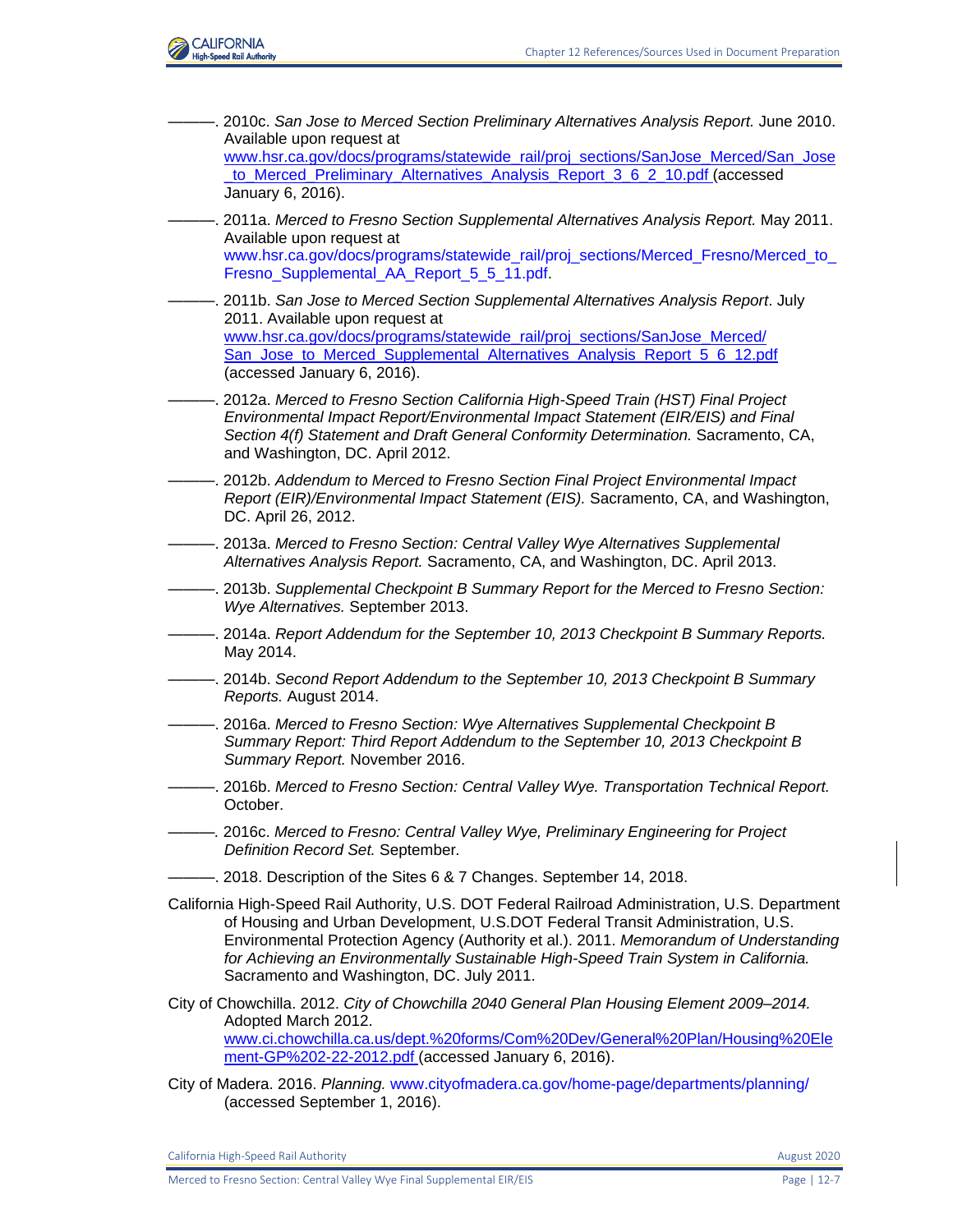

- Environmental Systems Research Institute (ESRI). 2013. Streetmap USA 10.2. (GIS shapefiles: railroads.sdc, highway.sdc) (accessed May 29, 2013).
- ESRI/National Geographic. 2015. National Geographic World Map (Streaming). [http://goto.arcgisonline.com/maps/NatGeo\\_World\\_Map](http://goto.arcgisonline.com/maps/NatGeo_World_Map) (accessed September 2015).
- Federal Aviation Administration (FAA). 2014. *Annual Passenger Boarding Data*. www.faa.gov/airports/planning\_capacity/passenger\_allcargo\_stats/passenger/media/preli minary-cy15-all-enplanements.pdf (accessed July 2016).
	- ———. 2016. *Annual Passenger Boarding Data*. [www.faa.gov/airports/planning\\_capacity/passenger\\_allcargo\\_stats/passenger/](http://www.faa.gov/airports/planning_capacity/passenger_allcargo_stats/passenger/) (accessed January 2014).
- Federal Railroad Administration (FRA). 2005. *Record of Decision for the Final Program EIR/EIS for the Proposed California High-Speed Train System*. November.
- Federal Railroad Administration, California High-Speed Rail Authority, U.S. Environmental Protection Agency, and U.S. Army Corps of Engineers. (FRA et al.). 2010. *Memorandum of Understanding: National Environmental Policy Act (42 U.S.C. § 4321 et seq.) and Clean Water Act Section 404 (33 U.S.C. § 1344) and Rivers and Harbors Act Section 14 (33 U.S.C. § 408) Integration Process for the California High-Speed Train Program.*  Washington, DC: FRA, November 2010. [www.hsr.ca.gov/docs/programs/eir\\_memos/](http://www.hsr.ca.gov/docs/programs/eir_memos/Proj_Guidelines_NEPA404_408MOU.pdf) [Proj\\_Guidelines\\_NEPA404\\_408MOU.pdf](http://www.hsr.ca.gov/docs/programs/eir_memos/Proj_Guidelines_NEPA404_408MOU.pdf) (accessed January 6, 2016).
- Federal Railroad Administration Office of Safety Analysis (FRA Office of Safety Analysis). 2010. *Office of Safety Analysis Home Page.* Washington, DC. <http://safetydata.fra.dot.gov/OfficeofSafety/publicsite/crossing/xingqryloc.aspx> (accessed October 25, 2010).
- Madera County Planning Department. 2012. *Fairmead Colony Area Plan Draft Alternative D.*  [www.madera-county.com/index.php/county-forms/category/52-fairmead-colony-area-plan](http://www.madera-county.com/index.php/county-forms/category/52-fairmead-colony-area-plan) (accessed January 6, 2016).
- Madera County Planning Department. 2015. *County of Madera 2016-2024 Housing Element Update*. Public Hearing Draft. February 2015.
- Madera County Transportation Commission (MCTC). 2014. Final 2014 *Regional Transportation Plan and Sustainable Communities Strategy.* Adopted July 11, 2014. [www.maderactc.org/rtpscs/](http://www.maderactc.org/rtpscs/) (accessed October 30, 2015).
- Merced County. 2008. *The Villages of Laguna San Luis*. [http://ca-mercedcounty.civicplus.com/](http://ca-mercedcounty.civicplus.com/pdfs/planning/cplan/completed/laguna/laguna_san_luis_community_plan.pdf) [pdfs/planning/cplan/completed/laguna/laguna\\_san\\_luis\\_community\\_plan.pdf](http://ca-mercedcounty.civicplus.com/pdfs/planning/cplan/completed/laguna/laguna_san_luis_community_plan.pdf) (accessed October 28, 2015).
- Merced County Association of Governments (MCAG). 2009. *Goods Movement Report.* Merced, CA.
- ———. 2014. *Regional Transportation Plan 2014-2040, Sustainable Communities Strategy for Merced County.* Adopted September 2014.
- Merced County Planning Department. 2010. *Merced County General Plan Housing Element.*  Adopted June 22, 2010. [www.co.merced.ca.us/DocumentCenter/Home/View/3475.](http://www.co.merced.ca.us/DocumentCenter/Home/View/3475)
- ———. 2016. *Environmental Documents.* [www.co.merced.ca.us/index.aspx?nid=414](http://www.co.merced.ca.us/index.aspx?nid=414) (accessed September 1, 2016).
- Mintier Harnish, Carol Whiteside Consulting, Mogavero Notestine Associates, and The Rios Company. 2010. *San Joaquin Valley Blueprint Planning Process, Summary Report*. [http://www.valleyblueprint.org/files/SJVBR\\_Summary\\_Final\\_2010-09-22.pdf](http://www.valleyblueprint.org/files/SJVBR_Summary_Final_2010-09-22.pdf) (accessed March 31, 2017).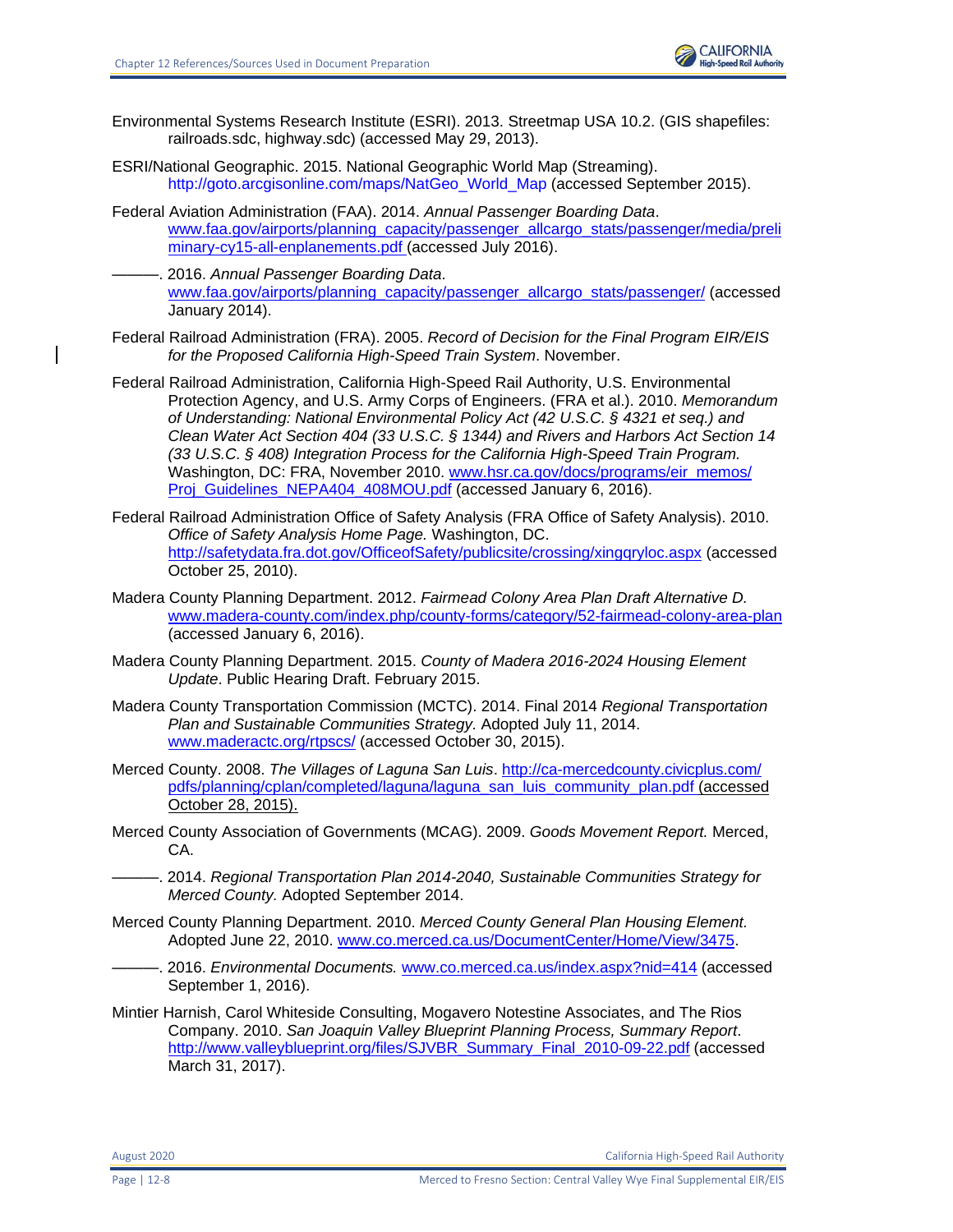

- Pacific Gas and Electric (PG&E). 2016. *California High Speed Train Project – Technical Study Report, Evaluation of Proposed Traction Power Substation Interconnections for Sites 4– 13*. May 6.
- San Joaquin Joint Powers Authority. 2015. *2015 Business Plan Update*. [www.acerail.com/About/Regional-Governance-for-San-Joaquin-Rail-Service](http://www.acerail.com/About/Regional-Governance-for-San-Joaquin-Rail-Service) (accessed November 2015).
- Sulouff, D.H. 2011. *Chief, Bridge Section, U.S. Coast Guard Island, Alameda, California. Memorandum regarding California High-Speed Rail Project, Merced to Bakersfield Section.* Alameda, CA, to US Department of Transportation, and Federal Railroad Administration, Attention David Valenstein. June 21, 2011.
- U.S. Census Bureau. 2010. (SF-1) P-1. *Total Population*. 2010.

# **12.4 Chapter 3, Affected Environment, Environmental Consequences, and Mitigation Measures**

# **12.4.1 Section 3.1, Introduction**

- California High-Speed Rail Authority and Federal Railroad Administration (Authority and FRA). 2012. *Merced to Fresno Section California High-Speed Train Final Project Environmental Impact Report/Environmental Impact Statement*. Sacramento, CA, and Washington, DC. April 2012.
- Pacific Gas and Electric (PG&E). 2016. *California High Speed Train Project – Technical Study Report, Evaluation of Proposed Traction Power Substation Interconnections for Sites 6– 13.* May 14, 2016.

#### **12.4.2 Section 3.2, Transportation**

- Airport-Data.com. 2013. *United States Airport Finder.* [www.airport-data.com/airport-finder.html.](file:///C:/Users/19339/Downloads/www.airport-data.com/airport-finder.html) (accessed December 2014).
- California Department of Education (CDE). 2016. *California School Directory.* [www.cde.ca.gov/re/sd/index.asp](http://www.cde.ca.gov/re/sd/index.asp) (accessed August 28, 2016).
- California Department of Finance (CDOF). 2013. Demographic Research Unit. *Report P-1 (County), State and County Population Projections, July 1, 2010-2060, (5-year increments).* January 1, 2013.
- California Department of Transportation (Caltrans). 2013a. Caltrans Traffic Operations Data, as of December 2014.
- ———. 2013b. *2013 California State Rail Plan*. May 2013. [www.dot.ca.gov/californiarail/docs/Final\\_Copy\\_2013\\_CSRP.pdf.](http://www.dot.ca.gov/californiarail/docs/Final_Copy_2013_CSRP.pdf)
- ———. 2014a. Caltrans Traffic Operations Data, as of December 2014. [www.dot.ca.gov/trafficops/census/](http://www.dot.ca.gov/trafficops/census/) (accessed November 3, 2016).
- ———. 2014b. *California Manual on Uniform Traffic Control Devices.*  www.dot.ca.gov/trafficops/camutcd/.
- ———. 2015. *Truck Networks on California State Highways.*  [www.dot.ca.gov/trafficops/trucks/truck-network-map.html](http://www.dot.ca.gov/trafficops/trucks/truck-network-map.html) (accessed September 7, 2016).
- ———. 2016. *Transportation Concept Report, State Route 152, District 06, July 2016.*  [www.dot.ca.gov/d6/planning/tcrs/sr152tcr/sr152tcr.pdf](http://www.dot.ca.gov/d6/planning/tcrs/sr152tcr/sr152tcr.pdf) (accessed December 20, 2016).
- ———. 2018. *2018 California State Rail Plan: Connecting California*. Sacramento, CA: September 2018. [http://www.dot.ca.gov/californiarail/docs/CSRP\\_PublicReleaseDraft\\_10112017.pdf](http://www.dot.ca.gov/californiarail/docs/CSRP_PublicReleaseDraft_10112017.pdf) (accessed December 10, 2019).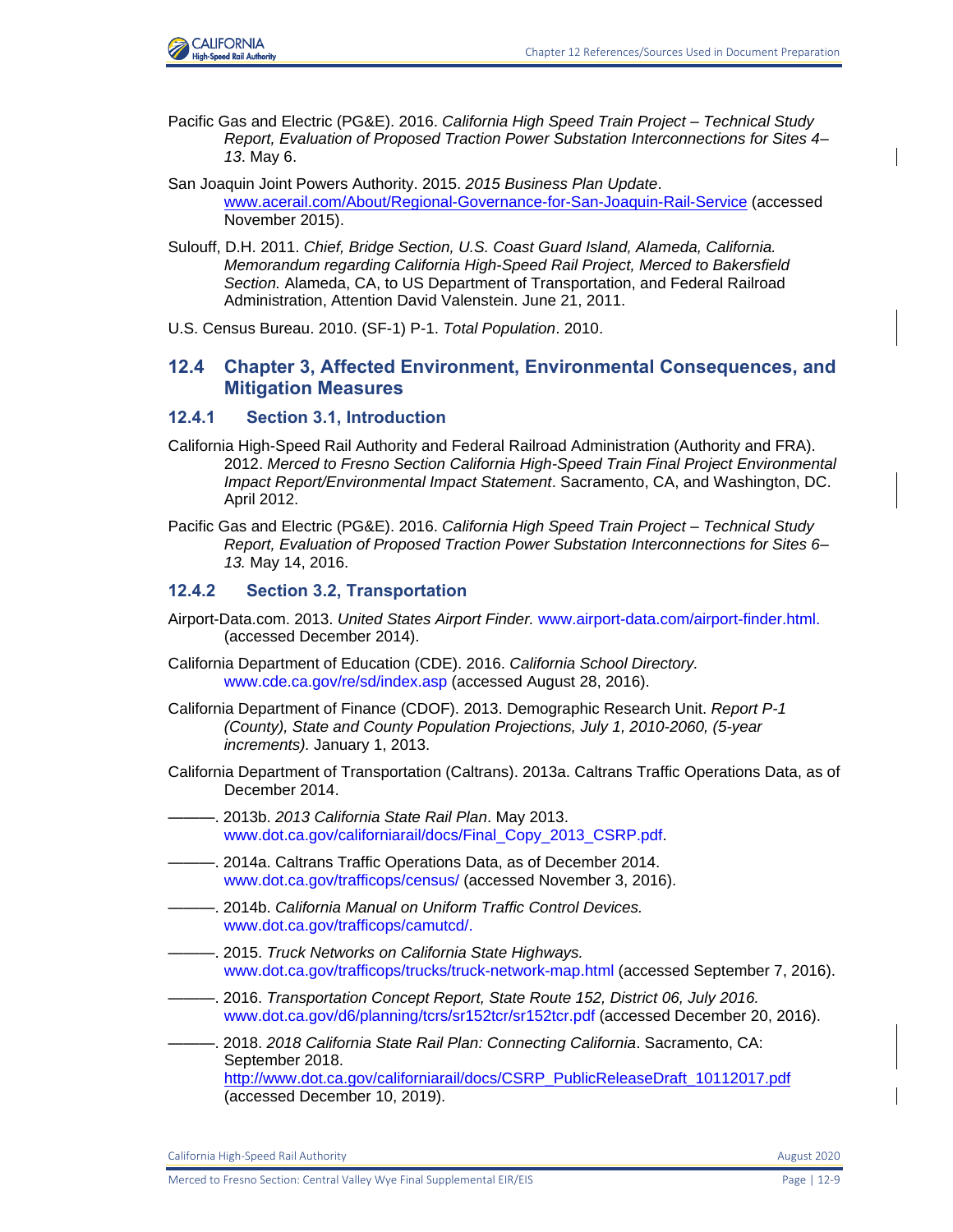

- California High-Speed Rail Authority and Federal Railroad Administration (Authority and FRA). 2005. *Final Program Environmental Impact Report/Environmental Impact Statement (EIR/EIS) for the Proposed California High-Speed Train System.* Sacramento, CA and Washington, DC. August.
- ———. 2008. *Bay Area to Central Valley High-Speed Train (HST) Final Program Environmental Impact Report/Environmental Impact Statement (EIR/EIS)*. Sacramento, CA and Washington, DC. May.
- ———. 2012. *Merced to Fresno Section California High-Speed Train Final Project Environmental Impact Report/Environmental Impact Statement.* Sacramento, CA, and Washington, DC. April 2012.
	- ———. 2014. *California High-Speed Rail Project Environmental Impact Report/Environmental Impact Statement Environmental Methodology Guidelines Version 5.* June 2014.
- ———. 2016. *Merced to Fresno Section: Central Valley Wye Transportation Technical Report.*  July.
- City of Chowchilla. 2011. *City of Chowchilla 2040 General Plan.* Adopted May 2, 2011. Prepared by Valley Planning Consultants Inc. (VPC). Chowchilla, CA. <http://www.ci.chowchilla.ca.us/154/Chowchilla-2040-General-Plan>
- City of Merced. 2012. *Merced Vision 2030 General Plan*. Adopted January 3, 2012; reflects amendments through August 21, 2015. [www.cityofmerced.org/depts/cd/planning/merced\\_vision\\_2030\\_general\\_plan.asp](http://www.cityofmerced.org/depts/cd/planning/merced_vision_2030_general_plan.asp) (accessed August 23, 2016).
	- ———. 2013. *City of Merced 2013 Bicycle Transportation Plan*. [www.cityofmerced.org/civicax/filebank/blobdload.aspx?BlobID=1332.](http://www.cityofmerced.org/civicax/filebank/blobdload.aspx?BlobID=1332)
- City of Waterford. No date. *City of Waterford Bicycle Route/Points of Interest Map.* <http://50.87.249.78/~cityofw9/wp-content/uploads/2010/09/Bike-Routes1.pdf> (accessed September 7, 2016).
- ———. 2006. *Waterford Vision 2025 General Plan*. Adopted October 26, 2006. <http://cityofwaterford.org/departments/planning/general-plan/> (accessed August 23, 2016).
- Federal Aviation Administration. 2013. *Airport Data and Contact Information.*  [www.faa.gov/airports/airport\\_safety/airportdata\\_5010/](http://www.faa.gov/airports/airport_safety/airportdata_5010/) (accessed October 16, 2013).
- Florida Department of Transportation (FDOT). 2013. *2013 Quality/Level of Service Handbook*. [www.fdot.gov/planning/systems/programs/sm/los/pdfs/2013%20QLOS%20Handbook.pdf.](http://www.fdot.gov/planning/systems/programs/sm/los/pdfs/2013%20QLOS%20Handbook.pdf)
- Fresno County. 2003. *Revised Public Review Draft Background Report.* Adopted October 3, 2000.<http://www.co.fresno.ca.us/home/showdocument?id=8398> (accessed September 6, 2016).
- Madera County. 1995. *Madera County 1995 General Plan Document*. [www.madera](http://www.madera-county.com/index.php/forms-and-documents/category/46-general-plan-document-materials)[county.com/index.php/forms-and-documents/category/46-general-plan-document](http://www.madera-county.com/index.php/forms-and-documents/category/46-general-plan-document-materials)[materials.](http://www.madera-county.com/index.php/forms-and-documents/category/46-general-plan-document-materials)
- ———. 2014. *Final 2014 Regional Transportation Plan and Sustainable Communities Strategy*. [www.maderactc.org/wp-content/uploads/2014/07/MCTC-2014-Final-RTP-SCS.pdf](http://www.maderactc.org/wp-content/uploads/2014/07/MCTC-2014-Final-RTP-SCS.pdf) (accessed October 2, 2015).
- ———. 2015. *Draft Madera Countywide Airport Land Use Compatibility Plan. Airport Land Use Commission.* July 2015 Public Review Draft.
- Madera County Planning Department. 2012. *Fairmead Colony Area Plan, Draft Alternative D*. March 2012. [www.madera-county.com/index.php/county-forms/category/282-05](http://www.madera-county.com/index.php/county-forms/category/282-05-may?...2628) [may?...2628.](http://www.madera-county.com/index.php/county-forms/category/282-05-may?...2628)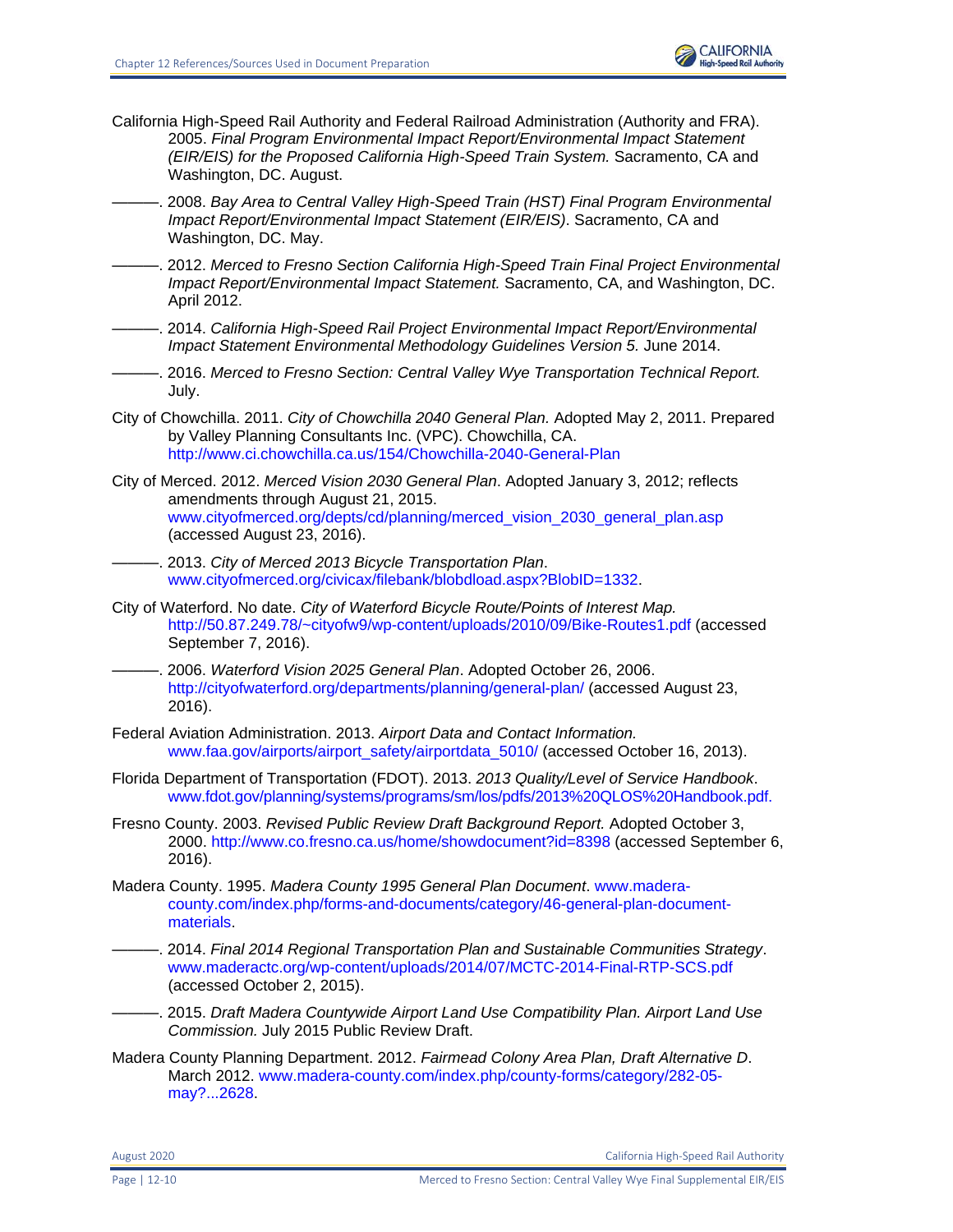

- Madera County Transportation Commission (MCTC). 2004. *Madera County 2004 Regional Bicycle Transportation Plan*. January 2004. [http://maderactc.comcastbiz.net/pdf\\_files/2004BikePlanFinal.pdf](http://maderactc.comcastbiz.net/pdf_files/2004BikePlanFinal.pdf) (accessed October 2, 2015).
- Merced County. 2013. *2030 Merced County General Plan.*  [www.co.merced.ca.us/DocumentCenter/Home/View/6766](http://www.co.merced.ca.us/DocumentCenter/Home/View/6766)
- Merced County Association of Governments (MCAG). 2008. *Merced County Regional Bicycle Transportation Plan*. October 2008. [www.mcagov.org/pdfs/2009/FinalRegBP.pdf](http://www.mcagov.org/pdfs/2009/FinalRegBP.pdf)
- ———. 2009. *Goods Movement Report*. Merced, CA.
- ———. 2014. *2014-2040 Regional Transportation Plan/Sustainable Communities Strategy for Merced County*. September 25, 2014. [www.mcagov.org/DocumentCenter/View/314.](file:///C:/Users/19339/Downloads/www.mcagov.org/DocumentCenter/View/314)
- Mintier Harnish, Environmental Planning Partners, Inc., KD Anderson, EPS, and Nolte. 2013. *2030 Merced County General Plan Background Report*. December 2013. [www.co.merced.ca.us/DocumentCenter/Home/View/6768.](file:///C:/Users/p005442A/Downloads/www.co.merced.ca.us/DocumentCenter/Home/View/6768) (accessed September 23, 2016).
- Parsons. 2011. *California High-Speed Train Project- San Jose to Merced Section, Alternatives Analysis Report.* September 2011.
- ———. 2013. *California High-Speed Rail Project, Merced to Fresno Section: Wye Alternatives Roadway Design SR 152 Intersection Control Evaluation.* October 10.
- Stanislaus County Airport Land Use Commission. 2015. *Stanislaus County Airport Land Use Compatibility Plan* (May 2014 Draft).
- Stanislaus County. 2016. *Stanislaus County General Plan*. Adopted August 23, 2016. [www.stancounty.com/planning/pl/general-plan.shtm](file:///C:/Users/Reynolds/AppData/Local/Microsoft/Windows/Temporary%20Internet%20Files/IE/7P8Q5C3Q/www.stancounty.com/planning/pl/general-plan.shtm) (accessed November 1, 2016).
- Traber, James. 2020. Fagen Friedman & Fulfrost, LLP, Sacramento, CA. Personal communication via email on behalf of the Chowchilla Elementary School District, in response to a request from California High-Speed Rail Authority regarding transportation impacts with Diana Gomez, Regional Director, Wai-on Siu, Project Manager, and Gary Kennerley, Regional Manager, June 22, 2020.
- Transit Joint Powers Authority for Merced County. 2012. *Final Short Range Transit Plan 2012– 2017.*

[www.dot.ca.gov/hq/tpp/offices/orip/Grants/final\\_products/2012/10MercedCountyTransitT](http://www.dot.ca.gov/hq/tpp/offices/orip/Grants/final_products/2012/10MercedCountyTransitTheBusSRTP.pdf) [heBusSRTP.pdf](http://www.dot.ca.gov/hq/tpp/offices/orip/Grants/final_products/2012/10MercedCountyTransitTheBusSRTP.pdf) (accessed October 2, 2015).

Transportation Research Board. 2010. *Highway Capacity Manual*.

- University of California Merced (UC Merced). 2016. *CatTracks*.<http://cattracks.ucmerced.edu/> (accessed November 28, 2016).
- U.S. Department of Transportation (U.S. DOT). 2013. National Transportation Atlas Database, Polyline. [www.rita.dot.gov/bts/sites/rita.dot.gov.bts/files/publications/national\\_transportation\\_atlas\\_](http://www.rita.dot.gov/bts/sites/rita.dot.gov.bts/files/publications/national_transportation_atlas_database/2013/polyline.html)

[database/2013/polyline.html](http://www.rita.dot.gov/bts/sites/rita.dot.gov.bts/files/publications/national_transportation_atlas_database/2013/polyline.html) (accessed November 2, 2016).

#### **12.4.3 Section 3.3, Air Quality and Global Climate Change**

Bay Area Air Quality Management District (BAAQMD). 2001. *Revised San Francisco Bay Area Ozone Attainment Plan for the 1-Hour National Ozone Standard.* [https://www.baaqmd.gov/~/media/files/planning-and-research/plans/2001-ozone](https://www.baaqmd.gov/~/media/files/planning-and-research/plans/2001-ozone-attainment-plan/oap_2001.pdf)[attainment-plan/oap\\_2001.pdf](https://www.baaqmd.gov/~/media/files/planning-and-research/plans/2001-ozone-attainment-plan/oap_2001.pdf) (accessed March 5, 2020).

- ———. 2017a. *Spare the Air, Cool the Climate. Final 2017 Clean Air Plan.* April 19.
- ———. 2017b. *California Environmental Quality Act Air Quality Guidelines*. May 2017.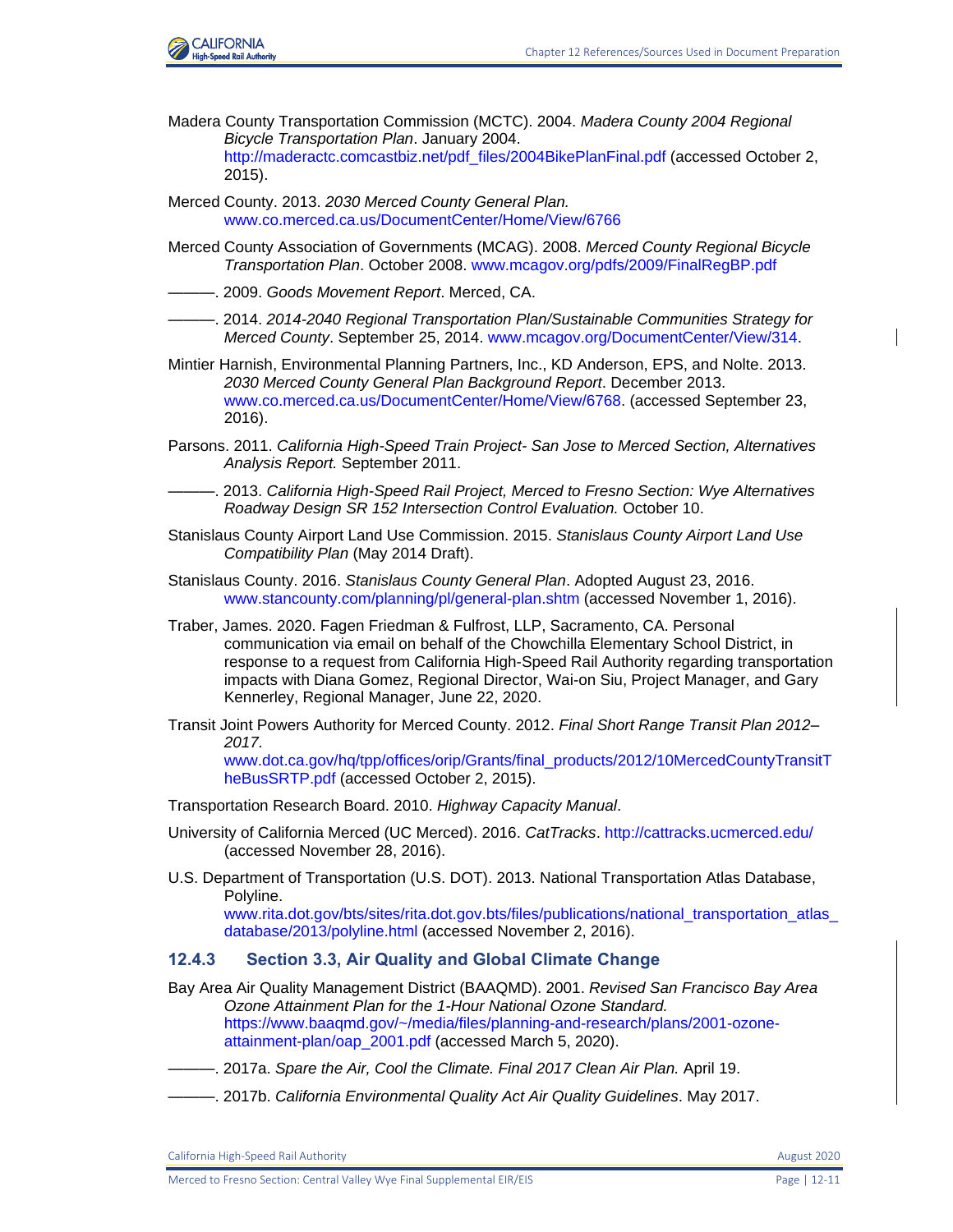

- California Air Resources Board (CARB). 2004. *California State Implementation Plan (SIP): 2004 Revisions to the Carbon Monoxide Maintenance Plan.* July 22, 2004. www.arb.ca.gov/planning/sip/co/final 2004 co\_plan\_update.pdf (accessed February 16, 2015).
- ———. 2005. *Air Quality and Land Use Handbook: A Community Health Perspective.* [www.arb.ca.gov/ch/handbook.pdf](file:///C:/Users/19339/Downloads/www.arb.ca.gov/ch/handbook.pdf) (accessed October 3, 2016).
- ———. 2008. *Inventory. Climate Change Scoping Plan: A Framework for Change. Pursuant to AB 32, the California Global Warming Solutions Act of 2006.* December 2008.
- ———. 2013. *California Toxics Inventory*[. https://www.arb.ca.gov/toxics/cti/cti.htm.](https://www.arb.ca.gov/toxics/cti/cti.htm) (accessed October 3, 2016).
- ———. 2014a. *2012 San Joaquin Valley PM2.5 Attainment Plan.* Last reviewed: November 14, 2014. (accessed February 20, 2015).
- ———. 2014b. *California's 2000-2012 Greenhouse Gas Emissions Inventory*. www.arb.ca.gov/cc/inventory/doc/methods\_00-12/ghg\_inventory\_00- 12 technical support document.pdf (accessed September 8, 2016).
- ———. 2016a. *Ambient Air Quality Standards.* Last Updated: May 4, 2016. www.arb.ca.gov/research/aaqs/aaqs2.pdf (accessed May 11, 2016).
- ———. 2016b. *California State Implementation Plans*. www.arb.ca.gov/planning/sip/sip.htm (accessed October 3, 2016).
- ———. 2016c. California Air Basin Map. www.arb.ca.gov/ei/maps/statemap/abmap.htm (accessed November 18, 2016).
- ———. 2016d. *Mobile Source Emissions Inventory–Categories (Off-Road Motor Vehicles).* Last Updated: February 3, 2016. www.arb.ca.gov/msei/categories.htm (accessed September 8, 2016).
- —. 2016e. iADAM: Air Quality Data Statistics. http://www.arb.ca.gov/adam/topfour/topfour1.php (accessed August 3, 2016).
- ———. 2016f. *California Greenhouse Gas Inventory for 2000–2014: By Category as Defined in the 2008 Scoping Plan.* www.arb.ca.gov/cc/inventory/data/tables/ghg\_inventory\_scopingplan\_2000-14.pdf (accessed August 2, 2016).
- ———. 2019a. *Carbon Monoxide & Health*. [https://ww2.arb.ca.gov/resources/carbon-monoxide](https://ww2.arb.ca.gov/resources/carbon-monoxide-and-health)[and-health](https://ww2.arb.ca.gov/resources/carbon-monoxide-and-health) (accessed December 2019).
- ———. 2019b. *Summary: Diesel Particulate Matter Health Impacts*. <https://ww2.arb.ca.gov/resources/summary-diesel-particulate-matter-health-impacts> (accessed December 2019).
- ———. 2019c. *Area Designations Maps*. Last revised: October 24, 2019. <http://www.arb.ca.gov/desig/adm/adm.htm> (accessed December 2019)
- California Department of Conservation, Division of Mines and Geology (CDMG). 2000. *A General Location Guide for Ultramafic Rocks in California – Areas More Likely to Contain Naturally Occurring Asbestos.* [ftp://ftp.consrv.ca.gov/pub/dmg/pubs/ofr/ofr\\_2000-019.pdf.](ftp://ftp.consrv.ca.gov/pub/dmg/pubs/ofr/ofr_2000-019.pdf)
- California Department of Public Health (CDPH). 2018. *Epidemiological Summary of Coccidioidomycosis in California, 2018.* [www.cdph.ca.gov/Programs/CID/DCDC/CDPH%20Document%20Library/CocciEpiSumm](file:///C:/Users/19339/Downloads/www.cdph.ca.gov/Programs/CID/DCDC/CDPH%20Document%20Library/CocciEpiSummary2018.pdf) [ary2018.pdf](file:///C:/Users/19339/Downloads/www.cdph.ca.gov/Programs/CID/DCDC/CDPH%20Document%20Library/CocciEpiSummary2018.pdf) (accessed December 2019).
- California Energy Commission. 2017. *Clean Energy & Pollution Reduction Act SB 350 Overview.* www.energy.ca.gov/sb350/. April 29, 2015. (accessed June 30, 2017).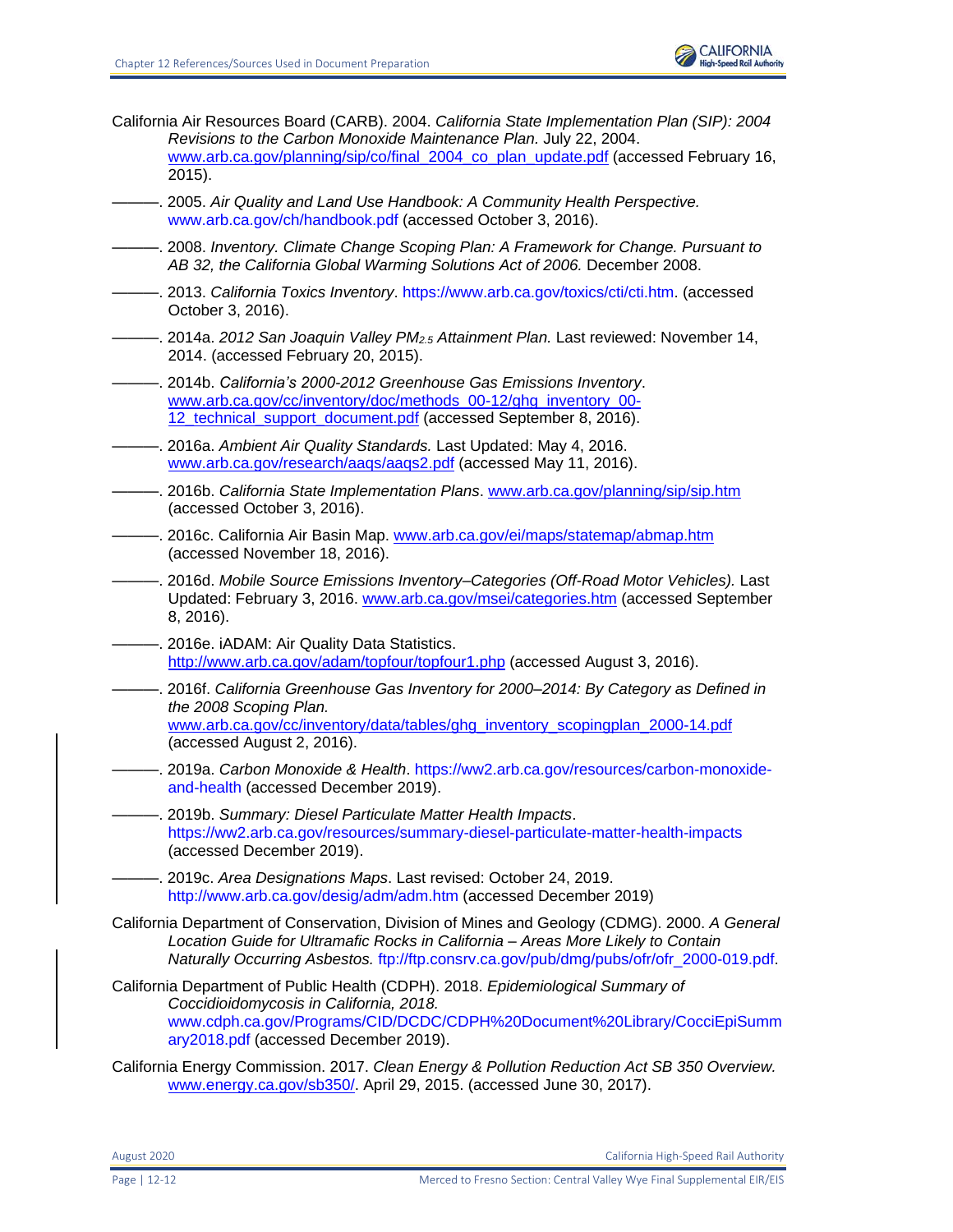

- California Environmental Protection Agency and California Air Resources Board (Cal-EPA and CARB). 2005. *Air Quality and Land Use Handbook: A Community Health Perspective.* www.arb.ca.gov/ch/handbook.pdf (accessed February 13, 2015).
- California High-Speed Rail Authority (Authority). 2016a. *Connecting and Transforming California: 2016 Business Plan.* May 1. Available upon request at www.hsr.ca.gov/docs/brdmeetings/2016/brdmtg\_042116\_Draft\_Revised\_2016\_Business Plan.pdf (accessed July 28, 2016).
- ———. 2016b. *Merced to Fresno Section: Central Valley Wye Basis of Quantities Report*. Chapter 8, Page 8-10.
- ———. 2017. *Central Valley Wye—Air Quality Quantities.*
- ———. No date. *Memorandum: CVY Approach for Air Quality using Tier 4 Equipment Requirement Recommendation.*
- California High-Speed Rail Authority and Federal Railroad Administration (Authority and FRA). 2005. *Final Program Environmental Impact Report/Environmental Impact Statement for the Proposed California High-Speed Train System*. Sacramento, CA, and Washington, DC. August 2005.
- ———. 2012. *Merced to Fresno Section California High-Speed Train (HST) Final Project Environmental Impact Report/Environmental Impact Statement (EIR/EIS) and Final Section 4(f) Statement and Draft General Conformity Determination.* Sacramento, CA, and Washington, DC. April 2012.
- -. 2016. Merced to Fresno Section: Central Valley Wye Air Quality and Global Climate *Change Technical Report*. December 2016.
- California High-Speed Rail Authority and San Joaquin Valley Air Pollution Control District (Authority and SJVAPCD). 2014. *Memorandum of Understanding and Voluntary Emission Reduction Agreement with the California High-Speed Rail Authority for the Purpose of Mitigating Air Quality Impacts.* June 2014.
- California Natural Resources Agency. 2009. *Initial Statement of Reasons for Regulatory Action: Proposed Amendments to the State CEQA Guidelines Addressing Analysis and Mitigation of Greenhouse Gas Emissions Pursuant to SB97.* July. [<http://resources.ca.gov/ceqa/docs/Initial\\_Statement\\_of\\_Reasons.pdf>](http://resources.ca.gov/ceqa/docs/Initial_Statement_of_Reasons.pdf) (accessed October 4, 2016).
- California Office of Environmental Health Hazards. 2015. *Air Toxics Hot Spots Program: Risk Assessment Guidelines Guidance Manual for Preparation of Health Risk Assessments.* February 2015. http://oehha.ca.gov/media/downloads/crnr/2015guidancemanual.pdf (accessed October 3, 2016).
- California Office of the Governor. 2015. *Governor Brown Establishes Most Ambitious Greenhouse Gas Reduction Target in North America.* [https://www.gov.ca.gov/news.php?id=18938. April 29, 2015.](https://www.gov.ca.gov/news.php?id=18938.%20April%2029,%202015) (accessed June 30, 2017).
- City of Chowchilla. 2011. *City of Chowchilla 2040 General Plan.* Adopted May 2, 2011. 2040 General Plan. [www.ci.chowchilla.ca.us/dept.%20forms/Com%20Dev/General%20Plan/Land%20Use%2](file:///C:/Users/19339/Downloads/www.ci.chowchilla.ca.us/dept.%20forms/Com%20Dev/General%20Plan/Land%20Use%20Element.pdf) [0Element.pdf](file:///C:/Users/19339/Downloads/www.ci.chowchilla.ca.us/dept.%20forms/Com%20Dev/General%20Plan/Land%20Use%20Element.pdf) (accessed October 4, 2016)
- City of Merced. 2015. *Merced Vision 2030 General Plan*. Adopted January 3, 2012; reflects amendments through August 21, 2015. [https://www.cityofmerced.org/depts/cd/planning/merced\\_vision\\_2030\\_general\\_plan.asp](https://www.cityofmerced.org/depts/cd/planning/merced_vision_2030_general_plan.asp) (accessed November 1, 2016).
- City of Waterford. 2006. *Waterford Vision 2025 General Plan*. Adopted October 26, 2006. http://cityofwaterford.org/departments/planning/general-plan/ (accessed November 1, 2016).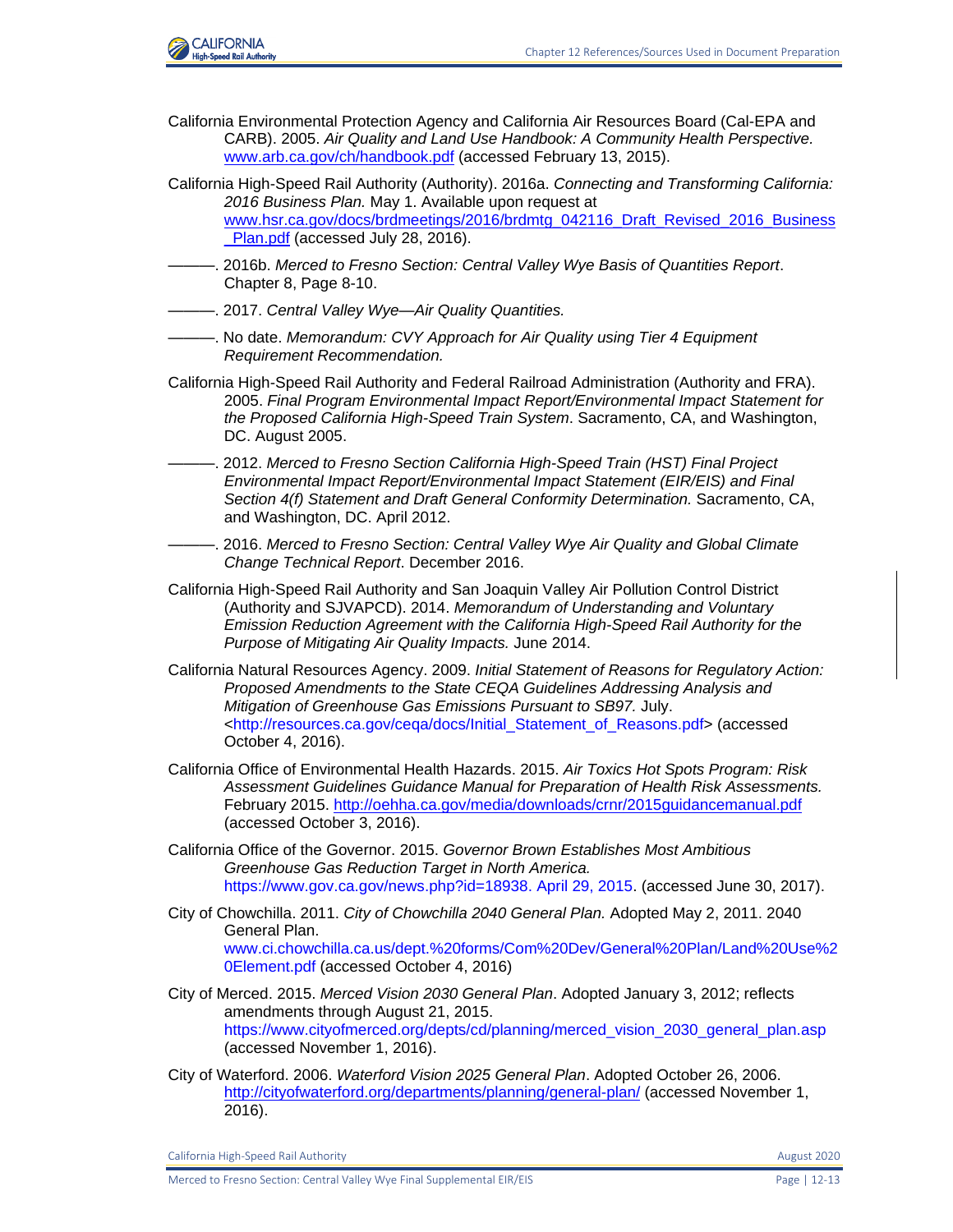

Council on Environmental Quality (CEQ). 2016. *Final Guidance for Federal Departments and Agencies on Consideration of Greenhouse Gas Emissions and the Effects of Climate Change in National Environmental Policy Act Reviews.* 

[www.whitehouse.gov/sites/whitehouse.gov/files/documents/nepa\\_final\\_ghg\\_guidance.pdf](file:///C:/Users/19339/Downloads/www.whitehouse.gov/sites/whitehouse.gov/files/documents/nepa_final_ghg_guidance.pdf) (accessed August 16, 2016).

Federal Aviation Administration (FAA). 2015. Emissions and Dispersion Modeling System (EDMS) Version 5.1.4.1.

www.faa.gov/about/office\_org/headquarters\_offices/apl/research/models/edms\_model/.

- Federal Highway Administration (FHWA). 2011. *A Methodology for Evaluating Mobile Source Air Toxic Emissions among Transportation Project Alternatives.* [www.fhwa.dot.gov/environment/air\\_quality/air\\_toxics/research\\_and\\_analysis/mobile\\_sour](file:///C:/Users/19339/Downloads/www.fhwa.dot.gov/environment/air_quality/air_toxics/research_and_analysis/mobile_source_air_toxics/msatemissions.cfm) [ce\\_air\\_toxics/msatemissions.cfm](file:///C:/Users/19339/Downloads/www.fhwa.dot.gov/environment/air_quality/air_toxics/research_and_analysis/mobile_source_air_toxics/msatemissions.cfm) (accessed October 3, 2016).
- ———. 2016. *Memorandum: Updated Interim Guidance Update on Mobile Source Air Toxic Analysis in NEPA Documents.* October 18. [http://www.fhwa.dot.gov/environment/air\\_quality/air\\_toxics/policy\\_and\\_guidance/msat/20](http://www.fhwa.dot.gov/environment/air_quality/air_toxics/policy_and_guidance/msat/2016msat.pdf) [16msat.pdf](http://www.fhwa.dot.gov/environment/air_quality/air_toxics/policy_and_guidance/msat/2016msat.pdf) (accessed: July 12, 2017).
- Fresno County. 2003. *Fresno County General Plan*. Adopted October 3, 2000; reflects amendments through March 25, 2003. <http://www.co.fresno.ca.us/DepartmentPage.aspx?id=68048> (accessed November 1, 2016).
- Intergovernmental Panel on Climate Change (IPCC). 1997. *Stabilization of Atmospheric Greenhouse Gases: Physical, Biological, and Socio-Economic Implications*. IPCC Technical Paper III. Geneva, Switzerland. February 1997.

———. 2001. *Climate Change 2001: The Scientific Basis. Contribution of Working Group I to the Third Assessment Report of the Intergovernmental Panel on Climate Change; Technical*  Summary; Section C: The Forcing Agents That Cause Climate Change; C1; Table 1. Observed Changes in Globally Well-Mixed Greenhouse Gas Concentrations and Radiative Forcing. [www.ipcc.ch/ipccreports/tar/wg1/016.htm#c1](file:///C:/Users/19339/Downloads/www.ipcc.ch/ipccreports/tar/wg1/016.htm%23c1) (accessed September 5, 2017).

———. 2013. *Climate Change 2013: The Physical Science Basis. Contribution of Working Group I to the Fifth Assessment Report of the Intergovernmental Panel on Climate Change*; Chapter 8, Anthropogenic and Natural Radiative Forcing, Table 8-7. [https://www.ipcc.ch/pdf/assessment-report/ar5/wg1/WG1AR5\\_Chapter08\\_FINAL.pdf](https://www.ipcc.ch/pdf/assessment-report/ar5/wg1/WG1AR5_Chapter08_FINAL.pdf) (accessed June 30, 2017).

International Agency for Research on Cancer. 2012. *Diesel Engine Exhaust Carcinogenic.* Press Release N 213. June 12. [https://www.iarc.fr/wp-content/uploads/2018/07/pr213\\_E.pdf](https://www.iarc.fr/wp-content/uploads/2018/07/pr213_E.pdf) (accessed December 2019).

- Madera County. 1995. *Madera County General Plan.* October 24. Madera, CA. www.maderacounty.com/index.php/county-forms/category/46-general-plan-documentmaterials?download=6386:general-plan-policy-document (accessed August 2017).
- ———. 2010. *Madera County General Plan Air Quality Element (2010).* www.maderacounty.com/index.php/county-forms/category/46-general-plan-document-materials.
- Madera County Transportation Commission (MCTC). 2010. *Madera County Transportation Commission.* Madera, CA. [www.maderactc.com/](file:///C:/Users/19339/Downloads/www.maderactc.com) (accessed May 20, 2015).
- ———. 2014. *Final 2014 Regional Transportation Plan and Sustainable Communities Strategy (RTP & SCS).* Madera, CA. July 11. [www.maderactc.org/wp](file:///C:/Users/19339/Downloads/www.maderactc.org/wp-content/uploads/2014/07/MCTC-2014-Final-RTP-SCS.pdf)[content/uploads/2014/07/MCTC-2014-Final-RTP-SCS.pdf?](file:///C:/Users/19339/Downloads/www.maderactc.org/wp-content/uploads/2014/07/MCTC-2014-Final-RTP-SCS.pdf) (accessed March 1, 2010).
- ———. 2018. *2018 Regional Transportation Plan/Sustainable Communities Strategy*. Adopted: September 7.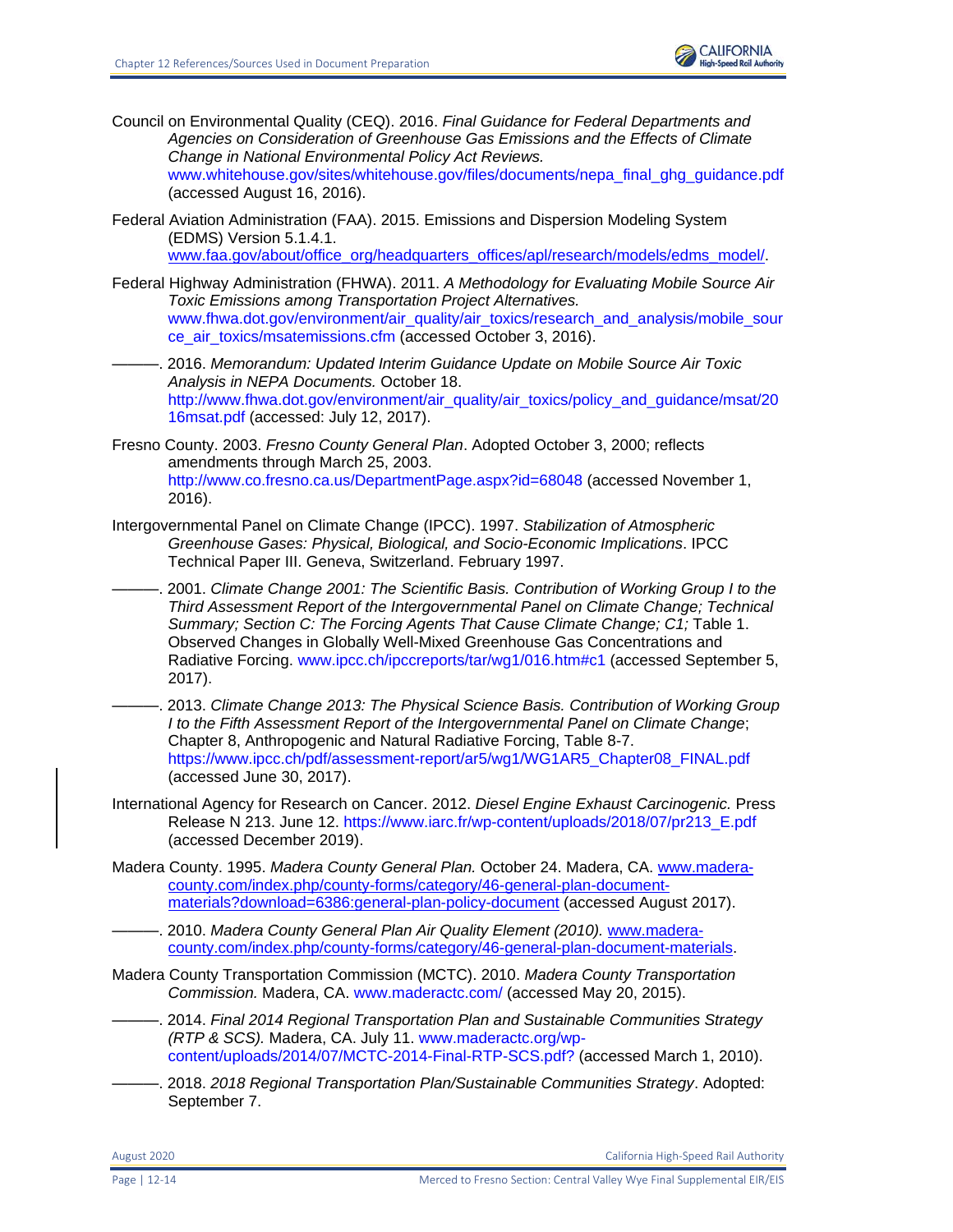

- Merced County. 2013. *2030 Merced County General Plan.* Adopted December 10, 2013. [www.co.merced.ca.us/DocumentCenter/Home/View/6766](file:///C:/Users/19339/Downloads/www.co.merced.ca.us/DocumentCenter/Home/View/6766) (accessed October 3, 2016).
- Merced County Association of Governments (MCAG). 2014. *Regional Transportation Plan 2014- 2040 Sustainable Communities Strategy for Merced County.* Adopted September 25. [www.mcagov.org/DocumentCenter/View/314](file:///C:/Users/19339/Downloads/www.mcagov.org/DocumentCenter/View/314) (accessed December 19, 2016).
	- ———. 2018. *Regional Transportation Plan/Sustainable Communities Strategy for Merced County*. Adopted: August 16.
- Reed, Glenn. 2015. Senior Air Quality Specialist, San Joaquin Valley Unified Air Pollution Control District. Personal communication regarding significant impact levels for  $PM_{10}$  with Shannon Hatcher, ICF, September 17, 2015.
- South Coast Air Quality Management District. 2015. Brief for SCAQMD as Amici Curiae, Sierra Club, Revive the San Joaquin, and League of Women Voters of Fresno v. County of Fresno and Friant Ranch, L.P. 2015. Case No. S219783. Supreme Court of California. Filed April 13, 2015.
- San Joaquin Valley Air Pollution Control District (SJVAPCD). 2002. *Guide for Assessing and Mitigating Air Quality Impacts.* Adopted August 20, 1998, revised January 10, 2002. [www.valleyair.org/transportation/CEQA%20Rules/GAMAQI%20Jan%202002%20Rev.pdf](https://icfonline.sharepoint.com/sites/EP_CAHSR_CVY/Shared%20Documents/00_BACK%20MATTER_Distribution-Preparers-Refs-Glossary-Index-Acros/12%20References/Coop%20Agency%20Review%20-%20Track%20Retained/V1-36_CVY_CH_12_References.docx) (accessed February 16, 2015).
- ———. 2004. *Extreme Ozone Attainment Demonstration Plan.* October 8, 2004. [www.valleyair.org/Air\\_Quality\\_Plans/docs/final\\_one\\_hour\\_adopted/Entire%20Plan-](file:///C:/Users/19339/Downloads/www.valleyair.org/Air_Quality_Plans/docs/final_one_hour_adopted/Entire%20Plan-Amended%20Oct2005.pdf)[Amended%20Oct2005.pdf](file:///C:/Users/19339/Downloads/www.valleyair.org/Air_Quality_Plans/docs/final_one_hour_adopted/Entire%20Plan-Amended%20Oct2005.pdf) (accessed February 16, 2015).
- ———. 2007a. *2007 Ozone Plan*. April 30, 2007. [www.valleyair.org/Air\\_Quality\\_Plans/docs/AQ\\_Ozone\\_2007\\_Adopted/2007\\_8HourOzone](file:///C:/Users/19339/Downloads/www.valleyair.org/Air_Quality_Plans/docs/AQ_Ozone_2007_Adopted/2007_8HourOzone_CompletePlan.pdf) [\\_CompletePlan.pdf](file:///C:/Users/19339/Downloads/www.valleyair.org/Air_Quality_Plans/docs/AQ_Ozone_2007_Adopted/2007_8HourOzone_CompletePlan.pdf) (accessed February 16, 2015).
- ———. 2007b. *2007 PM<sup>10</sup> Maintenance Plan and Request for Redesignation.* September 20, 2007. [www.valleyair.org/Air\\_Quality\\_Plans/docs/Maintenance%20Plan10-25-07.pdf](file:///C:/Users/19339/Downloads/www.valleyair.org/Air_Quality_Plans/docs/Maintenance%20Plan10-25-07.pdf) (accessed February 16, 2015).
- ———. 2009a. *Frequently Asked Questions.* www.valleyair.org/General\_info/Frequently\_Asked\_Questions.htm#About%20The%20Air %20Pollution%20Problem (accessed February 16, 2015).
- ———. 2009b. *Final Staff Report—Addressing Greenhouse Gas Emissions Impacts under the California Environmental Quality Act.* December 17, 2009.
- ———. 2012. *2012 PM2.5 Plan.* December 20, 2012. [www.valleyair.org/Air\\_Quality\\_Plans/PM25Plan2012/CompletedPlanbookmarked.pdf](file:///C:/Users/19339/Downloads/www.valleyair.org/Air_Quality_Plans/PM25Plan2012/CompletedPlanbookmarked.pdf) (accessed February 16, 2015).
- ———. 2013. *2013 Plan for the Revoked 1-Hour Ozone Standard.* September, 2013. [www.valleyair.org/Air\\_Quality\\_Plans/OzoneOneHourPlan2013/AdoptedPlan.pdf](file:///C:/Users/19339/Downloads/www.valleyair.org/Air_Quality_Plans/OzoneOneHourPlan2013/AdoptedPlan.pdf) (accessed October 3, 2016).
- ———. 2015. *2015 Plan for the 1997 PM2.5 Standard.* April 16, 2015. [www.valleyair.org/Air\\_Quality\\_Plans/docs/PM25-2015/2015-PM2.5-Plan-Complete.pdf](file:///C:/Users/19339/Downloads/www.valleyair.org/Air_Quality_Plans/docs/PM25-2015/2015-PM2.5-Plan-Complete.pdf) (accessed May 14, 2015).
- ———. 2015. Brief for SJVAPCD as Amici Curiae, Sierra Club, Revive the San Joaquin, and League of Women Voters of Fresno v. County of Fresno and Friant Ranch, L.P. 2015. Case No. S219783. Supreme Court of California. Filed April 13, 2015.
- ———. 2016a. *2016 Plan for the 2008 8-Hour Ozone Standard.*  [www.valleyair.org/air\\_quality\\_plans/Ozone-Plan-2016.htm.](file:///C:/Users/19339/Downloads/www.valleyair.org/air_quality_plans/Ozone-Plan-2016.htm) (accessed October 7, 2016).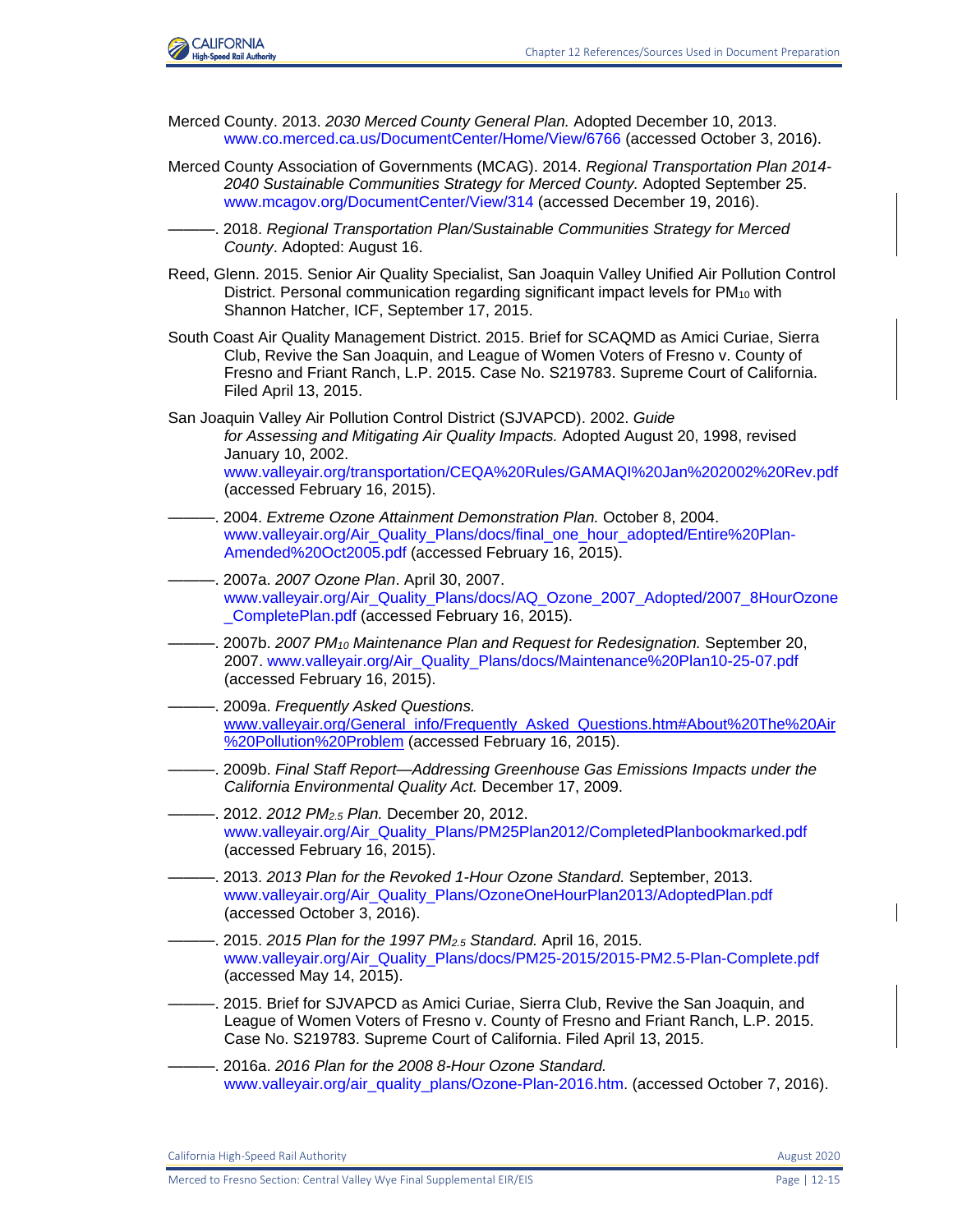

———. 2016b. *2016 Moderate Area Plan for the 2012 PM2.5 Standard.*  [www.valleyair.org/Air\\_Quality\\_Plans/PM25Plans2016.htm.](file:///C:/Users/19339/Downloads/www.valleyair.org/Air_Quality_Plans/PM25Plans2016.htm) (accessed October 7, 2016).

———. 2016c. *SJVAPCD Governing Board. Item Number 7: Approve Emission Reduction Agreement with Kern County to Fully Mitigate Construction and Operational Air Quality Impacts From Future Growth in the Oil and Gas Industry in Kern County.* August 18, 2016.

[http://www.valleyair.org/Board\\_meetings/GB/agenda\\_minutes/Agenda/2016/August/final/](http://www.valleyair.org/Board_meetings/GB/agenda_minutes/Agenda/2016/August/final/07.pdf) [07.pdf](http://www.valleyair.org/Board_meetings/GB/agenda_minutes/Agenda/2016/August/final/07.pdf) (accessed September 5, 2017).

- ———. No date (a). *Ambient Air Quality Standards & Valley Attainment Status.*  [www.valleyair.org/aqinfo/attainment.htm](https://icfonline.sharepoint.com/sites/EP_CAHSR_CVY/Shared%20Documents/00_BACK%20MATTER_Distribution-Preparers-Refs-Glossary-Index-Acros/12%20References/Coop%20Agency%20Review%20-%20Track%20Retained/V1-36_CVY_CH_12_References.docx) (accessed October 5, 2016).
	- ———. No date (b). *Grant and Incentive Programs.*  [www.valleyair.org/General\\_info/Grant\\_Programs/GrantPrograms.htm](file:///C:/Users/19339/Downloads/www.valleyair.org/General_info/Grant_Programs/GrantPrograms.htm) (accessed October 3, 2016).
- ———. 2018. *Plan for the 1997, 2006, and 2012 PM2.5 Standards*. November 15. [http://www.valleyair.org/pmplans/documents/2018/pm-plan-adopted/2018-Plan-for-the-](http://www.valleyair.org/pmplans/documents/2018/pm-plan-adopted/2018-Plan-for-the-1997-2006-and-2012-PM2.5-Standards.pdf)[1997-2006-and-2012-PM2.5-Standards.pdf](http://www.valleyair.org/pmplans/documents/2018/pm-plan-adopted/2018-Plan-for-the-1997-2006-and-2012-PM2.5-Standards.pdf) (accessed December 2019).
- Sierra Club, Revive the San Joaquin, and League of Women Voters of Fresno v. County of Fresno and Friant Ranch, L.P. 2018. Case No. 11CECG00726. Supreme Court of California. December 27, 2018.
- Siong. 2011. Supervising Air Quality Specialist, San Joaquin Valley Air Pollution Control District, Personal communication regarding thresholds of significance for  $PM_{10}$  and  $PM_{2.5}$  with Shannon Hatcher, ICF International. May 23, 2011.

———. 2015. Supervising Air Quality Specialist, San Joaquin Valley Air Pollution Control District, Phone call regarding the use of the 2002 GAMAQI with Shannon Hatcher, ICF International. April 29, 2015.

- Stanislaus County. 2016. *Stanislaus County General Plan*. Adopted August 23, 2016. <http://www.stancounty.com/planning/pl/general-plan.shtm> (accessed November 1, 2016).
- U.S. Geological Survey (USGS). 2000. *Operational Guidelines (version 1.0) for Geological Fieldwork in Areas Endemic for Coccidioidomycosis (Valley Fever).*  [https://pubs.er.usgs.gov/publication/ofr00348.](https://pubs.er.usgs.gov/publication/ofr00348)
- U.S. Environmental Protection Agency (USEPA). 1999. *1999 National Scale Air Toxics Assessment.* [www.epa.gov/ttn/atw/nata1999/index.html.](file:///C:/Users/19339/Downloads/www.epa.gov/ttn/atw/nata1999/index.html)
	- ———. 2005. *Approval and Promulgation of Implementation Plans and Designation of Areas for Air Quality Planning Purposes; California; Carbon Monoxide Maintenance Plan Update for Ten Planning Areas; Motor Vehicle Emissions Budgets; Technical Correction*. November 30.<https://www.gpo.gov/fdsys/pkg/FR-2005-11-30/pdf/05-23502.pdf> (accessed August 2017).
- ———. 2006a. *Emission Factors & AP-42, Compilation of Air Pollutant Emission Factors.* Chapter 11.12: Concrete Batching. June 2006. <https://www3.epa.gov/ttnchie1/ap42/ch11/final/c11s12.pdf> (accessed August 2017).
- . 2006b. *Emission Factors & AP-42, Compilation of Air Pollutant Emission Factors.* Chapter 13.2.4: Aggregate Handling and Storage Piles. November 2006. <https://www3.epa.gov/ttn/chief/ap42/ch13/final/c13s0204.pdf> (accessed August 2017).
- ———. 2008. *Federal Register Vol. 73, No. 201.* Proposed Rules. October 16. [https://www.gpo.gov/fdsys/pkg/FR-2008-10-16/pdf/E8-24416.pdf.](https://www.gpo.gov/fdsys/pkg/FR-2008-10-16/pdf/E8-24416.pdf) (accessed April 2018)
- ———. 2009a. *California State Motor Vehicle Pollution Control Standards; Notice of Decision Granting a Waiver of Clean Air Act Preemption for California's 2009 and Subsequent*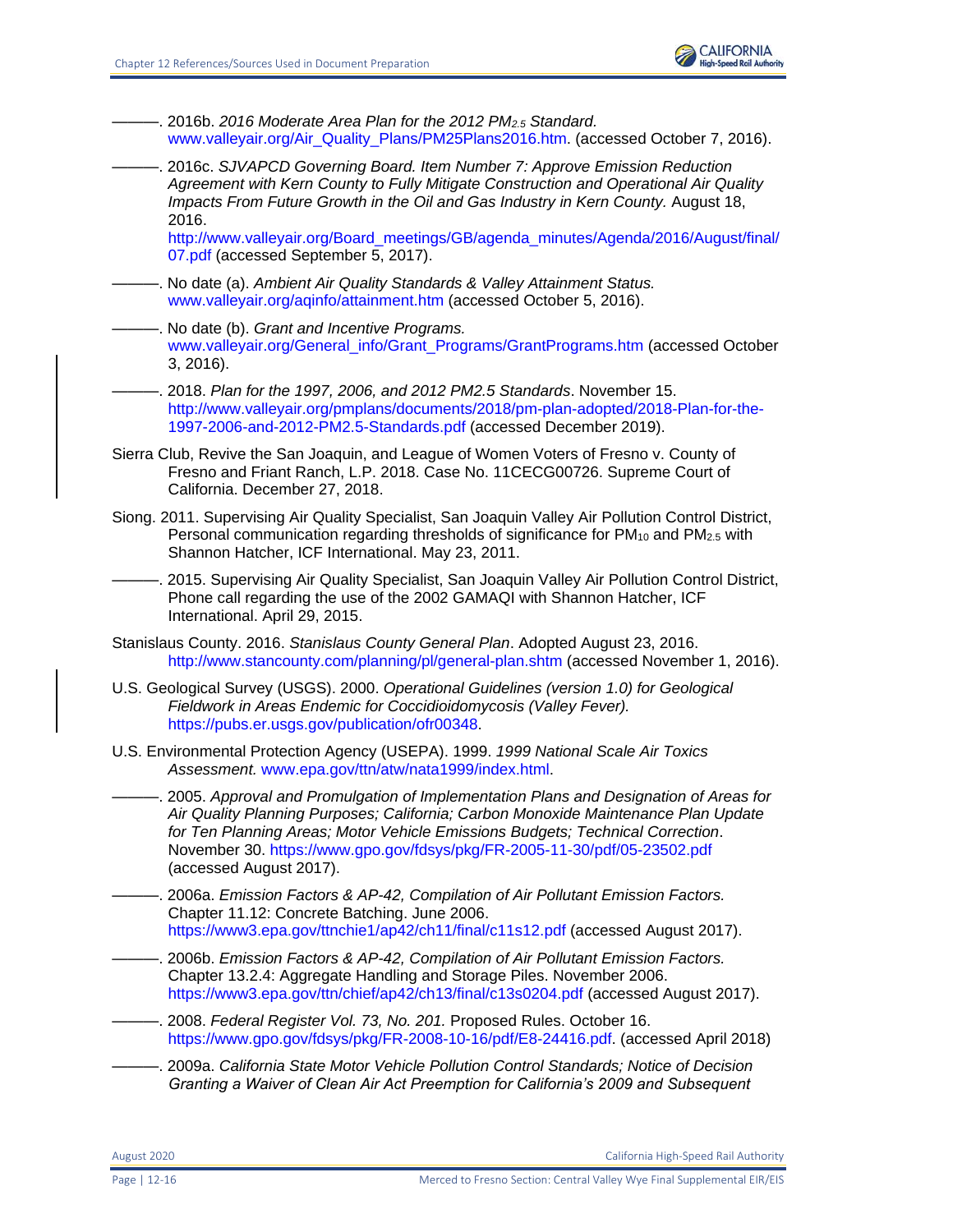

*Model Year Greenhouse Gas Emission Standards for New Motor Vehicles.* [www.gpo.gov/fdsys/pkg/FR-2009-07-08/pdf/E9-15943.pdf](file:///C:/Users/19339/Downloads/www.gpo.gov/fdsys/pkg/FR-2009-07-08/pdf/E9-15943.pdf) (accessed February 20, 2015).

- ———. 2009b. *Emission Factors for Locomotives.*  [www.epa.gov/nonroad/locomotv/420f09025.pdf \(](file:///C:/Users/19339/Downloads/www.epa.gov/nonroad/locomotv/420f09025.pdf)accessed December 19, 2015).
- ———. 2013. *Transportation Conformity Guidance for Quantitative Hot-spot Analyses in PM2.5 and PM<sup>10</sup> Nonattainment and Maintenance Areas.* November 2013. <https://nepis.epa.gov/Exe/ZyPDF.cgi/P1009HVH.PDF?Dockey=P1009HVH.PDF> (accessed October 5, 2016).
- ———. 2014. *Initial Designations for States and Territories.* Last revised: 12/18/2014. [www.epa.gov/pmdesignations/2012standards/state.htm](file:///C:/Users/19339/Downloads/www.epa.gov/pmdesignations/2012standards/state.htm) (accessed February 12, 2015).
- ———. 2015a. *Integrated Risk Information System*. Last updated: March, 30, 2015. www.epa.gov/iris/ (accessed April 14, 2015).
- ———. 2015b. *eGRID2012 Summary Tables*. [www.epa.gov/sites/production/files/2015-](file:///C:/Users/19339/Downloads/www.epa.gov/sites/production/files/2015-10/documents/egrid2012_summarytables_0.pdf) [10/documents/egrid2012\\_summarytables\\_0.pdf](file:///C:/Users/19339/Downloads/www.epa.gov/sites/production/files/2015-10/documents/egrid2012_summarytables_0.pdf) (accessed July 22, 2016).
- ———. 2016a. *EPA and DOT Finalize Greenhouse Gas and Fuel Efficiency Standards for Heavy-Duty Trucks.* [https://www.epa.gov/newsreleases/epa-and-dot-finalize-greenhouse](https://www.epa.gov/newsreleases/epa-and-dot-finalize-greenhouse-gas-and-fuel-efficiency-standards-heavy-duty-trucks-0)[gas-and-fuel-efficiency-standards-heavy-duty-trucks-0](https://www.epa.gov/newsreleases/epa-and-dot-finalize-greenhouse-gas-and-fuel-efficiency-standards-heavy-duty-trucks-0) (accessed September 5, 2017).
- ———. 2016b. *Health Effects of Ozone in the General Population*. Last Revised: September 12. [https://www.epa.gov/ozone-pollution-and-your-patients-health/health-effects-ozone](https://www.epa.gov/ozone-pollution-and-your-patients-health/health-effects-ozone-general-population)[general-population](https://www.epa.gov/ozone-pollution-and-your-patients-health/health-effects-ozone-general-population) (accessed December 2019).
- ———. 2016c. *Basic Information about NO2*. Last Revised: September 8. <https://www.epa.gov/no2-pollution/basic-information-about-no2> (accessed December 2019).
- ———. 2017a. *Nonattainment Areas for Criteria Pollutants (Green Book).* [www.epa.gov/green](file:///C:/Users/19339/Downloads/www.epa.gov/green-book)[book](file:///C:/Users/19339/Downloads/www.epa.gov/green-book) (accessed September 5, 2017).
- ———. 2017b. *Ecosystem Effects of Ozone Pollution.* [https://www.epa.gov/ground-level-ozone](https://www.epa.gov/ground-level-ozone-pollution/ecosystem-effects-ozone-pollution)[pollution/ecosystem-effects-ozone-pollution](https://www.epa.gov/ground-level-ozone-pollution/ecosystem-effects-ozone-pollution) (accessed March 5, 2020).
- ———. 2018. *Health and Environmental Effects of Particulate Matter (PM)*. Last Revised: June 20. [https://www.epa.gov/pm-pollution/health-and-environmental-effects-particulate](https://www.epa.gov/pm-pollution/health-and-environmental-effects-particulate-matter-pm)[matter-pm](https://www.epa.gov/pm-pollution/health-and-environmental-effects-particulate-matter-pm) (accessed: December 2019).
- ———. 2019a. *Health Effects of Ozone Pollution*. Last updated October 10. <https://www.epa.gov/ground-level-ozone-pollution/health-effects-ozone-pollution> (accessed December 2019).
- ———. 2019b. *Sulfur Dioxide Basics.* Last Revised: April 2. [https://www.epa.gov/so2](https://www.epa.gov/so2-pollution/sulfur-dioxide-basics) [pollution/sulfur-dioxide-basics](https://www.epa.gov/so2-pollution/sulfur-dioxide-basics) (accessed December 2019).
- ———. 2019c. *Greenbook*. Last Revised: December 31, 2019.<https://www.epa.gov/green-book> (accessed December 2019).
- U.S. Environmental Protection Agency, California Air Resources Board, and National Highway Traffic Safety Administration. 2016. *Draft Technical Assessment Report: Midterm Evaluation of Light-Duty Vehicle Greenhouse Gas Emission Standards and Corporate Average Fuel Economy Standards for Model Years 2022–2025.*  https://nepis.epa.gov/Exe/ZyPDF.cgi/P100OXEO.PDF?Dockey=P100OXEO.PDF (accessed August 2017).
- Western Regional Climate Center (WRCC). No date. *Historical Climate Information, Fresno, California, Normals, Means, and Extremes.* http://www.wrcc.dri.edu/cgibin/clilcd.pl?ca93193 (accessed October 5, 2016).

# **12.4.4 Section 3.4, Noise and Vibration**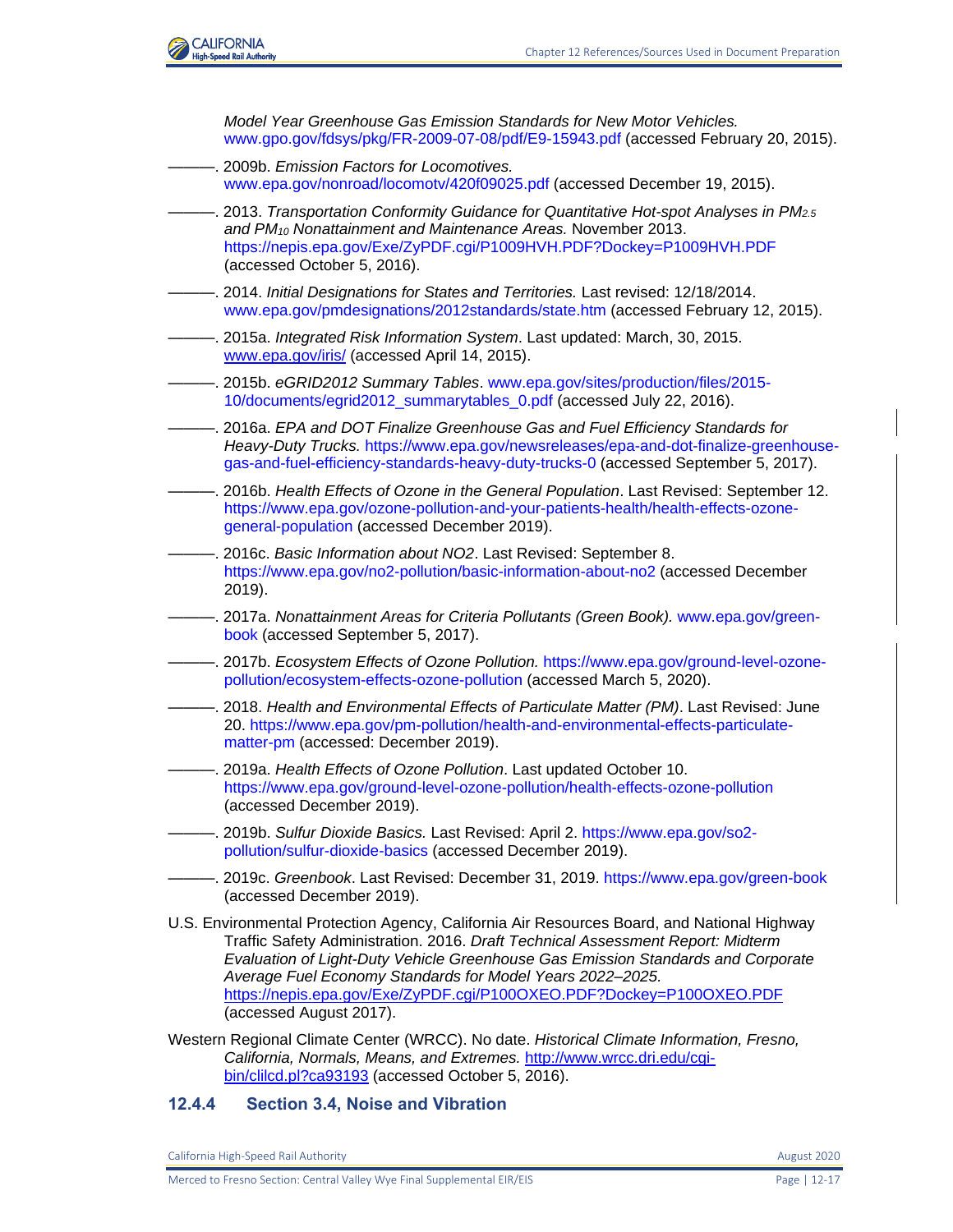

- California Department of Transportation (Caltrans). 1998. *Technical Noise Supplement: A Technical Noise Supplement to the Traffic Noise Analysis Protocol.* October 1998. <http://www.dot.ca.gov/hq/env/noise/pub/Technical%20Noise%20Supplement.pdf> (accessed September 26, 2016).
- California Department of Transportation (Caltrans). 2011. *Traffic Noise Analysis Protocol for New Highway Construction, Reconstruction, and Retrofit Barrier Projects.* May 2011. [www.dot.ca.gov/hq/env/noise/pub/ca\\_tnap\\_may2011.pdf](http://www.dot.ca.gov/hq/env/noise/pub/ca_tnap_may2011.pdf) (accessed September 26, 2016).
- California High-Speed Rail Authority (Authority). 2016a. *Connecting and Transforming California: 2016 Business Plan*. May 1, 2016.
	- -. 2016b. Merced to Fresno: Central Valley Wye, Record Set, Design Baseline Engineering Report. September 2016.
- California High-Speed Rail Authority and Federal Railroad Administration (Authority and FRA). 2005. *Statewide Program Environmental Impact Report/Environmental Impact Statement*. November 2005.
- -. 2012a. Merced to Fresno Section Final Environmental Impact Report (EIR)/Environmental Impact Statement (EIS) and Final Section 4(f) Statement and Draft General Conformity Determination. April 2012.
- ———. 2012b. *Merced to Fresno Section Noise and Vibration Technical Report*. California High-Speed Train Final Project EIR/EIS. Sacramento, CA, and Washington, DC. Prepared by AECOM, CH2M HILL, and Harris Miller & Hanson Inc. April 2012.
- ———. 2014a. *Fresno to Bakersfield Section Project EIR/EIS Noise and Vibration Technical Report*.

———. 2014b. *Environmental Methodology Guidelines, Version 5, California High Speed Rail Project Environmental Impact Report/Environmental Impact Statement.* June 2014.

- ———. 2016. *Merced to Fresno Section: Central Valley Wye Noise and Vibration Technical Report.*
- California Public Utilities Commission (CPUC). 2002. *Proposed Jefferson-Martin 230 kV Transmission Project Proponent's Environmental Assessment.* September. p. 15–13.
	- ———. 2009. *East County Substation Project Environmental Impact Assessment.* August. p. 4.10–25.
- ———. 2013. *PG&E Windsor Substation Project Initial Study.* July. p. 5–114.
- City of Chowchilla. 2011. *City of Chowchilla 2040 General Plan*. Adopted May 2, 2011. Prepared by Valley Planning Consultants Inc. (VPC). Chowchilla, CA.
- City of Merced. 2015. *Merced Vision 2030 General Plan*. Adopted January 3, 2012; reflects amendments through August 21, 2015. Merced, CA.
- City of Waterford. 2006. *Waterford Vision 2025 General Plan*. Adopted October 26, 2006. Waterford, CA.
- Davis, Joseph. 2017. Owner, Eagle Field Private Airstrip. Personal communication via telephone conversation regarding typical operations at Eagle Field private airstrip with Lily Gilbert, Ascent Environmental, September 5, 2017.
- Federal Highway Administration (FHWA). 2011. *Highway Traffic Noise: Analysis and Abatement Guidance.* December 2011.

[www.fhwa.dot.gov/environment/noise/regulations\\_and\\_guidance/analysis\\_and\\_abateme](http://www.fhwa.dot.gov/environment/noise/regulations_and_guidance/analysis_and_abatement_guidance/revguidance.pdf) [nt\\_guidance/revguidance.pdf](http://www.fhwa.dot.gov/environment/noise/regulations_and_guidance/analysis_and_abatement_guidance/revguidance.pdf) (accessed September 26, 2015).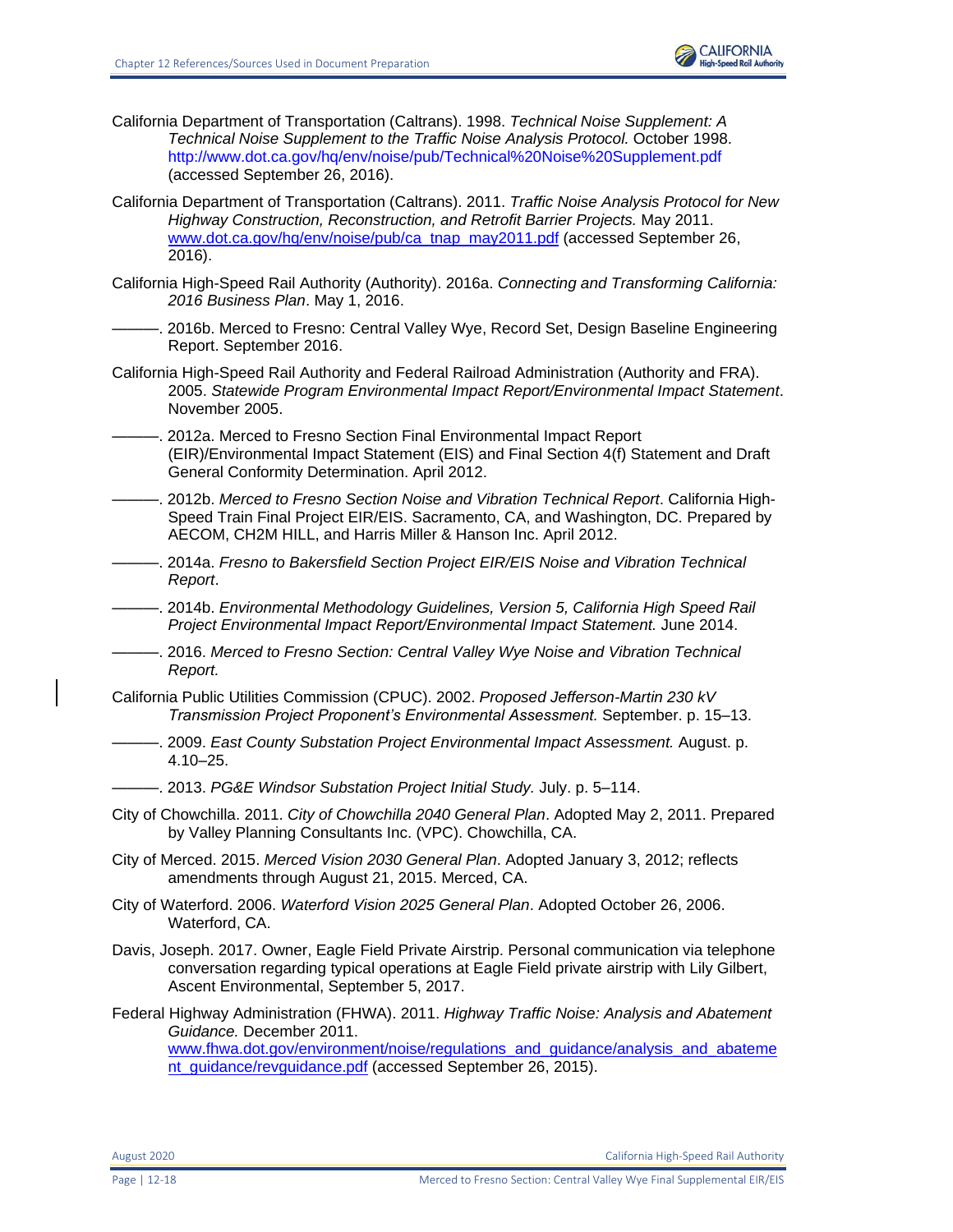

- Federal Railroad Administration (FRA). 2012. *High Speed Ground Transportation Noise and Vibration Impact Assessment Manual.* May 2012.
- Federal Transit Administration (FTA). 2006. *Transit Noise and Vibration Impact Assessment Manual*. May 2006.
- Fresno County. 2003. *Fresno County General Plan*. Adopted October 3, 2000; reflects amendments through March 25, 2003. Fresno, CA.
- Madera County. 1995. *Madera County General Plan*. Adopted October 24, 1995. Madera, CA.
- Merced County. 2012. *Merced County General Plan Revised Draft Background Report.*  November 30, 2012.
- ———. 2013a. *2030 Merced County General Plan.* [http://www.co.merced.ca.us/index.aspx?NID=2018.](http://www.co.merced.ca.us/index.aspx?NID=2018) Adopted December 10, 2013. Merced, CA.
- ———. 2013b. *Vega Solar Project Draft Environmental Impact Report.* August 9, 2013. p. 3.10- 14.
- Stanislaus County. 2016. *Stanislaus County General Plan.* Adopted August 23, 2016. <http://www.stancounty.com/planning/pl/general-plan.shtm> (accessed November 1, 2016).

#### **12.4.5 Section 3.5, Electromagnetic Fields and Electromagnetic Interference**

- American Conference of Governmental Industrial Hygienists (ACGIH). 1996. Threshold Limit Values for Chemical Substances and Physical Agents, Biological Exposure Indices. Cincinnati, OH.
- American National Standards Institute and Institute of Electrical and Electronics Engineers (ANSI/IEEE). 2006. IEEE Standard for Safety Levels with Respect to Human Exposure to Radio Frequency Electromagnetic Fields, 3 kHz to 300 GHz. IEEE Std C95.1-2005. April 19.
- Barlo, T., and A. Zdunek. 1995. Stray Current Corrosion in Electrified Rail Systems Final Report. May.
- California High-Speed Rail Authority (Authority). 2011. EMT Radio Frequency (RF) Spectrum Acquisition Strategy Technical Memorandum TM 300.03. Prepared by Parsons Brinckerhoff. May 5, 2011.
- -. 2012. EIR/EIS Assessment of CHST Alignment EMF Footprint (Footprint Report) Technical Memorandum TM 300.07. Prepared by Parsons Brinckerhoff. Sacramento, CA and Venice, CA. February 27, 2012.
- -. 2014. *CHSTP Implementation Stage EMC Program Plan (ISEP)*, Revision 0. Prepared by Parsons Brinckerhoff. January 26.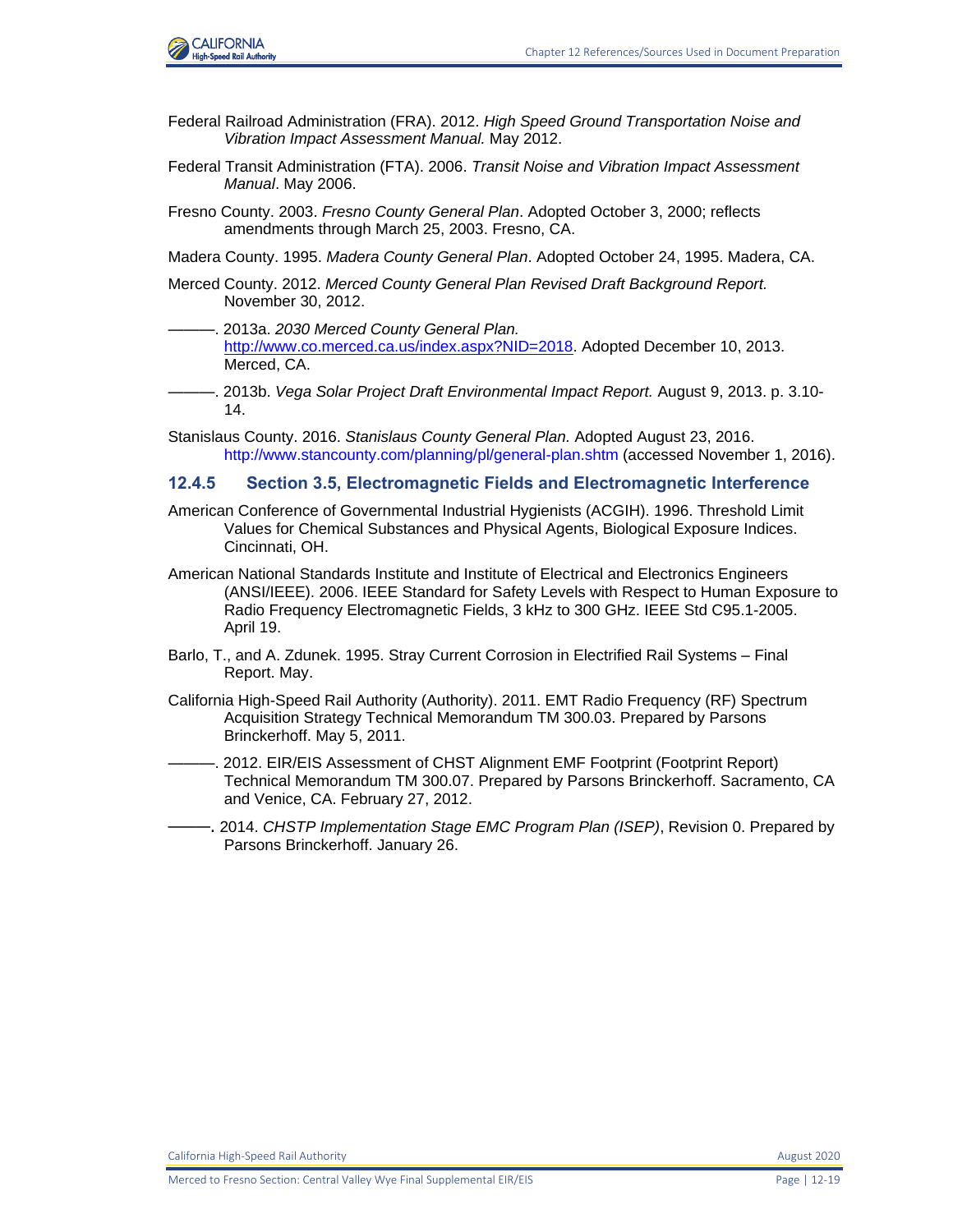

———. 2016*. California High-Speed Rail Authority Acquires Radio Spectrum for Train Communications.*

https://www.hsr.ca.gov/docs/newsroom/2016 High\_Speed\_Rail\_Acquires\_Radio\_Spectr um for Train Communications 042716.pdf (accessed May 12, 2017).

- California High-Speed Rail Authority and Federal Railroad Administration (Authority and FRA). 2010a. Measurement Procedure for Assessment of CHSRP Alignment EMI Footprint. TM 3.4.11. Prepared by Parsons Brinckerhoff. March 2010.
- ———. 2010b. California High-Speed Train Project Environmental Impact Report/Environmental Impact Statement—Merced to Fresno Section—Electromagnetic Fields and Electromagnetic Interference Footprint Measurement Report. Prepared by CH2M HILL and AECOM. Sacramento, CA, and, Washington, DC. October. Draft.

———. 2011. California High-Speed Train Project Environmental Impact Report/Environmental Impact Statement—San Jose to Merced Section—EMI/RF Baseline Measurements Technical Memorandum. Prepared by Parsons. San Francisco, CA. April. Draft.

-. 2012. Merced to Fresno Section Final Environmental Impact Report (EIR)/Environmental Impact Statement (EIS). Sacramento, CA, and Washington, DC. April 2012.

California Highway Patrol. 2015. Central Division. [www.chp.ca.gov/Find-an-Office/Central-](http://www.chp.ca.gov/Find-an-Office/Central-Division)[Division](http://www.chp.ca.gov/Find-an-Office/Central-Division) (accessed April 28, 2015).

California Public Utilities Commission. 1993. Order instituting investigation on the Commission's own motion to develop policies and procedures for addressing the potential health effects of electric and magnetic fields of utility facilities.

- Cavell, Mertz & Associates, Inc. 2015. FCCInfo. [www.fccinfo.com/fccinfo\\_google\\_earth.php](http://www.fccinfo.com/fccinfo_google_earth.php) (accessed April 29, 2015 and July 28, 2016).
- City of Chowchilla. 2011. City of Chowchilla 2040 General Plan. Adopted May 2, 2011. Prepared by Valley Planning Consultants Inc. (VPC). Chowchilla, CA.
- ———. 2015. Chowchilla Police Department. [http://www.ci.chowchilla.ca.us/police\\_main.htm](http://www.ci.chowchilla.ca.us/police_main.htm) (accessed April 28, 2015).
- Electric Power Research Institute (EPRI). 2004. Electromagnetic Interference with Implanted Medical Devices, 1997–2003. March 2004. [http://www.epri.com/abstracts/Pages/ProductAbstract.aspx?ProductId=00000000000100](http://www.epri.com/abstracts/Pages/ProductAbstract.aspx?ProductId=000000000001005570) [5570](http://www.epri.com/abstracts/Pages/ProductAbstract.aspx?ProductId=000000000001005570) (accessed September 11, 2010).
- European Committee for Electrotechnical Standardization (CENELEC). 2006. Railway Applications—Electromagnetic compatibility, Part 4: Emission and immunity of the signaling and telecommunications apparatus. EN Standard 50121-4. July 2006.
- Federal Aviation Administration (FAA). 2014. Advisory Circular 20-158A—The Certification of Aircraft Electrical and Electronic Systems for Operation in the High-Intensity Radiated Fields (HIRF) Environment. May. [https://www.faa.gov/regulations\\_policies/advisory\\_circulars/index.cfm/go/document.infor](https://www.faa.gov/regulations_policies/advisory_circulars/index.cfm/go/document.information/documentID/1024526) [mation/documentID/1024526](https://www.faa.gov/regulations_policies/advisory_circulars/index.cfm/go/document.information/documentID/1024526) (accessed September 30, 2016).
- Federal Communications Commission, Office of Engineering and Technology (FCC). 1997. Evaluating Compliance with FCC Guidelines for Human Exposure to Radiofrequency Electromagnetic Fields. OET Bulletin 65. Edition 97–01. August.

———. 2008. Broadband Opportunities, Wireless Broadband Services. Wireless Broadband Technologies.<http://wireless.fcc.gov/outreach/index.htm?job=wireless> (accessed April 18, 2012).

Federal Railroad Administration (FRA). 2006. EMF Monitoring on Amtrak's Northeast Corridor: Post-Electrification. Department of Transportation. Washington, DC. October.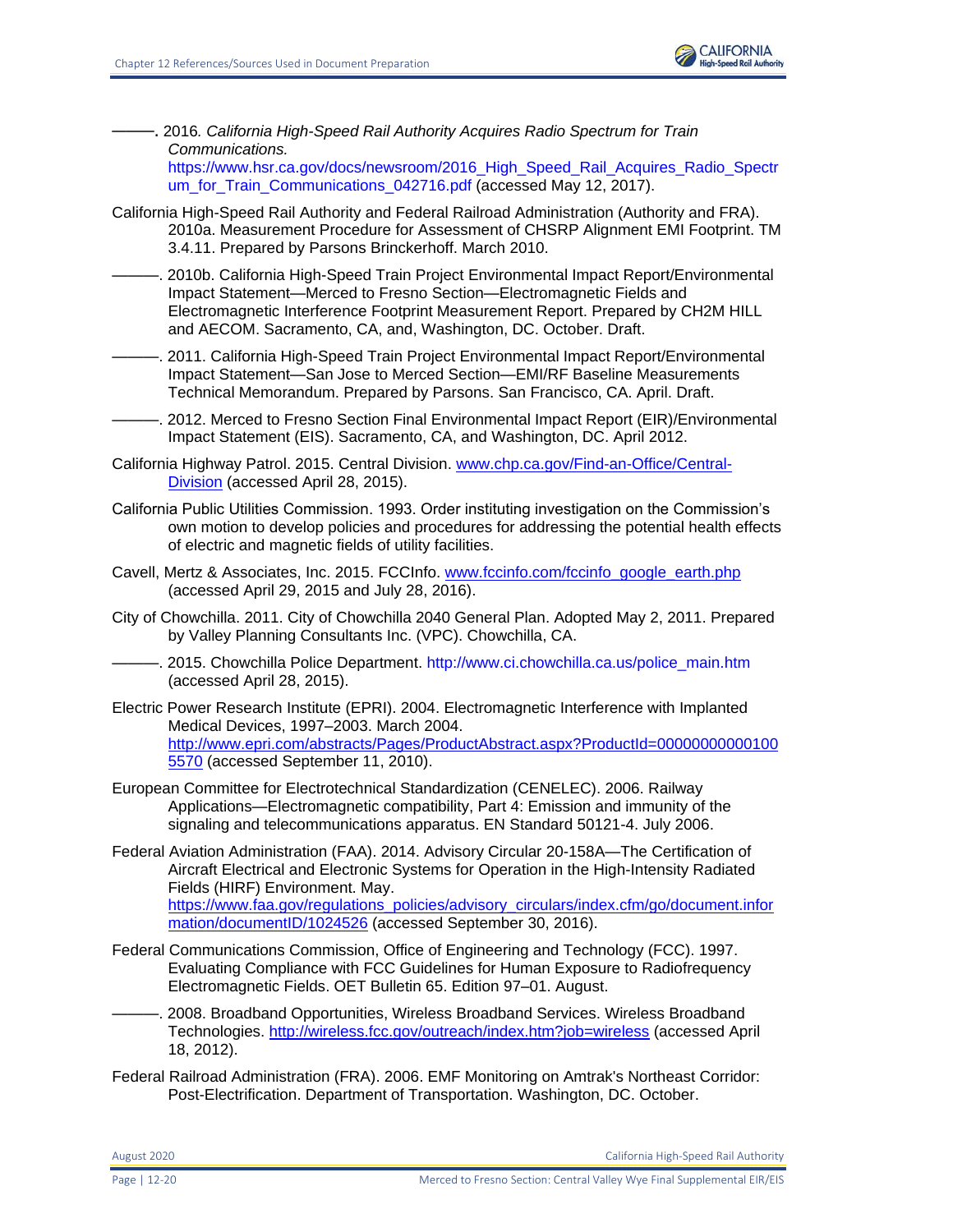

- ———. 2015. USDOT FRA National Rail Network. July 2015. [www.arcgis.com/home/item.html?id=93c8bc810064449d9376d68f996ead10](http://www.arcgis.com/home/item.html?id=93c8bc810064449d9376d68f996ead10) (accessed April 29, 2015).
- Federal Transit Administration. No date. Guidance on the Prevention and Mitigation of Environmental, Health and Safety Impacts of Electromagnetic Fields and Radiation for Electric Transit Systems.
- Field Management Services. 2009. University of Minnesota Central Corridor Light Rail Project EMI Threat Assessment. November 20.
- FireDepartment.net. No date. Fire Department Information.<http://www.firedepartment.net/> (accessed July 28, 2016).
- Golder Associates Inc. 2009. EMF Report: A Review of the Current Scientific Literature on Health Effects of Electric and Magnetic Fields. Submitted to Tom Stoops, Assistant Director, Oregon Department of Energy. November 23.
- Homefacts. No date. Police Stations in the United States. [http://www.homefacts.com/policestations.html.](http://www.homefacts.com/policestations.html) (accessed July 28, 2016).
- International Agency for Research on Cancer (IARC). 2002. IARC Monographs on the Evaluation of Carcinogenic Risks to Humans Volume 80: Non-Ionizing Radiation Part 1: Static and Extremely Low-Frequency Electric and Magnetic Fields.
- International Commission on Non-Ionizing Radiation Protection (ICNIRP). 2010. Guidelines for Limiting Exposure to Time-Varying Electric and Magnetic Fields (1 Hz to 100 kHz).
- Madera County. 1995. Madera County General Plan. Adopted October 24, 1995. Madera, CA. [http://www.madera-county.com/index.php/forms-and-documents/category/46-general](http://www.madera-county.com/index.php/forms-and-documents/category/46-general-plan-document-materials)[plan-document-materials](http://www.madera-county.com/index.php/forms-and-documents/category/46-general-plan-document-materials) (accessed March 12, 2014).
- -. 2015. Madera County Fire Department. [www.madera](http://www.madera-county.com/index.php/departments/links-to-departments/141-fire-department)[county.com/index.php/departments/links-to-departments/141-fire-department](http://www.madera-county.com/index.php/departments/links-to-departments/141-fire-department) (accessed April 28, 2015).
- McGill University. 2008. McGill Research on EMF and Dairy Cattle: Summary of Findings on Significance of Results. Prepared by Exponent. <http://www.eirgrid.com/media/Attachment%203.pdf> New York, NY. December 29.
- Merced County. 2013. 2030 Merced County General Plan. Adopted December 10, 2013. [http://www.co.merced.ca.us/documents/28/42/2030%20General%20Plan\\_201408201617](http://www.co.merced.ca.us/documents/28/42/2030%20General%20Plan_201408201617201408.pdf) [201408.pdf.](http://www.co.merced.ca.us/documents/28/42/2030%20General%20Plan_201408201617201408.pdf)
- National Cancer Institute (NCI). 2016. Electromagnetic Fields and Cancer. [https://www.cancer.gov/about-cancer/causes-prevention/risk/radiation/electromagnetic](https://www.cancer.gov/about-cancer/causes-prevention/risk/radiation/electromagnetic-fields-fact-sheet)[fields-fact-sheet](https://www.cancer.gov/about-cancer/causes-prevention/risk/radiation/electromagnetic-fields-fact-sheet) (accessed September 21, 2016).
- National Institute on Environmental Health and Safety (NIEHS). 2016. Electric and Magnetic Fields.<https://www.niehs.nih.gov/health/topics/agents/emf/> (accessed September 21, 2016).
- Savitz, D. A., H. Wachtel, F. A. Barnes, E. M. John, and J. G. Tvrdik. 1988. Case Control Study of Childhood Cancer and Exposure to 60 Hz Magnetic Fields. American Journal of Epidemiology 128:21–38.
- Severson, R. K., W. T. Kaune, D. B. Thomas, L. Heuser, S. Davis, and L. E. Sever. 1988. Acute Nonlymphocytic Leukemia and Residential Exposure to Power Frequency Magnetic Fields. American Journal of Epidemiology 128:10–20. Baltimore, MD.
- University of Michigan. 2009. Central Corridor Light Rail Project, Electromagnetic Interference Threat Assessment. November.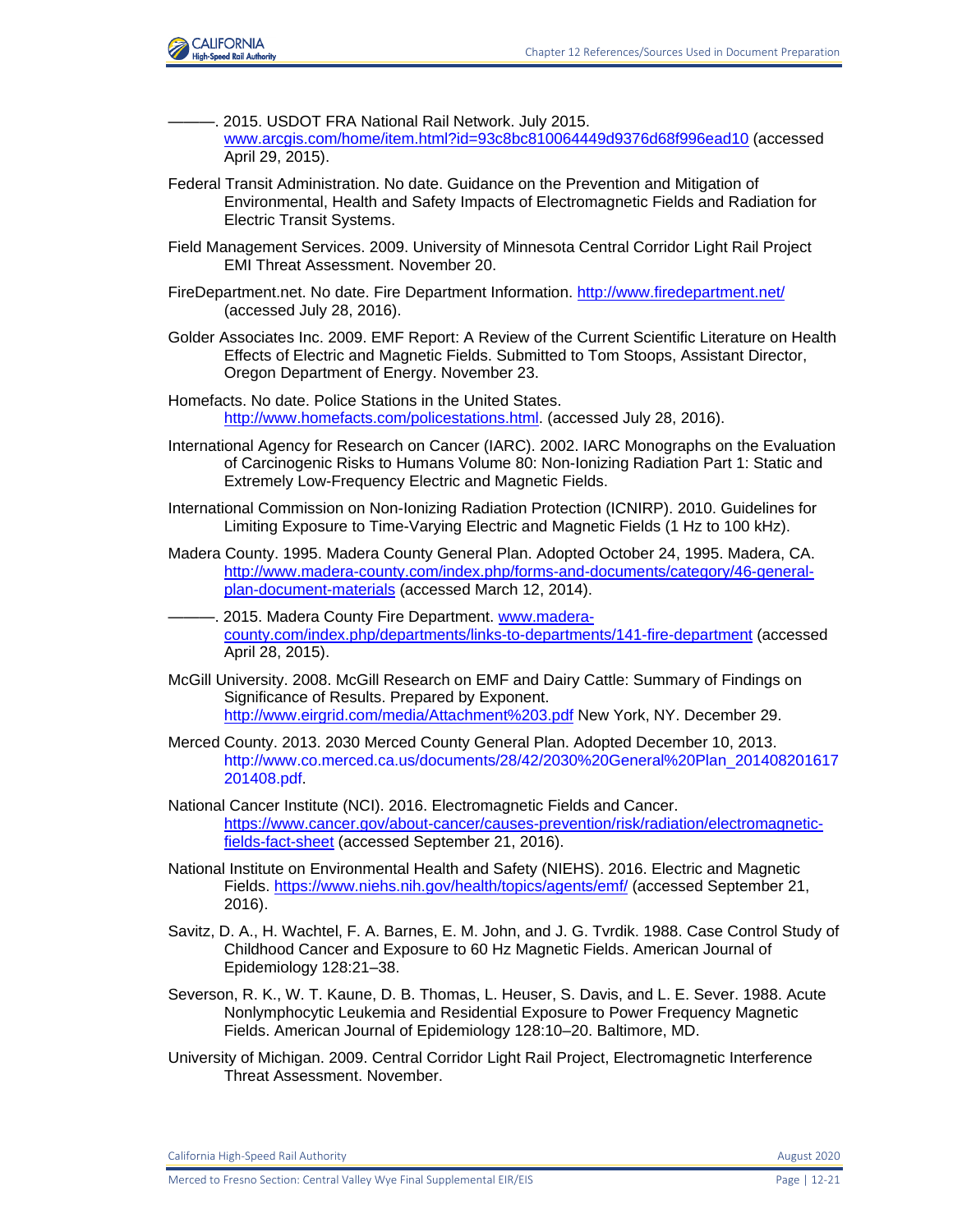- Western Area Power Administration (WAPA). No date. Electric and Magnetic Fields. <https://www.wapa.gov/regions/DSW/Environment/Documents/EMFbook.pdf> (accessed August 2, 2016).
- World Health Organization (WHO). 2005. Electromagnetic Fields and Public Health: Effects of EMF on the Environment. February 2015. [www.who.int/peh](file:///C:/Users/19339/Downloads/www.who.int/peh-emf/publications/facts/envimpactemf_infosheet.pdf)[emf/publications/facts/envimpactemf\\_infosheet.pdf](file:///C:/Users/19339/Downloads/www.who.int/peh-emf/publications/facts/envimpactemf_infosheet.pdf) (accessed September 20, 2015).

-. 2007. Environmental Health Criteria 238 Extremely Low Frequency Fields.

## **12.4.6 Section 3.6, Public Utilities and Energy**

AT&T Knowledge Ventures, LLP. 2007. *Telephone Exchange Areas of California.* Map.

- Bureau of Transportation Statistics. 2010. *Average Fuel Efficiency of U.S. Passenger Cars and Trucks.* [www.bts.gov/publications/national\\_transportation\\_statistics/html](https://icfonline.sharepoint.com/sites/EP_CAHSR_CVY/Shared%20Documents/00_BACK%20MATTER_Distribution-Preparers-Refs-Glossary-Index-Acros/12%20References/Coop%20Agency%20Review%20-%20Track%20Retained/V1-36_CVY_CH_12_References.docx)  [/table\\_04\\_23.html](https://icfonline.sharepoint.com/sites/EP_CAHSR_CVY/Shared%20Documents/00_BACK%20MATTER_Distribution-Preparers-Refs-Glossary-Index-Acros/12%20References/Coop%20Agency%20Review%20-%20Track%20Retained/V1-36_CVY_CH_12_References.docx) (accessed April 27, 2010).
- Burt, Charles. 2005. *Expert Report of Charles M. Burt, Ph.D., P.E on Friant Service Area: Reasonableness of Surface Water Use, Annual Gross Groundwater Pumping Requirement, and Estimated Increased Energy Use under the Spring Run Scenario by 2025.* San Luis Obispo, CA. August 18. [www.restoresjr.net/program\\_library/05-Pre-](file:///C:/Users/19339/Downloads/www.restoresjr.net/program_library/05-Pre-Settlement)[Settlement/](file:///C:/Users/19339/Downloads/www.restoresjr.net/program_library/05-Pre-Settlement) (accessed September 24, 2012).
- California Department of Finance (CDOF). 2013. *Total Population Projections for California and Counties: July 1, 2015 to 2060 in 5-year Increments.* January.
- California Department of Resources Recycling and Recovery (CalRecycle). 2016a. *Solid Waste Information System (SWIS) Facility/Site Listing. Merced County, Billy Wright Disposal Site.* [www.calrecycle.ca.gov/SWFacilities/Directory/24AA0002/ Detail/](file:///C:/Users/19339/Downloads/www.calrecycle.ca.gov/SWFacilities/Directory/24AA0002/%20Detail) (accessed June 17, 2016).
- ———. 2016b. *Solid Waste Information System (SWIS) Facility/Site Listing. Merced County, Highway 59 Disposal Site.* [www.calrecycle.ca.gov/SWFacilities/Directory/24AA0002/Detail/](file:///C:/Users/19339/Downloads/www.calrecycle.ca.gov/SWFacilities/Directory/24AA0002/Detail) (accessed June 17, 2016).
- ———. 2016c*. Solid Waste Information System (SWIS) Facility/Site Listing. Madera County, Fairmead Disposal Site.* [www.calrecycle.ca.gov/SWFacilities/Directory/20-AA-](file:///C:/Users/19339/Downloads/www.calrecycle.ca.gov/SWFacilities/Directory/20-AA-0002/Detail)[0002/Detail/](file:///C:/Users/19339/Downloads/www.calrecycle.ca.gov/SWFacilities/Directory/20-AA-0002/Detail) (accessed June 17, 2016).
- ———. 2016d. *Solid Waste Information System (SWIS) Facility/Site Listing. Fresno County, American Avenue Disposal Site.* [www.calrecycle.ca.gov/SWFacilities/Directory/10-AA-](file:///C:/Users/19339/Downloads/www.calrecycle.ca.gov/SWFacilities/Directory/10-AA-0009/Detail)[0009/Detail/](file:///C:/Users/19339/Downloads/www.calrecycle.ca.gov/SWFacilities/Directory/10-AA-0009/Detail) (accessed November 1, 2016).
- \_\_\_\_\_\_. 2016e. *Solid Waste Information System (SWIS) Facility/Site Listing. Stanislaus County, Fink Road Landfill.* [www.calrecycle.ca.gov/SWFacilities/Directory/50-AA-0001/Detail/](file:///C:/Users/19339/Downloads/www.calrecycle.ca.gov/SWFacilities/Directory/50-AA-0001/Detail) (accessed November 1, 2016).
- California Department of Toxic Substances Control (DTSC). 2015. *Commercial Offsite Hazardous Waste Facilities.* [www.envirostor.dtsc.ca.gov/public/commercial\\_offsite.asp](file:///C:/Users/19339/Downloads/www.envirostor.dtsc.ca.gov/public/commercial_offsite.asp) (accessed March 17, 2015).
- California Department of Water Resources (DWR). 2013. *Draft North of the Delta Offstream Storage Project EIR/EIS.* Power Production and Energy. p. 31–7. December 2013.
- California Energy Commission (CEC). 2010. *Summer 2010 Electricity Supply and Demand Outlook, Staff Report.* CEC-20-2010-003-SD. May 2010.
	- ———. 2014a. Demand Analysis Office. *California Energy Demand Updated Forecast, 2015- 2025*. December 2014.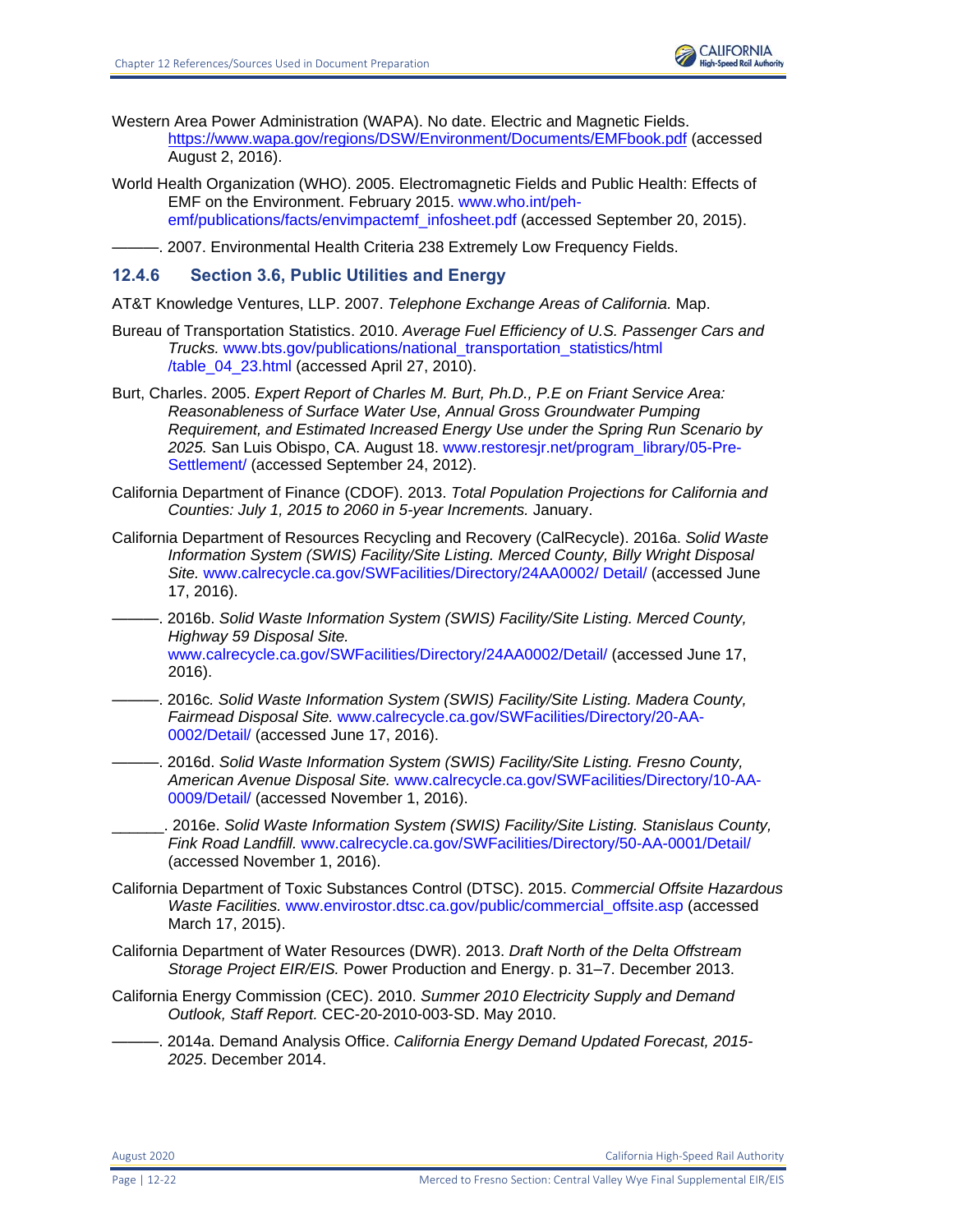

———. 2014b. *2013 Natural Gas Issues, Trends, and Outlook. [http://www.energy.ca.gov/2014publications/CEC-200-2014-001/CEC-200-2014-001-](http://www.energy.ca.gov/2014publications/CEC-200-2014-001/CEC-200-2014-001-SD.pdf) [SD.pdf.](http://www.energy.ca.gov/2014publications/CEC-200-2014-001/CEC-200-2014-001-SD.pdf)* ———. 2014c. *California Energy Maps, Energy Infrastructure Map of Central California.*  www.energy.ca.gov/maps/infrastructure/3part\_central.html (accessed November 1, 2016). ———. 2015. Demand Analysis Office. *California Energy Demand 2016–2026, Preliminary Electricity Forecast.* June 2015. ———. 2016a. *Energy Almanac, Total Electricity System Power, 2014.* Available at [http://energyalmanac.ca.gov/electricity/total\\_system\\_power.html.](http://energyalmanac.ca.gov/electricity/total_system_power.html) (accessed February 17, 2016). ———. 2016b. California Energy Consumption Data Management System Website. *Electricity Consumption by County.* [http://ecdms.energy.ca.gov/elecbycounty.aspx](https://icfonline.sharepoint.com/sites/EP_CAHSR_CVY/Shared%20Documents/00_BACK%20MATTER_Distribution-Preparers-Refs-Glossary-Index-Acros/12%20References/Coop%20Agency%20Review%20-%20Track%20Retained/V1-36_CVY_CH_12_References.docx) (accessed February 17, 2016, and August 29, 2016). California High-Speed Rail Authority (Authority). 2013a. *Sustainability Policy.* Policy Directive POLI-Plan-03. ———. 2013b. *Contribution of the High-Speed Rail Program to Reducing California's Greenhouse Gas Emission Levels.* June. Available upon request at [www.hsr.ca.gov/docs/programs/green\\_practices/HSR\\_Reducing\\_CA\\_GHG\\_Emissions\\_2](https://icfonline.sharepoint.com/sites/EP_CAHSR_CVY/Shared%20Documents/00_BACK%20MATTER_Distribution-Preparers-Refs-Glossary-Index-Acros/12%20References/Coop%20Agency%20Review%20-%20Track%20Retained/V1-36_CVY_CH_12_References.docx) [013.pdf](https://icfonline.sharepoint.com/sites/EP_CAHSR_CVY/Shared%20Documents/00_BACK%20MATTER_Distribution-Preparers-Refs-Glossary-Index-Acros/12%20References/Coop%20Agency%20Review%20-%20Track%20Retained/V1-36_CVY_CH_12_References.docx) (accessed June 24, 2016). ———. 2015. *Book IV, Part C.8–Water Conservation Guidance.*  California High-Speed Rail Authority and Federal Railroad Administration (Authority and FRA). 2005. *Final Program Environmental Impact Report/Environmental Impact Statement (EIR/EIS) for the Proposed California High-Speed Train System.* Sacramento, CA, and Washington, DC. August. ———. 2008. *Bay Area to Central Valley High-Speed Train (HST) Final Program Environmental Impact Report/Environmental Impact Statement (EIR/EIS).* Sacramento, CA and Washington, DC. May. ———. 2012. *Merced to Fresno Section California High-Speed Train Final Project Environmental Impact Report/Environmental Impact Statement*. Sacramento, CA, and Washington, DC. April 2012. ———. 2016. *Merced to Fresno: Central Valley Wye, Utility Engineering Report.* September. California Independent System Operator (CAISO). 2015. *Operating Procedure #3210, Version 16. Transmission Outages.* [www.caiso.com/Documents/3210\\_OMS.pdf](file:///C:/Users/19339/Downloads/www.caiso.com/Documents/3210_OMS.pdf) (accessed September 29, 2016). California Integrated Waste Management Board (CIWMB). 2016. *5 Year Permit Review Report, Highway 59 Disposal Site.* [www.calrecycle.ca.gov/SWFacilities/Directory/24-AA-](file:///C:/Users/19339/Downloads/www.calrecycle.ca.gov/SWFacilities/Directory/24-AA-0001/Document)[0001/Document](file:///C:/Users/19339/Downloads/www.calrecycle.ca.gov/SWFacilities/Directory/24-AA-0001/Document) (accessed November 7, 2016). Central California Irrigation District (CCID). 2012. [www.ccidwater.org/about\\_map.html \(accessed](file:///C:/Users/19339/Downloads/www.ccidwater.org/about_map.html%20(accessed%20September%2024,%202012))  [September 24, 2012\).](file:///C:/Users/19339/Downloads/www.ccidwater.org/about_map.html%20(accessed%20September%2024,%202012)) Central Valley Regional Water Quality Control Board (Central Valley RWQCB). 2014a. *Irrigated Lands Regulatory Program—Electronic Water Quality Monitoring Data Submission Resources.* [www.waterboards.ca.gov/centralvalley/water\\_issues/irrigated\\_lands/water\\_quality/electro](https://icfonline.sharepoint.com/sites/EP_CAHSR_CVY/Shared%20Documents/00_BACK%20MATTER_Distribution-Preparers-Refs-Glossary-Index-Acros/12%20References/Coop%20Agency%20Review%20-%20Track%20Retained/V1-36_CVY_CH_12_References.docx) [nic\\_data\\_submission/](https://icfonline.sharepoint.com/sites/EP_CAHSR_CVY/Shared%20Documents/00_BACK%20MATTER_Distribution-Preparers-Refs-Glossary-Index-Acros/12%20References/Coop%20Agency%20Review%20-%20Track%20Retained/V1-36_CVY_CH_12_References.docx) ———. 2014b. *Waste Discharge Requirements for Merced County Regional Waste Management Authority Highway 59 Solid Waste Landfill.*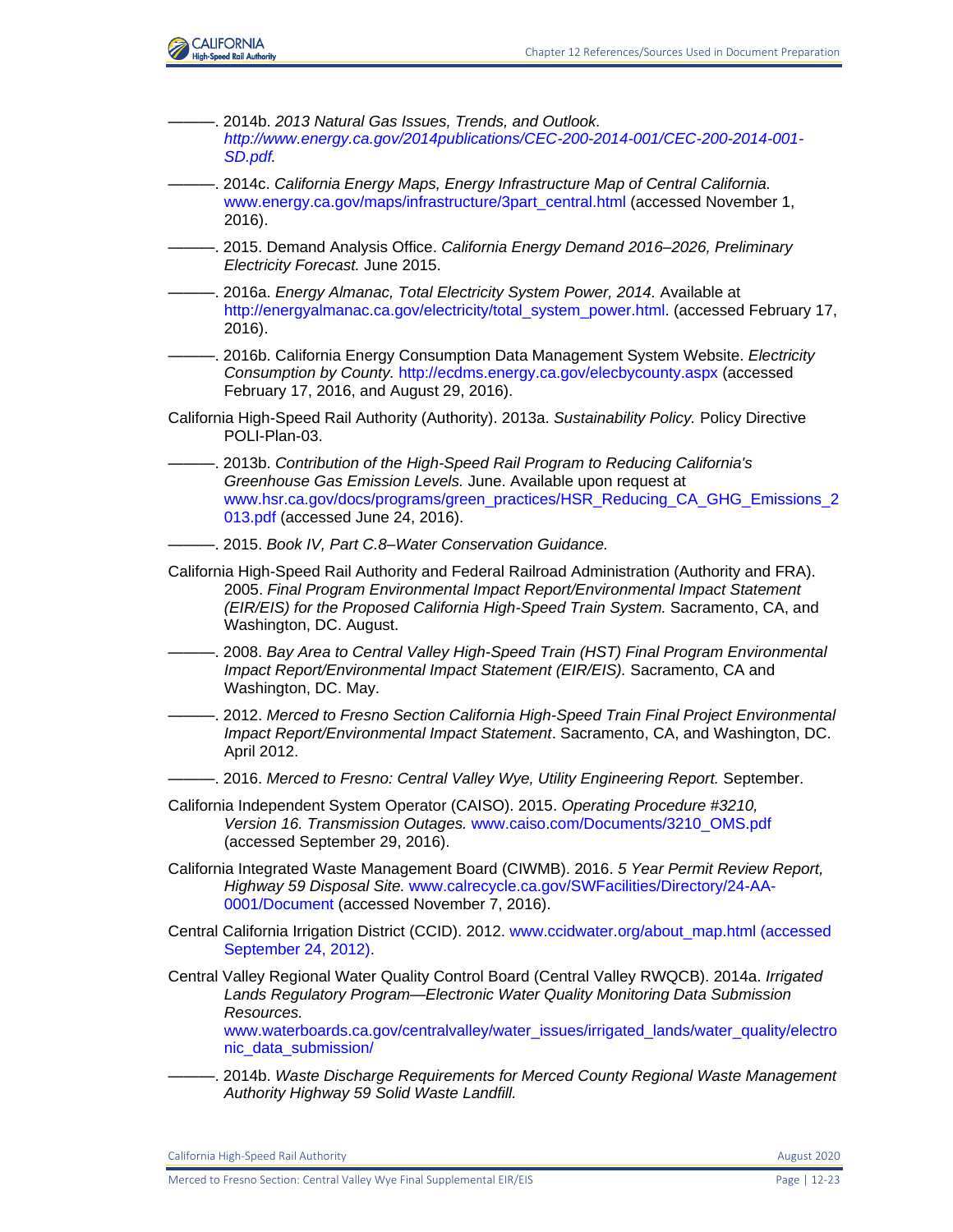

[www.waterboards.ca.gov/centralvalley/board\\_decisions/adopted\\_orders/merced/r5-2014-](http://www.waterboards.ca.gov/centralvalley/board_decisions/adopted_orders/merced/r5-2014-0139.pdf) [0139.pdf](http://www.waterboards.ca.gov/centralvalley/board_decisions/adopted_orders/merced/r5-2014-0139.pdf) (accessed October 28, 2016).

- City of Chowchilla. 2011a. *City of Chowchilla 2040 General Plan Update.* [www.ci.chowchilla.ca.us/comdev/planning.htm#gen%20plan. Prepared by Valley](file:///C:/Users/19339/Downloads/www.ci.chowchilla.ca.us/comdev/planning.htm%23gen%20plan.%20Prepared%20by%20Valley%20Planning%20Consultants%20Inc)  [Planning Consultants Inc.](file:///C:/Users/19339/Downloads/www.ci.chowchilla.ca.us/comdev/planning.htm%23gen%20plan.%20Prepared%20by%20Valley%20Planning%20Consultants%20Inc) (VPC). Chowchilla, CA.
	- ———. 2011b. *City of Chowchilla Sphere of Influence Expansion and Municipal Service Review.*  Prepared for the Madera Local Agency Formation Commission (LAFCo). September. [http://madera-county.com/index.php/forms-and-documents/category/433-municipal](http://madera-county.com/index.php/forms-and-documents/category/433-municipal-service-review-reports?download=3888:final-soi-msr-report-8-15-11-with-corrections)[service-review-reports?download=3888:final-soi-msr-report-8-15-11-with-corrections.](http://madera-county.com/index.php/forms-and-documents/category/433-municipal-service-review-reports?download=3888:final-soi-msr-report-8-15-11-with-corrections)
- ———. 2015. Chowchilla Municipal Code. Chapter 13.04 Water Service. Available at [https://www.municode.com/library/ca/chowchilla\\_city/codes/code\\_of\\_ordinances?nodeId](https://www.municode.com/library/ca/chowchilla_city/codes/code_of_ordinances?nodeId=CD_ORD_TIT13PUS) [=CD\\_ORD\\_TIT13PUS](https://www.municode.com/library/ca/chowchilla_city/codes/code_of_ordinances?nodeId=CD_ORD_TIT13PUS) (accessed December 1, 2016).
- City of Fresno. 2016. *American Avenue Landfill.* [www.fresno.gov/Government/DepartmentDirectory/PublicUtilities/SolidWaste/additional/a](file:///C:/Users/19339/Downloads/www.fresno.gov/Government/DepartmentDirectory/PublicUtilities/SolidWaste/additional/americanavelandfill.htm) [mericanavelandfill.htm](file:///C:/Users/19339/Downloads/www.fresno.gov/Government/DepartmentDirectory/PublicUtilities/SolidWaste/additional/americanavelandfill.htm)
- City of Merced. No date. *Storm Drains*. [www.cityofmerced.org/depts/pw/storm\\_drains.asp.](file:///C:/Users/19339/Downloads/www.cityofmerced.org/depts/pw/storm_drains.asp) (accessed October 3, 2016).
- ———. 2015. *Merced Vision 2030 General Plan.* Merced, CA. Adopted January 3, 2012 and updated August 2015. [www.cityofmerced.org/depts/cd/planning/merced\\_vision\\_2030\\_general\\_plan.asp.](file:///C:/Users/19339/Downloads/www.cityofmerced.org/depts/cd/planning/merced_vision_2030_general_plan.asp)
- Fresno County. 2003. *Fresno County General Plan.* Adopted October 3, 2000; reflects amendments through March 25, 2003. [www.co.fresno.ca.us/DepartmentPage.aspx?id=68048](file:///C:/Users/19339/Downloads/www.co.fresno.ca.us/DepartmentPage.aspx) (accessed September 26, 2016).
- Madera County. 1995. *Madera County General Plan Policy Document.* Madera, CA. Adopted October 24, 1995. [www.madera-county.com/rma/planningdept/planning\\_dept\\_docs.html](file:///C:/Users/19339/Downloads/www.madera-county.com/rma/planningdept/planning_dept_docs.html) (accessed July 2010).
- ———. 2008. *Integrated Regional Water Management Plan, Volume 1.* Prepared by Boyle Engineering Corporation. April. [www.madera-county.com/index.php/forms-and](http://www.madera-county.com/index.php/forms-and-documents/category/167-the-integrated-regional-water-management-plan-irwmp?download=1918:the-integrated-regional-water-management-plan)[documents/category/167-the-integrated-regional-water-management-plan](http://www.madera-county.com/index.php/forms-and-documents/category/167-the-integrated-regional-water-management-plan-irwmp?download=1918:the-integrated-regional-water-management-plan)[irwmp?download=1918:the-integrated-regional-water-management-plan.](http://www.madera-county.com/index.php/forms-and-documents/category/167-the-integrated-regional-water-management-plan-irwmp?download=1918:the-integrated-regional-water-management-plan)
- 2016. Madera County. Madera County Municipal Code. Title 13: Water and Sewers and Title 14 Buildings and Construction. Available at [https://www.municode.com/library/ca/madera\\_county/codes/code\\_of\\_ordinances?nodeId](https://www.municode.com/library/ca/madera_county/codes/code_of_ordinances?nodeId=MADERA_CO_MUNICIPAL_CODE) [=MADERA\\_CO\\_MUNICIPAL\\_CODE](https://www.municode.com/library/ca/madera_county/codes/code_of_ordinances?nodeId=MADERA_CO_MUNICIPAL_CODE) (accessed December 1, 2016).
- Madera County Local Agency Formation Commission (Madera County LAFCo). 2007. *Municipal Service Reviews, Eight Public Water Districts Madera County, Final Draft.* Prepared by Urban and Environmental Consulting. Madera, CA. October.
- Merced County. 2013a. *2030 Merced County General Plan.* [www.co.merced.ca.us/DocumentCenter/Home/View/6766.](file:///C:/Users/19339/Downloads/www.co.merced.ca.us/DocumentCenter/Home/View/6766)
	- ———. 2013b. *Merced Integrated Regional Water Management Plan.* Prepared by RMC. August. [http://mercedirwmp.org/files/Merced\\_IRWM\\_Plan.pdf](http://mercedirwmp.org/files/Merced_IRWM_Plan.pdf)
- Merced County Local Agency Formation Commission (Merced County LAFCo). 2007. *Water and Sewer Providers Municipal Service Review.* Prepared by Economic and Planning Systems, Inc.

[www.lafcomerced.org/pages/pdfs/MSR/urban\\_sewer\\_and\\_water\\_district\\_final\\_msr\\_repor](https://icfonline.sharepoint.com/sites/EP_CAHSR_CVY/Shared%20Documents/00_BACK%20MATTER_Distribution-Preparers-Refs-Glossary-Index-Acros/12%20References/Coop%20Agency%20Review%20-%20Track%20Retained/V1-36_CVY_CH_12_References.docx) [t.pdf](https://icfonline.sharepoint.com/sites/EP_CAHSR_CVY/Shared%20Documents/00_BACK%20MATTER_Distribution-Preparers-Refs-Glossary-Index-Acros/12%20References/Coop%20Agency%20Review%20-%20Track%20Retained/V1-36_CVY_CH_12_References.docx) (accessed October 5, 2012).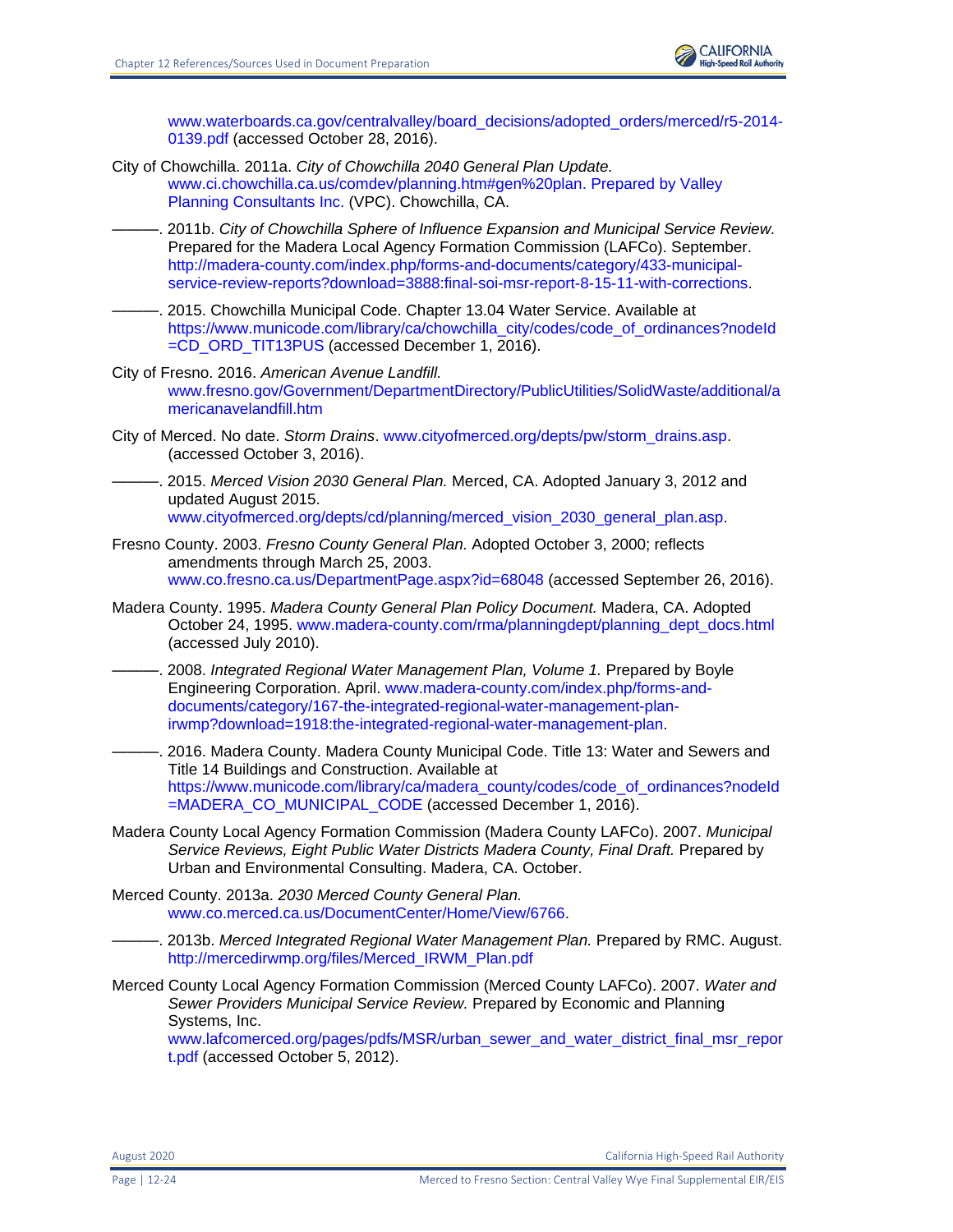

- Merced Storm Water Group. 2007. *Storm Water Management Program.* April. Submitted to Regional Water Quality Control Board Central Valley Region, Fresno Office. [www.co.merced.ca.us/DocumentCenter/Home/View/635.](file:///C:/Users/19339/Downloads/www.co.merced.ca.us/DocumentCenter/Home/View/635)
- Pacific Gas and Electric Company (PG&E). 2016. *California High Speed Train Project – Technical Study Report, Evaluation of Proposed Traction Power Substation Interconnections for Sites 4–13*. May 6.
- Stanislaus County. 2016. *Fink Road Sanitary Landfill.* [www.stancounty.com/er/landfill/](https://icfonline.sharepoint.com/sites/EP_CAHSR_CVY/Shared%20Documents/00_BACK%20MATTER_Distribution-Preparers-Refs-Glossary-Index-Acros/12%20References/Coop%20Agency%20Review%20-%20Track%20Retained/V1-36_CVY_CH_12_References.docx) (accessed November 7, 2016).
- U.S. Energy Information Administration. 2016. *California, State Profile and Energy Estimates.* [www.eia.gov/state/?sid=CA](file:///C:/Users/19339/Downloads/www.eia.gov/state) (accessed July 14, 2016).
- U.S. Environmental Protection Agency (USEPA). 2010. *Fuel Economy Impact Analysis of RFG.* [www.afdc.energy.gov/pdfs/2876.pdf](https://icfonline.sharepoint.com/sites/EP_CAHSR_CVY/Shared%20Documents/00_BACK%20MATTER_Distribution-Preparers-Refs-Glossary-Index-Acros/12%20References/Coop%20Agency%20Review%20-%20Track%20Retained/V1-36_CVY_CH_12_References.docx) (accessed October 20, 2010).
- U.S. Geological Survey (USGS). 2016a. *USGS National Hydrology Dataset.* <http://nhd.usgs.gov/> (accessed November 1, 2016).
- ———. 2016b. USGS California Water Science Center. *The Central Valley: San Joaquin Basin.* [http://ca.water.usgs.gov/projects/central-valley/san-joaquin-basin.html](https://icfonline.sharepoint.com/sites/EP_CAHSR_CVY/Shared%20Documents/00_BACK%20MATTER_Distribution-Preparers-Refs-Glossary-Index-Acros/12%20References/Archive) (accessed June 29, 2016).

### **12.4.7 Section 3.7, Biological Resources and Wetlands**

- Avian Power Line Interaction Committee (APLIC). 2006. *Suggested Practices for Avian Protection on Power Lines: The State of the Art in 2006.* Edison Electric Institute, APLIC, and the California Energy Commission. Washington, DC and Sacramento, CA.
- ———. 2012. *Reducing Avian Collisions with Power Lines: The State of the Art in 2012.* October. Edison Electric Institute and APLIC. Washington, DC.
- Baldwin, B. G., D. H. Goldman, D. J. Keil, R. Patterson, T. J. Rosatti, and D. H. Wilken (eds.). 2012. *The Jepson Manual: Vascular Plants of California*. Second Edition. Berkeley, CA: University of California Press.
- Brinson, M. M. 1993. *A Hydrogeomorphic Classification for Wetlands*. Technical Report WRP-DE-4, U.S. Army Engineer Waterways Experiment Station, Vicksburg, MS.
- CalFish. 2014. *A California Cooperative Anadromous Fish and Habitat Data Program. Anadromous Fish Distribution.*  [www.calfish.org/ProgramsData/Species/AnadromousFishDistribution.aspx](http://www.calfish.org/ProgramsData/Species/AnadromousFishDistribution.aspx) (accessed January 12, 2015).
- California Department of Fish and Game (CDFG). 1988. *A Guide to Wildlife Habitats of California*. Edited by Kenneth E. Mayer and William F. Laudenslayer, Jr. (eds.). Available: [https://www.wildlife.ca.gov/Data/CWHR/Wildlife-Habitats.](https://www.wildlife.ca.gov/Data/CWHR/Wildlife-Habitats)
- ———. 1994. *Staff Report Regarding Mitigation for Impacts on Swainson's Hawks (*Buteo swainsoni*) in the Central Valley of California.* Sacramento, CA. November 8, 1994.
- ———. 2004. *Approved Survey Methodology for the Blunt-Nosed Leopard Lizard*. San Joaquin Valley Southern Sierra Region. Habitat Conservation Planning. Fresno, CA.
- ———. 2009. *Protocols for Surveying and Evaluating Impacts on Special-Status Native Plant Populations and Natural Communities.* California Natural Resources Agency. November 24, 2009.
- ———. 2010. *Hierarchical List of Natural Communities with Holland Types, Sept. 2010*. Last updated: September 2010. https://nrm.dfg.ca.gov/FileHandler.ashx?DocumentID=24716&inline (accessed December 16, 2016).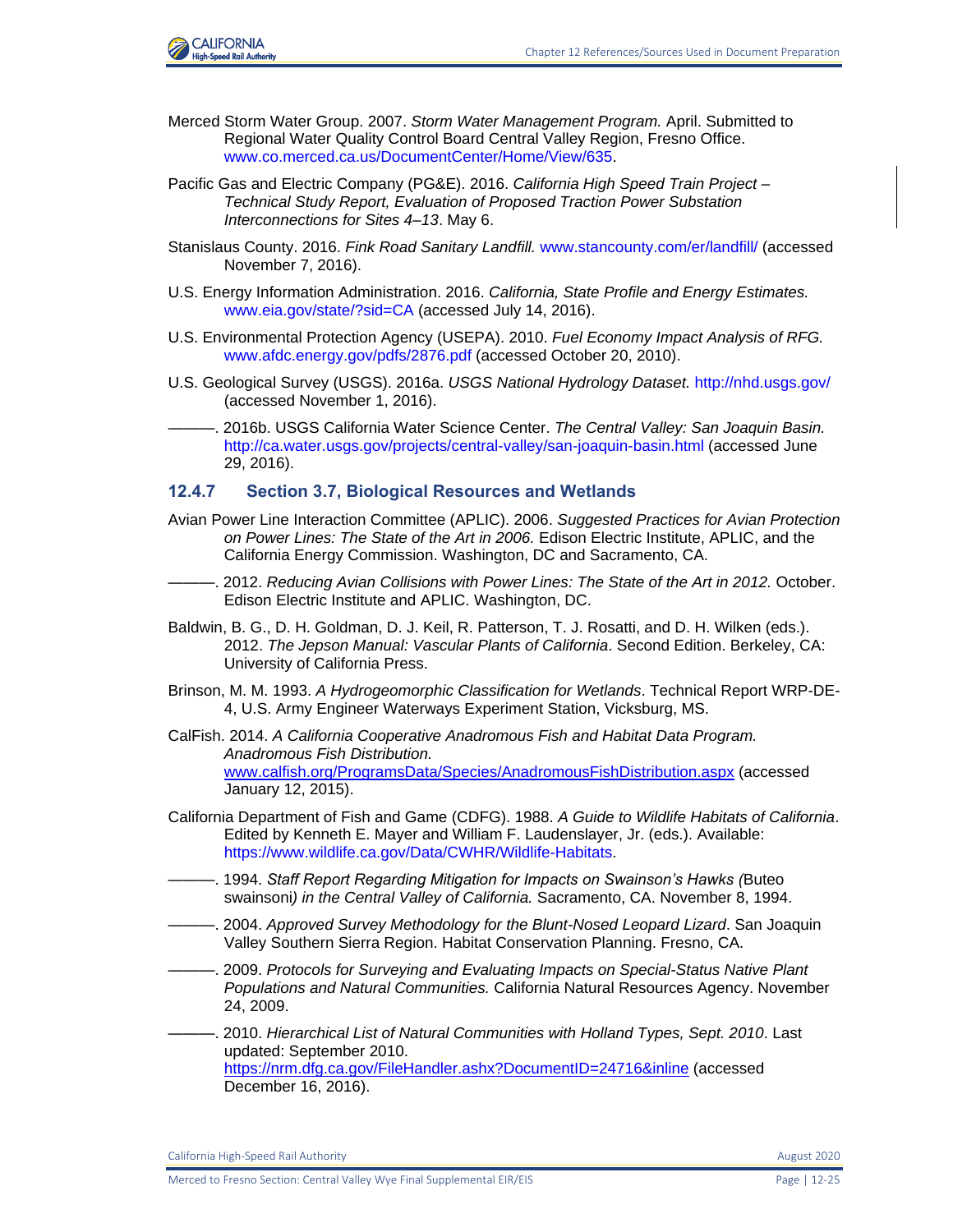

———. 2012. *Staff Report on Burrowing Owl Mitigation*. Sacramento, CA. March 7, 2012

- California Department of Fish and Wildlife (CDFW). 2014a. California Natural Diversity Database, RareFind 3, Version 3.1.0. (November 1, 2014). [Quadrangles searched: Turner Ranch, Delta Ranch, Los Banos, Dos Palos, Santa Rita Bridge, Bliss Ranch, Chowchilla, Berenda, Kismet, Madera, San Luis Ranch, Charleston School, Sandy Mush, Oxalis, El Nido, Poso Farm, Plainsburg, Firebaugh NE, Le Grand, Bonita Ranch, Raynor Creek, Merced, Planada, Owens Reservoir, Illinois Hill, Raymond, Daulton, Gregg, Herndon, Biola, Gravelly Ford]. Sacramento, CA.
- -. 2014b. California Interagency Wildlife Task Group 2014. CWHR version 9.0 personal computer program. Sacramento, CA.
- ———. 2014c. National Hydrography Dataset, BIOS Central Valley Vernal Pool Habitat Dataset.
- ———. 2015. *Staff Guidance Regarding Avoidance of Impacts to Tricolored Blackbird Breeding Colonies on Agricultural Fields in 2015*. March 19.
- ———. 2016a. California Natural Diversity Database (CNDDB*).* Commercial version dated September 6, 2016. Biogeographic Data Branch, Sacramento, CA. (Database query conducted September 15, 2016).
- . 2016b. California Natural Diversity Database (CNDDB). Commercial version dated July 31, 2016. Biogeographic Data Branch, Sacramento, CA. (Database query conducted August 5, 2016).
- California Department of Water Resources (DWR). 2008. *San Joaquin River Restoration Program. Project Study Area*. <http://www.water.ca.gov/rivers/sanjoaquin/program/images/basemap.pdf> (accessed December 20, 2016).
- California High-Speed Rail Authority (Authority). 2016. *Acres of Land Disturbed within Biological Resource Study Areas during Construction of the Central Valley Wye*. Supporting documentation (ESRI and ArcGIS calculations). Prepared by Parsons Corporation for the California High-speed Rail Authority.
- California High-Speed Rail Authority and Federal Railroad Administration (Authority and FRA). 2010. *High-Speed Train Central Valley Biological Resources and Wetlands Survey Plan*. Prepared by URS Corporation, CH2M HILL, and ICF Jones & Stokes. Sacramento, CA, and Washington, DC. November 2010.
- ———. 2011. *Draft Biological Assessment, Merced to Fresno Section.* Prepared by AECOM and CH2MHill. November 2011.
- ———. 2012a. *Merced to Fresno Section Final Environmental Impact Report/Environmental Impact Statement.* April 2012.
- ———. 2012b. *Merced to Fresno Section Wetland Delineation Report, California High-Speed Train Project Final EIR/EIS.* Sacramento, CA, and Washington, DC. Prepared by AECOM and CH2M HILL. April 2012.
- ———. 2012c. *Merced to Fresno Section Landscape Permeability Analysis, Draft.* Prepared by AECOM and CH2M HILL. Sacramento, California and Washington, DC. March 2012*.*
- ———. 2012d. *Dedicated Wildlife Crossings for the Merced to Fresno Section of the California High-Speed Train System.* Memorandum. Prepared April 13, 2012.
- ———. 2016a. *Merced to Fresno: Central Valley Wye Biological Resources and Wetlands Technical Report.* Sacramento, CA and Washington, DC. Prepared by ICF International.
- ———. 2016b. *Merced to Fresno Section: Central Valley Wye Hydrology and Hydraulics Engineering Report*. Prepared by Parsons Corporation for the California High-Speed Rail Authority. November.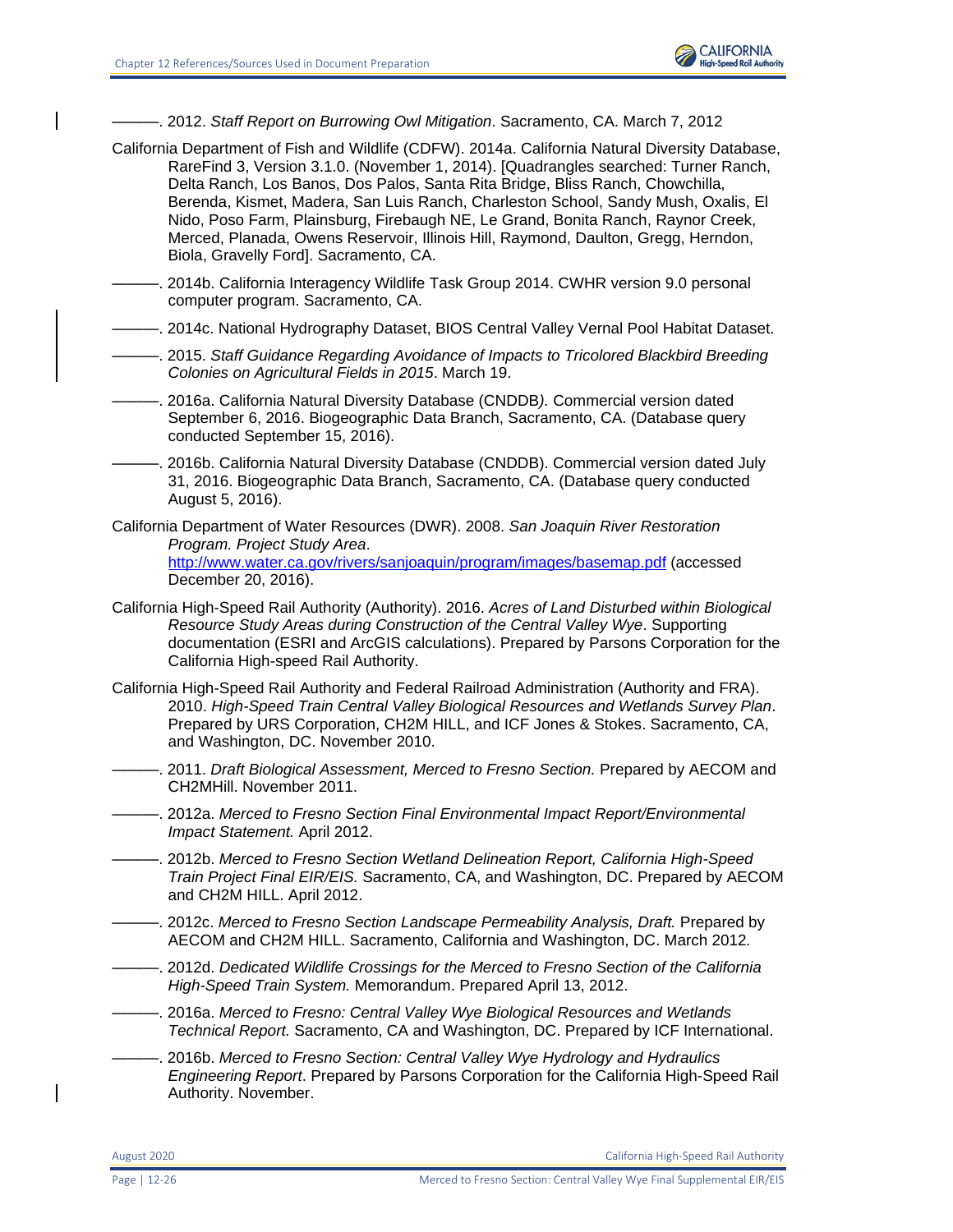

- ———. 2016c. *Noise and Vibration Technical Report.* Sacramento, CA and Washington, DC. California Native Plant Society (CNPS). 2014. *California Native Plant Society Online Inventory of Rare and Endangered Plants.* Available upon request at <http://cnps.site.aplus.net/cgi-bin/inv/inventory.cgi> (accessed November 11, 2014).
- ———. 2018a. *Merced to Fresno: Central Valley Wye Second Supplemental Wetland Delineation Report, California High-Speed Rail Project.* Sacramento, CA and Washington, DC.
- California Native Plant Society (CNPS). 2016. *Inventory of Rare and Endangered Plants* (online edition, v8-02). California Native Plant Society, Sacramento, CA. [www.rareplants.cnps.org](http://www.rareplants.cnps.org/) (accessed August 4, 2016).
- California Wetlands Monitoring Workgroup (CWMW). 2013a. California Rapid Assessment Method (CRAM) for Wetlands, Version 6.1 pp. 67.
- ———. 2013b. California Rapid Assessment Method (CRAM) for Wetlands, Riverine Wetlands Field Book, Version 6.1 pp. 45.
- ———. 2013c. California Rapid Assessment Method (CRAM) for Wetlands, Depressional Wetlands Field Book, Version 6.1 pp. 43.
- ———. 2013d. California Rapid Assessment Method (CRAM) for Wetlands, Individual Vernal Pool Field Book, Version 6.1 pp. 30.
- ———. 2013e. California Rapid Assessment Method (CRAM) for Wetlands, Vernal Pool Systems Field Book, Version 6.1 pp. 41.
- CH2M HILL. 2003. *Upper San Joaquin River Conceptual Restoration Plan Phase 1 planning document*. Prepared for San Joaquin River Resource Management Coalition. Sacramento, CA. August 2003.
- ———. 2005. *Upper San Joaquin River Conceptual Restoration Plan Phase 2 Report.* December 2005.
- City of Chowchilla. 2011. *The City of Chowchilla 2040 General Plan*. May. Chowchilla, CA. [http://www.ci.chowchilla.ca.us/comdev/com\\_econ\\_development.htm](http://www.ci.chowchilla.ca.us/comdev/com_econ_development.htm) (accessed January 8, 2015).
- City of Merced. 2015. *Merced Vision 2030 General Plan*. Adopted January 3, 2012; reflects amendments through August 21, 2015. (accessed November 8, 2016).
- City of Waterford. 2006. *Waterford Vision 2025 General Plan.* Adopted October 26, 2006. <http://cityofwaterford.org/departments/planning/general-plan> (accessed August 16, 2016).
- Constable, J. L., B. L. Cypher, S. E. Phillips, and P. A. Kelly. 2009. *Conservation of San Joaquin Kit Foxes in Western Merced County, California*. Prepared for the Bureau of Reclamation, South-Central California Area Office. Fresno, CA.
- Cowardin, L. M., V. Carter, F. C. Golet, and E. T. LaRoe. 1979. *Classification of Wetlands and Deepwater Habitats of the United States*. Prepared for U.S. Department of the Interior, Fish and Wildlife Service, Washington, DC, Jamestown, ND. Northern Prairie Wildlife Research Center Online.<http://pubs.er.usgs.gov/publication/2000109> (Version 04DEC1998).
- Cypher, B. L., S. E. Phillips, and P. A. Kelly. 2007. *Habitat Suitability and Potential Corridors for San Joaquin Kit Fox in the San Luis Unit—Fresno, Kings, and Merced Counties, California*. Prepared for the U.S. Bureau of Reclamation South-Central California Area Office and the U.S. Fish and Wildlife Service Endangered Species Program.
- Federal Railroad Administration (FRA). 2005. *High-Speed Ground Transportation Noise and Vibration Impact Assessment.*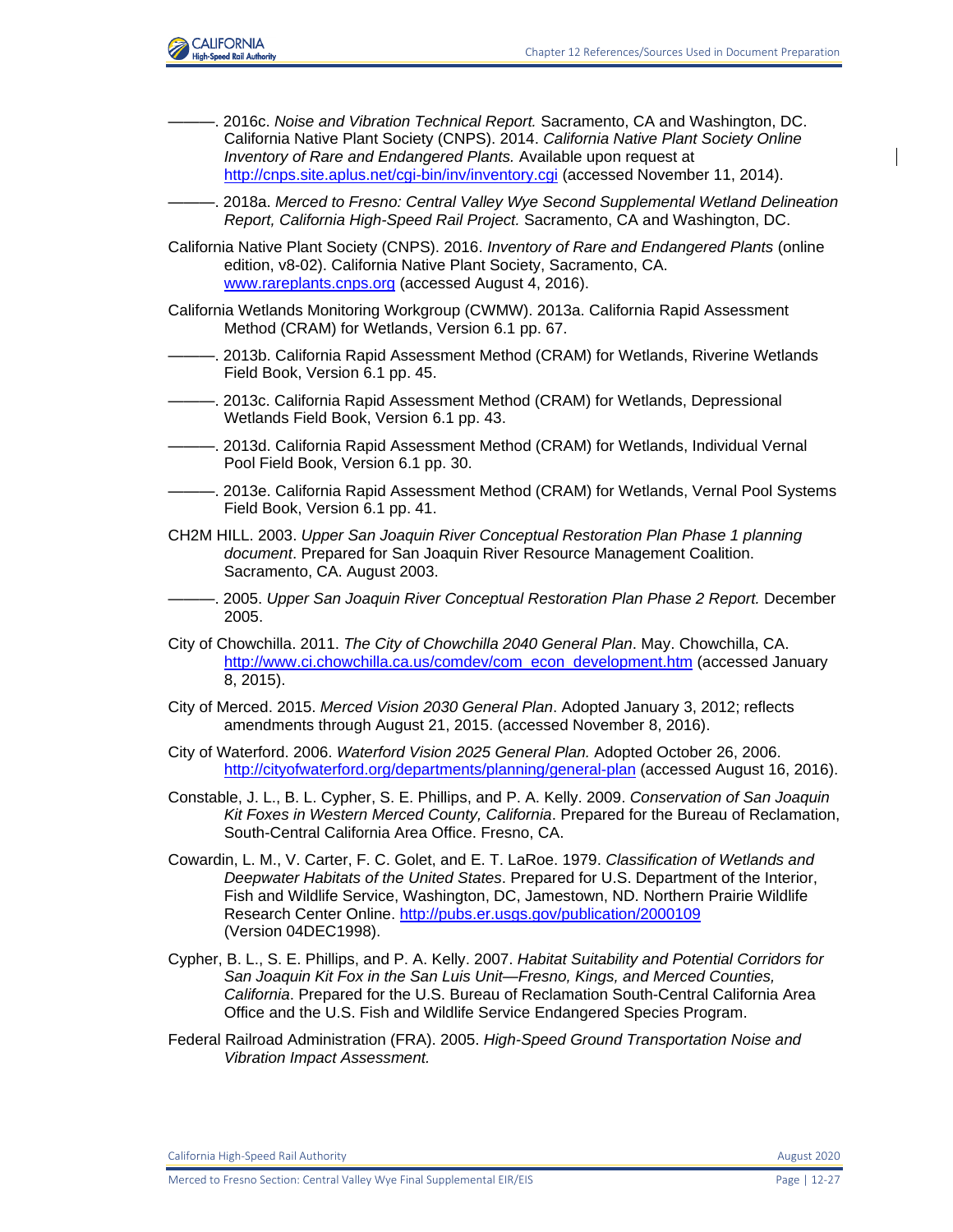

Filazzola, A., M. Westphal, M. Powers, A. R. Liczner, D. A. (Smith) Woollett, B. Johnson, and C. J. Lortie. (Filazzola et al.) 2017. *Non*‐*trophic interactions in deserts: facilitation, interference, and an endangered lizard species.* Basic and Applied Ecology 20: 51– 61.

Fresno County. 2003. *Fresno County General Plan*. Adopted October 3, 2000; reflects amendments through March 25, 2003. <http://www.co.fresno.ca.us/DepartmentPage.aspx?id=68048> (accessed August 16, 2016).Gogol-Prokurat, M. 2014. *Essential Connectivity Areas – California Essential Habitat Connectivity [CEHC]* [ds620]. Biogeographic Information and Observation System (BIOS), California Department of Fish and Wildlife.<https://map.dfg.ca.gov/bios> (accessed December 20, 2016).

Hatfield, R., Jepsen, S., Thorp, R., Richardson, L. & Colla, S. 2015. *Bombus crotchii*. *The IUCN Red List of Threatened Species* 2015: e.T44937582A46440211. [http://dx.doi.org/10.2305/IUCN.UK.2015-2.RLTS.T44937582A46440211.en.](http://dx.doi.org/10.2305/IUCN.UK.2015-2.RLTS.T44937582A46440211.en)

Hickman, James C. (ed.). 1993. *The Jepson Manual.* Berkeley, CA: University of California Press.

- Holland, Robert F. 1986. *Preliminary Descriptions of the Terrestrial Natural Communities of California.* California Department of Fish and Game, Sacramento, CA.
- Huber, P. 2007. *Biogeographic Information and Observation System (BIOS), Wildlife Corridors - San Joaquin Valley [ds423]*. California Department of Fish and Game. Sacramento, CA. <http://bios.dfg.ca.gov/> (accessed December 16, 2014).
- Johnson, C.K. 2020. Crotch's Bumble Bee (*Bombus crotchii*). Locational data for Crotch's bumble bee observation. Submitted to iNaturalist. May 31, 2019. https://www.inaturalist.org/observations/26137603). (accessed February 17, 2020).
- Lichter, J. M., and P. A. Lindsey. 1994. *The Use of Surface Treatments for the Prevention of Soil Compaction During Site Construction.*
- Madera County. 1995. *Madera County 1995 General Plan Document*. [www.madera](http://www.madera-county.com/index.php/forms-and-documents/category/46-general-plan-document-materials)[county.com/index.php/forms-and-documents/category/46-general-plan-document](http://www.madera-county.com/index.php/forms-and-documents/category/46-general-plan-document-materials)[materials.](http://www.madera-county.com/index.php/forms-and-documents/category/46-general-plan-document-materials)
- Merced County. 2013. *2030 Merced County General Plan.* Prepared by Merced County. Adopted by Merced County Board of Supervisors Resolution No. 2013-147, December 10, 2013. [www.co.merced.ca.us/DocumentCenter/Home/View/6766.](http://www.co.merced.ca.us/DocumentCenter/Home/View/6766)
- Moyle, P. B. 2002. *Inland Fishes of California*. Berkeley and Los Angeles, CA: University of California Press.
- National Marine Fisheries Service (NMFS). 2012. *Biological and Conference Opinion, High Speed Train: Merced–Fresno. Southwest Region.* File No. 151422SWR2011SA00573 (TN/2011/05794). April 17, 2012.
- ———. 2015. *2015 Technical Memorandum Regarding the Accounting of San Joaquin River Spring-Run Chinook Salmon at the Central Valley Project and State Water Project Sacramento-San Joaquin Delta Fish Collection Facilities.* Memorandum dated January 15, 2015.
- -. 2016. June 16, 2016 Meeting Summary. Memorandum to Serge Stanich (Authority) from Katie Schmidt (NMFS). June 16, 2016.

———. 2019. *Endangered Species Act Section 7(a)(2) Biological and Conference Opinion, and Magnuson-Stevens Fishery Conservation and Management Act Essential Fish Habitat Response, for the California High Speed Rail Merced to Fresno Section, including the Central Valley Wye*. September 3, 2019. Sacramento, CA

Natural Resources Conservation Service (NRCS). 2012. Soil Survey Geographic (SSURGO) Database for Madera and Merced Counties, California [Online]. U.S. Department of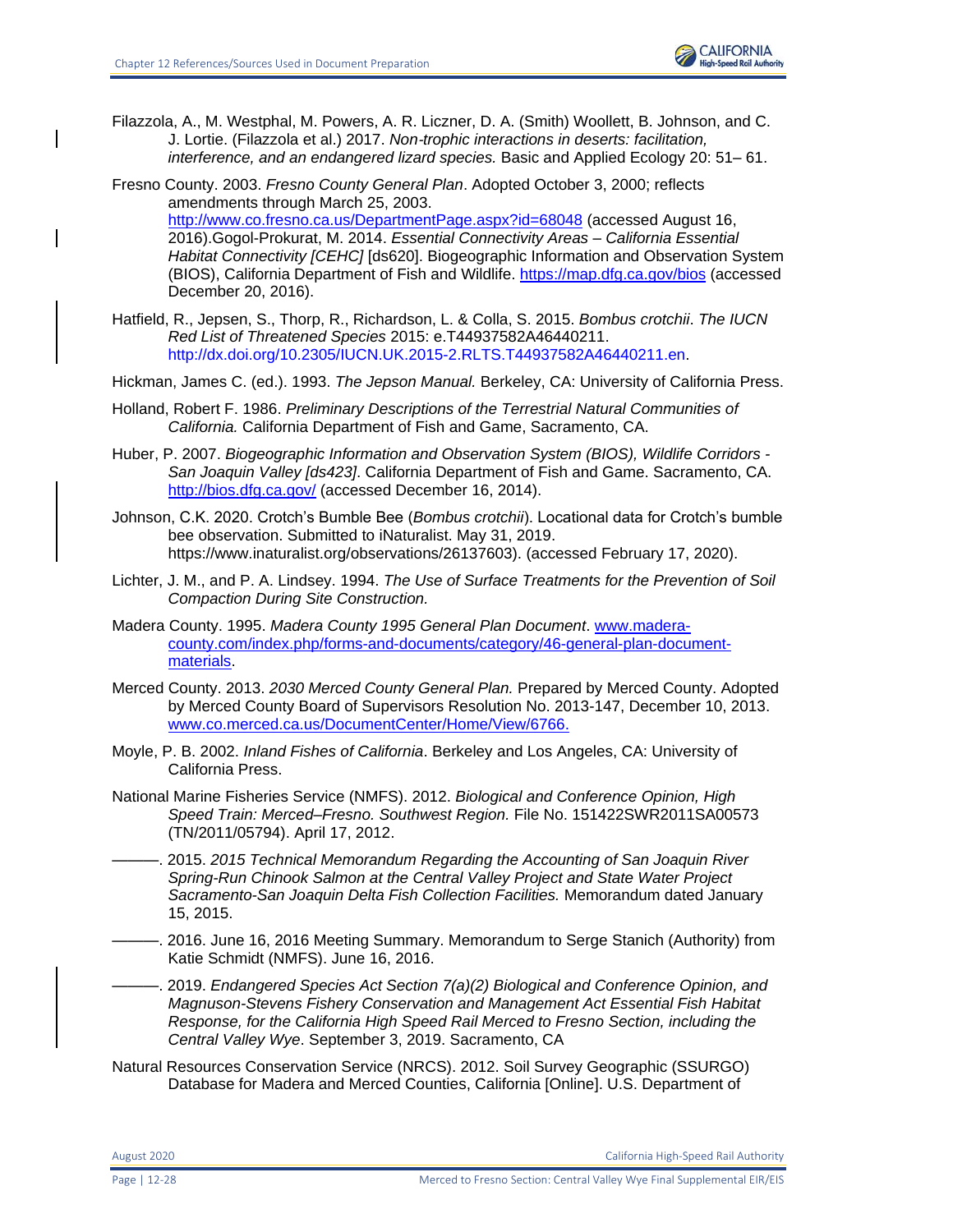

Agriculture.<http://websoilsurvey.sc.egov.usda.gov/App/WebSoilSurvey.aspx> (accessed November 1, 2016).

- O'Brien, L. 2020. *Crotch's Bumble Bee* (Bombus crotchii). Locational data for Crotch's bumble bee observation. Submitted to iNaturalist. June 14, 2019. https:www.inaturalist.org/observations/27002669 (accessed February 17, 2020).
- Pacific Fisheries Management Council (PFMC). 2003. *Review of 2002 Ocean Salmon Fisheries (document prepared for the Council and its advisory entities)*. Pacific Fishery Management Council. Portland, OR.
- ———. 2014. *Appendix A to the Pacific Coast Salmon Fishery Management Plan a Modified by Amendment 18 to the Pacific Coast Salmon Plan, Identification and Description of Essential Fish Habitat Adverse Impacts and Recommended Conservation Measures for Salmon*. Pacific Fishery Management Council. Portland, OR.
- Pacific Gas and Electric Company (PG&E). 2007. *PG&E San Joaquin Valley Operation & Maintenance Habitat Conservation Plan.* Habitat and Species Protection Program. San Francisco, CA. Prepared by Jones & Stokes, Sacramento, CA. [https://www.fws.gov/ecos/ajax/docs/plan\\_documents/thcp/thcp\\_838.pdf](https://www.fws.gov/ecos/ajax/docs/plan_documents/thcp/thcp_838.pdf) (accessed December 16, 2016).
- Penrod, K., R. Hunter, and M. Merrifield. 2001. *Missing Linkages: Restoring Connectivity to the California Landscape*. Conference Proceedings, November 2, 2000, San Diego Zoo, San Diego, California. Co-sponsored by the California Wilderness Society, The Nature Conservancy, U.S. Geological Conservancy, U.S. Geological Survey, Center for Reproduction of Endangered Species, and California State Parks.
- Rustigian-Romsos, H. 2010. *Natural Landscape Blocks – California Essential Habitat Connectivity (CEHC)* [ds621]. Biogeographic Information and Observation System (BIOS), California Department of Fish and Wildlife.<https://map.dfg.ca.gov/bios> (accessed October 12, 2016).
- San Joaquin River Restoration Program (SJRRP). 2016. *Field Activity Advisory: Adult Spring-run Chinook Salmon Migration and Habitat Study*. [http://www.restoresjr.net/wp](http://www.restoresjr.net/wp-content/uploads/20160629_FAA_SJR_AdultHoldingFINAL_v2.pdf)[content/uploads/20160629\\_FAA\\_SJR\\_AdultHoldingFINAL\\_v2.pdf.](http://www.restoresjr.net/wp-content/uploads/20160629_FAA_SJR_AdultHoldingFINAL_v2.pdf) (accessed: September 30, 2016).
- San Joaquin Valley Regional Planning Agencies (SJVRPA). 2009. *2009 – 2010 Work Program*. Prepared by San Joaquin Valley Regional Policy Council Members and Staff. October 2009.
- Smith, D. A., K. Ralls, A. Hurt, B. Adams, M. Parker, B. Davenport, M. C. Smith, and J. E. Maldonado (Smith et al.). 2003. *Detection and accuracy rates of dogs trained to find scats of San Joaquin kit foxes* (Vulpes macrotis mutica). Animal Conservation 6: 339– 346.
- Spencer, W. D., P. Beier, K. Penrod, K. Winters, C. Paulman, H. Rustigian-Romsos, J. Strittholt, M. Parisi, and A. Pettler. 2010. *California Essential Habitat Connectivity Project: A Strategy for Conserving a Connected California*. Prepared for California Department of Transportation, California Department of Fish and Game, and Federal Highways Administration. February 2010.

Stanislaus County. 2016. *Stanislaus County General Plan.* Adopted August 23, 2016. <http://www.stancounty.com/planning/pl/general-plan.shtm> (accessed August 30, 2016).

- Swainson's Hawk Technical Advisory Committee (SHTAC). 2000. *Recommended Timing and Methodology for Swainson's Hawk Nesting Surveys in California's Central Valley.* May 31, 2000.
- Thorp, R.W., D.S. Horning, Jr., and L.L. Dunning (Thorp et al.). 1983. Bumble Bees and Cuckoo Bumble Bees of California. *Bulletin of the California Insect Survey* 23:1–79.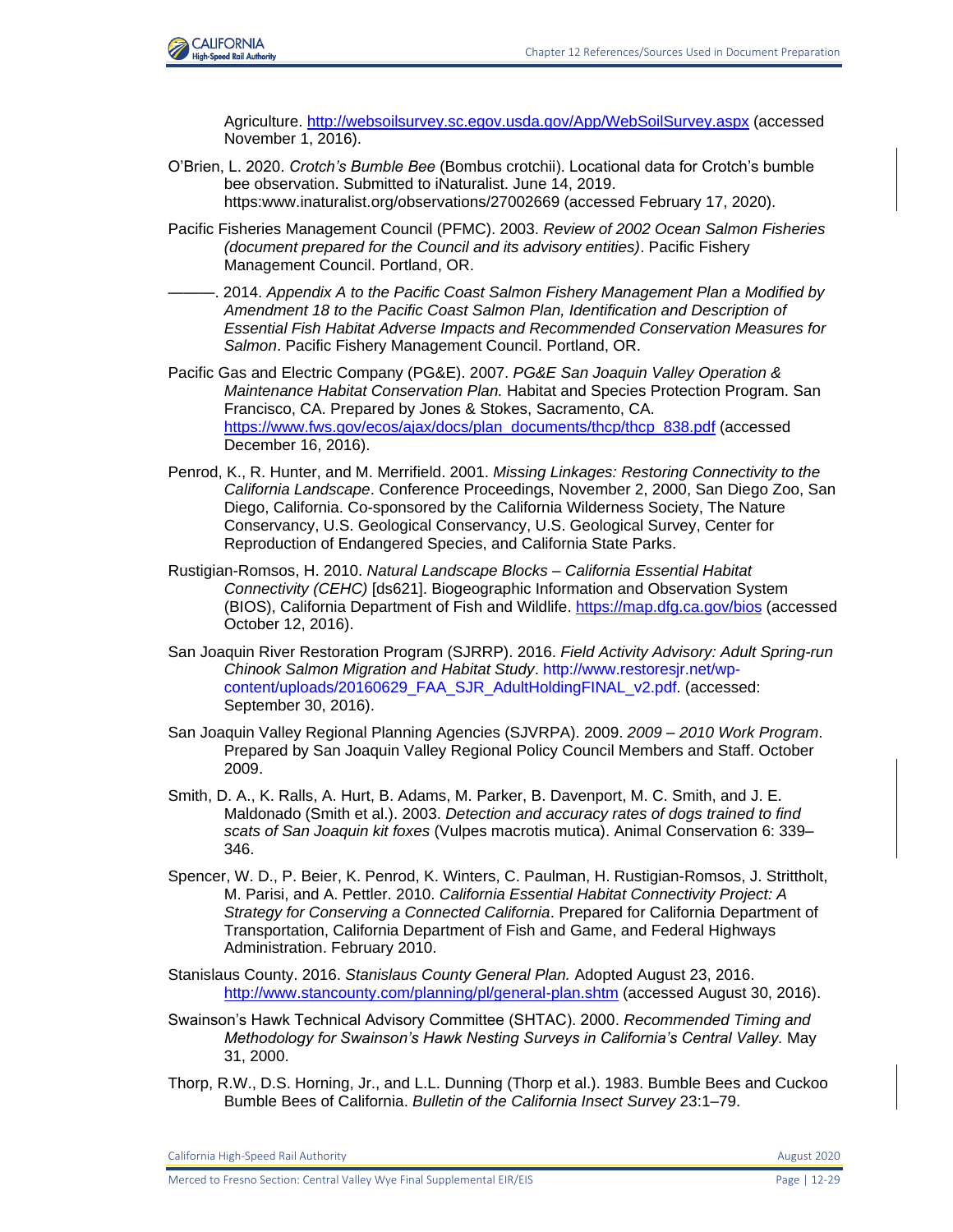University of California. 2015. California Fish Website. *Fish Species by Location.* [http://calfish.ucdavis.edu/location/?ds=697&reportnumber=1294&catcol=4703&categorys](http://calfish.ucdavis.edu/location/?ds=697&reportnumber=1294&catcol=4703&categorysearch=Merced) [earch=Merced](http://calfish.ucdavis.edu/location/?ds=697&reportnumber=1294&catcol=4703&categorysearch=Merced) (accessed January 12, 2015).

- U.S. Army Corps of Engineers (USACE). 1987. *Corps of Engineers Wetland Delineation Manual*. Technical Report Y-87-1, Department of the Army Environmental Laboratory., U.S. Army Corps of Engineers Waterways Experiment Station, Wetlands Research Program, Vicksburg, MS.
- ———. 2005. Regulatory Guidance Letter No. 05-05: Ordinary High Water Mark Identification. December 7, 2005. [www.usace.army.mil/Portals/2/docs/civilworks/RGLS/rgl05-05.pdf](http://www.usace.army.mil/Portals/2/docs/civilworks/RGLS/rgl05-05.pdf) (accessed December 16, 2016).
- ———. 2008a. *Regional Supplement to the Corps of Engineers Wetland Delineation Manual: Arid West Region.* Wetlands Regulatory Assistance Program, Washington, DC.
- ———. 2008b. *A Field Guide to the Identification of the Ordinary High Water Mark (OHWM) in the Arid West Region of the Western United States*. U.S. Army Corps of Engineers Cold Regions Research and Engineering Laboratory. By R. W. Lichvar and S. M. McColley. Hanover, NH. ERDC/CRREL TR-08-12.
- ———. 2016. *Regulatory Guidance Letter No. 16-01: Jurisdictional Determinations.* October
- U.S. Bureau of Reclamation (USBR). 2010 *Draft Fisheries Management Plan: A Framework for Adaptive Management in the San Joaquin River Restoration Program*. San Joaquin River Restoration Program Fisheries Management Work Group. November 2010.
- ———. 2013. *Salmon Conservation & Research Facility. Permanent Flow Delivery.* Appraisal study report. Central Valley Project. Friant, California. May. Denver, CO. [http://www.restoresjr.net/download/program-documents/program-docs-](http://www.restoresjr.net/download/program-documents/program-docs-2013/2013MaySalmonConsReseachFacPermFlowDelAppraisalStudyReport.pdf)[2013/2013MaySalmonConsReseachFacPermFlowDelAppraisalStudyReport.pdf](http://www.restoresjr.net/download/program-documents/program-docs-2013/2013MaySalmonConsReseachFacPermFlowDelAppraisalStudyReport.pdf) (accessed December 16, 2016).
- U.S. Bureau of Reclamation and California Department of Water Resources (USBR and DWR). 2011. *Draft Program Environmental Impact Statement/Environmental Impact Report for the San Joaquin River Restoration Program.*
- ———. 2012. *Final Program Environmental Impact Statement/Environmental Impact Report.* July 2012. [http://www.usbr.gov/mp/nepa/nepa\\_projdetails.cfm?Project\\_ID=2940](http://www.usbr.gov/mp/nepa/nepa_projdetails.cfm?Project_ID=2940) (accessed November 3, 2016).
- U.S. Department of Agriculture (USDA) Farm Service Agency. 2010. National Agriculture Imagery Program (NAIP).<https://gdg.sc.egov.usda.gov/> (accessed June 23, 2016).
- ———. 2012. National Agriculture Imagery Program (NAIP).<https://gdg.sc.egov.usda.gov/> (accessed June 23, 2016).
- -. 2014. National Agriculture Imagery Program (NAIP).<https://gdg.sc.egov.usda.gov/> (accessed June 23, 2016).
- U.S. Fish and Wildlife Service (USFWS). 1996. *Guidelines for Conducting and Reporting Botanical Inventories for Federally Listed, Proposed and Candidate Plants*. (September 23). [https://www.fws.gov/sacramento/es/Survey-Protocols-](https://www.fws.gov/sacramento/es/Survey-Protocols-Guidelines/Documents/Listed_plant_survey_guidelines.pdf)[Guidelines/Documents/Listed\\_plant\\_survey\\_guidelines.pdf](https://www.fws.gov/sacramento/es/Survey-Protocols-Guidelines/Documents/Listed_plant_survey_guidelines.pdf) (accessed December 16, 2016).
- ———. 1998. *Recovery Plan for Upland Species of the San Joaquin Valley, California*. U.S. Fish and Wildlife Service, Region 1, Portland, OR. 319 pp.
- ———. 1999a. *San Joaquin Kit Fox Protocol for the Northern Range*. Sacramento Fish and Wildlife Service, CA. June 1999.
- ———. 1999b. *Conservation Guidelines for the Valley Elderberry Longhorn Beetle*. Sacramento Fish and Wildlife Office, CA. July 9, 1999.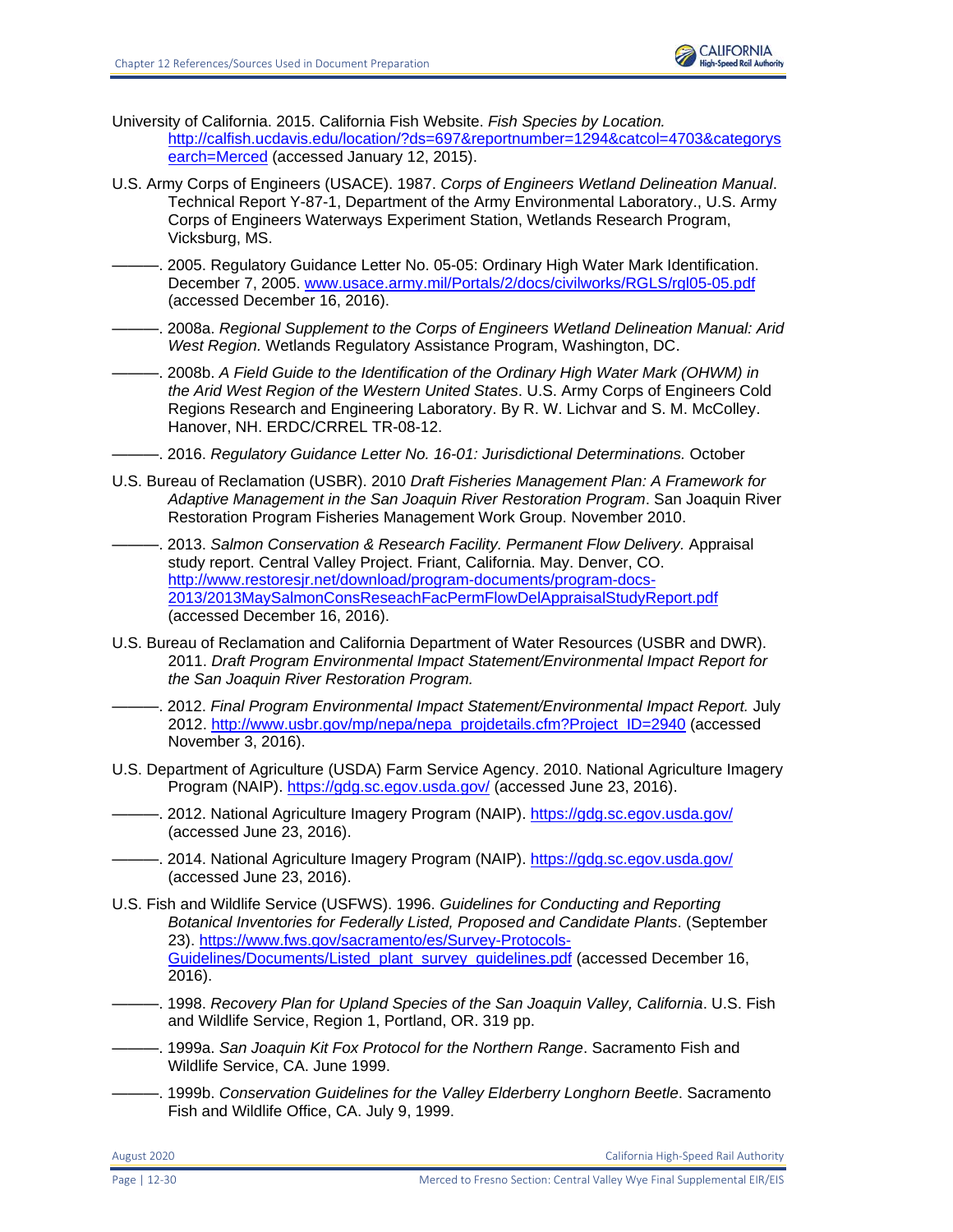

- ———. 2005. Recovery Plan for Vernal Pool Ecosystems of California and Southern Oregon. U.S. Fish and Wildlife Service, Region 1, Portland, OR. December 15, 2005
- ———. 2008. *Birds of Conservation Concern 2008*. Division of Migratory Bird Management, Arlington, VA. 85 pp. [www.fws.gov/migratorybirds/.](http://www.fws.gov/migratorybirds/)
- ———. 2010. *San Joaquin Kit Fox (Vulpes macrotis mutica) 5-Year Review: Summary and Evaluation.* Sacramento Fish and Wildlife Office, CA.
- ———. 2011. *Standardized Recommendations for Protection of the San Joaquin Kit Fox Prior to or During Ground Disturbance.* Sacramento Fish and Wildlife Office, CA.
- ———. 2012 *Biological Opinion on the California High-Speed Train System: Merced to Fresno Section Project, Merced, Madera, and Fresno Counties.* File No. 08ESMF00-2012-F-0248. September 14, 2012.
- ———. 2014a. National Wetlands Inventory (NWI). [www.fws.gov/Wetlands/Data/Data-](http://www.fws.gov/Wetlands/Data/Data-Download.html)[Download.html](http://www.fws.gov/Wetlands/Data/Data-Download.html) (accessed November 1, 2016).
- ———. 2014b. *Programmatic Biological Opinion for Issuance of Permits under Section 404 of the Clean Water Act and Section 10 of the Rivers and Harbors Act, including Authorizations under 22 Nationwide Permits, for Projects that May Affect the Threatened Central California Tiger Salamander in Alameda, Contra Costa, San Mateo, Santa Clara, and Solano Counties, California*. December 11, 2014. 32 pp.
- ———. 2015. U.S. Critical Habitat Data.<https://ecos.fws.gov/ecp/report/table/critical-habitat.html> (accessed April 25, 2015).
- ———. 2016. *Habitat Conservation Plan Regional Summary Report: Region 8*. <http://ecos.fws.gov/ecp0/conservationPlan/region/summary?region=8&type=HCP> (accessed September 28, 2016).
- -. 2017. Official Species List, California High Speed Rail System: Merced to Fresno Section – Central Valley Wye. Sacramento Fish and Wildlife Office, CA. Event Code 08ESMF00- 2017-E-00613. Last updated December 21.
- ———. 2019. *Survey Protocols for the Rusty Patched Bumble Bee* (Bombus affinis). Version 2.2. April 12, 2019. [https://www.fws.gov/midwest/endangered/insects/rpbb/pdf/Survey\\_Protocols\\_RPBB\\_12A](https://www.fws.gov/midwest/endangered/insects/rpbb/pdf/Survey_Protocols_RPBB_12April2019.pdf) [pril2019.pdf](https://www.fws.gov/midwest/endangered/insects/rpbb/pdf/Survey_Protocols_RPBB_12April2019.pdf) (accessed September 30, 2019).
- U.S. Fish and Wildlife Service (USFWS) and California Department of Fish and Game (CDFG). 2003. *Interim Guidance on Site Assessment and Field Surveys for Determining Presence or a Negative Finding of the California Tiger Salamander.* October. Available: <https://nrm.dfg.ca.gov/FileHandler.ashx?DocumentID=83915> (accessed December 9, 2016).
- Wasser, S., B. Davenport, E.R. Ramage, K.E Hunt, M. Parker, C. Clarke, and G. Stenhouse. (Wasser et al.) 2004. *Scat detection dogs in wildlife research and management: application to grizzly and black bears in the Yellowhead Ecosystem, Alberta, Canada*. Canadian Journal of Zoology. 82: 475-492
- Westervelt Ecological Services (WES). 2016. Dutchman Creek Conservation Easement. [http://www.wesmitigation.com/cabanks/dutchman-creek-conservation-bank/.](http://www.wesmitigation.com/cabanks/dutchman-creek-conservation-bank/) Digitized parcel data. (accessed February, 2016)
- Western Regional Climate Center (WRCC). 2016. *General Climate Summary Tables for Merced Municipal Airport, California (Station 045532).* [http://www.wrcc.dri.edu](http://www.wrcc.dri.edu/) (accessed December 16, 2016).
- Williams, P. H., R. W. Thorp, L. L. Richardson, and S.R. Colla. 2014. The Bumble bees of North America: An Identification guide. Princeton University Press, Princeton.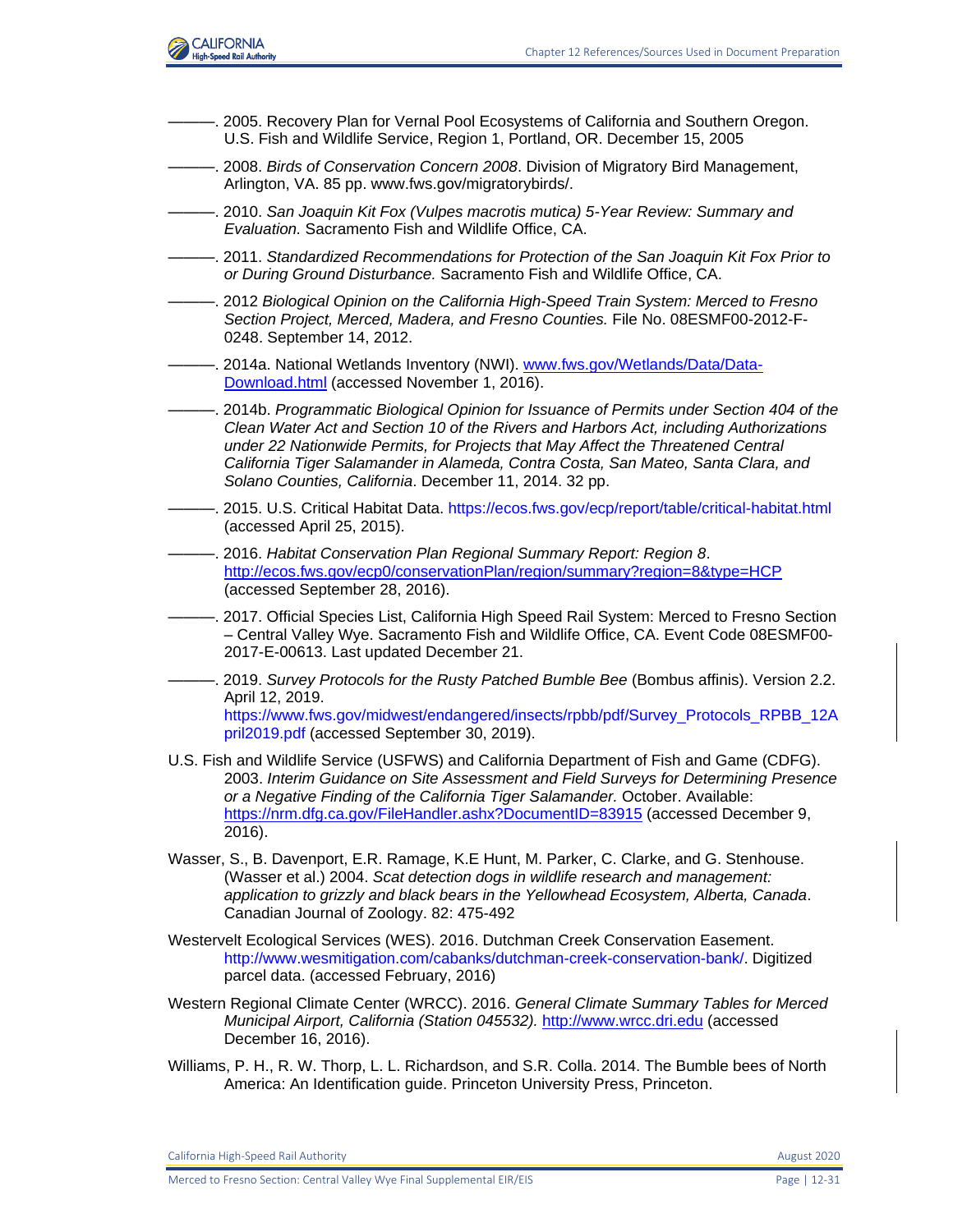

Xerces Society for Invertebrate Conservation, Defenders of Wildlife, and Center for Food Safety. (Xerces Society) 2018. A Petition to the State of California Fish and Game Commission to List the Crotch bumble bee (*Bombus crotchii*), Franklin's bumble bee (*Bombus franklini*), Suckley cuckoo bumble bee (*Bombus suckleyi*), and western bumble bee (*Bombus occidentalis occidentalis*) as Endangered under the California Endangered Species Act. [https://xerces.org/wp-content/uploads/2018/10/CESA-petition-Bombus-](https://xerces.org/wp-content/uploads/2018/10/CESA-petition-Bombus-Oct2018.pdf)[Oct2018.pdf.](https://xerces.org/wp-content/uploads/2018/10/CESA-petition-Bombus-Oct2018.pdf)

# **12.4.8 Section 3.8, Hydrology and Water Resources**

- Agency for Toxic Substances and Disease Registry (ATSDR). 2011 March 3. *CCA-Treated Wood Factsheet.* <http://www.atsdr.cdc.gov/toxfaqs/FS.asp?id=1202&tid=3> (accessed September 29, 2016).
- Burkhardt, M., L. Rossi, and M. Boller. 2008. *Release of Various Substances to the Environment by Regular Railway Operation*. [www.researchgate.net/publication/37457664\\_Release](http://www.researchgate.net/publication/37457664_Release_of_various_substances_to_the_environment_by_regular_railway_operation/links/0046351f96becc332e000000) [\\_of\\_various\\_substances\\_to\\_the\\_environment\\_by\\_regular\\_railway\\_operation/links/00463](http://www.researchgate.net/publication/37457664_Release_of_various_substances_to_the_environment_by_regular_railway_operation/links/0046351f96becc332e000000) [51f96becc332e000000](http://www.researchgate.net/publication/37457664_Release_of_various_substances_to_the_environment_by_regular_railway_operation/links/0046351f96becc332e000000) (accessed January 15, 2015).
- California Department of Fish and Game (CDFG). 2009. *Lake and Streambed Alteration Program, Lake or Streambed Alteration Agreement*. [www.dfg.ca.gov/habcon/1600/](http://www.dfg.ca.gov/habcon/1600/) (accessed October 7, 2010).
- California Department of Water Resources (DWR). 2003. *Flood Control Projects and Agencies*. Revised October. [www.water.ca.gov/floodmgmt/docs/map\\_fld\\_ctrl\\_prjagns.pdf](https://projectspace.icfi.com/bis/ep/CaHSRA/EnvProgram/00533.15/Shared%20Documents/3.8%20Hydrology%20and%20Water%20Resources/www.water.ca.gov/floodmgmt/docs/map_fld_ctrl_prjagns.pdf) (accessed January 9, 2015).
- ———. 2004a. San Joaquin Valley Groundwater Basin, Chowchilla Subbasin. In *California's Groundwater: Bulletin 118*. Updated February 27, 2004. [www.water.ca.gov/pubs/groundwater/bulletin\\_118/basindescriptions/5-22.05.pdf](http://www.water.ca.gov/pubs/groundwater/bulletin_118/basindescriptions/5-22.05.pdf) (accessed January 7, 2015).
- ———. 2004b. San Joaquin Valley Groundwater Basin, Madera Subbasin. In *California's Groundwater: Bulletin 118*. Updated February 27, 2004. [www.water.ca.gov/pubs/groundwater/bulletin\\_118/basindescriptions/5-22.06.pdf](http://www.water.ca.gov/pubs/groundwater/bulletin_118/basindescriptions/5-22.06.pdf) (accessed January 7, 2015).
	- ———. 2004c. San Joaquin Valley Groundwater Basin, Merced Subbasin. In *California's Groundwater: Bulletin 118*. Updated February 27, 2004. [www.water.ca.gov/pubs/groundwater/bulletin\\_118/basindescriptions/5-22.04.pdf](http://www.water.ca.gov/pubs/groundwater/bulletin_118/basindescriptions/5-22.04.pdf) (accessed January 7, 2015).
- \_\_\_\_\_\_. 2004d. San Joaquin Valley Groundwater Basin, Modesto Subbasin. In *California's Groundwater Bulletin 118.* Updated February 27, 2004. <http://www.water.ca.gov/groundwater/bulletin118/basindescriptions/5-22.02.pdf> (accessed October 20, 2016).
- ———. 2006a. San Joaquin Valley Groundwater Basin, Delta-Mendota Subbasin. In *California's Groundwater: Bulletin 118.* Updated January 20, 2006. [www.water.ca.gov/pubs/groundwater/bulletin\\_118/basindescriptions/5-22.07.pdf](http://www.water.ca.gov/pubs/groundwater/bulletin_118/basindescriptions/5-22.07.pdf) (accessed January 7, 2015).
- ———. 2006b. San Joaquin Valley Groundwater Basin, Westside Subbasin. In *California's Groundwater: Bulletin 118.* Updated January 20, 2006. [www.water.ca.gov/pubs/groundwater/bulletin\\_118/basindescriptions/5-22.07.pdf](http://www.water.ca.gov/pubs/groundwater/bulletin_118/basindescriptions/5-22.07.pdf) (accessed October 20, 2016).
	- \_\_\_\_\_\_. 2006c. San Joaquin Groundwater Basin, Turlock Subbasin. In *California's Groundwater Bulletin 118.* Updated January 20, 2006. <http://www.water.ca.gov/groundwater/bulletin118/basindescriptions/5-22.03.pdf> (accessed October 20, 2016).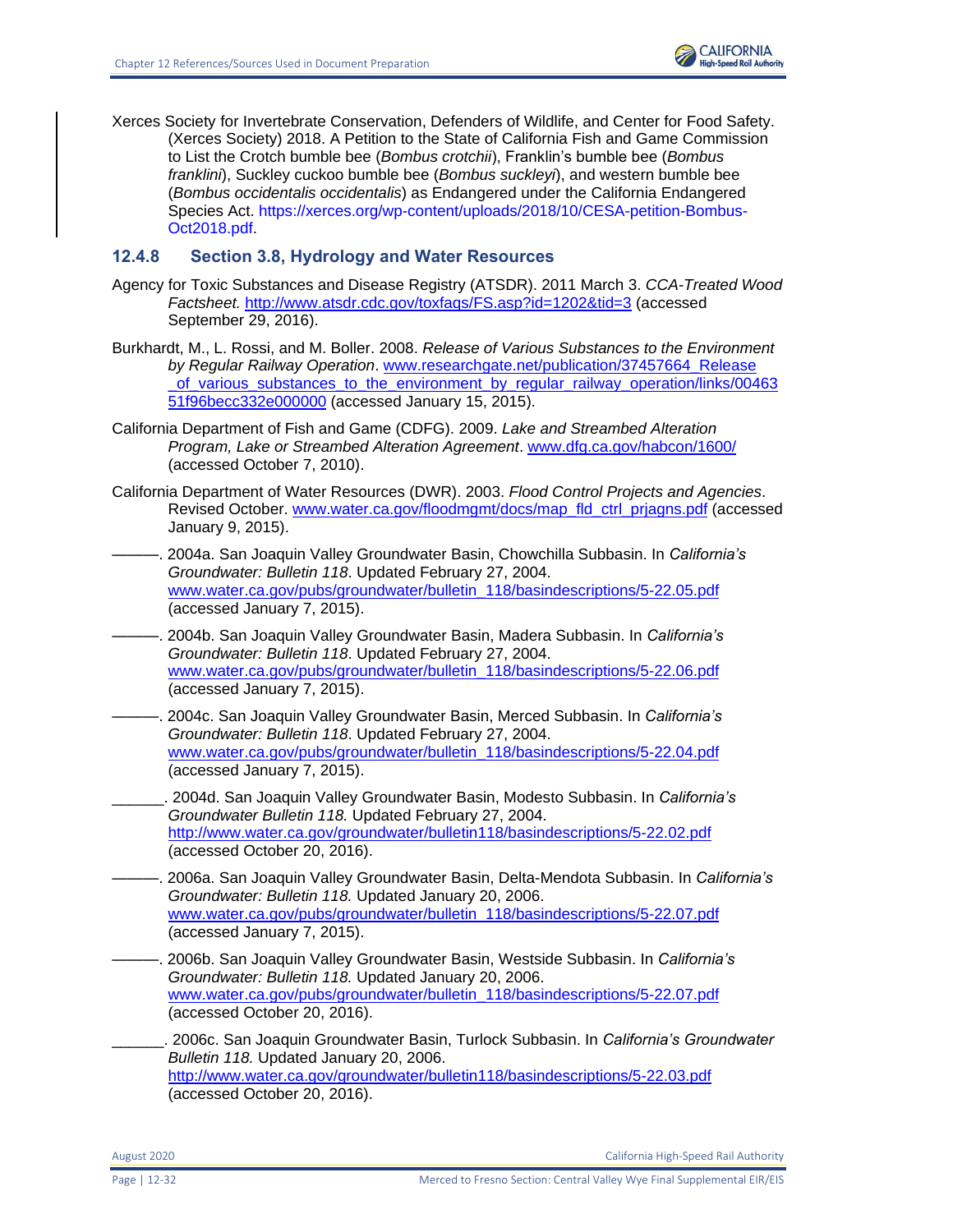

- ———. 2008a. *FloodSAFE Strategic Plan*. Draft. May 28. [www.water.ca.gov/floodsafe/docs/FloodSAFE\\_Strategic\\_Plan-Public\\_Review\\_Draft.pdf](http://www.water.ca.gov/floodsafe/docs/FloodSAFE_Strategic_Plan-Public_Review_Draft.pdf) (accessed January 8, 2015).
- ———. 2008b. Project Study Area. [http://www.water.ca.gov/rivers/sanjoaquin/program/images/basemap.pdf](https://icfonline.sharepoint.com/sites/EP_CAHSR_CVY/Shared%20Documents/00_BACK%20MATTER_Distribution-Preparers-Refs-Glossary-Index-Acros/12%20References/Coop%20Agency%20Review%20-%20Track%20Retained/V1-36_CVY_CH_12_References.docx) (accessed December 5, 2016).
- -. 2011. Water Data Library. [www.water.ca.gov/waterdatalibrary/index.cfm](http://www.water.ca.gov/waterdatalibrary/index.cfm) (accessed May 29, 2013).
- ———. 2012a. *2012 Central Valley Flood Protection Plan*. Central Valley Flood Management Planning Program. June. [www.water.ca.gov/cvfmp/docs/2012%20CVFPP%20FINAL](http://www.water.ca.gov/cvfmp/docs/2012%20CVFPP%20FINAL%20lowres.pdf) [%20lowres.pdf](http://www.water.ca.gov/cvfmp/docs/2012%20CVFPP%20FINAL%20lowres.pdf) (accessed February 10, 2016).
- ———. 2012b. *Lines of Equal Depth to Water in Wells: Unconfined Aquifer San Joaquin Valley. Spring 2010.* [www.water.ca.gov/pubs/groundwater/lines\\_of\\_equal\\_depth\\_of\\_water\\_in\\_wells](http://www.water.ca.gov/pubs/groundwater/lines_of_equal_depth_of_water_in_wells_unconfined_aquifer_san_joaquin_valley_spring_2010/sjv2010spr_unc_depth.pdf) unconfined aquifer san joaquin valley spring 2010/sjv2010spr unc depth.pdf (accessed January 15, 2015).
- ———. 2016. *Final List of Critically Overdrafted Basins.* January 2016. Sustainable Groundwater Management. [http://www.water.ca.gov/groundwater/sgm/cod.cfm](https://icfonline.sharepoint.com/sites/EP_CAHSR_CVY/Shared%20Documents/00_BACK%20MATTER_Distribution-Preparers-Refs-Glossary-Index-Acros/12%20References/Archive) (accessed May 17, 2016).
- California High-Speed Rail Authority (Authority). 2011. Technical Memorandum *2.6.5 Hydraulics and Hydrology Design Guidelines*. California High-Speed Train. Prepared by Parsons Corporation for the California High-Speed Rail Authority. May 23.
- ———. 2015. *Water Conservation Guidance (Draft).* 2015 (Rev 4). Sacramento, CA. Available upon request at [https://www.hsr.ca.gov/docs/programs/construction/CP4\\_executed/P14\\_32\\_IR\\_IVC\\_08\\_](https://www.hsr.ca.gov/docs/programs/construction/CP4_executed/P14_32_IR_IVC_08_Water_Conservation_Guidance.pdf) Water Conservation Guidance.pdf (accessed December 22, 2017).
- California High-Speed Rail Authority and Federal Railroad Administration (Authority and FRA). 2012. *Merced to Fresno Section Final Environmental Impact Report (EIR)/Environmental Impact Statement (EIS).* Sacramento, CA, and Washington, DC. April 2012.
- ———. 2016a. *Merced to Fresno Section: Central Valley Wye Hydrology and Water Resources Technical Report.* Prepared by ICF International for the California High-Speed Rail Authority.
- ———. 2016b. *Merced to Fresno Central Valley Wye Hydrology and Hydraulics Engineering Report*. Prepared by Parsons Corporation for the California High-Speed Rail Authority. November.
- ———. 2016c. *Merced to Fresno Section: Central Valley Wye Geology, Soils, and Seismicity Technical Report*. Prepared by Parsons Corporation for the California High-Speed Rail Authority.
- California Water Service Company (CalWater). 2007. Statewide map of nested watersheds from CalWater version 2.2. Original data source: Department of Forestry and Fire Protection. [http://frap.fire.ca.gov/data/frapgismaps/calwater\\_download](http://frap.fire.ca.gov/data/frapgismaps/calwater_download) (accessed July 2015).
- Central Valley Flood Protection Board (CVFPB). 2011. Designated Floodways. November 22. [www.cvfpb.ca.gov/maps/DesignatedFloodways.doc](http://www.cvfpb.ca.gov/maps/DesignatedFloodways.doc) (accessed December 15, 2015).
- -. 2016. Maps. [www.cvfpb.ca.gov/maps/](https://projectspace.icfi.com/bis/ep/CaHSRA/EnvProgram/00533.15/Shared%20Documents/3.8%20Hydrology%20and%20Water%20Resources/www.cvfpb.ca.gov/maps) (accessed March 25, 2015).
- Central Valley Regional Water Quality Control Board (Central Valley RWQCB). 2016. *The Water Quality Control Plan (Basin Plan) for the California Regional Water Quality Control Board Central Valley Region*. Fourth Edition, Revised April 2016 (with approved amendments). The Sacramento River Basin and San Joaquin River Basin. Sacramento, CA. September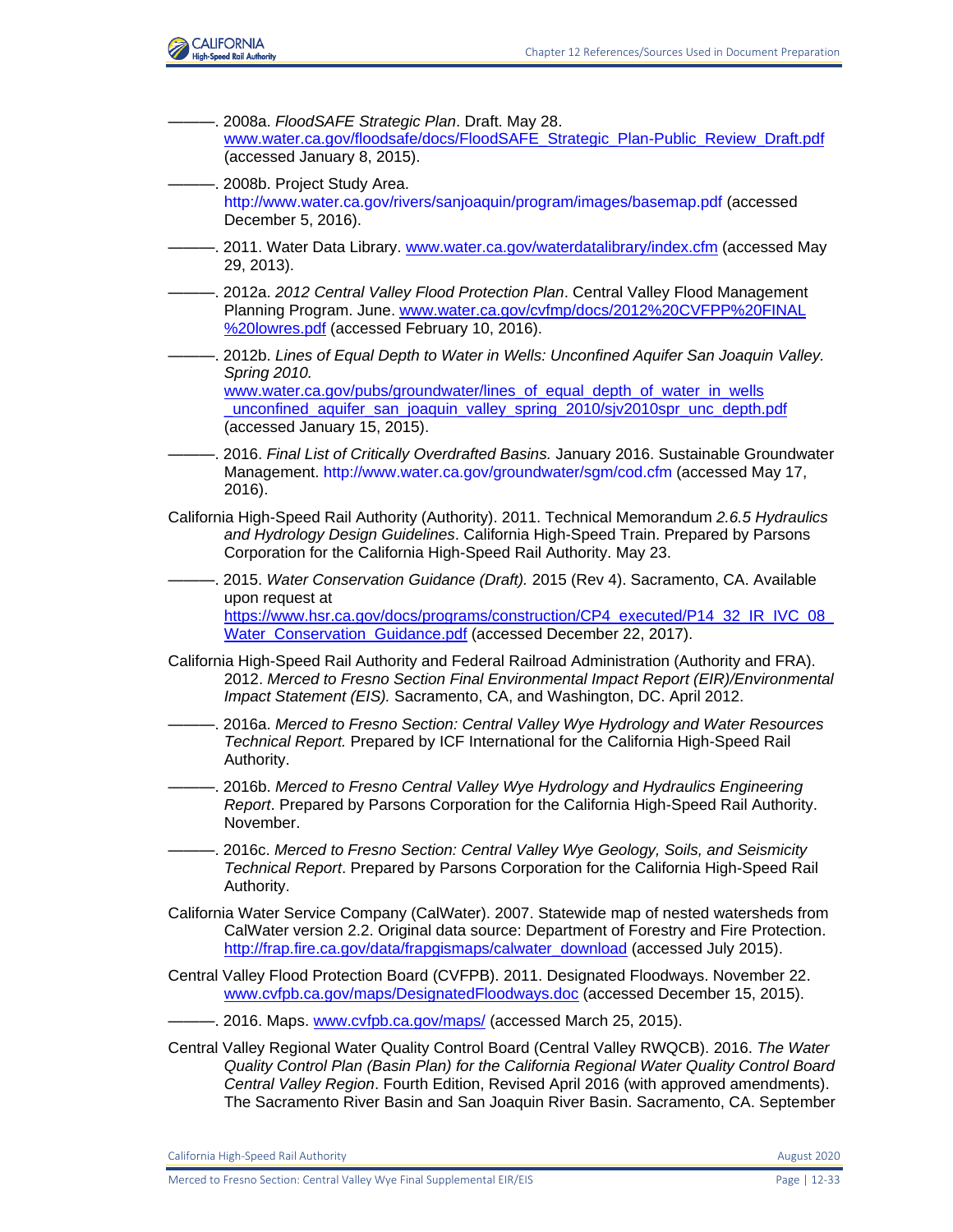

15, 1998. [www.waterboards.ca.gov/centralvalley/water\\_issues/basin\\_plans/sacsjr.pdf](http://www.waterboards.ca.gov/centralvalley/water_issues/basin_plans/sacsjr.pdf) (accessed December 5, 2016).

- City of Chowchilla. 2010. *General Plan Update 2040 Draft Environmental Impact Report.* Chapter 4.9 Hydrology and Water Quality. [www.ci.chowchilla.ca.us/dept.%20forms/Com%20Dev/](http://www.ci.chowchilla.ca.us/‌dept.%20forms/‌Com%20Dev/‌General%20Plan%20Update/2040%20GP%20RC%20DEIR/Volume%201/4.9%20Hydrology%20and%20Water%20Quality%20.pdf) [General%20Plan%20Update/2040%20GP%20RC%20DEIR/Volume%201/4.9%20Hydrol](http://www.ci.chowchilla.ca.us/‌dept.%20forms/‌Com%20Dev/‌General%20Plan%20Update/2040%20GP%20RC%20DEIR/Volume%201/4.9%20Hydrology%20and%20Water%20Quality%20.pdf) [ogy%20and%20Water%20Quality%20.pdf](http://www.ci.chowchilla.ca.us/‌dept.%20forms/‌Com%20Dev/‌General%20Plan%20Update/2040%20GP%20RC%20DEIR/Volume%201/4.9%20Hydrology%20and%20Water%20Quality%20.pdf) (accessed December 30, 2014).
- ———. 2011. *City of Chowchilla 2040 General Plan*. Adopted May 2. Open Space Element, Public Facilities and Services Element and Public Safety Element. [www.ci.chowchilla.ca.us/dept.%20forms/Com%20Dev/General%20Plan/Table%20of%20](http://www.ci.chowchilla.ca.us/dept.%20forms/Com%20Dev/General%20Plan/Table%20of%20Contents.pdf) [Contents.pdf](http://www.ci.chowchilla.ca.us/dept.%20forms/Com%20Dev/General%20Plan/Table%20of%20Contents.pdf) (accessed April 8, 2015).
- City of Chowchilla, Chowchilla Water District, City of Madera, Madera County, Madera Irrigation District, South-East Madera County United. 2014. *Draft Madera Regional Groundwater Management Plan.* November. [www.madera-county.com/index.php/county](http://www.madera-county.com/index.php/county-forms/category/633-groundwater-management-plan?download=5668%3Adraft-madera-regional-groundwater-management-plan)[forms/category/633-groundwater-management-plan?download=5668:draft-madera](http://www.madera-county.com/index.php/county-forms/category/633-groundwater-management-plan?download=5668%3Adraft-madera-regional-groundwater-management-plan)[regional-groundwater-management-plan](http://www.madera-county.com/index.php/county-forms/category/633-groundwater-management-plan?download=5668%3Adraft-madera-regional-groundwater-management-plan) (accessed January 21, 2015).
- City of Madera. 2016. Madera Sewer Maintenance. [http://www.cityofmadera.ca.gov/city-of](http://www.cityofmadera.ca.gov/city-of-madera/departments/public-works/sewage/)[madera/departments/public-works/sewage/](http://www.cityofmadera.ca.gov/city-of-madera/departments/public-works/sewage/) (accessed May 25, 2016).
- City of Merced. 2015. Merced Vision 2030 General Plan. Adopted January 3, 2012; reflects amendments through August 21, 2015. Merced, CA.
- $-$ . No date. City of Merced Storm Drains. [www.cityofmerced.org/depts/pw/storm\\_drains.asp](https://projectspace.icfi.com/bis/ep/CaHSRA/EnvProgram/00533.15/Shared%20Documents/3.8%20Hydrology%20and%20Water%20Resources/www.cityofmerced.org/depts/pw/storm_drains.asp) (accessed November 14, 2016).
- City of Waterford. 2006. *Waterford Vision 2025 General Plan*. <http://cityofwaterford.org/departments/planning/general-plan/> (accessed October 28, 2016).
- Environmental Systems Research Institute (ESRI). 2013. Streetmap USA 10.2. (GIS shapefiles: railroads.sdc, highway.sdc) (accessed May 29, 2013).
- ESRI/National Geographic. 2015. National Geographic World Map (Streaming). [http://goto.arcgisonline.com/maps/NatGeo\\_World\\_Map](http://goto.arcgisonline.com/maps/NatGeo_World_Map) (accessed September 2015).
- Farmland Mapping and Monitoring Program (FMMP). 2014. Madera County and Merced County layers. [www.conservation.ca.gov/dlrp/fmmp/products/Pages/Index.aspx,](http://www.conservation.ca.gov/dlrp/fmmp/products/Pages/Index.aspx) (accessed 2014).
- Federal Emergency Management Agency (FEMA). 2008a. Flood Insurance Rate Map Panels Merced County. Effective December 2, 2008.
- ———. 2008b. Flood Insurance Rate Map Panels Madera County. Effective September 26, 2008.
- -. 2009. Guidelines and Specifications for Flood Hazard Mapping Partners. November 2009.
- . 2011. Floodplain Management Regulations.
- Fresno County. 2003. *Fresno County General Plan.* [http://www2.co.fresno.ca.us/4510/4360/](http://www2.co.fresno.ca.us/4510/4360/%20General_Plan/GP_Final_policy_doc/adopt_amend_credit_new.pdf)  [General\\_Plan/GP\\_Final\\_policy\\_doc/adopt\\_amend\\_credit\\_new.pdf](http://www2.co.fresno.ca.us/4510/4360/%20General_Plan/GP_Final_policy_doc/adopt_amend_credit_new.pdf) (accessed October 28, 2016).
- Madera County. 1995. *Madera County General Plan.* Adopted October 24. Madera, CA. [http://www.madera-county.com/index.php/forms-and-documents/category/46-general](http://www.madera-county.com/index.php/forms-and-documents/category/46-general-plan-document-materials)[plan-document-materials](http://www.madera-county.com/index.php/forms-and-documents/category/46-general-plan-document-materials) (accessed May 28, 2013).
	- ———. 2013. *Madera County Storm Water Management Plan.* Prepared by Provost & Pritchard Consulting Group. February.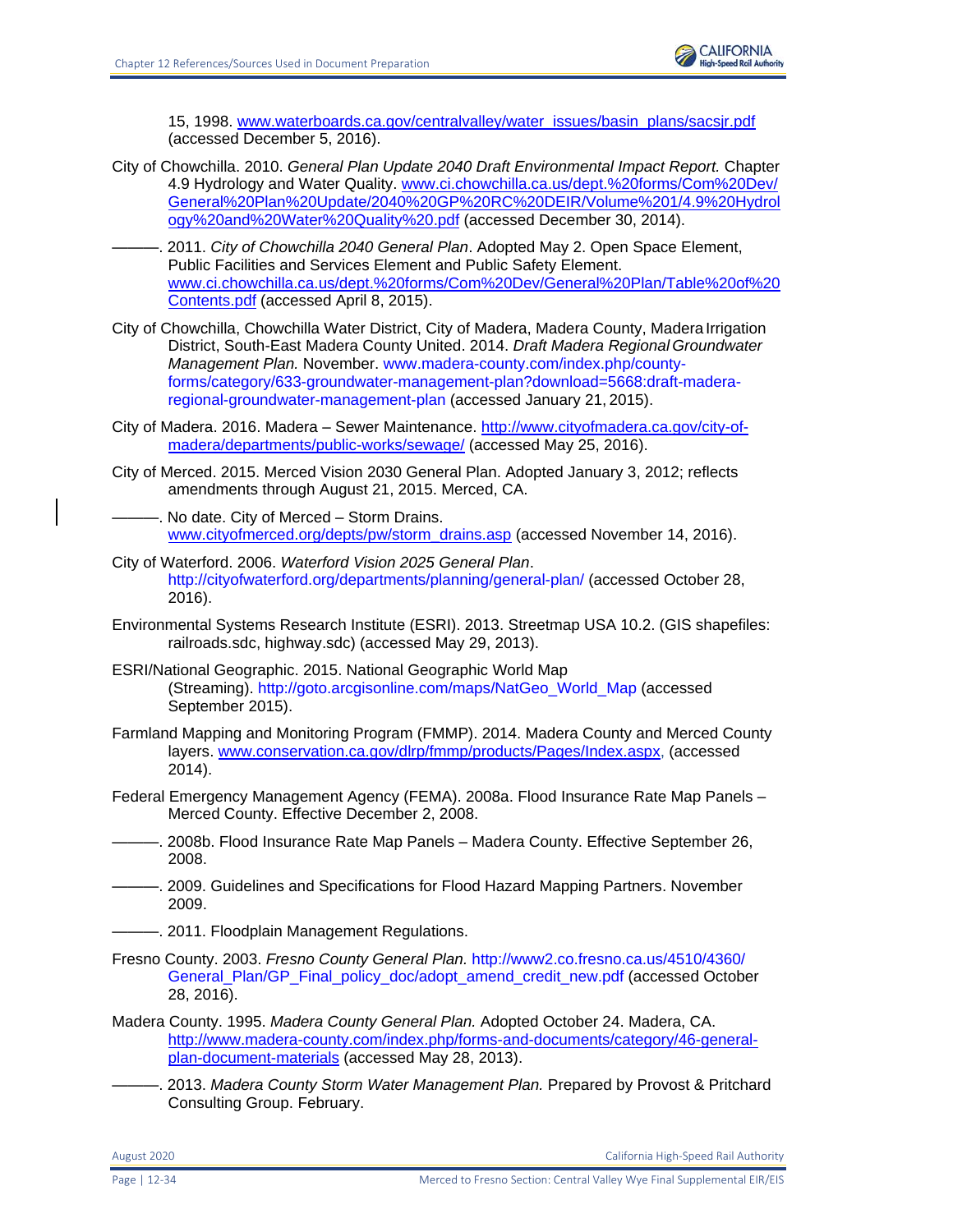

[www.ebidboard.com/docs/1503/060066/Final%20Madera%20Co%20SWMP.pdf](http://www.ebidboard.com/docs/1503/060066/Final%20Madera%20Co%20SWMP.pdf) (accessed May 28, 2013).

- Madera County Planning Department. 2012. *Fairmead Colony Area Plan*.
- Merced County. 2013. *2030 Merced County General Plan*. Adopted December 10.
- Merced Storm Water Group (MSWG). 2007. *Storm Water Management Program.*  [www.waterboards.ca.gov/water\\_issues/programs/stormwater/swmp/merced\\_swmp.pdf](http://www.waterboards.ca.gov/water_issues/programs/stormwater/swmp/merced_swmp.pdf) (accessed May 28, 2013).

National Map. 2013. National Elevation Dataset.

- Pacific Gas and Electric (PG&E). 2016. *California High Speed Train Project – Technical Study Report, Evaluation of Proposed Traction Power Substation Interconnections for Sites 4– 13.* May 14.
- San Joaquin River Exchange Contractors Water Authority (SJRECWA). 2012. Appendix D: Groundwater Conditions and Water Transfers in the Exchange Contractor's Service Area West of the San Joaquin River. In *Water Transfer Program for the San Joaquin River Exchange Contractors Water Authority, 2014-2038.*
- Stanislaus County. 2016. *Stanislaus County General Plan.* Adopted August 23, 2016. <http://www.stancounty.com/planning/pl/general-plan.shtm> (accessed August 30, 2016).
- State Water Resources Control Board (SWRCB). 2014. *Designation of the California High Speed Rail Authority under the Phase II Permit.*  [http://www.waterboards.ca.gov/water\\_issues/programs/tmdl/integrated2010.shtml?wbid=](http://www.waterboards.ca.gov/water_issues/programs/tmdl/integrated2010.shtml?wbid=CAR4033100020050918175233) [CAR4033100020050918175233](http://www.waterboards.ca.gov/water_issues/programs/tmdl/integrated2010.shtml?wbid=CAR4033100020050918175233) (accessed December 16, 2016).
- ———. 2015. *2012 Integrated Report* (Clean Water Act Section 303(d) List / 305(b) Report). July 30, 2015. [www.waterboards.ca.gov/water\\_issues/programs/tmdl/integrated2012.shtml](http://www.waterboards.ca.gov/water_issues/programs/tmdl/integrated2012.shtml) (accessed February 29, 2016).
- U.S. Bureau of Reclamation (USBR). 2008. *Draft Environmental Assessment – Annexation of Subordinate Lands in Chowchilla Water District.* EA-07-44. May. Mid Pacific Region, South Central California Area Office. Fresno, CA.
- ———. 2014. *San Joaquin River Restoration Flows and Seepage Update*. San Joaquin River Restoration Program (SJRRP) Update. December[. www.restoresjr.net/wp](http://www.restoresjr.net/wp-content/uploads/General_Outreach/Program_Updates/20141202Update_web_ADA.pdf)[content/uploads/General\\_Outreach/Program\\_Updates/20141202Update\\_web\\_ADA.pdf.](http://www.restoresjr.net/wp-content/uploads/General_Outreach/Program_Updates/20141202Update_web_ADA.pdf)
- U.S. Bureau of Reclamation and California Department of Water Resources (USBR and DWR). 2012. *San Joaquin River Restoration Program Programmatic Environmental Impact Statement/Environmental Impact Report*. July. [www.restoresjr.net/](http://www.restoresjr.net/) (accessed January 20, 2015).
- U.S. Department of Health and Human Services (USDHHS). 2001. *Toxicological Profile for Pentacholorophenol.* September.
- U.S. Department of Health and Human Services (USDHHS), Public Health Service, and Agency for Toxic Substances and Disease Registry (ATSDR). 2002 (September). *Toxicological Profile for Wood Creosote, Coal Tar Creosote, Coal Tar, Coal Tar Pitch, and Coal Tar Pitch Volatiles*.
- U.S. Environmental Protection Agency (USEPA). 2005. *Protecting Water Quality from Agricultural Runoff.* Washington, DC. Revised March 2005. [http://water.epa.gov/polwaste/nps/upload/2005\\_4\\_29\\_nps\\_Ag\\_Runoff\\_Fact\\_Sheet.pdf](http://water.epa.gov/polwaste/nps/upload/2005_4_29_nps_Ag_Runoff_Fact_Sheet.pdf) (accessed January 16, 2015).
- ———. 2009. *Designated Sole Source Aquifers in U.S. EPA Region IX*. [www.epa.gov/safewater/sourcewater/pubs/qrg\\_ssamap\\_reg9.pdf](http://www.epa.gov/safewater/sourcewater/pubs/qrg_ssamap_reg9.pdf) (accessed September 15, 2009).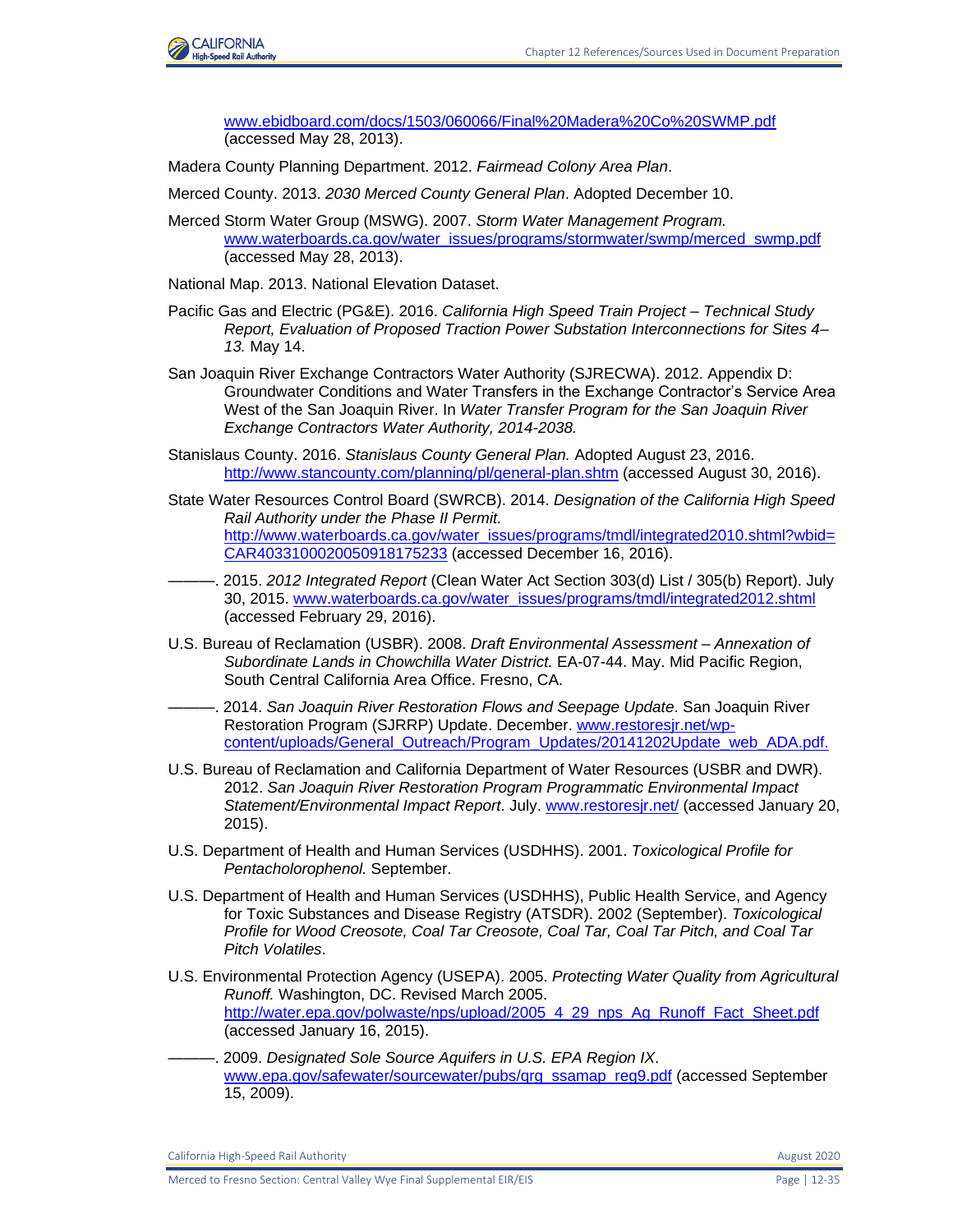

- U.S. Geological Survey (USGS). 2013. *Land Subsidence along the Delta-Mendota Canal in the Northern Part of the San Joaquin Valley, California, 2003–10.* Scientific Investigations Report 2013-5142.
- ———. 2016*. NHD Feature Directory*.<http://nhd.usgs.gov/FeatureDirectory.pdf> (accessed October 21, 2016.)
- Western Regional Climate Center (WRCC). 2016a. *Cooperative Climatological Data Summaries: Central California: Merced Municipal Arpt, California (045532)*. [www.wrcc.dri.edu/cgi](http://www.wrcc.dri.edu/cgi-bin/cliMAIN.pl?ca5532)[bin/cliMAIN.pl?ca5532](http://www.wrcc.dri.edu/cgi-bin/cliMAIN.pl?ca5532) (accessed November 14, 2016).
- ———. 2016b. *Cooperative Climatological Data Summaries: Central California: Madera, California (045233)*. [www.wrcc.dri.edu/cgi-bin/cliMAIN.pl?ca5233](http://www.wrcc.dri.edu/cgi-bin/cliMAIN.pl?ca5233) (accessed November 14, 2016).
- ———. 2016c. *Cooperative Climatological Data Summaries: Central California: Fresno Yosemite International Arpt, California (043257).* <http://www.wrcc.dri.edu/cgi-bin/cliMAIN.pl?ca3257> (accessed November 14, 2016).
- ———. 2016d. *Cooperative Climatological Data Summaries: Central California: Turlock #2 (049073)*. http://www.wrcc.dri.edu/cgi-bin/cliMAIN.pl?ca9073 (accessed November 14, 2016).

# **12.4.9 Section 3.9, Geology, Soils, Seismicity, and Paleontological Resources**

- Bell, C.J., E.L. Lundelius Jr., A.D. Barnosky, R.W. Graham, E.H. Lindsay, D.R. Ruez Jr., H.A. Semken Jr., S.D. Webb, R.J. Zakrzewski. 2004. The Blancan, Irvingtonian, and Rancholabrean Mammal Ages. In Woodburne, M.O. (Ed.), *Late Cretaceous and Cenozoic Mammals of North America: Biostratigraphy and Geochronology.* Columbia University Press, New York.
- California Department of Conservation (DOC). 2014. Geothermal Map of California. California Department of Conservation. Division of Oil, Gas, and Geothermal Resources (DOGGR). <ftp://ftp.consrv.ca.gov/pub/oil/maps/Geothermal/MapS-11.pdf> (accessed March 28, 2016).
- -. 2015. GIS Mapping. Division of Oil, Gas and Geothermal Resources. [www.conservation.ca.gov/dog/maps/Pages/GISMapping2.aspx.](http://www.conservation.ca.gov/dog/maps/Pages/GISMapping2.aspx) (accessed March 28, 2016).
- California Department of Transportation (Caltrans). 2001. *Field Guide to Construction Dewatering.*
- ———. 2003a. *Construction Site Best Management Practices Field Manual and Troubleshooting Guide*
- ———. 2003b. *Caltrans Construction Site Best Management Practices Manual*
- ———. 2014a. *Standard Environmental Reference*. Chapter 8 Paleontology. [www.dot.ca.gov/ser/vol1/sec3/physical/Ch08Paleo/chap08paleo.htm#def](http://www.dot.ca.gov/ser/vol1/sec3/physical/Ch08Paleo/chap08paleo.htm%23def) (accessed November−December 2014, August 2017).
- $-$ . 2014b. Field Guide to Construction Site Dewatering.
	- ———. 2017. *Caltrans Storm Water Quality Handbook Project Planning and Design Guide.*
- California Department of Water Resources (DWR). 2000. Groundwater Data and Monitoring, South Central Region Groundwater Basin Contour Map, Merced, Chowchilla, Madera and Kings Groundwater Basins. Sacramento, CA.
	- ———. 2012. *Lines of Equal Depth to Water in Wells: Unconfined Aquifer San Joaquin Valley. Spring 2010.*  [www.water.ca.gov/pubs/groundwater/lines\\_of\\_equal\\_depth\\_of\\_water\\_in\\_wells](http://www.water.ca.gov/pubs/groundwater/lines_of_equal_depth_of_water_in_wells_unconfined_aquifer_san_joaquin_valley_spring_2010/sjv2010spr_unc_depth.pdf)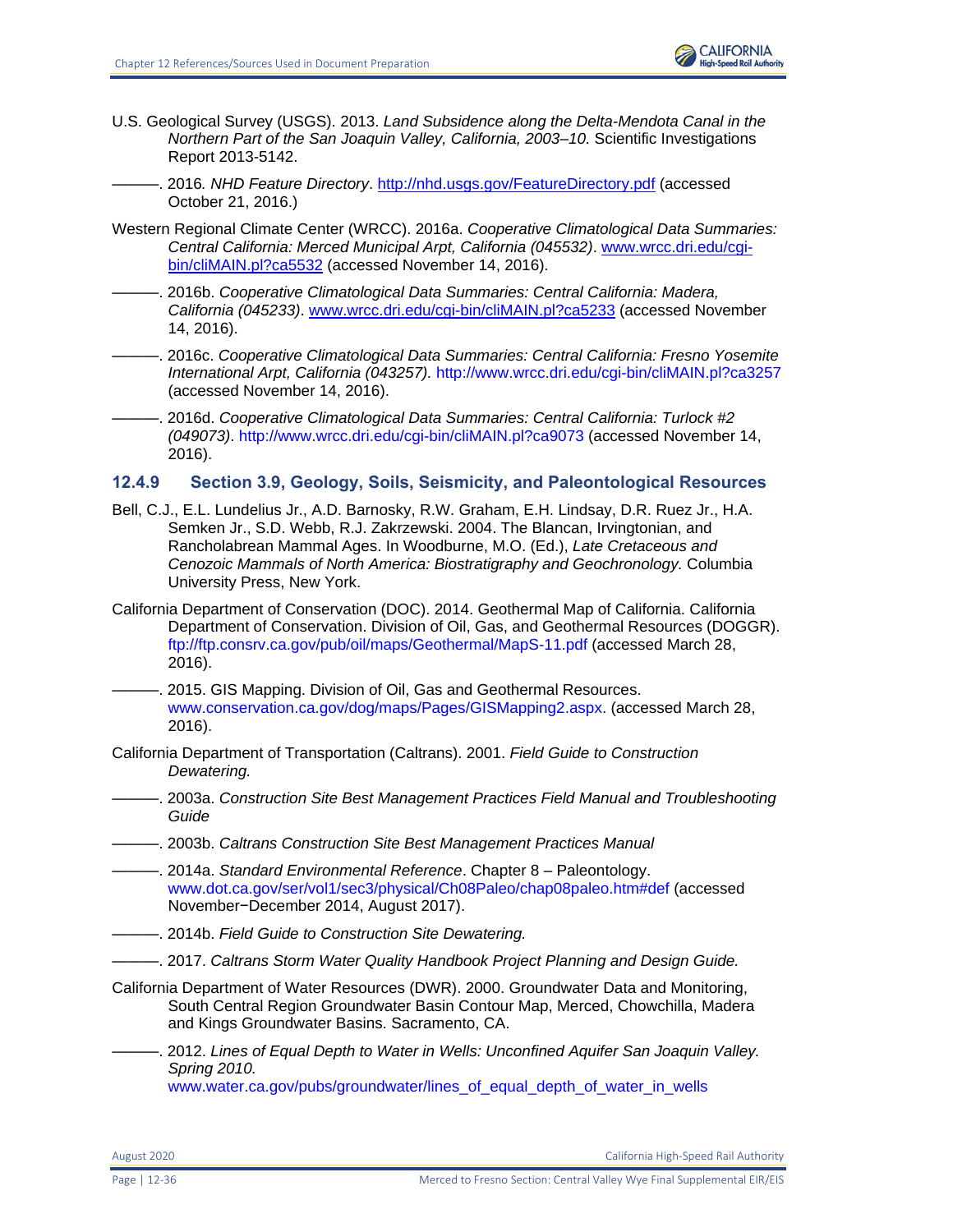

[\\_unconfined\\_aquifer\\_san\\_joaquin\\_valley\\_spring\\_2010/sjv2010spr\\_unc\\_depth.pdf](http://www.water.ca.gov/pubs/groundwater/lines_of_equal_depth_of_water_in_wells_unconfined_aquifer_san_joaquin_valley_spring_2010/sjv2010spr_unc_depth.pdf) (accessed January 15, 2015).

- California Department of Water Resources (DWR) and Bureau of Reclamation (USBR). 2014. *Subsidence Monitoring 2011–2013.* Technical Memorandum. [www.restoresjr.net/wp](http://www.restoresjr.net/wp-content/uploads/DWR_BOR_Data-Summary_September-2014.pdf)[content/uploads/DWR\\_BOR\\_Data-Summary\\_September-2014.pdf](http://www.restoresjr.net/wp-content/uploads/DWR_BOR_Data-Summary_September-2014.pdf) (accessed April 11, 2016).
- California Geological Survey (CGS). 2002. California Geomorphic Provinces. Note 36. [www.conservation.ca.gov/cgs/information/publications/cgs\\_notes/note\\_36/Documents/no](http://www.conservation.ca.gov/cgs/information/publications/cgs_notes/note_36/Documents/note_36.pdf) [te\\_36.pdf](http://www.conservation.ca.gov/cgs/information/publications/cgs_notes/note_36/Documents/note_36.pdf) (accessed July 15, 2016).
- California High-Speed Rail Authority (Authority). 2014. *Environmental Methodology Guidelines*. Version 5. California High-Speed Rail Program Technical Guidance. Prepared by Parsons Brinckerhoff for the California High-Speed Rail Authority. June 2014.
- California High-Speed Rail Authority and Federal Railroad Administration (Authority and FRA). 2011. *Fresno to Bakersfield Section: Paleontological Resources Draft Technical Report.*  Prepared by PaleoResource Consultants Auburn, CA: May 2011.
- ———. 2012. *Merced to Fresno Section California High-Speed Train Final Project Environmental Impact Report/Environmental Impact Statement.* Sacramento, CA, and Washington, DC. April 2012.
- ———. 2015. *Merced to Fresno Section: Central Valley Wye Geotechnical Summary Report.* May*.*
- ———. 2016a. *Merced to Fresno Section: Central Valley Wye Geology, Soils, and Seismicity Technical Report.* March 2016.
- ———. 2016b. *Merced to Fresno Section: Central Valley Wye Paleontological Resources Technical Report.*
- ———. 2016c. *Merced to Fresno Section: Central Valley Wye Air Quality and Global Climate Change Technical Report.* December 2016.
- ———. 2016d. *Merced to Fresno Section: Central Valley Wye Hydrology and Water Resources Technical Report.* December 2016.
- City of Chowchilla. 2010. *Local Hazard Mitigation Plan.* [http://hazardmitigation.calema.ca.gov/docs/approved\\_lhmps\\_under\\_2008\\_fema\\_guidanc](http://hazardmitigation.calema.ca.gov/docs/approved_lhmps_under_2008_fema_guidance/Chowchilla_%20LHMP_2011.pdf) [e/Chowchilla\\_%20LHMP\\_2011.pdf](http://hazardmitigation.calema.ca.gov/docs/approved_lhmps_under_2008_fema_guidance/Chowchilla_%20LHMP_2011.pdf) (accessed April 11, 2016).
- ———. 2011. City of Chowchilla *2040 General Plan.* www.ci.chowchilla.ca.us/154/Chowchilla-2040-General-Plan. (accessed July 15, 2016).
- City of Merced. 2015. *City of Merced Local Hazard Mitigation Plan.* [www.cityofmerced.org/depts/cd/planning/draft\\_local\\_hazard\\_mitigation\\_plan/draft\\_docum](https://www.cityofmerced.org/depts/cd/planning/draft_local_hazard_mitigation_plan/draft_documents.asp) [ents.asp.](https://www.cityofmerced.org/depts/cd/planning/draft_local_hazard_mitigation_plan/draft_documents.asp) (accessed April 11, 2016).
- Clinkenbeard, J P. 1999. *Mineral Land Classification of Merced County, California.* DMG Open File Report 99-08. California Department of Conservation Division of Mines and Geology. Sacramento, CA.
- ———. 2012. *Aggregate Sustainability in California.* California Department of Conservation, California Geological Survey. (Map Sheet 52.) [www.conservation.ca.gov/cgs/information/publications/ms/Documents/MS\\_52.pdf](http://www.conservation.ca.gov/cgs/information/publications/ms/Documents/MS_52.pdf) (accessed July 21, 2016).
- Ding, Duowen. 2017. *Understanding Ground Subsidence Caused by Dewatering: A Theoretical Approach.* May 25. EBA Engineering News. Available: [www.ebaengineering.com/news/dewatering-approach.](http://www.ebaengineering.com/news/dewatering-approach) (accessed October 25, 2017).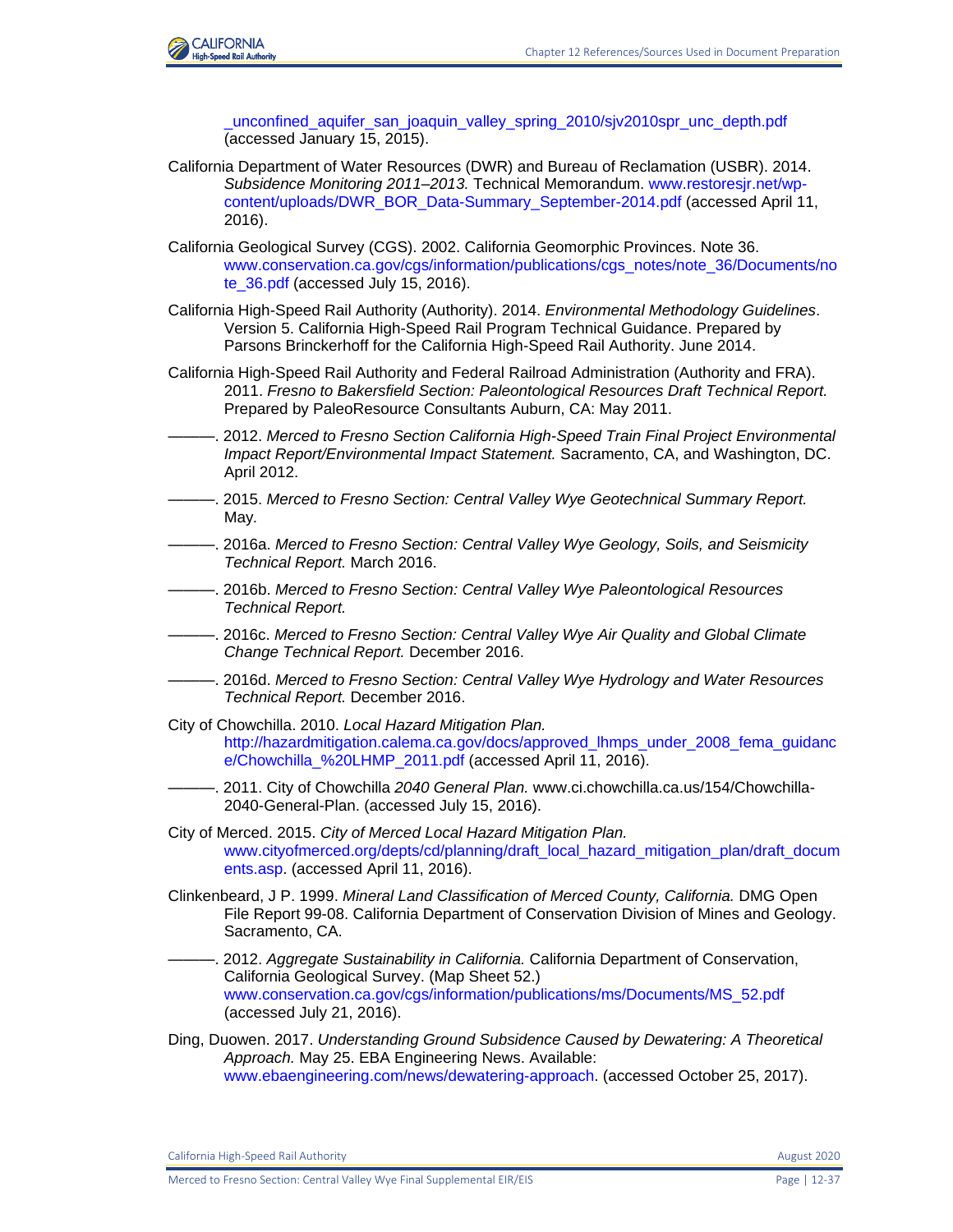

Dundas, R.G., H.G. Gregory, and J.C. Chatters. 2010. *Ground Sloths Megalonyx wheatleyi, Nothrotheriops shastensis and Paramylodon harlani from the Middle Irvingtonian Fairmead Landfill Locality, Madera County, California.* Geological Society of America Abstracts, 2010 GSA Denver Annual Meeting. [https://gsa.confex.com/gsa/2010AM/finalprogram/abstract\\_180558.htm](https://gsa.confex.com/gsa/2010AM/finalprogram/abstract_180558.htm) (accessed November 2014).

- Dundas, R.G., F.J. Harmsen, and J. Wakabayashi. 2009. "*Mammuthus* and *Camelops* from Pleistocene Strata along the CALTRANS State Route 180 West Project, Fresno, California (abs)." *Geological Society of America Abstracts with Programs* 41:7:109.
- Dundas, R.G., R.B. Smith, and K.L. Verosub. 1996. "The Fairmead Landfill Locality (Pleistocene, Irvingtonian), Madera County: Preliminary Report and Significance." *PaleoBios* 17:2– 4:50–58.
- Esmaili, R., S.A. Anvar, N. Talebbeydokhti, and F. Zareian. 2012. "Seismic performance evaluation of concrete gravity dams—A case study of Pine Flat Dam." In *Proceedings of the Fifteenth World Conference on Earthquake Engineering*. 1996. (accessed March 29, 2016).
- Faunt, C.C. 2009. *Groundwater Availability of the Central Valley Aquifer, California.* (U.S. Geological Survey Professional Paper 1766.)<https://pubs.er.usgs.gov/publication/pp1766> (accessed March 29, 2016).
- Fresno County. 2000. *Fresno County General Plan*. Adopted October 3, 2000; reflects amendments through March 25, 2003. www.co.fresno.ca.us/home/showdocument?id=18117 (accessed September 12, 2016)
- Galloway, D.L., and F.S. Riley. 1999. "San Joaquin Valley, California—Largest human alteration of the Earth's surface." In *Land Subsidence in the United States*, Galloway, D.L., Jones, D.R., and Ingebritsen, S.E., eds. (USGS Circular 1182.) [http://pubs.usgs.gov/circ/circ1182/.](http://pubs.usgs.gov/circ/circ1182/) (accessed July 15, 2016).

Google Earth Pro. 2016. Elevation Dataset. (accessed November 29, 2016).

Harden, Deborah. 1998. *California Geology.* Upper Saddle River, NY: Prentice-Hall, Inc.

- Harmsen, F., R.G. Dundas, and J. Wakabayashi. 2008. *Paleontological Mitigation Report, State Route 180 West, Segment 2 Project, Fresno County 06-FRE-180 KP R86.0/R89.8 (PM R53.3/R55.8).* September 2008. Prepared for California Department of Transportation, District 6, Fresno, CA. [www.dundaspaleolab.com/images/FRE-180WestPMR.pdf](file:///C:/Users/Reynolds/AppData/Local/Microsoft/Windows/Temporary%20Internet%20Files/IE/7P8Q5C3Q/www.dundaspaleolab.com/images/FRE-180WestPMR.pdf) (accessed March 2012).
- Hilton, R.P., D.C. Dailey, and H.G. McDonald. 2000. "A Late Pleistocene Biota from the ARCO Arena Site, Sacramento, California." *Paleobios* 20:1:7−12.
- Hutchison, J.H. 1987. "Moles of the *Scapanus latimanus* Group (Talpidae, Insectivora) from the Pliocene and Pleistocene of California." *Contributions in Science No. 286*. Los Angeles, California: Los Angeles County Museum of Natural History.
- Ireland, R.L. 1986. *Land Subsidence in the San Joaquin Valley, California, as of 1983.* (USGS Water-Resources Investigations Report 85-4196.) [https://pubs.er.usgs.gov/publication/wri854196.](https://pubs.er.usgs.gov/publication/wri854196) (accessed July 15, 2016).
- Ireland, R.L., J.F. Poland, and F.S. Riley. 1984. *Land Subsidence in the San Joaquin Valley, California as of 1980.* (USGS Professional Paper 437-I.)
- Jennings, C.W., and R.G. Strand. 1958. *Geologic Atlas of California – Santa Cruz Sheet.* California Geological Survey, Geologic Atlas of California Map No.020. 1:125,000 scale. <http://quake.ca.gov/gmaps/GAM/santacruz/santacruz.html> (accessed November 17, 2016)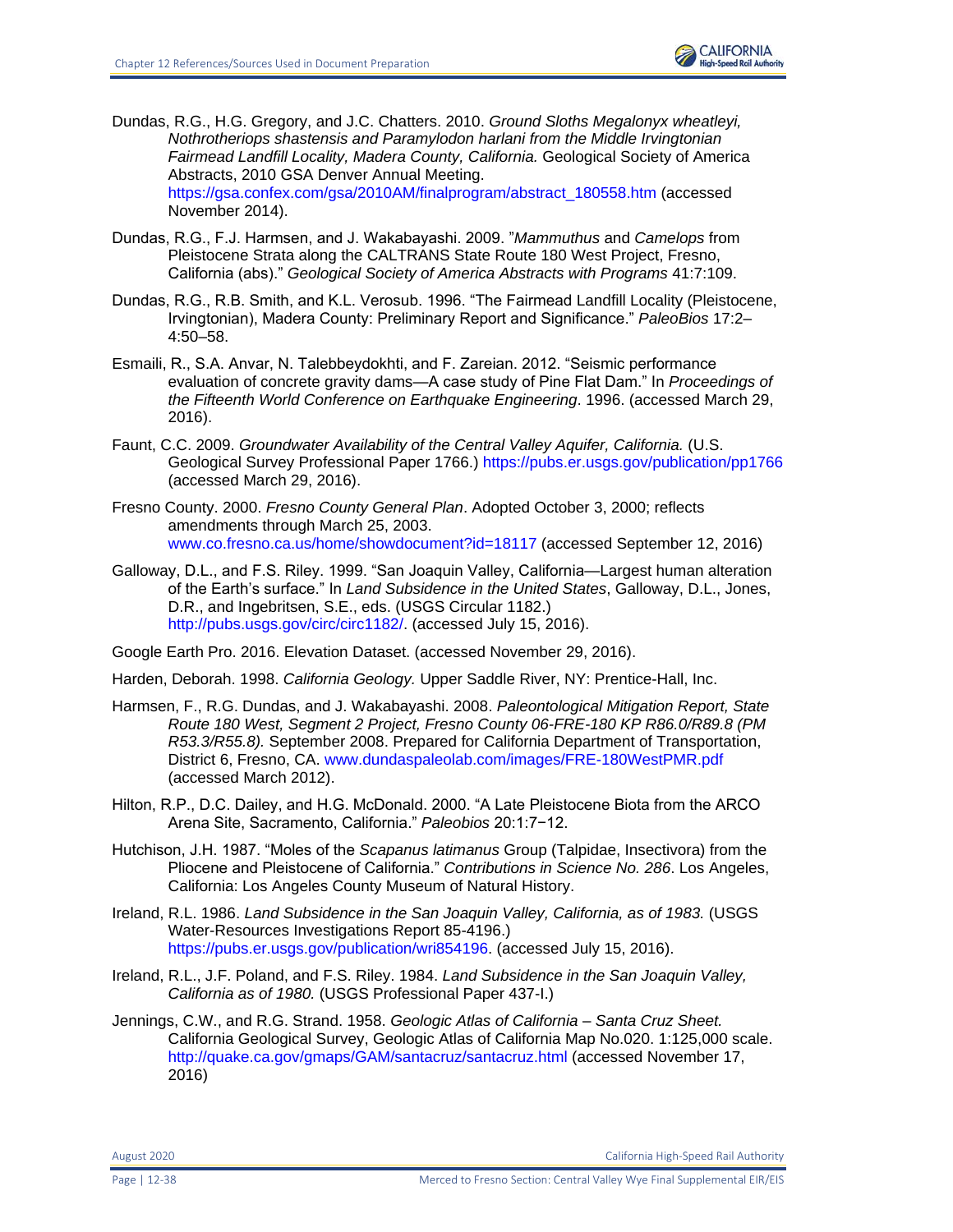

- Knudsen, K.L., J.D. J. Bott, M.O. Woods, and T.L. McGuire. 2009. *Development of a Liquefaction Hazard Screening Tool for Caltrans Bridge Sites.* Technical Council on Lifeline Earthquake Engineering Conference (TCLEE). Available: [http://ascelibrary.org/doi/abs/10.1061/41050\(357\)55.](http://ascelibrary.org/doi/abs/10.1061/41050(357)55) (accessed) August 31, 2017.
- Lettis, W.R. 1982. *Late Cenozoic Stratigraphy and Structure of the Western Margin of the San Joaquin Valley, California. (Open-File Report 82-526.)* Reston, VA: U.S. Geological Survey.
- Lofgren, B. E. 1969. "Field Measurement of Aquifer‐System Compaction, San Joaquin Valley, California, USA." In Tison, L. J. (ed.), *Land Subsidence*, Volume 1: International Association of Science and Hydrology, Publication 88, pp. 272–284.
- Madera County. 1995. *Madera County General Plan, Policy Document.* [www.madera](http://www.madera-county.com/index.php/county-forms/category/46-general-plan-document-materials?download=6386:general-plan-policy-document)[county.com/index.php/county-forms/category/46-general-plan-document](http://www.madera-county.com/index.php/county-forms/category/46-general-plan-document-materials?download=6386:general-plan-policy-document)[materials?download=6386:general-plan-policy-document.](http://www.madera-county.com/index.php/county-forms/category/46-general-plan-document-materials?download=6386:general-plan-policy-document) (accessed July 15, 2016).
- ———. 2011. *Local Hazard Mitigation Plan, Madera County, California.* Figure c-14, Dam failure and inundation areas for state-jurisdictional and federal dams. February 2011.
- Marchand, D.E. 1976. Preliminary Geologic Maps Showing Quaternary Deposits of the Chowchilla Area (Santa Rita Bridge, Bliss Ranch, Chowchilla, Berenda, and Kismet 7-1/2' quadrangles), Eastern San Joaquin Valley, Merced and Madera Counties, California, scale 1:24,000. (U.S. Geological Survey Open-File Report 76-839.) [http://ngmdb.usgs.gov/Prodesc/proddesc\\_15443.htm](http://ngmdb.usgs.gov/Prodesc/proddesc_15443.htm) (accessed March 2011).
- Marchand, D.E., and A. Allwardt. 1978. Preliminary Geologic Map Showing Quaternary Geologic Deposits of the Northeastern San Joaquin Valley, California, scale 1:125,000. (U.S. Geological Survey Miscellaneous Field Studies MF-945.) [http://ngmdb.usgs.gov/Prodesc/proddesc\\_6783.htm](http://ngmdb.usgs.gov/Prodesc/proddesc_6783.htm) (accessed June 2016).
- ———. 1981. Late Cenozoic Stratigraphic Units, Northeastern San Joaquin Valley, California (Geological Survey Bulletin 1470). U.S. Department of the Interior, U.S. Geological Survey. United States Government Printing Office, Washington, DC. <https://pubs.usgs.gov/bul/1470/report.pdf> (accessed November 30, 2016).
- Merced County. 2000. *General Plan Safety Element*. [http://co.merced.ca.us/DocumentCenter/Home/View/221.](http://co.merced.ca.us/DocumentCenter/Home/View/221) (accessed April 11, 2016).
	- ———. 2011. *Fairmead Colony Area Plan* (Fairmead Neighborhood Mobility and Revitalization Strategy). [www.madera-county.com/index.php/county-forms/category/52-fairmead](http://www.madera-county.com/index.php/county-forms/category/52-fairmead-colony-area-plan)[colony-area-plan.](http://www.madera-county.com/index.php/county-forms/category/52-fairmead-colony-area-plan) (accessed August 18, 2017).
- ———. 2013. *2030 Merced County General Plan.*  [www.co.merced.ca.us/DocumentView.aspx?DID=6766.](http://www.co.merced.ca.us/DocumentView.aspx?DID=6766) (accessed July 15, 2016).
- Miller, R.V. and L. Busch. 2013. *Update of Mineral Land Classification: Aggregate Materials In The North San Francisco Bay Production-Consumption Region, Sonoma, Napa, Marin, and Southwestern Solano Counties, California. Special Report 205.* California Geological Survey, Department of Conservation. [ftp://ftp.consrv.ca.gov/pub/dmg/pubs/sr/SR\\_205/SR%20205%20North%20Bay%20Repor](ftp://ftp.consrv.ca.gov/pub/dmg/pubs/sr/SR_205/SR 205 North Bay Report_Final.pdf) [t\\_Final.pdf](ftp://ftp.consrv.ca.gov/pub/dmg/pubs/sr/SR_205/SR 205 North Bay Report_Final.pdf) (accessed June 16, 2017).
- Morberg, Mark. 2017. U.S. Bureau of Reclamation. Personal communication via telephone conversation regarding Subsidence Coordination Group with Diana Roberts, ICF, July 5, 2017.
- Natural Resources Conservation Service (NRCS). 2006. *Soil Survey of Fresno County, California, Western Part.* In cooperation with the Regents of the University of California (Agricultural Experiment Station) and United States Department of the Interior, Bureau of Land Management.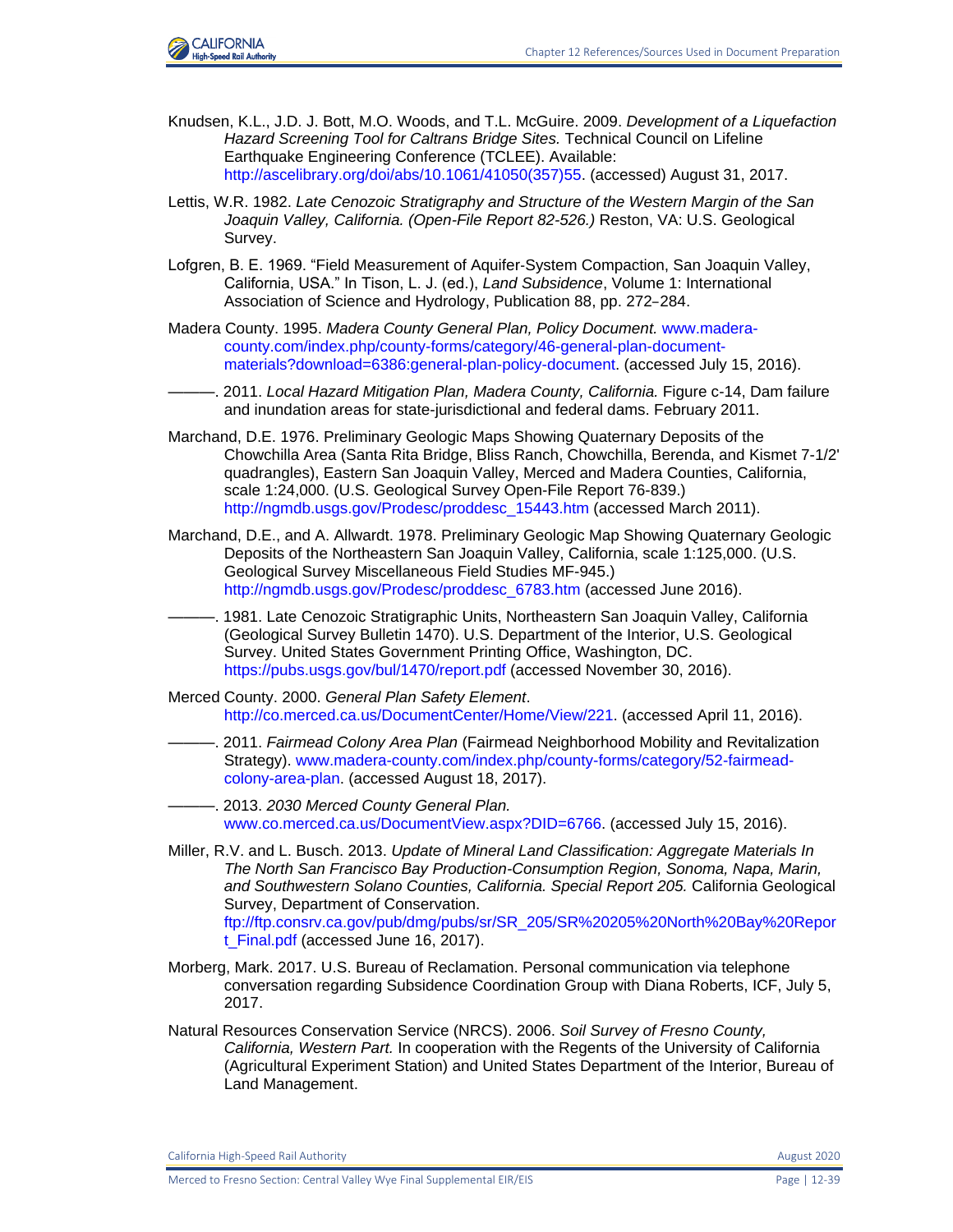

———. 2007. Soil Survey Geographic (SSURGO) database for Merced County, California, Western Part. Fort Worth, Texas. [http://websoilsurvey.sc.egov.usda.gov/\[websoilsurvey.sc.egov.usda.gov.](http://websoilsurvey.sc.egov.usda.gov/%5bwebsoilsurvey.sc.egov.usda.gov) (accessed

December 17, 2007).

- ———. 2008. Soil Survey Geographic (SSURGO) database for Merced Area, California. Fort Worth, Texas. [http://websoilsurvey.sc.egov.usda.gov/\[websoilsurvey.sc.egov.usda.gov.](http://websoilsurvey.sc.egov.usda.gov/%5bwebsoilsurvey.sc.egov.usda.gov) (accessed March 31, 2008).
- ———. 2010. Soil Survey Geographic (SSURGO) database for Madera Area, California. Fort Worth, Texas. [http://websoilsurvey.sc.egov.usda.gov/\[websoilsurvey.sc.egov.usda.gov.](http://websoilsurvey.sc.egov.usda.gov/%5bwebsoilsurvey.sc.egov.usda.gov) (accessed October 26, 2010).
- ———. 2016. Web Soil Survey. [http://websoilsurvey.sc.egov.usda.gov/App/WebSoilSurvey.aspx.](http://websoilsurvey.sc.egov.usda.gov/App/WebSoilSurvey.aspx) (accessed July 13, 2016).
- -. No date(a). Calculated Coefficients of Linear Extensibility. [www.nrcs.usda.gov/wps/portal/nrcs/detail/soils/survey/office/ssr10/tr/?cid=nrcs144p2\\_07](http://www.nrcs.usda.gov/wps/portal/nrcs/detail/soils/survey/office/ssr10/tr/?cid=nrcs144p2_074840) [4840](http://www.nrcs.usda.gov/wps/portal/nrcs/detail/soils/survey/office/ssr10/tr/?cid=nrcs144p2_074840) (accessed August 25, 2017).
- No date(b). NSSH part 618 (subpart A): Soil properties and qualities. [www.nrcs.usda.gov/wps/portal/nrcs/detail/soils/survey/?cid=nrcs142p2\\_054223.](http://www.nrcs.usda.gov/wps/portal/nrcs/detail/soils/survey/?cid=nrcs142p2_054223) (accessed August 25, 2017).
- Ngo, M.M., J.A. Canchola, and R.G. Dundas. 2010. "Avifauna of the Middle Irvingtonian Fairmead Landfill Locality, Madera County, California." *Geological Society of America Abstracts*, 2010 GSA Denver Annual Meeting. [gsa.confex.com/gsa/2010AM/finalprogram/abstract\\_181387.htm](https://gsa.confex.com/gsa/2010AM/finalprogram/abstract_181387.htm) (accessed November 2014).
- Norris, R.M., and R.W. Webb. 1990. *Geology of California*. 2<sup>nd</sup> edition. New York: John Wiley and Sons.
- Pescara, M., G.M. Gaspari, and L. Repetto. 2011. "Design of underground structures under seismic conditions: a long deep tunnel and a metro tunnel." ETH Zurich—15. Dec. 2011 *Colloquium on Seismic Design of Tunnels.* [www.ethz.ch/content/dam/ethz/special](https://www.ethz.ch/content/dam/ethz/special-interest/baug/igt/tunneling-dam/kolloquien/2011/pescara.pdf)[interest/baug/igt/tunneling-dam/kolloquien/2011/pescara.pdf](https://www.ethz.ch/content/dam/ethz/special-interest/baug/igt/tunneling-dam/kolloquien/2011/pescara.pdf) (accessed August 4, 2017).
- Piper, A.M., H.S. Gale, H.E. Thomas, T.W. Robinson. 1939. *Geology and Ground-Water Hydrology of the Mokelumne Area, California. Water-Supply Paper 780.* United States Department of the Interior. Geological Survey. Washington, DC.
- Sierra College Natural History Museum. 2012. Database Search: Results of Vertebrate Collections Search for San Jose to Merced Section of California High-Speed Train System. Rocklin, CA. Prepared for Infrastructure Engineering Corporation, Menlo Park, CA.
- Sneed, M., J. Brandt, and M. Solt. 2013. *Land Subsidence along the Delta-Mendota Canal in the Northern Part of the San Joaquin Valley, California, 2003–10.* (U.S. Geological Survey Scientific Investigations Report 2013–5142).<http://pubs.usgs.gov/sir/2013/5142/> (accessed March 29, 2016).
- Society of Vertebrate Paleontology (SVP) Conformable Impact Mitigation Guidelines Committee. 1995. "Assessment and Mitigation of Adverse Impacts to Nonrenewable Paleontologic Resources: Standard Guidelines." *Society of Vertebrate Paleontology News Bulletin* 163:22–27.
- ———. 1996. "Conditions of Receivership for Paleontologic Salvage Collections. *Society of Vertebrate Paleontology News Bulletin* 166:31–32."
- Society of Vertebrate Paleontology (SVP) Impact Mitigation Guidelines Revision Committee. 2010. *Standard Procedures for the Assessment and Mitigation of Adverse Impacts to*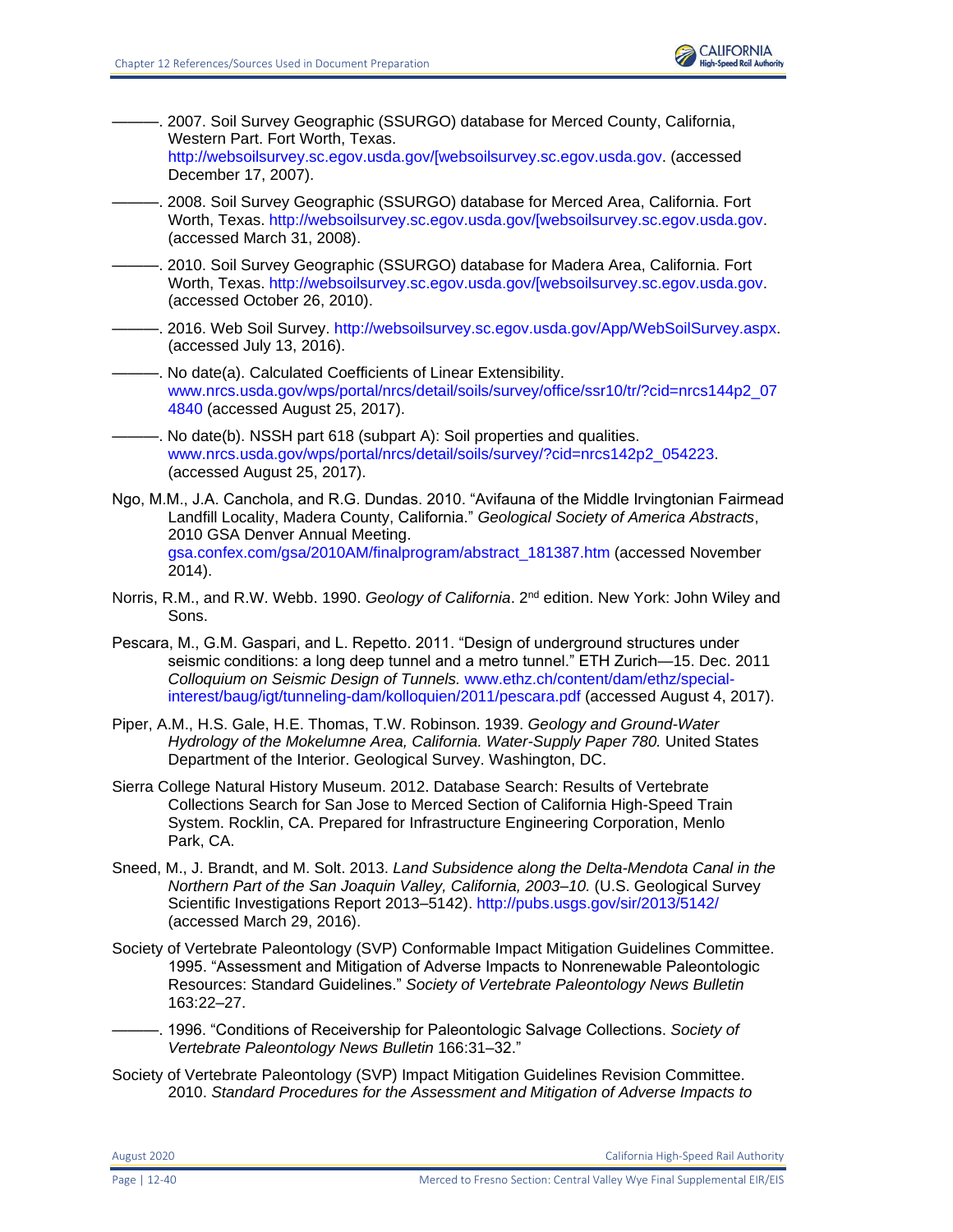

*Paleontological Resources*. [http://vertpaleo.org/PDFS/24/2482305f-38f8-4c1b-934c-](http://vertpaleo.org/PDFS/24/2482305f-38f8-4c1b-934c-1022d264e621.pdf)[1022d264e621.pdf](http://vertpaleo.org/PDFS/24/2482305f-38f8-4c1b-934c-1022d264e621.pdf) (accessed June 2015).

- Stanislaus County. 2016. *Stanislaus County General Plan*. Adopted August 23, 2016. [www.stancounty.com/planning/pl/general-plan.shtm](http://www.stancounty.com/planning/pl/general-plan.shtm) (accessed September 12, 2016).
- University of California Museum of Paleontology (UCMP). 2011. Database Search: UCMP Online Collections Database Search (UCMP Specimen Search) Results. Database available: [http://ucmpdb.berkeley.edu/.](http://ucmpdb.berkeley.edu/) Searches conducted: March – April 2011.
- ———. 2015. Supplementary Database Search: UCMP Online Collections Database Search (UCMP Specimen Search) Results. Database available: [http://ucmpdb.berkeley.edu/.](http://ucmpdb.berkeley.edu/) Search conducted: January 2015.
- -. 2016. Database Search: UCMP Online Collections Database Search (UCMP Specimen Search) Results. Database available: [http://ucmpdb.berkeley.edu/.](http://ucmpdb.berkeley.edu/) Searches conducted December 2016.
- U.S. Bureau of Reclamation (USBR) and California Department of Water Resources (DWR). 2003. *Upper San Joaquin River Basin Storage Investigation: Feasibility Report*. Draft. January. Mid-Pacific Region. [www.usbr.gov/mp/sccao/storage/docs/draft-feasibility](http://www.usbr.gov/mp/sccao/storage/docs/draft-feasibility-report-2014/usjrbi-draft-fr-2014-full-report.pdf)[report-2014/usjrbi-draft-fr-2014-full-report.pdf.](http://www.usbr.gov/mp/sccao/storage/docs/draft-feasibility-report-2014/usjrbi-draft-fr-2014-full-report.pdf) (accessed December 8, 2016).
- U.S. Geological Survey (USGS). 2009. Geologic Hazards Science Center. *2008 Interactive Deaggregations.* [http://geohazards.usgs.gov/deaggint/2008/.](http://geohazards.usgs.gov/deaggint/2008/) (accessed May 31, 2016).
- -. 2010. Quaternary Fault and Fold Database of the United States. Updated November 3, 2010. [http://earthquake.usgs.gov/hazards/qfaults/\[earthquake.usgs.gov\]](http://earthquake.usgs.gov/hazards/qfaults/%5bearthquake.usgs.gov) (accessed August 16, 2013).
- -. 2015. Quaternary Faults and Fold Database of the United States in Google Earth. [http://earthquake.usgs.gov/hazards/qfaults/google.php.](http://earthquake.usgs.gov/hazards/qfaults/google.php) (accessed March 29, 2016).
- ———. 2016. *Volcano Hazards Program. Long Valley Caldera.* [https://volcanoes.usgs.gov/volcanoes/long\\_valley/.](https://volcanoes.usgs.gov/volcanoes/long_valley/) Last modified: March 16, 2016. (accessed August 1, 2016).
- Wagner, D.L., E.J. Bortugno, and R.D. McJunkin. 1991. Geologic Map of the San Francisco San Jose Quadrangle, scale 1: 250,000. Regional Geologic Map Series, Map No. 5A. Sacramento, CA: California Geological Survey.
- Wentworth, C. M., M.C. Blake, Jr., R.J. McLaughlin, and R.W. Graymer. 1999. Preliminary Geologic Map of the San Jose 30 x 60-Minute Quadrangle. (U.S. Geological Survey Open-File Report 98-795.) [http://pubs.usgs.gov/of/1998/of98-795/.](http://pubs.usgs.gov/of/1998/of98-795/) (accessed March 2011).

#### **12.4.10 Section 3.10, Hazardous Materials and Wastes**

- Agency for Toxic Substances and Disease Registry (ATSDR). 2011. CCA-Treated Wood Factsheet. March 3.<http://www.atsdr.cdc.gov/toxfaqs/FS.asp?id=1202&tid=3> (accessed September 29, 2016).
- American Society for Testing and Materials International (ASTM). 2011. Standard Practice for Environmental Site Assessments: Phase II Environmental Site Assessment Process, ASTM E1903-11. ASTM International, West Conshohocken, PA. [www.astm.org.](file:///C:/Users/19339/Downloads/www.astm.org)
	- ———. 2013. Standard Practice for Environmental Site Assessments: Phase I Environmental Site Assessment Process, ASTM E1527-13. ASTM International, West Conshohocken, PA. [www.astm.org.](file:///C:/Users/19339/Downloads/www.astm.org)
- California Department of Conservation (DOC). 2000. A General Location Guide for Ultramafic Rocks in California – Areas More Likely to Contain Naturally Occurring Asbestos. [ftp://ftp.consrv.ca.gov/pub/dmg/pubs/ofr/ofr\\_2000-019.pdf](ftp://ftp.consrv.ca.gov/pub/dmg/pubs/ofr/ofr_2000-019.pdf) (accessed October 18, 2016).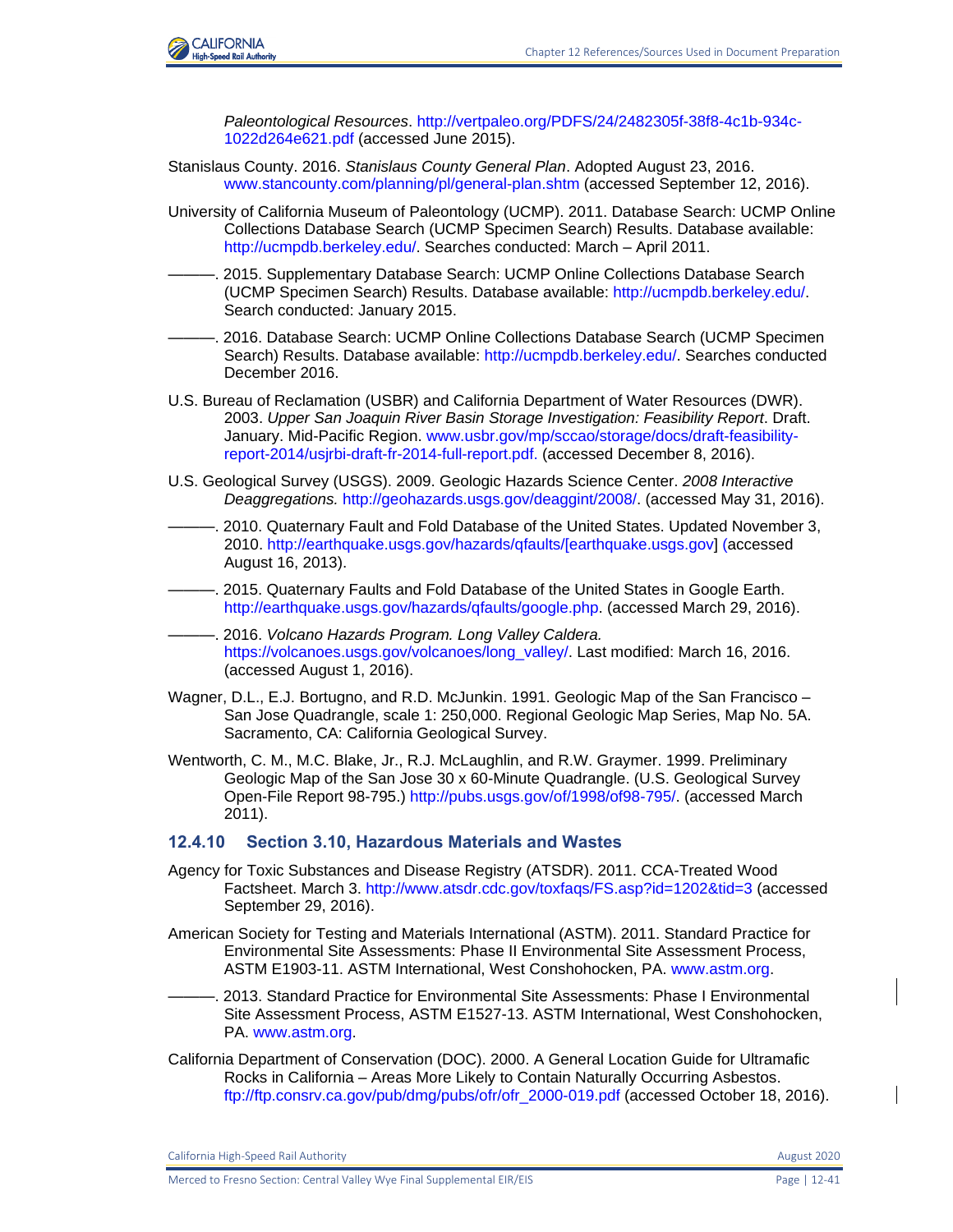

- ———. 2012. Farmland Mapping and Monitoring Program Spatial Data, Madera, Merced, Fresno and Stanislaus County. Sacramento.
- ———. 2015. Department of Oil, Gas, and Geothermal Resources (DOGGR) Online Mapping System (DOMS) 2.0. Database. [http://maps.conservation.ca.gov/doggr/index.html#close](http://maps.conservation.ca.gov/doggr/index.html%23close) (accessed January 2–February 1, 2015).

. 2016. Oil, Gas, and Geothermal Idle Well Program. [http://www.conservation.ca.gov/dog/idle\\_well](http://www.conservation.ca.gov/dog/idle_well) (accessed October 17, 201).

- California Department of Education (CDE). 2016. California School Directory. <http://www.cde.ca.gov/re/sd/index.asp> (accessed August 28, 2016).
- California Department of Resources, Recycling, and Recovery (CalRecycle). 2016a. Facility/Site Summary Details: Fairmead Solid Waste Disposal Site (20-AA-0002) [www.calrecycle.ca.gov/SWFacilities/Directory/20-AA-0002/Detail/](file:///C:/Users/19339/Downloads/www.calrecycle.ca.gov/SWFacilities/Directory/20-AA-0002/Detail) (accessed March 28, 2016).
- ———. 2016b. Facility/Site Summary Details: Highway 59 Disposal Site (20-AA-0002) <http://www.calrecycle.ca.gov/SWFacilities/Directory/24-AA-0001/Detail/> (accessed October 28, 2016).
- California Department of Transportation (Caltrans). 2016a. Hazardous Materials, Hazardous Waste, and Contamination. Standard Environmental Reference, Environmental Handbook, Chapter 10, Volume I, Guidance for Compliance, Initial Site Assessment. [http://www.dot.ca.gov/ser/vol1/sec3/physical/ch10haz/chap10.htm#site\\_assessment](http://www.dot.ca.gov/ser/vol1/sec3/physical/ch10haz/chap10.htm%23site_assessment) (accessed September 19, 2016.
- \_\_\_\_\_. 2016b. Transportation Concept Report, State Route 152, District 06, July 2016. <http://www.dot.ca.gov/d6/planning/tcrs/sr152tcr/sr152tcr.pdf> (accessed December 20, 2016).
- California Department of Toxic Substances Control (DTSC). 2016. Envirostor public portal. Site 10450002/71000019.<http://www.envirostor.dtsc.ca.gov/public/> (accessed August 31, 2016).
- California Environmental Protection Agency (Cal-EPA). 2016. Unified Program Home. [www.calepa.ca.gov/CUPA/](http://www.calepa.ca.gov/CUPA/) (accessed July 5, 2016). California High-Speed Rail Authority (Authority). 2014. Consideration of Preliminary Hazard Analysis Report – Oil and Gas Wells Adjacent to the CHSRP Right-of-Way PHA 1.1.4.13. September 2014.
- California High-Speed Rail Authority and Federal Railroad Administration (Authority and FRA). 2005. Final Program Environmental Impact Report/Environmental Impact Statement (EIR/EIS) for the Proposed California High-Speed Train System. Vol. 1, Report. Sacramento, CA, and Washington, DC. August 2005.
- -. 2012. Merced to Fresno Section Final Environmental Impact Report (EIR)/Environmental Impact Statement (EIS). Sacramento, CA, and Washington, DC. April 2012.
- -. 2016. Merced to Fresno: Central Valley Wye Draft Hazardous Materials and Wastes Technical Report.
- Central Valley Regional Water Quality Control Board (Central Valley RWQCB). 2014. Waste Discharge Requirements for Merced County Regional Waste Management Authority Highway 59 Solid Waste Landfill. [http://www.waterboards.ca.gov/centralvalley/board\\_decisions/adopted\\_orders/merced/r5-](http://www.waterboards.ca.gov/centralvalley/board_decisions/adopted_orders/merced/r5-2014-0139.pdf) [2014-0139.pdf](http://www.waterboards.ca.gov/centralvalley/board_decisions/adopted_orders/merced/r5-2014-0139.pdf) (accessed October 28, 2016).

#### City of Chowchilla. 2011a. Local Hazard Mitigation Plan. [http://hazardmitigation.calema.ca.gov/docs/approved\\_lhmps\\_under\\_2008\\_fema\\_guidanc](http://hazardmitigation.calema.ca.gov/docs/approved_lhmps_under_2008_fema_guidance/Chowchilla_%20LHMP_2011.pdf) [e/Chowchilla\\_%20LHMP\\_2011.pdf.](http://hazardmitigation.calema.ca.gov/docs/approved_lhmps_under_2008_fema_guidance/Chowchilla_%20LHMP_2011.pdf) 2011.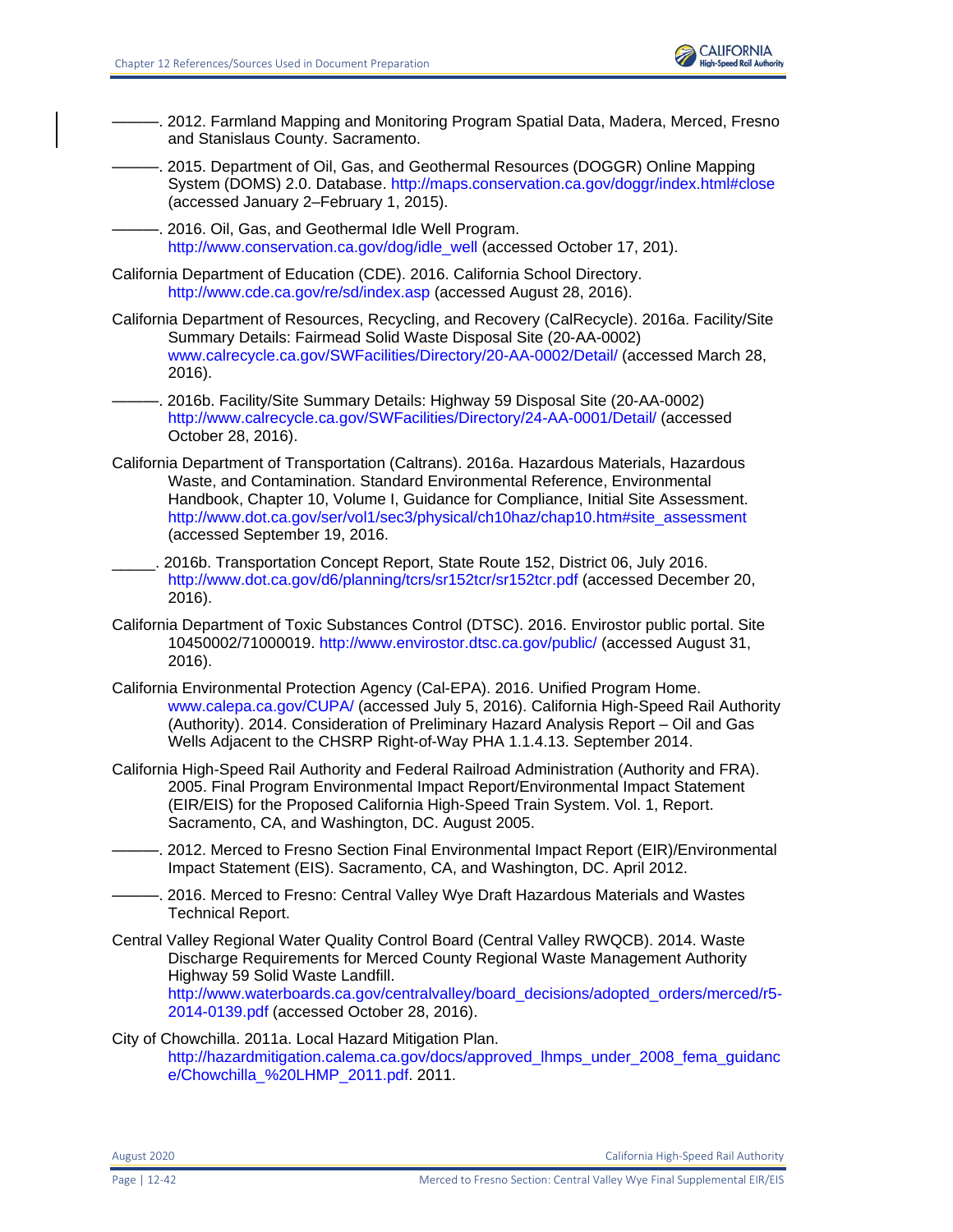

- -. 2011b. City of Chowchilla 2040 General Plan. Adopted May 2, 2011. Prepared by Valley Planning Consultants Inc. (VPC). Chowchilla, CA.
- City of Merced. 2015. Merced Vision 2030 General Plan. Adopted January 3, 2012; reflects amendments through August 21, 2015. [https://www.cityofmerced.org/depts/cd/planning/merced\\_vision\\_2030\\_general\\_plan.asp](https://www.cityofmerced.org/depts/cd/planning/merced_vision_2030_general_plan.asp) (accessed September 12, 2016).
- City of Waterford. 2006. Waterford Vision 2025 General Plan. Adopted October 26, 2006. <http://cityofwaterford.org/departments/planning/general-plan/> (accessed September 12, 2016).
- Environmental Data Resources (EDR). 2016. EDR DataMapTM Environmental DataMapTMArea Study, High Speed Rail- Road 11 Alternative. July 15.
- Fresno County. 2003. Fresno County General Plan. Adopted October 3, 2000; reflects amendments through March 25, 2003. <http://www.co.fresno.ca.us/DepartmentPage.aspx?id=68048> (accessed September 12, 2016).
- Fresno County Assessor's Office. 2015. GIS Department Parcel Data (October 18, 2015).
- General Electric Company. 2016. Second Quarter 2016 Groundwater Monitoring and Remediation Report: Former Kendall Site, Merced, California. Prepared by Amec Foster Wheeler Environment & Infrastructure, Inc.
- Madera County. 1995. Madera County General Plan. Adopted October 24, 1995. Madera, CA. [http://www.madera-county.com/index.php/forms-and-documents/category/46-general](http://www.madera-county.com/index.php/forms-and-documents/category/46-general-plan-document-materials)[plan-document-materials.](http://www.madera-county.com/index.php/forms-and-documents/category/46-general-plan-document-materials) (accessed March 12, 2014).
- -. 2010. Madera County Operational Area Emergency Operations Plan. [http://www.madera](http://www.madera-county.com/index.php/emergency-operations-plan)[county.com/index.php/emergency-operations-plan.](http://www.madera-county.com/index.php/emergency-operations-plan) January 2010.
- ———. 2011. Madera County, California Local Hazard Mitigation Plan. Final Plan. February 2011.
- ———. 2015. Williamson Act and Farmland Security Zone Spatial Data. Assessor's Office.
- Merced County. 2013a. 2030 Merced County General Plan. Adopted December 10, 2013. [http://www.co.merced.ca.us/documents/28/42/2030%20General%20Plan\\_201408201617](http://www.co.merced.ca.us/documents/28/42/2030%20General%20Plan_201408201617201408.pdf) [201408.pdf.](http://www.co.merced.ca.us/documents/28/42/2030%20General%20Plan_201408201617201408.pdf)
- 2013b. County of Merced Emergency Operations Plan. Prepared by Howell Consulting. December 2013. [http://www.co.merced.ca.us/BoardAgenda/2013/MG189171/AS189204/AS189214/AI189](http://www.co.merced.ca.us/BoardAgenda/2013/MG189171/AS189204/AS189214/AI189266/DO188949/all_pages.pdf) [266/DO188949/all\\_pages.pdf.](http://www.co.merced.ca.us/BoardAgenda/2013/MG189171/AS189204/AS189214/AI189266/DO188949/all_pages.pdf)
- 2014. Merced County Multi-Jurisdictional Local Hazard Mitigation Plan. Prepared by Howell Consulting. August 2014. [http://www.mercedhazmit.com/.](http://www.mercedhazmit.com/)
- Merced County Assessor's Office. 2014. *Merced County Parcel Maps*. GIS Shapefiles, dated October 24, 2014. Merced, CA.
- Merced County Regional Waste Management Authority (MCRWMA). 2016. First Semi-Annual 2016 Monitoring Summary for Highway 59 Landfill, Merced County, California. Prepared by EBA Engineering.
- Stanislaus County. 2016. *Stanislaus County General Plan.* Adopted August 23, 2016. <http://www.stancounty.com/planning/pl/general-plan.shtm> (accessed August 30, 2016).
- State Water Resources Control Board (SWRCB). 2016. GeoTracker public portal. Sites SL185092894, L10002455947, SLT5FS204438, J09CA079400/T0601938335. <http://geotracker.waterboards.ca.gov/> (accessed August 31, 2016).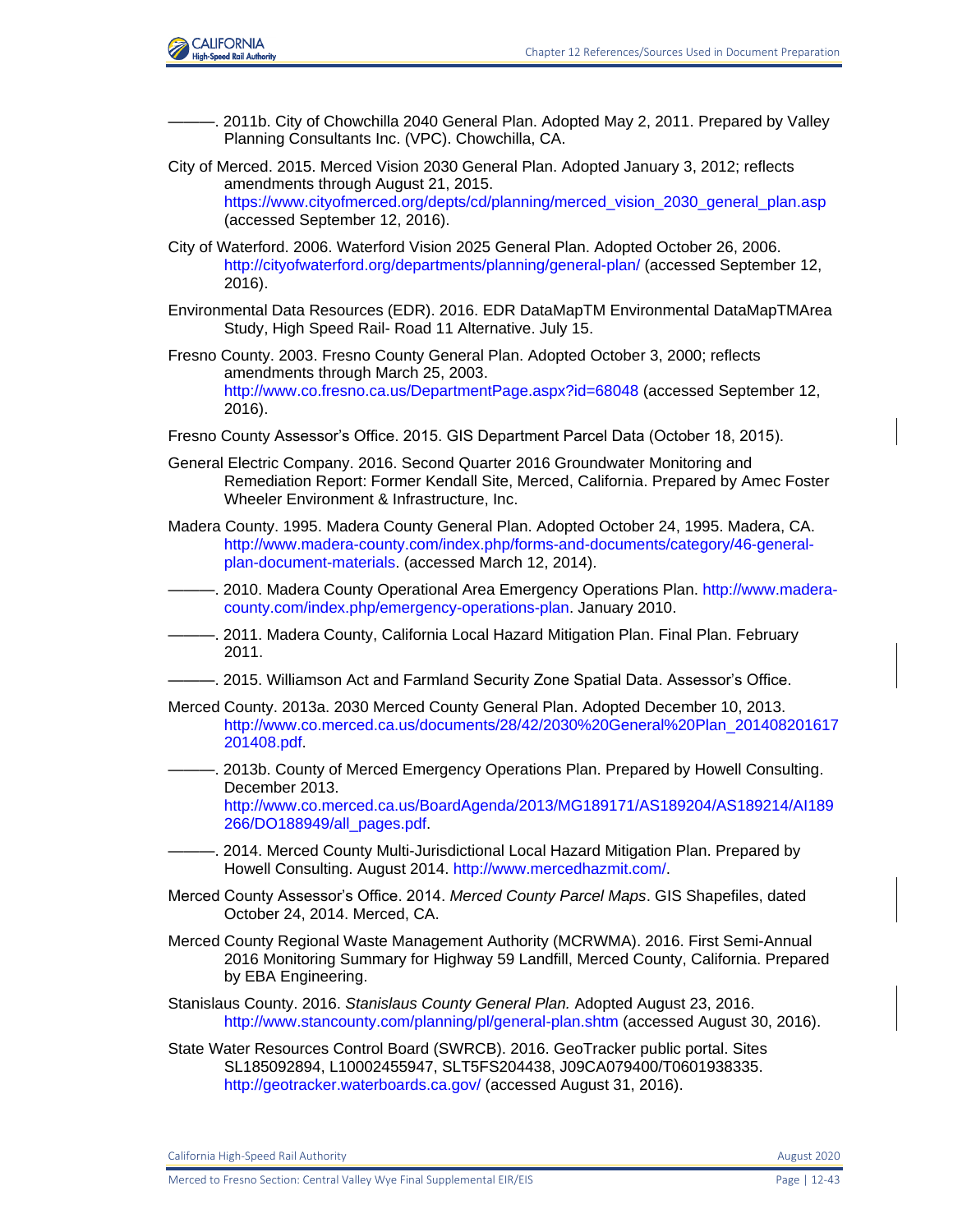

U.S. Department of Health and Human Services (USDHHS). 2001. Toxicological Profile for Pentachlorophenol.

———. 2002. Toxicological Profile for Wood Creosote, Coal Tar Creosote, Coal Tar, Coal Tar Pitch, and Coal Tar Pitch Volatiles.

U.S. Environmental Protection Agency (USEPA). 2009a. Lead: Renovation, Repair, and Painting. Washington, DC. [http://www.epa.gov/lead/pubs/renovation.htm.](http://www.epa.gov/lead/pubs/renovation.htm)

———. 2009b. Pollution Prevention and Toxics: Asbestos. Washington, DC. [http://www.epa.gov/lead/pubs/renovation.htm.](http://www.epa.gov/lead/pubs/renovation.htm)

Van Gosen, B.S., and J.P. Clinkenbeard. 2011. Reported Historic Asbestos Mines, Historic Asbestos Prospects, and Other Natural Occurrences of Asbestos in California: U.S. Geological Survey Open-File Report 2011-1188.<http://pubs.usgs.gov/of/2011/1188/> (accessed March 29, 2016).

## **12.4.11 Section 3.11, Safety and Security**

- Airport-Data.com. 2013. *United States Airport Finder*. [www.airport-data.com/airportfinder.html](http://www.airport-data.com/airportfinder.html) (accessed October 16, 2013).
- Anderson, Lisa. 2010. Battalion Chief, Madera County Fire Department, Madera, CA. Personal communication via telephone regarding emergency response procedures with Colleen Roberts, CH2M HILL, May 27, 2010.
- Biesenthal, Jeff. 2016. Fire Captain, Madera County Fire Department, Station #3, Madera, CA. Personal communication via phone conversation regarding emergency response times with Laura Johnson, ICF International, November 10, 2016.
- Botti, Tony. 2016. Fresno County Sheriff's Department. Personal communication via email and telephone conversation regarding the Sherriff's Department response times with Lily Gilbert, Ascent Environmental, September 29, 2016.
- Brown, Larry. 2016. Fresno County Fire Protection District/CAL FIRE. Personal communication via email regarding fire station and response time information with Lily Gilbert, Ascent Environmental, September 29, 2016.
- California Department of Education (CDE). 2013. *California School Directory*. [www.cde.ca.gov/re/sd/](http://www.cde.ca.gov/re/sd/) (accessed March 2013).
	- ———. 2016. *California School Directory*. [www.cde.ca.gov/re/sd/](http://www.cde.ca.gov/re/sd/) (accessed September 2016).
- California Department of Forestry and Fire Protection (CAL FIRE). 2007a. Map—Draft Fire Hazard Severity Zones in LRA (Local Resource Area), Merced County. Fire and Resource Assessment Program. September 21.
- ———. 2007b. Map—Draft Fire Hazard Severity Zones in LRA (Local Resource Area), Madera County. Fire and Resource Assessment Program. September 20.
- ———. 2010. 2010 *Strategic Fire Plan for California*. Sacramento, CA. June.
- ———. 2012. *Fire Hazard Severity Zone Development.*  [www.fire.ca.gov/fire\\_prevention/fire\\_prevention\\_wildland\\_zones\\_development.](https://chsra.pbid.com/rc/cv-y/lf/Administrative%20Draft%20EIR-EIS%20-%2020%20Review/3.11%20Safety%20and%20Security/www.fire.ca.gov/fire_prevention/fire_prevention_wildland_zones_development) (accessed June 2016).
- California Department of Public Health (CDPH). 2016. *Valley Fever Fact Sheet*. <https://www.cdph.ca.gov/Programs/CID/DCDC/Pages/Coccidioidomycosis.aspx> (accessed: July 2016).
	- ———. 2018. *Epidemiological Summary of Coccidioidomycosis in California, 2018.* [www.cdph.ca.gov/Programs/CID/DCDC/CDPH%20Document%20Library/CocciEpiSumm](file:///C:/Users/19339/Downloads/www.cdph.ca.gov/Programs/CID/DCDC/CDPH%20Document%20Library/CocciEpiSummary2018.pdf) [ary2018.pdf](file:///C:/Users/19339/Downloads/www.cdph.ca.gov/Programs/CID/DCDC/CDPH%20Document%20Library/CocciEpiSummary2018.pdf) (accessed December 2019).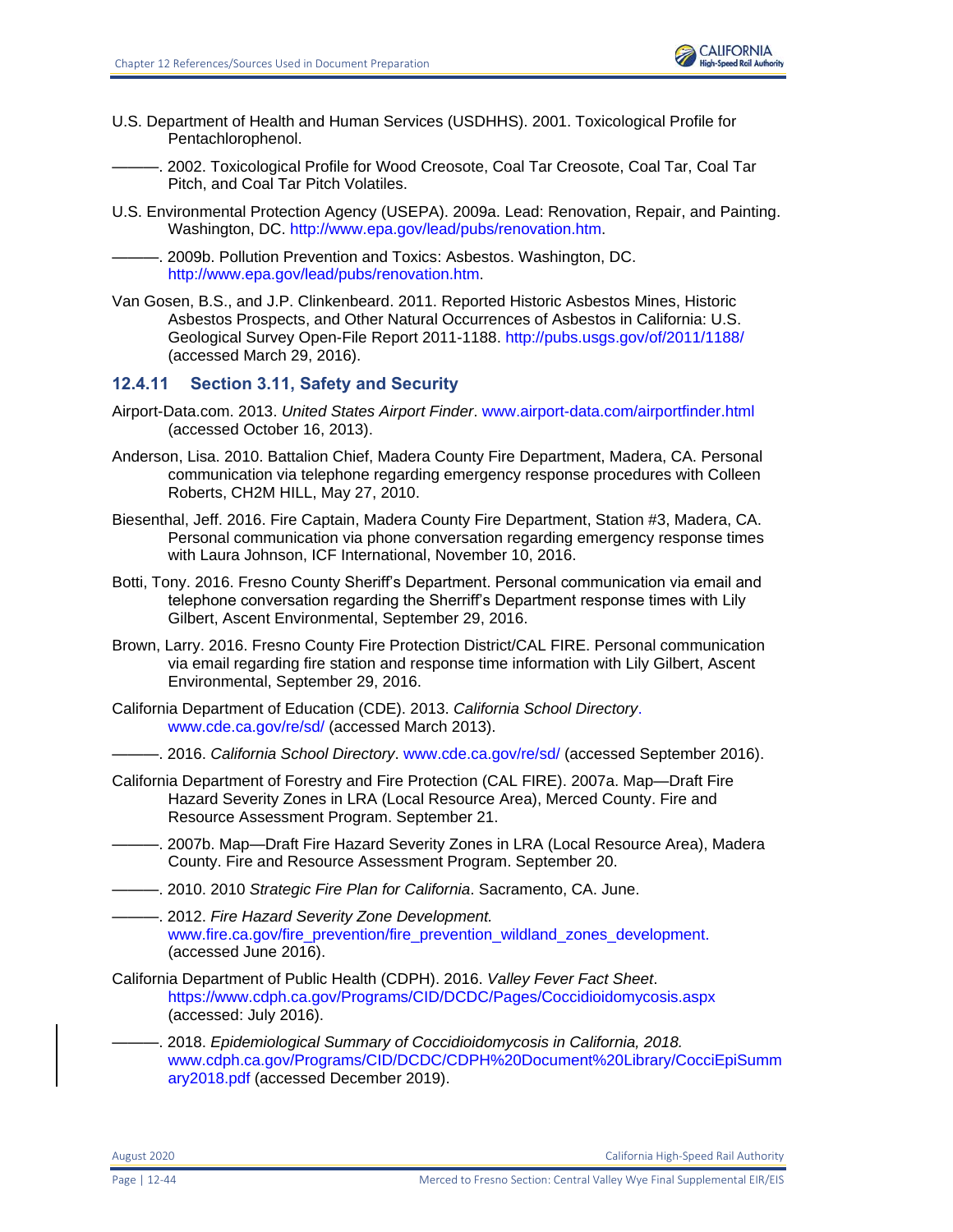

- California Department of Transportation (Caltrans). 2011. *California Airport Land Use Planning Handbook*. Division of Aeronautics. October 2011. [http://dot.ca.gov/hq/planning/aeronaut/documents/alucp/AirportLandUsePlanningHandbo](http://dot.ca.gov/hq/planning/aeronaut/documents/alucp/AirportLandUsePlanningHandbook.pdf) [ok.pdf](http://dot.ca.gov/hq/planning/aeronaut/documents/alucp/AirportLandUsePlanningHandbook.pdf) (accessed June 14, 2016).
- ———. 2012. *California Manual on Uniform Traffic Control Devices. Temporary Traffic Control.*  2012 Edition. [www.watchbook.org/caltrans4/docs/CAMUTCD.pdf](http://www.watchbook.org/caltrans4/docs/CAMUTCD.pdf) (accessed July 3, 2017).
- ———. 2014. *California Joint Utility Traffic Control Manual.* Division of Traffic Operations. 6th Edition. [www.sce.com/nrc/aboutsce/regulatory/distributionmanuals/tcm.pdf](https://www.sce.com/nrc/aboutsce/regulatory/distributionmanuals/tcm.pdf) (accessed July 5, 2017).
- ———. 2015. *Transportation Concept Report, State Route 152, District 10.* October 2015. [www.dot.ca.gov/dist10/divisions/Planning/advancedplanning/docs/TCR's/SR152TCRFina](http://www.dot.ca.gov/dist10/divisions/Planning/advancedplanning/docs/TCR) [l10272015.pdf](http://www.dot.ca.gov/dist10/divisions/Planning/advancedplanning/docs/TCR) (accessed December 20, 2016).
- ———. 2016. *Transportation Concept Report, State Route 152, District 06.* July 2016. [www.dot.ca.gov/d6/planning/tcrs/sr152tcr/sr152tcr.pdf](http://www.dot.ca.gov/d6/planning/tcrs/sr152tcr/sr152tcr.pdf) (accessed December 20, 2016).
- California High-Speed Rail Authority (Authority). 2013. *Technical Memorandum: Safety and Security Design Requirements for Infrastructure Elements.* TM 2.8.1*.* Accepted February 6, 2013. Prepared by Parsons Brinkerhoff.
- ———. 2014a. *Technical Memorandum: Safety and Security Management Plan: California High-Speed Train Project.* RFP No.: HSR 13-57 Book VI, Part D.5. Revision 1. Sacramento, CA. March 2014.
	- ———. 2014b. *Consideration of Preliminary Hazard Analysis Report—Oil and Gas Wells Adjacent to the CHSRP Right-of-Way* PHA 1.1.4.13. September 2014.
- California High-Speed Rail Authority and Federal Railroad Administration (Authority and FRA). 2012. *Merced to Fresno Section California High-Speed Train Final Project Environmental Impact Report/Environmental Impact Statement*. Sacramento, CA, and Washington, DC. April 2012.
- ———. 2016a. *Merced to Fresno Section: Central Valley Wye Transportation Technical Report*.
- ———. 2016b. *Merced to Fresno Section: Central Valley Wye Hazardous Materials and Wastes Technical Repor*t.
- California Highway Patrol. 2013. *2013 California Quick Collision Facts*. [www.chp.ca.gov/InformationManagementDivisionSite/Documents/2013-quick.pdf](https://www.chp.ca.gov/InformationManagementDivisionSite/Documents/2013-quick.pdf) (accessed June 6, 2016).
- ———. 2017. Office of Traffic Safety Grand Data Categories. *Collision, Victims Killed/Injured by Category, Federal Fiscal Year Report for 2015.* Report run date: 10/13/2017. <ftp://iswitrs.chp.ca.gov/pub/307321884561879289.pdf> (accessed October 17, 2017).
- California Occupational Safety and Health Administration (Cal-OSHA). 2013. *Users' Guide to California Occupational Safety and Health Administration*. [www.dir.ca.gov/dosh/dosh\\_publications/osha\\_userguide.pdf](https://chsra.pbid.com/rc/cv-y/lf/Administrative%20Draft%20EIR-EIS%20-%2020%20Review/3.11%20Safety%20and%20Security/www.dir.ca.gov/dosh/dosh_publications/osha_userguide.pdf) (accessed October 3, 2015).
- ———. 2014. *Pocket Guide for the Construction Industry*. [www.dir.ca.gov/dosh/dosh\\_publications/constguideonline.pdf](https://chsra.pbid.com/rc/cv-y/lf/Administrative%20Draft%20EIR-EIS%20-%2020%20Review/3.11%20Safety%20and%20Security/www.dir.ca.gov/dosh/dosh_publications/constguideonline.pdf) (accessed October 3, 2015).
- Center on Juvenile and Criminal Justice. 2016. *Reported Crime Rate.* California Sentencing Institute.<http://casi.cjcj.org/> (accessed September 14, 2016).
- City of Chowchilla. 2011. *City of Chowchilla 2040 General Plan*. Adopted May 2, 2011. Prepared by Valley Planning Consultants Inc. Chowchilla, CA.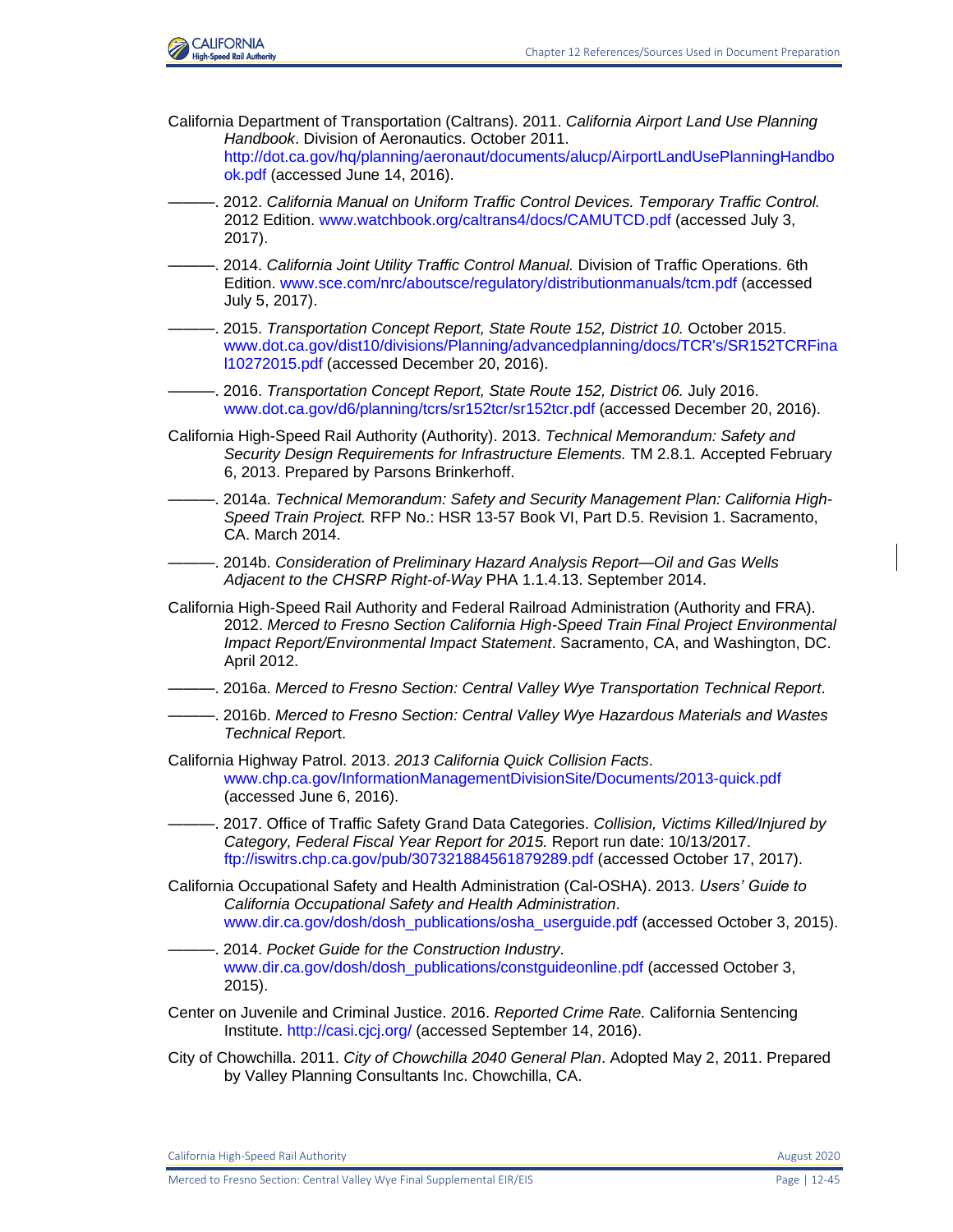- ———. 2012. *Chowchilla Municipal Code, Title 2: Administration, Chapter 2.28: Emergency Service Act.*  https://library.municode.com/ca/chowchilla\_city/codes/code\_of\_ordinances?nodeId=CD [ORD\\_TIT2ADPE\\_CH2.28EMSEAC\\_2.28.070EMOREM](https://library.municode.com/ca/chowchilla_city/codes/code_of_ordinances?nodeId=CD_ORD_TIT2ADPE_CH2.28EMSEAC_2.28.070EMOREM) (accessed March 29, 2013).
- City of Chowchilla Volunteer Fire Department. No date. *Volunteer Fire Department*. [www.ci.chowchilla.ca.us/fire/fire\\_services.htm.](http://www.ci.chowchilla.ca.us/fire/fire_services.htm) (accessed July 18, 2016).
- City of Merced. 2015a. *Merced Vision 2030 General Plan*. Adopted January 3, 2012; reflects amendments through August 21, 2015. [www.cityofmerced.org/depts/cd/planning/merced\\_vision\\_2030\\_general\\_plan.asp](https://www.cityofmerced.org/depts/cd/planning/merced_vision_2030_general_plan.asp) (accessed September 26, 2016).
	- ———. 2015b. *City of Merced Draft Local Hazard Mitigation Plan*. Adopted March 16, 2015. [www.cityofmerced.org/depts/cd/planning/draft\\_local\\_hazard\\_mitigation\\_plan/draft\\_docum](https://www.cityofmerced.org/depts/cd/planning/draft_local_hazard_mitigation_plan/draft_documents.asp) [ents.asp](https://www.cityofmerced.org/depts/cd/planning/draft_local_hazard_mitigation_plan/draft_documents.asp) (accessed September 26, 2016).
- City of Oakdale. 1996. *Oakdale Municipal Airport Master Plan 1995-2015.* [http://media.wix.com/ugd/49e361\\_9c9892626a934832817b3a9eb1f920d8.pdf](http://media.wix.com/ugd/49e361_9c9892626a934832817b3a9eb1f920d8.pdf) (accessed September 27, 2016).
- City of Waterford. 2006. *Waterford Vision 2025 General Plan*. Adopted October 26, 2006. <http://cityofwaterford.org/departments/planning/general-plan/> (accessed September 27, 2016).
- ———. 2011a. *Draft Local Hazard Mitigation Plan.* [http://cityofwaterford.org/wp](http://cityofwaterford.org/wp-content/uploads/2010/09/HMP-Policy-draft.pdf)[content/uploads/2010/09/HMP-Policy-draft.pdf](http://cityofwaterford.org/wp-content/uploads/2010/09/HMP-Policy-draft.pdf) (accessed September 26, 2016).
	- ———. 2011b. *City of Waterford Emergency Operations Plan*. [http://50.87.249.78/~cityofw9/wp](http://50.87.249.78/~cityofw9/wp-content/uploads/2011/11/EOP-Final-Combined-11-7-11-2.pdf)[content/uploads/2011/11/EOP-Final-Combined-11-7-11-2.pdf](http://50.87.249.78/~cityofw9/wp-content/uploads/2011/11/EOP-Final-Combined-11-7-11-2.pdf) (accessed September 26, 2016).
- Doering, John. 2016. Stanislaus County Counsel. Personal communication via email regarding station and response time information with Lily Gilbert, Ascent Environmental, October 10, 2016.
- Eber, Lance. 2016. Merced Police Department, Merced, CA. Personal communication via telephone conversation regarding police department response times with Lily Gilbert, Ascent Environmental, September 28, 2016.
- Federal Aviation Administration (FAA). 2013. *Airport Data and Contact Information.* [www.faa.gov/airports/airport\\_safety/airportdata\\_5010/](http://www.faa.gov/airports/airport_safety/airportdata_5010/) (accessed October 16, 2013).
- Federal Bureau of Investigation (FBI). 2015. *National Uniform Crime Reporting Program.* Table 11, Crime in the United States, Offenses Known to Law Enforcement by State, Tribal, and Other Agencies, 2014. [www.fbi.gov/about-us/cjis/ucr/crime-in-the-u.s/2014/crime-in](http://www.fbi.gov/about-us/cjis/ucr/crime-in-the-u.s/2014/crime-in-the-u.s.-2014/tables/table-11/table-11-pieces/Table_11_Offenses_Known_to_Law_Enforcement_California_by_State_Tribal_and_Other_Agencies_2014.xls)[the-u.s.-2014/tables/table-11/table-11](http://www.fbi.gov/about-us/cjis/ucr/crime-in-the-u.s/2014/crime-in-the-u.s.-2014/tables/table-11/table-11-pieces/Table_11_Offenses_Known_to_Law_Enforcement_California_by_State_Tribal_and_Other_Agencies_2014.xls) [pieces/Table\\_11\\_Offenses\\_Known\\_to\\_Law\\_Enforcement\\_California\\_by\\_State\\_Tribal\\_an](http://www.fbi.gov/about-us/cjis/ucr/crime-in-the-u.s/2014/crime-in-the-u.s.-2014/tables/table-11/table-11-pieces/Table_11_Offenses_Known_to_Law_Enforcement_California_by_State_Tribal_and_Other_Agencies_2014.xls) [d\\_Other\\_Agencies\\_2014.xls](http://www.fbi.gov/about-us/cjis/ucr/crime-in-the-u.s/2014/crime-in-the-u.s.-2014/tables/table-11/table-11-pieces/Table_11_Offenses_Known_to_Law_Enforcement_California_by_State_Tribal_and_Other_Agencies_2014.xls) (accessed July 8, 2016).
- Federal Railroad Administration (FRA). 2014. *Section 9.12 – Definitions*. Federal Railroad Administration Office of Safety Analysis Web Site. <http://safetydata.fra.dot.gov/OfficeofSafety/publicsite/Definitions.aspx> (accessed March 3, 2014).
- -. 2016a. Table 1.11: One Year Accident/Incident Overview by State/Region/County. Madera County. 2011-2015*.* Office of Safety Analysis*.* <http://safetydata.fra.dot.gov/OfficeofSafety/> (accessed December 21, 2016).
- -. 2016b. Table 1.11: One Year Accident/Incident Overview by State/Region. Merced County. 2011-2015*.* Office of Safety Analysis*.* <http://safetydata.fra.dot.gov/OfficeofSafety/> (accessed December 21, 2016).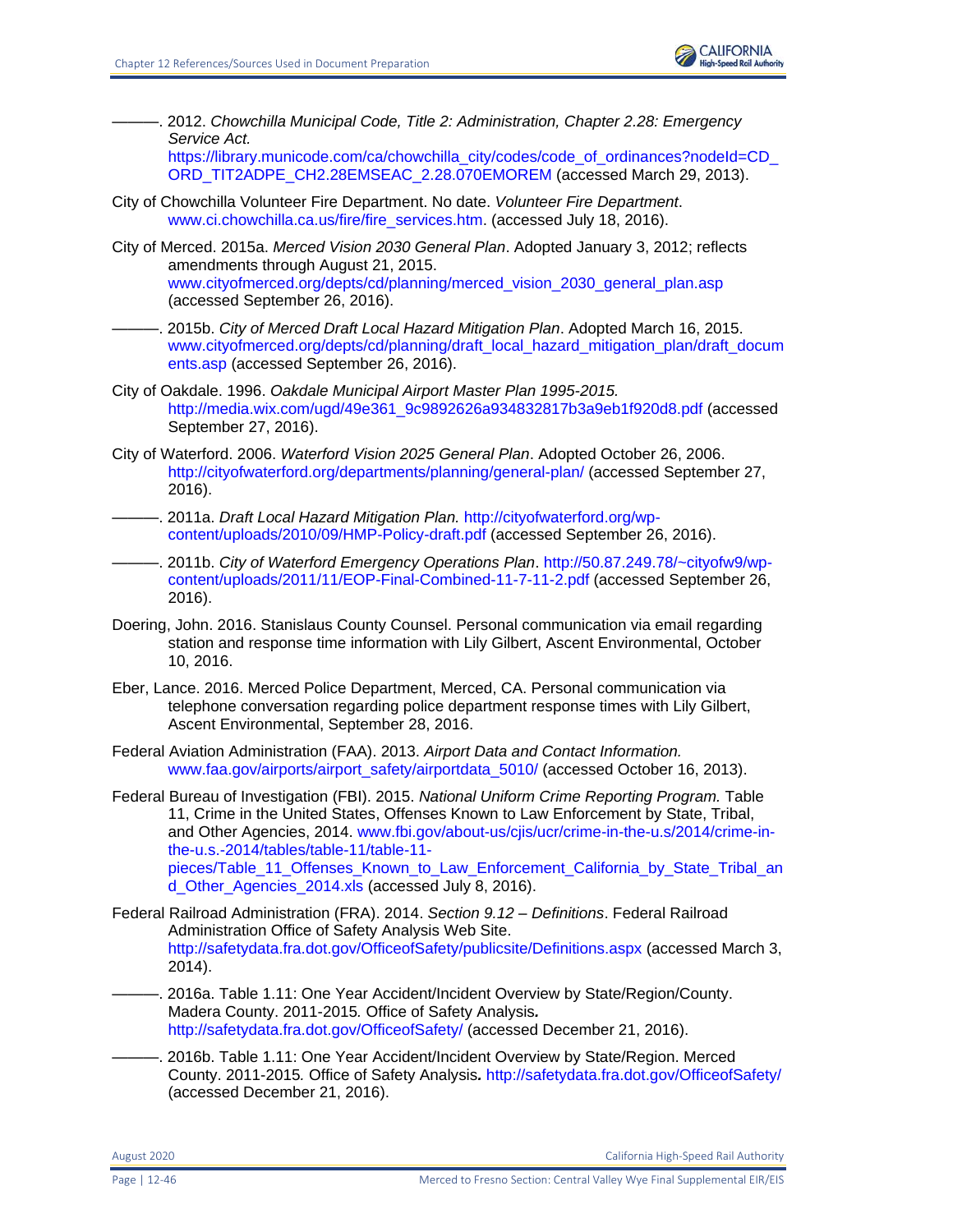

- ———. 2016c. Table 2.07: Trespasser Casualties. All States. 2015*.* Office of Safety Analysis*.* <http://safetydata.fra.dot.gov/OfficeofSafety/> (accessed December 21, 2016).
- ———.2016d. Table 2.08: Highway-Rail Crossings. All States. 2015*.* Office of Safety Analysis*.* <http://safetydata.fra.dot.gov/OfficeofSafety/> (accessed December 21, 2016)
- ———. 2016e*.* Tables 5.11 and 5.12 [Highway-Rail Crossing Inventory] Query by Location. Office of Safety Analysis*.* <http://safetydata.fra.dot.gov/OfficeofSafety/> (accessed July 19, 2016).
- FireDepartment.net. No date. *Oakdale Rural Fire Protection District*. Available: [www.firedepartment.net/directory/california/stanislaus-county/oakdale/oakdale-rural-fire](http://www.firedepartment.net/directory/california/stanislaus-county/oakdale/oakdale-rural-fire-protection-district)[protection-district](http://www.firedepartment.net/directory/california/stanislaus-county/oakdale/oakdale-rural-fire-protection-district) (accessed November 7, 2016).
- Fresno County. 2003. *Fresno County General Plan*. Adopted October 3, 2000; reflects amendments through March 25, 2003. [www.co.fresno.ca.us/DepartmentPage.aspx?id=68048](http://www.co.fresno.ca.us/DepartmentPage.aspx?id=68048) (accessed September 26, 2016).
- ———. 2009. *Fresno County Multi-Hazard Mitigation Plan*. [http://hazardmitigation.calema.ca.gov/docs/approved\\_lhmps\\_under\\_2008\\_fema\\_guidanc](http://hazardmitigation.calema.ca.gov/docs/approved_lhmps_under_2008_fema_guidance/Fresno_MHMP.pdf) [e/Fresno\\_MHMP.pdf](http://hazardmitigation.calema.ca.gov/docs/approved_lhmps_under_2008_fema_guidance/Fresno_MHMP.pdf) (accessed September 26, 2016).
- Galpini, Cassidy. 2016. Chowchilla Police Department, Chowchilla, CA. Personal communication via telephone regarding police department response times with Merin Swenson, ICF International, July 12, 2016.
- Giardini, Steve. 2016. City of Madera Fire Department. Personal communication via telephone regarding fire department equipment with Merin Swenson, ICF International, July 18, 2016.
- Henry, Shawn. 2016. City of Merced Fire Department. Personal communication via telephone regarding fire department equipment with Merin Swenson, ICF International, July 18, 2016.
- Higginbotham, Carissa. 2016. Stanislaus Consolidated Fire Department. Personal communication via email regarding fire department response times and equipment list with Lily Gilbert, Ascent Environmental, October 14, 2016.
- Koerperich, Nancy. 2016. Merced County Fire Department. Personal communication via telephone regarding fire department equipment with Merin Swenson, ICF International, July 18, 2016.
- Madera County. 1989. *Madera County Municipal Code, Title 18: Zoning, Chapter 18.88.040: Public Utilities*.

[www.municode.com/library/ca/madera\\_county/codes/code\\_of\\_ordinances?nodeId=TIT18](https://www.municode.com/library/ca/madera_county/codes/code_of_ordinances?nodeId=TIT18ZO_CH18.88LAUSRE_18.88.040PUUT) [ZO\\_CH18.88LAUSRE\\_18.88.040PUUT](https://www.municode.com/library/ca/madera_county/codes/code_of_ordinances?nodeId=TIT18ZO_CH18.88LAUSRE_18.88.040PUUT) (accessed October 20, 2016).

- ———.1995. *Madera County General Plan*. Adopted October 24, 1995. Madera, CA. [www.madera-county.com/rma/planningdept/planning\\_dept\\_docs.html](http://www.madera-county.com/rma/planningdept/planning_dept_docs.html) (accessed July 2010).
- ———. 2010. *Operational Area Emergency Operations Plan*. [www.madera](http://www.madera-county.com/index.php/emergency-operations-plan)[county.com/index.php/emergency-operations-plan](http://www.madera-county.com/index.php/emergency-operations-plan) (accessed June 18, 2013).
- ———. 2013. *Madera County Municipal Code, Chapter 2.78: Emergency Services and Disaster*. [https://library.municode.com/ca/madera\\_county/codes/code\\_of\\_ordinances?nodeId=TIT2](https://library.municode.com/ca/madera_county/codes/code_of_ordinances?nodeId=TIT2ADPE_CH2.78EMSEDI_2.78.140EX) [ADPE\\_CH2.78EMSEDI\\_2.78.140EX](https://library.municode.com/ca/madera_county/codes/code_of_ordinances?nodeId=TIT2ADPE_CH2.78EMSEDI_2.78.140EX) (accessed March 21, 2014).
- Madera County Airport Land Use Commission. 2015. *Madera Countywide Airport Land Use Compatibility Plan*. Madera, CA. September 29. [www.madera](https://chsra.pbid.com/rc/cv-y/lf/Administrative%20Draft%20EIR-EIS%20-%2020%20Review/3.11%20Safety%20and%20Security/www.madera-county.com/index.php/county-forms/category/49-madera-county-reports-and-documents?download=5187:airport-land-use-compatibility-plan-madera-county-airports)[county.com/index.php/county-forms/category/49-madera-county-reports-and](https://chsra.pbid.com/rc/cv-y/lf/Administrative%20Draft%20EIR-EIS%20-%2020%20Review/3.11%20Safety%20and%20Security/www.madera-county.com/index.php/county-forms/category/49-madera-county-reports-and-documents?download=5187:airport-land-use-compatibility-plan-madera-county-airports)[documents?download=5187:airport-land-use-compatibility-plan-madera-county-airports](https://chsra.pbid.com/rc/cv-y/lf/Administrative%20Draft%20EIR-EIS%20-%2020%20Review/3.11%20Safety%20and%20Security/www.madera-county.com/index.php/county-forms/category/49-madera-county-reports-and-documents?download=5187:airport-land-use-compatibility-plan-madera-county-airports) (accessed July 14, 2016).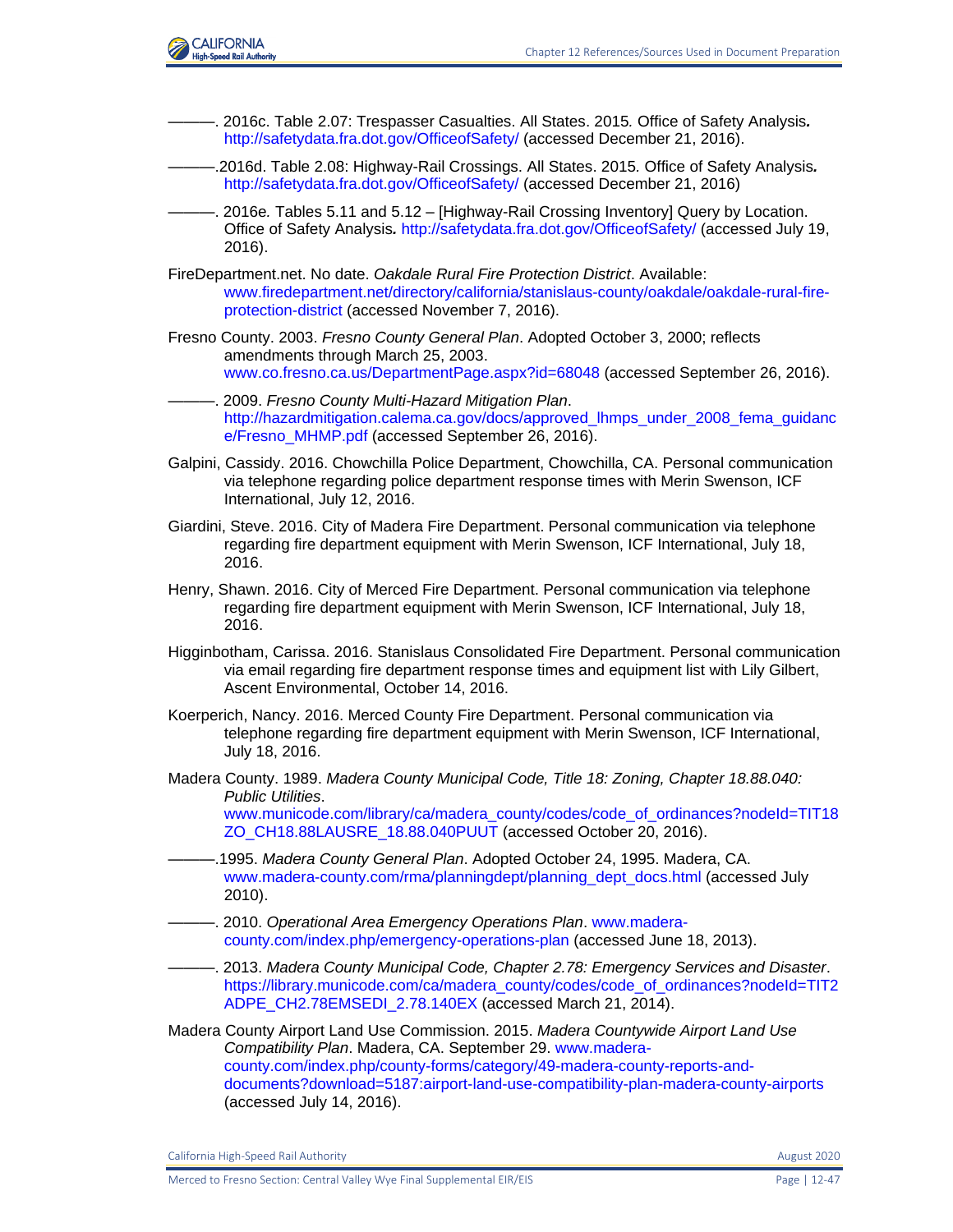

- Madera County Fire Department. No date. Website. Fire Prevention and Suppression. [www.madera-county.com/index.php/departments/links-to-departments/141-fire](file:///C:/Users/19339/Downloads/www.madera-county.com/index.php/departments/links-to-departments/141-fire-department)[department](file:///C:/Users/19339/Downloads/www.madera-county.com/index.php/departments/links-to-departments/141-fire-department) (accessed July 18, 2016).
- Madera County Planning Department. 2012. *Fairmead Colony Area Plan, Draft*. [www.madera](http://www.madera-county.com/index.php/forms-and-documents/category/52-fairmead-colony-area-plan?download=1171:1331679965documentuploadexhdfairmeadcolonyareaplanalternatived)[county.com/index.php/forms-and-documents/category/52-fairmead-colony-area](http://www.madera-county.com/index.php/forms-and-documents/category/52-fairmead-colony-area-plan?download=1171:1331679965documentuploadexhdfairmeadcolonyareaplanalternatived)[plan?download=1171:1331679965documentuploadexhdfairmeadcolonyareaplanalternati](http://www.madera-county.com/index.php/forms-and-documents/category/52-fairmead-colony-area-plan?download=1171:1331679965documentuploadexhdfairmeadcolonyareaplanalternatived) [ved](http://www.madera-county.com/index.php/forms-and-documents/category/52-fairmead-colony-area-plan?download=1171:1331679965documentuploadexhdfairmeadcolonyareaplanalternatived) (accessed December 30, 2014).
- Madera County Transportation Commission (MCTC). 2004. *Madera County 2004 Regional Bicycle Transportation Plan.* January 2004. [http://www.maderactc.org/wp](http://www.maderactc.org/wp-content/uploads/2015/07/2004BikePlanFinal.pdf)[content/uploads/2015/07/2004BikePlanFinal.pdf](http://www.maderactc.org/wp-content/uploads/2015/07/2004BikePlanFinal.pdf) (accessed April 4, 2013).
- Marrison, Tim. 2016. City of Los Banos Fire Department. Personal communication via telephone regarding fire department equipment with Merin Swenson, ICF International, July 18, 2016.
- Merced County. 2013a. *2030 Merced County General Plan.* Merced, CA. Adopted December 10, 2013.
- ———. 2013b. *County of Merced Emergency Operations Plan.*  [www.co.merced.ca.us/BoardAgenda/2013/MG189171/AS189204/AS189214/AI189266/D](https://chsra.pbid.com/rc/cv-y/lf/Administrative%20Draft%20EIR-EIS%20-%2020%20Review/3.11%20Safety%20and%20Security/www.co.merced.ca.us/BoardAgenda/2013/MG189171/AS189204/AS189214/AI189266/DO188949/all_pages.pdf) [O188949/all\\_pages.pdf](https://chsra.pbid.com/rc/cv-y/lf/Administrative%20Draft%20EIR-EIS%20-%2020%20Review/3.11%20Safety%20and%20Security/www.co.merced.ca.us/BoardAgenda/2013/MG189171/AS189204/AS189214/AI189266/DO188949/all_pages.pdf) *(accessed June 13, 2016).*
- ———. 2013c. *Merced County Municipal Code, Title 2 Administration, Chapter 2.72, Office of Emergency Services and Operational Area Council*. [www.qcode.us/codes/mercedcounty/](http://www.qcode.us/codes/mercedcounty/) (accessed March 21, 2014).
- Merced County Association of Governments (MCAG). 2008. *Merced County Regional Bicycle Transportation Plan.* Adopted 21, 2008. [www.mcagov.org /pdfs/2009/FinalRegBP.pdf](file:///C:/Users/19339/Downloads/www.mcagov.org%20/pdfs/2009/FinalRegBP.pdf) (accessed April 4, 2013).
- Moore, Hank. 2009. Fire Marshal, Merced County Fire Department, Merced, CA. Personal communication via phone conversation regarding emergency procedures with Colleen Roberts, CH2M HILL, December 1, 2009.
- National Fire Protection Association (NFPA). 2010. *NFPA 130—Standard for Fixed Guideway Transit and Passenger Rail Systems.* 2010 Edition. Quincy, MA.

———. 2016. *NFPA 1710—Standard for the Organization and Deployment of Fire Suppression Operations, Emergency Medical Operations, and Special Operations to the Public by Career Fire Departments.* 2016 Edition. Quincy, MA.

- National Wildfire Coordination Group. 2016. *Interagency Helicopter Operations Guide*. June.
- Oakdale Rural Fire Protection District (ORFPD). 2009. *Fire Master Plan for the Oakdale Rural Fire Protection District*. Volume 1.
- Pogue, Tyson. 2016. Commander, Madera County Sheriff's Department, Madera, CA. Personal communication via email conversation regarding police department response times with Laura Johnson, ICF International, December 2, 2016.
- St. Marie, Richard. 2016. Merced County Sheriff's Office, Merced, CA. Personal communication via telephone conversation regarding police department response times with Merin Swenson, ICF International, July 12, 2016.
- Stanislaus County. 2015. *Stanislaus County Emergency Operations Plan*. [www.stanoes.com/pdf/sc-eop.pdf](http://www.stanoes.com/pdf/sc-eop.pdf) (accessed September 26, 2016).
- ———. 2016. *Draft Local Hazard Mitigation Plan*. Adopted January 12, 2006; reflects amendments through September 2016. [www.stanoes.com/pdf/lhmp/LocalHazardMitigationPlan.pdf](http://www.stanoes.com/pdf/lhmp/LocalHazardMitigationPlan.pdf) (accessed September 26, 2016).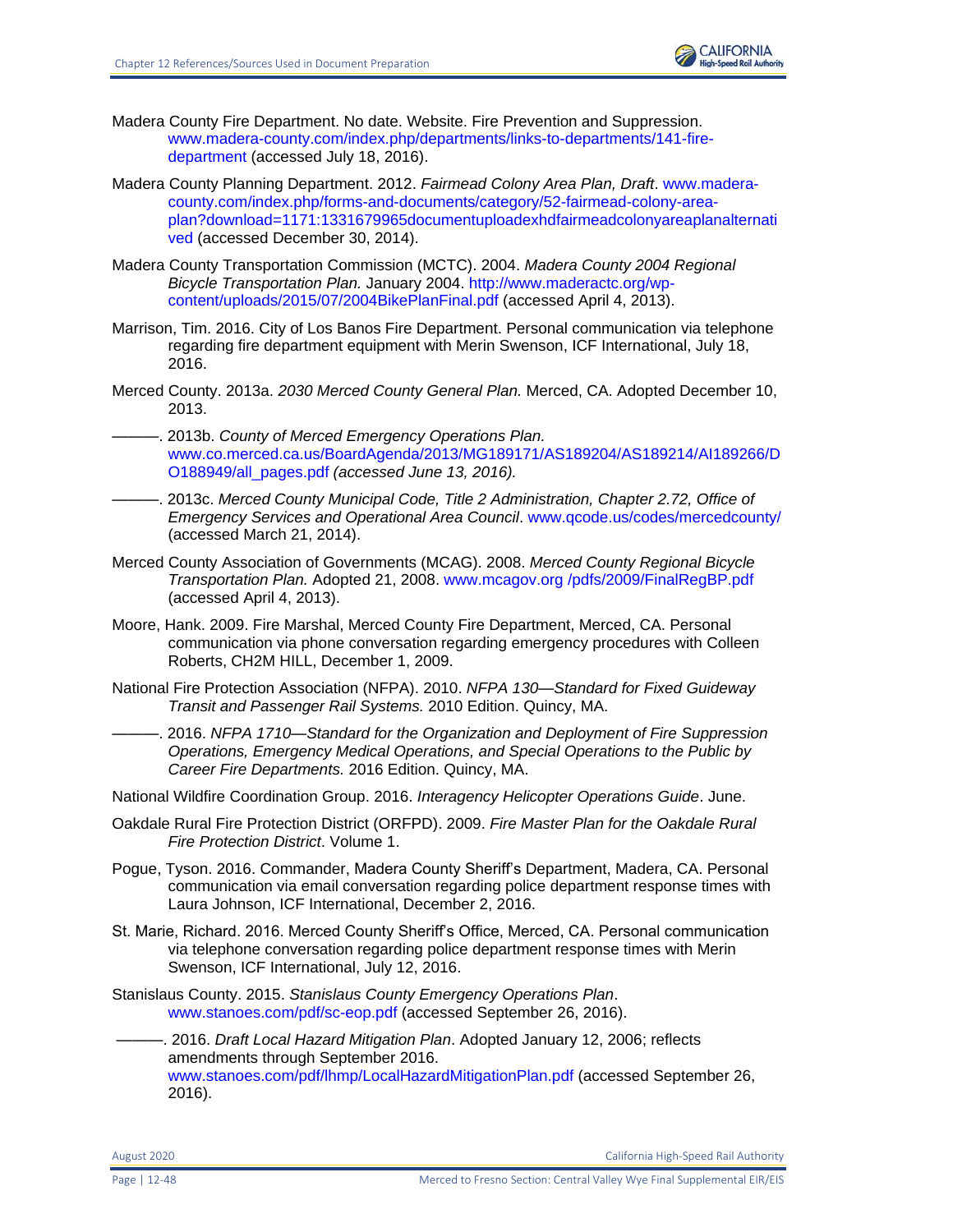

- Stanislaus County Airport Land Use Commission. 2016*. Stanislaus County Airport Land Use Compatibility Plan.* Adopted October 6. [www.stancounty.com/planning/agenda](https://www.stancounty.com/planning/agenda-aluc/Draft_ALUCP.pdf)[aluc/Draft\\_ALUCP.pdf](https://www.stancounty.com/planning/agenda-aluc/Draft_ALUCP.pdf) (accessed November 10, 2016).
- U.S. Geological Survey (USGS). 2000. *Operational Guidelines (version 1.0) for Geological Fieldwork in Areas Endemic for Coccidioidomycosis (Valley Fever).*  [https://pubs.er.usgs.gov/publication/ofr00348.](https://pubs.er.usgs.gov/publication/ofr00348)

#### **12.4.12 Section 3.12, Socioeconomics and Communities**

- Associated Right of Way Services, Inc. (ARWS). 2015. *Relocation Impacts Analysis Memorandum*. November 18, 2015.
- ———. 2016. *Preliminary Potential Relocation Impacts Analysis.* September 16, 2016.
- Bertaut, Carol, and Laurie Pounder. 2009. "The Financial Crisis and U.S. Cross-Border Financial Flows." *Federal Reserve Bulletin.* November 2009.
- California Board of Equalization (CBOE). 2015. *2013-2014 Annual Report.* Statistical Table, Table 14, General Property Tax Levies as Compiled for Computation of the Average Tax Rate. [www.boe.ca.gov/annual/2013-14/table\\_14/table14\\_2013-14.pdf](file:///C:/Users/Reynolds/AppData/Local/Microsoft/Windows/Temporary%20Internet%20Files/IE/7P8Q5C3Q/www.boe.ca.gov/annual/2013-14/table_14/table14_2013-14.pdf) (accessed April 6, 2015).
- California Department of Conservation (DOC). 2012. Farmland Mapping and Monitoring Program Spatial Data, Madera, Merced, Fresno and Stanislaus County. Sacramento.
- ———. 2014. Farmland Mapping and Monitoring Program Spatial Data, Madera, Merced, Fresno, and Stanislaus Counties. Sacramento.
- ———. 2015. Farmland Mapping and Monitoring Program Spatial Data, Madera, Merced, Fresno, and Stanislaus Counties. Sacramento.
- California Department of Corrections and Rehabilitation (CDCR). 2013a. *Prison Facilities – Valley State Prison (VSP)*. [www.cdcr.ca.gov/Facilities\\_Locator/VSPW-Institution\\_Stats.html](http://www.cdcr.ca.gov/Facilities_Locator/VSPW-Institution_Stats.html) (accessed October 3, 2013).
- ———. 2013b. *Prison Facilities – Central California Women's Facility (CCWF)*. [www.cdcr.ca.gov/Facilities\\_Locator/CCWF.html](http://www.cdcr.ca.gov/Facilities_Locator/CCWF.html) (accessed October 3, 2013).
- California Department of Education. 2015. *DataQuest Reports: District Enrollment*. <http://dq.cde.ca.gov/dataquest/> (accessed May 27, 2015).
- California Department of Finance (CDOF). 2014. *Report P-2: State and County Population Projections by Race/Ethnicity and Age: 2010 through 2060 (by year)*. [www.dof.ca.gov/research/demographic/reports/projections/ \(](http://www.dof.ca.gov/research/demographic/reports/projections/)accessed October 28, 2015).
- California Department of Food and Agriculture (CDFA). 2012. *California Agricultural Statistics Review 2012-2013*. [www.cdfa.ca.gov/Statistics/PDFs/2013/FinalDraft2012-2013.pdf](http://www.cdfa.ca.gov/Statistics/PDFs/2013/FinalDraft2012-2013.pdf) (accessed April 8, 2013). Sacramento, CA.
- ———. 2015. *California Agricultural Statistics Review, 2014–2015.* Sacramento, CA. [www.cdfa.ca.gov/Statistics/PDFs/2015Report.pdf.](https://www.cdfa.ca.gov/Statistics/PDFs/2015Report.pdf)
- California Department of Forestry and Fire Protection (CAL FIRE). 2004. California Counties. (GIS shapefile: CA\_County24\_poly) (accessed September 2015).
- California Department of Transportation (Caltrans). 1997. *Environmental Handbook Volume 4: Community Impacts Assessment.* Sacramento, CA. [www.dot.ca.gov/ser/vol4/envhb4.pdf](http://www.dot.ca.gov/ser/vol4/envhb4.pdf) (accessed November 2016).
- ———. 2011. *Environmental Handbook Volume 4: Community Impacts Assessment.*  Sacramento, CA. October 2011. [www.dot.ca.gov/ser/vol4/downloads/vol4\\_entire.pdf](http://www.dot.ca.gov/ser/vol4/downloads/vol4_entire.pdf) (accessed September 2013).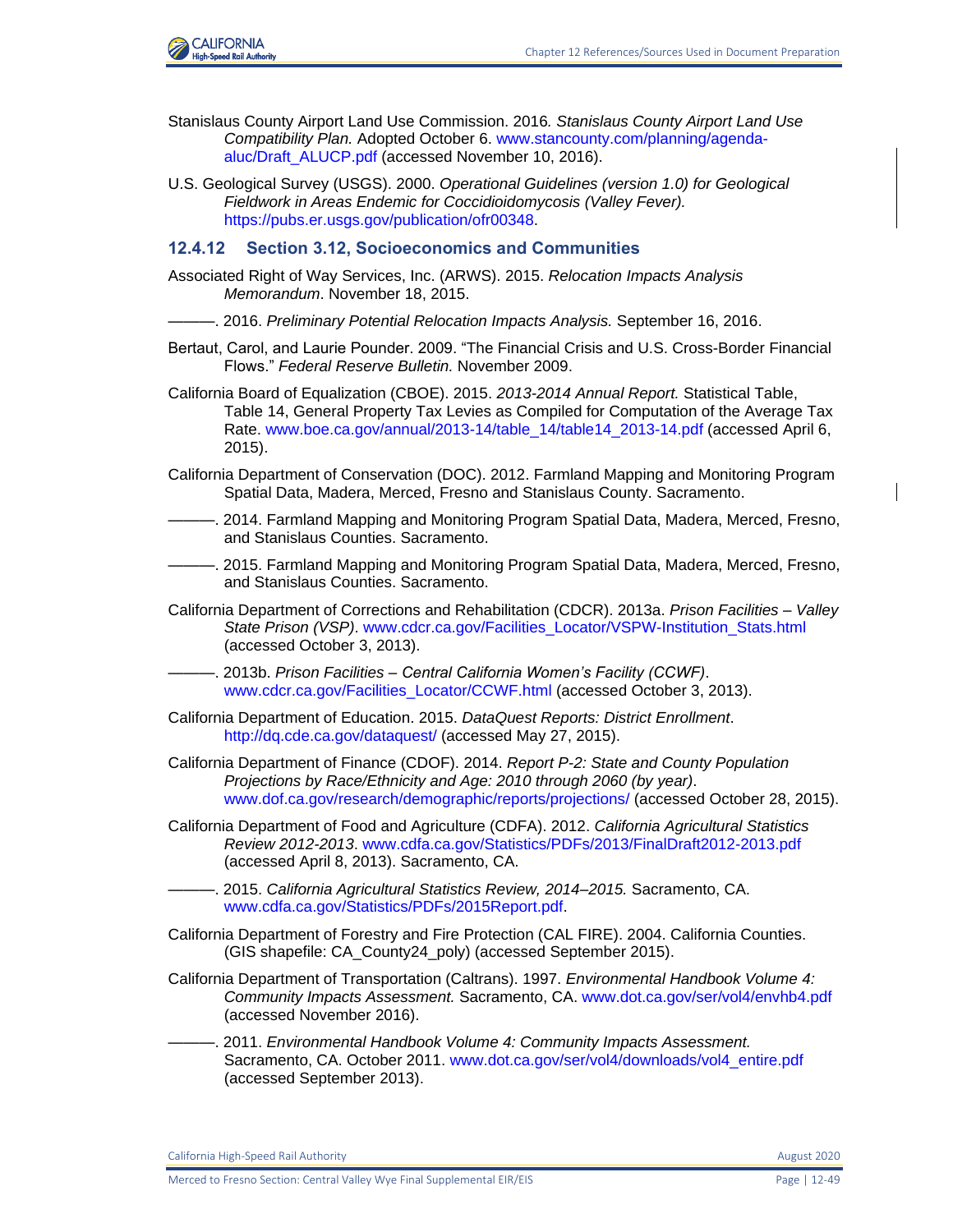

- California Education Code. 2008. *General Education Code Provisions. Part 10: School Bonds. Chapter 1. Bonds of School Districts and Community College Districts*. Section 15102. [https://leginfo.legislature.ca.gov/faces/codes\\_displaySection.xhtml?lawCode=EDC&secti](https://leginfo.legislature.ca.gov/faces/codes_displaySection.xhtml?lawCode=EDC§ionNum=15102%20(accessed%20October%202019).) [onNum=15102 \(accessed October 2019\).](https://leginfo.legislature.ca.gov/faces/codes_displaySection.xhtml?lawCode=EDC§ionNum=15102%20(accessed%20October%202019).)
	- ———. 2001. *General Education Code Provisions. Part 10: School Bonds. Chapter 1.5: Strict Accountability in Local School Construction Bonds Act of 2000*. [https://leginfo.legislature.ca.gov/faces/codes\\_displaySection.xhtml?lawCode=EDC&secti](https://leginfo.legislature.ca.gov/faces/codes_displaySection.xhtml?lawCode=EDC§ionNum=15268.) [onNum=15268.](https://leginfo.legislature.ca.gov/faces/codes_displaySection.xhtml?lawCode=EDC§ionNum=15268.) (accessed October 2019).
- California Employment Development Department (CEDD). 2009. *Labor Market Info, Industry Employment and Labor Force, by Annual Average, 2009.* [www.labormarketinfo.edd.ca.gov.](http://www.labormarketinfo.edd.ca.gov/)
	- ———. 2015. *Industry Employment & Labor Force – by Annual Average, March 2014 Benchmark,* released October 16, 2015 for Madera MSA (Madera County) and Merced MSA (Merced County).
- California High-Speed Rail Authority (Authority). 2012a. *Title VI, Limited English Proficiency & Environmental Justice*. Annual Accomplishments Report. Sacramento, CA. Federal Fiscal Year 2012. [www.hsr.ca.gov/docs/programs/title\\_VI/Title%20VI%20Annual%20Accomplishiments%20](http://www.hsr.ca.gov/docs/programs/title_VI/Title%20VI%20Annual%20Accomplishiments%20Report%202012.pdf) [Report%202012.pdf.](http://www.hsr.ca.gov/docs/programs/title_VI/Title%20VI%20Annual%20Accomplishiments%20Report%202012.pdf)
- ———. 2012b. *Limited English Proficiency Plan.* Sacramento, CA. April 2012. [www.cahighspeedrail.ca.gov/WorkArea/DownloadAsset.aspx?id=13345](http://www.cahighspeedrail.ca.gov/WorkArea/DownloadAsset.aspx?id=13345) (accessed February 8, 2013).
- California High-Speed Rail Authority and Federal Railroad Administration (Authority and FRA). 2008. *Final Bay Area to Central Valley High-Speed Train (HST) Program Environmental Impact Report/Environmental Impact Statement (EIR/EIS).* Sacramento, CA, and Washington, DC. May 2008, Revised 2010. Available upon request at [www.cahighspeedrail.ca.gov/ba\\_cv\\_program\\_eir.aspx.](http://www.cahighspeedrail.ca.gov/ba_cv_program_eir.aspx)
- ———. 2012. *Merced to Fresno Section California High-Speed Train Final Project Environmental Impact Report/Environmental Impact Statement*. Sacramento, CA, and Washington, DC. April 2012*.*
- ———. 2016a. *Merced to Fresno Section: Central Valley Wye Community Impact Assessment.*
- ———. 2016b. *Merced to Fresno Section: Central Valley Wye Draft Relocation Impact Report (DRIR).*
- ———. 2016c. *Merced to Fresno Section: Central Valley Wye Transportation Technical Report.*
- ———. 2016d. *Merced to Fresno Section: Central Valley Wye Capital Cost Estimate Report.*
- ———. 2016e. *Merced to Fresno Section: Central Valley Wye Right-of-Way Cost Overview Engineering Report.*
- City of Chowchilla. 2011. *City of Chowchilla 2040 General Plan*. Adopted May 2, 2011. Prepared by Valley Planning Consultants Inc. Chowchilla, CA.
- ———. 2012. *City of Chowchilla Proposed Budget FY 2012 – 2013.*  [www.ci.chowchilla.ca.us/dept.%20forms/Finance/City%20of%20Chowchilla%20Proposed](http://www.ci.chowchilla.ca.us/dept.%20forms/Finance/City%20of%20Chowchilla%20Proposed%20FY%202012-13%20Budget.pdf) [%20FY%202012-13%20Budget.pdf](http://www.ci.chowchilla.ca.us/dept.%20forms/Finance/City%20of%20Chowchilla%20Proposed%20FY%202012-13%20Budget.pdf) (accessed April 10, 2013).
- ———. 2017. *City of Chowchilla 2040 General Plan Housing Element 2016 - 2024*. Available at: [http://www.ci.chowchilla.ca.us/DocumentCenter/View/440.](http://www.ci.chowchilla.ca.us/DocumentCenter/View/440) Adopted April 2017.
- City of Merced. 2015. *Merced Vision 2030 General Plan*. Adopted January 3, 2012; reflects amendments through August 21, 2015.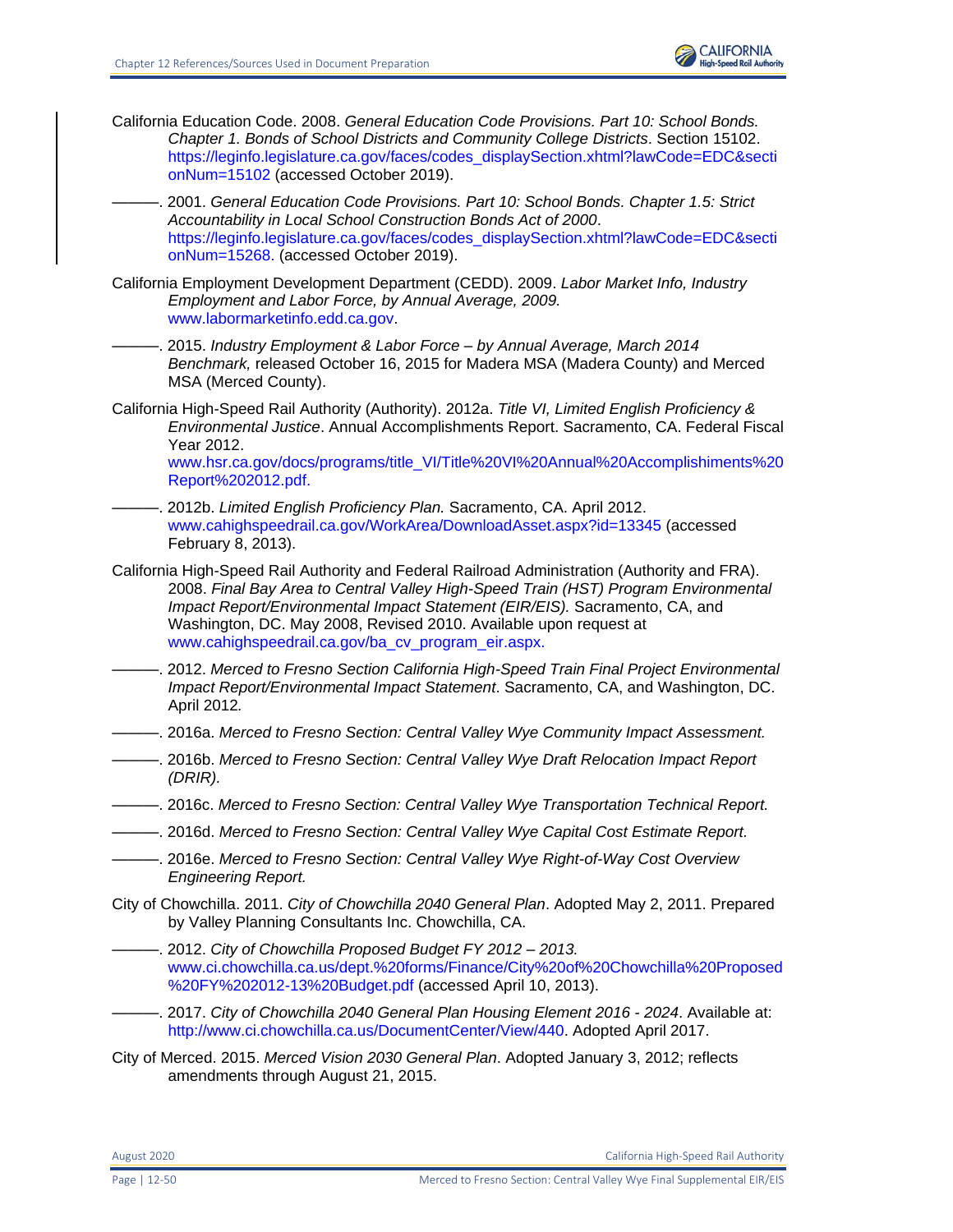

- City of Waterford. 2006. *Waterford Vision 2025 General Plan*. Adopted October 26, 2006. <http://cityofwaterford.org/departments/planning/general-plan/> (accessed August 16, 2016).
- Cowan, Tadlock. 2005. *California's San Joaquin Valley: A Region in Transition.* Congressional Research Service, The Library of Congress. December 12.
- EdSource. 2009. *The Basics of California's School Finance System*. Mountain View, CA. January 2009. [www.edsource.org/pub\\_QA\\_FinanceSyst06.html.](http://www.edsource.org/pub_QA_FinanceSyst06.html)
- ———. 2011. *California's Fiscal Crisis: What does it mean for schools?* May 2011. [www.edsource.org/pub11-fiscal-crisis-brief.html.](http://www.edsource.org/pub11-fiscal-crisis-brief.html.)
- Environmental Systems Research Institute (ESRI). 2013. Streetmap USA 10.2. (GIS shapefiles: railroads.sdc, highway.sdc) (accessed May 29, 2013).
- ESRI/National Geographic. 2015. National Geographic World Map (Streaming). [http://goto.arcgisonline.com/maps/NatGeo\\_World\\_Map](http://goto.arcgisonline.com/maps/NatGeo_World_Map) (accessed September 2015).
- Federal Railroad Administration (FRA). 2005. *High-Speed Ground Transportation: Noise and Vibration Impact Assessment.* Washington, DC: U.S. Department of Transportation. October 2005. [www.fra.dot.gov/downloads/RRDev/final\\_nv.pdf.](http://www.fra.dot.gov/downloads/RRDev/final_nv.pdf)
- Fresno County. 2000. *Fresno County General Plan*. Adopted October 3, 2000; reflects amendments through March 25, 2003. www.co.fresno.ca.us/home/showdocument?id=18117 (accessed August 2, 2016)
- Howell, Alaia. 2012. "100 Years of Fairmead." *The Madera Tribune.* May. [www.maderacountyedc.com/mcedc\\_may2012/fairmead.pdf](http://www.maderacountyedc.com/mcedc_may2012/fairmead.pdf) (accessed April 25, 2013).
- Kovalcik and Sottnik. 1971. *The Effect of Noise on the Milk Efficiency of Cows.* Zivocisna Vyroba.
- Loopnet. 2015. *Find Your Next Commercial Property.* [www.loopnet.com](http://www.loopnet.com/) (accessed January 2015).
- Madera County. 1995. *Madera County General Plan.* Madera, CA. Adopted October 24, 1995. [www.madera-county.com/index.php/county-forms/category/46-general-plan-document](file:///C:/Users/19339/Downloads/www.madera-county.com/index.php/county-forms/category/46-general-plan-document-materials)[materials](file:///C:/Users/19339/Downloads/www.madera-county.com/index.php/county-forms/category/46-general-plan-document-materials) (accessed March 12, 2014).
- ———. 2012. *Recommended Proposed Budget for the Fiscal Year Ending June 30, 2013.*  Adopted August, 20 2012. [www.madera-county.com/index.php/i-want-to/view/this-years](http://www.madera-county.com/index.php/i-want-to/view/this-years-budget?download=2355:2012-13-adopted-budget)[budget?download=2355:2012-13-adopted-budget](http://www.madera-county.com/index.php/i-want-to/view/this-years-budget?download=2355:2012-13-adopted-budget) (accessed April 10, 2013).
- ———. 2013. *2013 Agricultural Crop Report.* [www.madera](http://www.madera-county.com/index.php/publications/crop-reports?download=5546:madera-county-2013-agricultural-crop-report)[county.com/index.php/publications/crop-reports?download=5546:madera-county-2013](http://www.madera-county.com/index.php/publications/crop-reports?download=5546:madera-county-2013-agricultural-crop-report) [agricultural-crop-report](http://www.madera-county.com/index.php/publications/crop-reports?download=5546:madera-county-2013-agricultural-crop-report) (accessed December 15, 2014).
- ———. 2014. *Madera County 2014 Regional Transportation Plan and Sustainable Communities Strategy*. [https://www.arb.ca.gov/cc/sb375/mctc\\_2014\\_final\\_rtp\\_scs\\_june\\_2014.pdf.](https://www.arb.ca.gov/cc/sb375/mctc_2014_final_rtp_scs_june_2014.pdf)
- ———. 2015a. Williamson Act and Farmland Security Zone Spatial Data. Assessor's Office.
- ———. 2015b. *Madera County General Plan: 2016-2024 Housing Element Update.* Madera, CA. Adopted November 3, 2015. [http://www.madera-county.com/index.php/county](http://www.madera-county.com/index.php/county-forms/category/46-general-plan-document-materials)[forms/category/46-general-plan-document-materials.](http://www.madera-county.com/index.php/county-forms/category/46-general-plan-document-materials)
- Mancini et al. 1988. *Effects of Aircraft Noise and Sonic Booms on Domestic Animals and Wildlife: A Literature Synthesis.* U.S. Fish and Wildlife Service National Ecology Research Center, Ft. Collins, CO. [www.fs.fed.us/t-d/programs/im/sound\\_measure/Manci\\_et\\_al\\_1988.pdf](http://www.fs.fed.us/t-d/programs/im/sound_measure/Manci_et_al_1988.pdf) (accessed November 2016).
- Merced County. 2010. *Merced County General Plan: Housing Element.* Adopted June 22, 2010. [www.co.merced.ca.us/DocumentCenter/Home/View/3475.](http://www.co.merced.ca.us/DocumentCenter/Home/View/3475)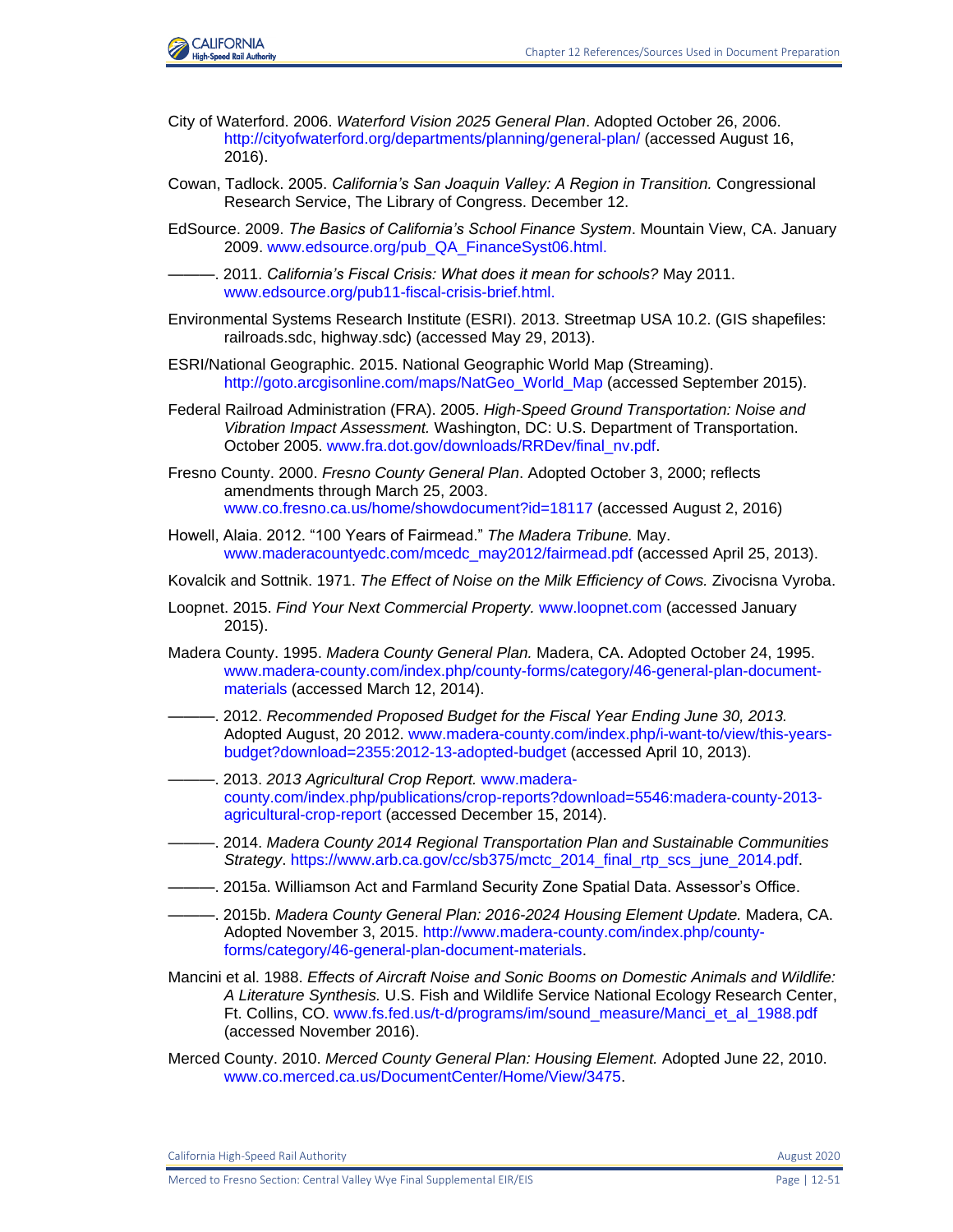

- ———. 2012. *Final Budget Fiscal Year July 2012 – June 2013.*  [www.co.merced.ca.us/archives/76/FY\\_12\\_13\\_Final\\_Budget.pdf](http://www.co.merced.ca.us/archives/76/FY_12_13_Final_Budget.pdf) (accessed April 10, 2013).
- ———. 2013. *2030 Merced County General Plan.* Merced, CA. Adopted December 10, 2013. [www.co.merced.ca.us/index.aspx?NID=2018.](http://www.co.merced.ca.us/index.aspx?NID=2018)
- ———. 2014. *2014 Merced County Regional Transportation Plan*. [www.mcagov.org/209/2014-](http://www.mcagov.org/209/2014-Regional-Transportation-Plan) [Regional-Transportation-Plan.](http://www.mcagov.org/209/2014-Regional-Transportation-Plan)
- -. 2015. Williamson Act Spatial Data. [www.co.merced.ca.us/index.aspx?NID=1624](http://www.co.merced.ca.us/index.aspx?NID=1624) (accessed July 2015).
- Merced County Assessor Office. 2016. GIS Department Parcel Data (February 1, 2016).
- Parcelquest. 2016. *58 Counties. 13 Million Parcels. All of California. Up to Date. Online.*  [www.parcelquest.com/](http://www.parcelquest.com/) (accessed November 2016).
- Redfin. 2015. Home Real Estate Database Search. [www.redfin.com](http://www.redfin.com/) (accessed August 2015).
- Showcase. 2015. Commercial Real Estate Database Search. [www.showcase.com](http://www.showcase.com/) (accessed August 2015).
- Stanislaus County. 2016. *Stanislaus County General Plan*. Adopted August 23, 2016. [www.stancounty.com/planning/pl/general-plan.shtm](http://www.stancounty.com/planning/pl/general-plan.shtm) (accessed February 27, 2018).
- Traber, James. 2020. Fagen Friedman & Fulfrost, LLP, Sacramento, CA. Personal communication via email on behalf of the Chowchilla Elementary School District, in response to a request from California High-Speed Rail Authority regarding transportation impacts with Diana Gomez, Regional Director, Wai-on Siu, Project Manager, and Gary Kennerley, Regional Manager, June 22, 2020.
- U.S. Census Bureau. 2000a. (SF-1) DP-1 Profile of General Demographic Characteristics. 2000. [http://factfinder.census.gov](http://factfinder.census.gov/) (accessed September 9, 2013).
- -. 2000b. (SF-1) P012. Sex by Age. 2000. [http://factfinder.census.gov](http://factfinder.census.gov/) (accessed September 9, 2013).
- ———. 2000c. (SF-1) P013. Median Age by Sex. 2000. [http://factfinder.census.gov](http://factfinder.census.gov/) (accessed September 9, 2013).
- ———. 2000d. (SF-1) QT-P10. Households and Families. 2000. [http://factfinder.census.gov](http://factfinder.census.gov/) (accessed September 9, 2013).
- -. 2000e. (SF-3) P020. Household Language by Linguistic Isolation. 2000. [http://factfinder.census.gov](http://factfinder.census.gov/) (accessed September 9, 2013).
- ———. 2000f. (SF-1) P004. Hispanic or Latino, And Not Hispanic of Latino By Race. 2000. [http://factfinder.census.gov](http://factfinder.census.gov/) (accessed September 9, 2013).
- ———. 2000g. (SF-3) P053. Median Household Income in 1999 (Dollars). 2000. [http://factfinder.census.gov](http://factfinder.census.gov/) (accessed September 9, 2013).
- -. 2010. (SF-1) P1. Total Population. 2010. [http://factfinder.census.gov](http://factfinder.census.gov/) (accessed September 9, 2013).
- U.S. Census Bureau American Community Survey (U.S. Census Bureau ACS). 2010–2014a. S0101. Age and Sex. 2010-2014.
- –. 2010–2014b. S1101. Households and Families. 2010–2014. [http://factfinder.census.gov](http://factfinder.census.gov/) (accessed October 12, 2016).
- -. 2010–2014c. B16002. Household Language By Households in Which No One 14 And Over Speaks English Only or Speaks a Language Other than English at Home And Speaks English "Very Well." [http://factfinder.census.gov](http://factfinder.census.gov/) (accessed September 19, 2016).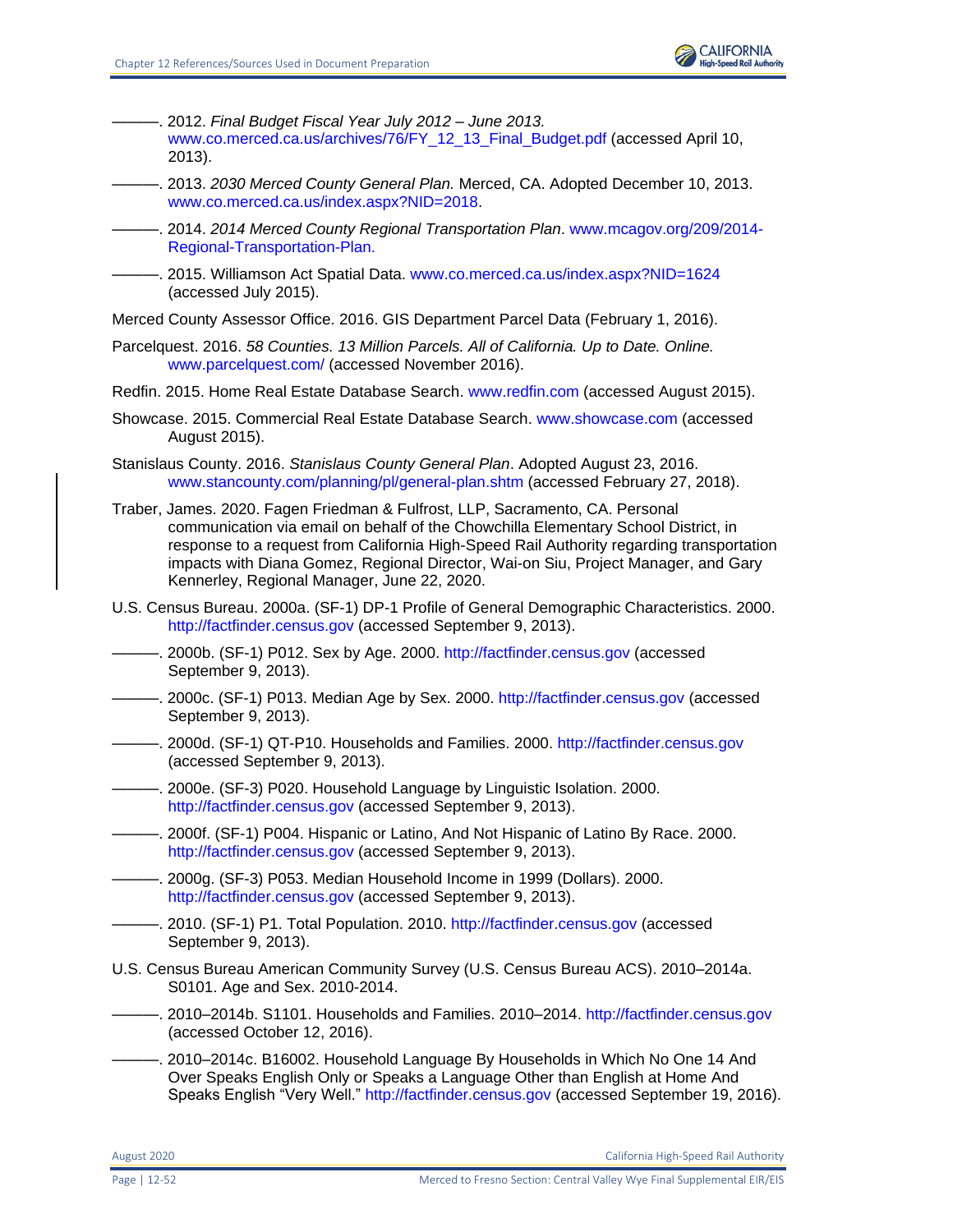

- -. 2010–2014d. S1810. Disability Characteristics. [http://factfinder.census.gov](http://factfinder.census.gov/) (accessed September 19, 2016).
- ———. 2010–2014e. B03002. Hispanic or Latino Origin by Race. [http://factfinder.census.gov](http://factfinder.census.gov/) (accessed September 19, 2016).
- ———. 2010–2014f. B19013. Median Household Income in Past 12 Months (in 2011) Inflation-Adjusted Dollars. [http://factfinder.census.gov](http://factfinder.census.gov/) (accessed September 19, 2016).
- ———. 2010–2014g. B17021. Poverty Status of Individuals in Past 12 Months by Living Arrangement. [http://factfinder.census.gov](http://factfinder.census.gov/) (accessed September 19, 2016).
- ———. 2010–2014h. DP04. Selected Housing Characteristics. [http://factfinder.census.gov](http://factfinder.census.gov/) (accessed September 19, 2016).
- ———. 2010–2014i. DP03. Selected Economic Characteristics. 2010–2014. [http://factfinder.census.gov](http://factfinder.census.gov/) (accessed October 12, 2016).
- U.S. Department of Labor, Bureau of Labor Statistics. 2015. Local Area Unemployment Statistics Map. June 2015. [http://data.bls.gov/map/MapToolServlet. \(accessed August 7,](http://data.bls.gov/map/MapToolServlet.%20(accessed%20August%207) 2015).
- U.S. Geological Survey (USGS). 2013. Geographic Names Information System. [https://nhd.usgs.gov/gnis.html.](https://nhd.usgs.gov/gnis.html) (accessed December 2016).
- Zillow. 2015. Real Estate Database Search. [www.zillow.com.](http://www.zillow.com/) (accessed January 2015).

#### **12.4.13 Section 3.13, Land Use and Development**

- American Farmland Trust. 2013. *Saving Farmland, Growing Cities.* [https://4aa2dc132bb150caf1aa-](https://4aa2dc132bb150caf1aa-7bb737f4349b47aa42dce777a72d5264.ssl.cf5.rackcdn.com/FINALSJVREPORTPDF1-14-13.pdf)[7bb737f4349b47aa42dce777a72d5264.ssl.cf5.rackcdn.com/FINALSJVREPORTPDF1-](https://4aa2dc132bb150caf1aa-7bb737f4349b47aa42dce777a72d5264.ssl.cf5.rackcdn.com/FINALSJVREPORTPDF1-14-13.pdf) [14-13.pdf](https://4aa2dc132bb150caf1aa-7bb737f4349b47aa42dce777a72d5264.ssl.cf5.rackcdn.com/FINALSJVREPORTPDF1-14-13.pdf) (accessed September 16, 2015).
- California Department of Conservation (DOC). 2008. Farmland Mapping and Monitoring Program Spatial Data, Madera, Merced, Fresno, and Stanislaus Counties. Sacramento, CA.
- -, 2012. Farmland Mapping and Monitoring Program Spatial Data, Madera and Merced Counties. Sacramento, CA.
- -. 2014. Farmland Mapping and Monitoring Program Spatial Data, Madera and Merced Counties. Sacramento, CA.
- California Department of Forestry and Fire Protection (CAL FIRE). 2004. California Counties. (GIS shapefile: CA\_County24\_poly) (accessed September 2015).
- California High-Speed Rail Authority (Authority). 2016. Merced to Fresno: Central Valley Wye, Record Set, Design Baseline Engineering Report. September 2016.
- California High-Speed Rail Authority and Federal Railroad Administration (Authority and FRA). 2012. *Merced to Fresno Section California High-Speed Train Final Project Environmental Impact Report/Environmental Impact Statement.* Sacramento, CA, and Washington, DC. April 2012.
- ———. 2016. *Merced to Fresno Section: Central Valley Wye Transportation Technical Report.*  September 2016.
- City of Chowchilla. 2011. *City of Chowchilla 2040 General Plan*. Adopted May 2, 2011. Prepared by Valley Planning Consultants Inc. Chowchilla, CA.

City of Merced. 2015. *Merced Vision 2030 General Plan*. Adopted January 3, 2012; reflects amendments through August 21, 2015. [www.cityofmerced.org/depts/cd/planning/merced\\_vision\\_2030\\_general\\_plan.asp](https://www.cityofmerced.org/depts/cd/planning/merced_vision_2030_general_plan.asp) (accessed August 23, 2016).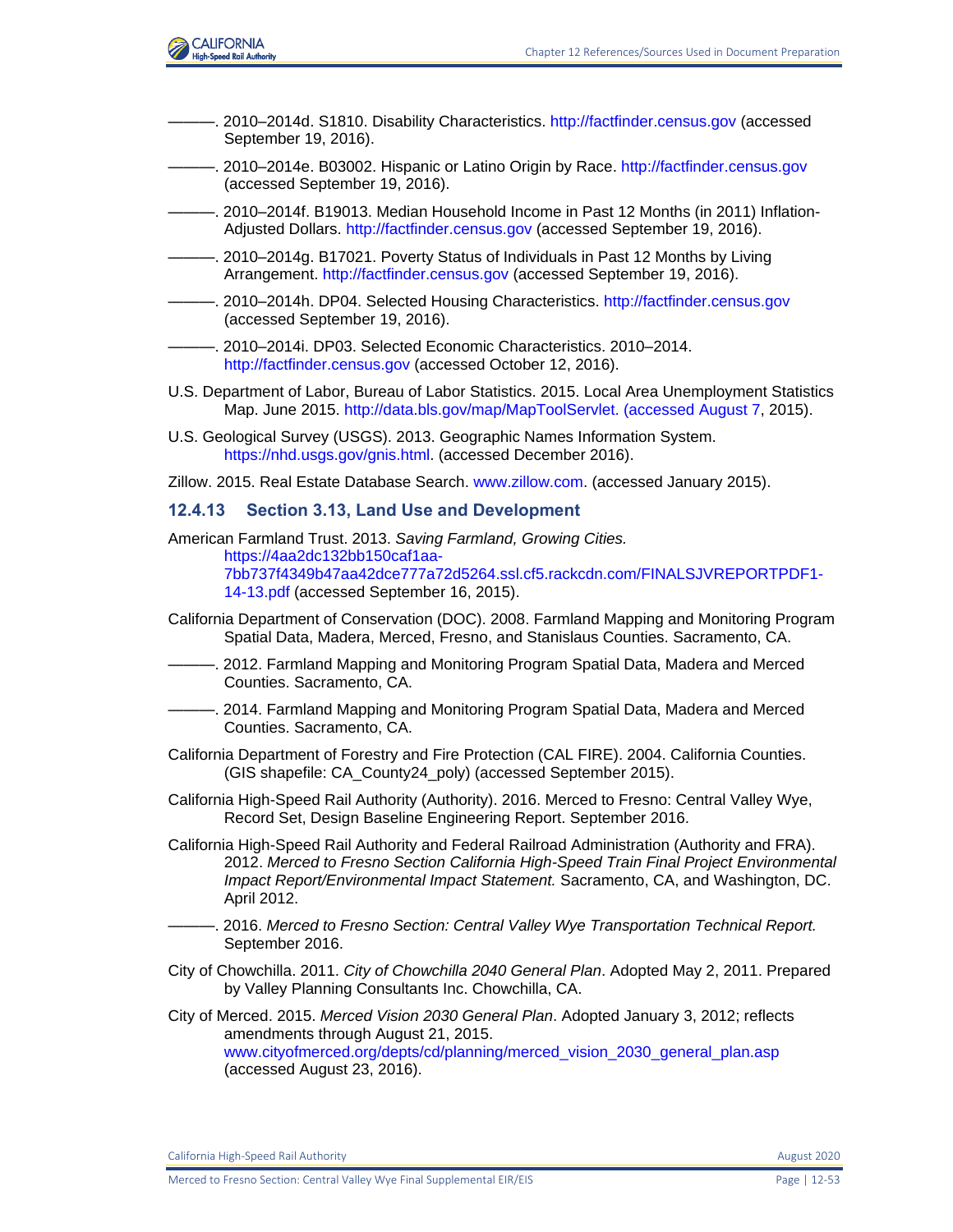

- City of Waterford. 2006. *Waterford Vision 2025 General Plan*. Adopted October 26, 2006. <http://cityofwaterford.org/departments/planning/general-plan/> (accessed August 16, 2016).
- Environmental Systems Research Institute (ESRI). 2013. Streetmap USA 10.2. (GIS shapefiles: railroads.sdc, highway.sdc) (accessed May 29, 2013).
	- ———. 2015. Streetmap USA 10.2.5. (GIS shapefiles: railroads.sdc, highway.sdc) (accessed April 4, 2015).
- ESRI/National Geographic. 2015. National Geographic World Map (Streaming). [http://goto.arcgisonline.com/maps/NatGeo\\_World\\_Map](http://goto.arcgisonline.com/maps/NatGeo_World_Map) (accessed September 2015).
- Fresno County. 2003. *Fresno County General Plan*. Adopted October 3, 2000; reflects amendments through March 25, 2003. <http://www.co.fresno.ca.us/DepartmentPage.aspx?id=68048> (accessed August 16, 2016).
- Fresno County Assessor's Office. 2015. GIS Department Parcel Data (October 18, 2015).
- Hicks, Janene. 2016. Permit Technician. City of Chowchilla, California. Personal Communication with Kristin Salamack, ICF. September 29, 2016.
- Madera County. 1995. *Madera County General Plan.* Adopted October 24, 1995. [www.madera](http://www.madera-county.com/index.php/forms-and-documents/category/46-general-plan-document-materials)[county.com/index.php/forms-and-documents/category/46-general-plan-document](http://www.madera-county.com/index.php/forms-and-documents/category/46-general-plan-document-materials)[materials](http://www.madera-county.com/index.php/forms-and-documents/category/46-general-plan-document-materials) (accessed March 12, 2014).
- ———. 2015a. Madera Countywide Airport Land Use Compatibility Plan. Airport Land Use Commission. July 2015 Public Review Draft.
- ———. 2015b. Williamson Act and Farmland Security Zone Spatial Data. Assessor's Office.
- Madera County Local Agency Formation Commission. 2011. *City of Chowchilla Sphere of Influence Expansion and Municipal Service Review.* Prepared for the Madera Local Agency Formation Commission (LAFCo). September. [https://www.maderacounty.com/home/showdocument?id=3832.](https://www.maderacounty.com/home/showdocument?id=3832)
- Madera County Planning Department. 2012. Fairmead Colony Area Plan. Draft, Alternative D, March 2012. [file:///C:/Users/32605/Downloads/1331679965\\_document\\_upload\\_exhdfairmeadcolonyar](file:///C:/Users/32605/Downloads/1331679965_document_upload_exhdfairmeadcolonyareaplanalternatived%20(1).pdf)

[eaplanalternatived%20\(1\).pdf](file:///C:/Users/32605/Downloads/1331679965_document_upload_exhdfairmeadcolonyareaplanalternatived%20(1).pdf) (accessed June 10, 2015).

- Madera County Transportation Commission (MCTC). 2014. *Madera County 2014 Regional Transportation Plan*. Madera, CA. July.<http://maderactc.comcastbiz.net/public.html> (accessed June 9, 2016)
- Merced County. 2013. *2030 Merced County General Plan.* Adopted December 10, 2013. [www.co.merced.ca.us/DocumentCenter/Home/View/6766](http://www.co.merced.ca.us/DocumentCenter/Home/View/6766) (accessed March 12, 2014).
- Merced County Assessor's Office. 2014. *Merced County Parcel Maps*. GIS Shapefiles, dated October 24, 2014. Merced, CA.
- Merced County Association of Governments (MCAG). 2014. *2014 Regional Transportation Plan for Merced County*. Merced, CA. September. [www.mcagov.org/209/2014-Regional-](http://www.mcagov.org/209/2014-Regional-Transportation-Plan)[Transportation-Plan](http://www.mcagov.org/209/2014-Regional-Transportation-Plan) (accessed June 9, 2016).
- Natural Resources Conservation Service (NRCS). 2015. *Results and Findings of Land Evaluation and Site Assessment Pursuant to the Farmland Protection Policy Act for the California High-Speed Rail Merced to Fresno Section: Central Valley Wye*.
- Stanislaus County. 2016. *Stanislaus County General Plan.* Adopted August 23, 2016. <http://www.stancounty.com/planning/pl/general-plan.shtm> (accessed August 30, 2016).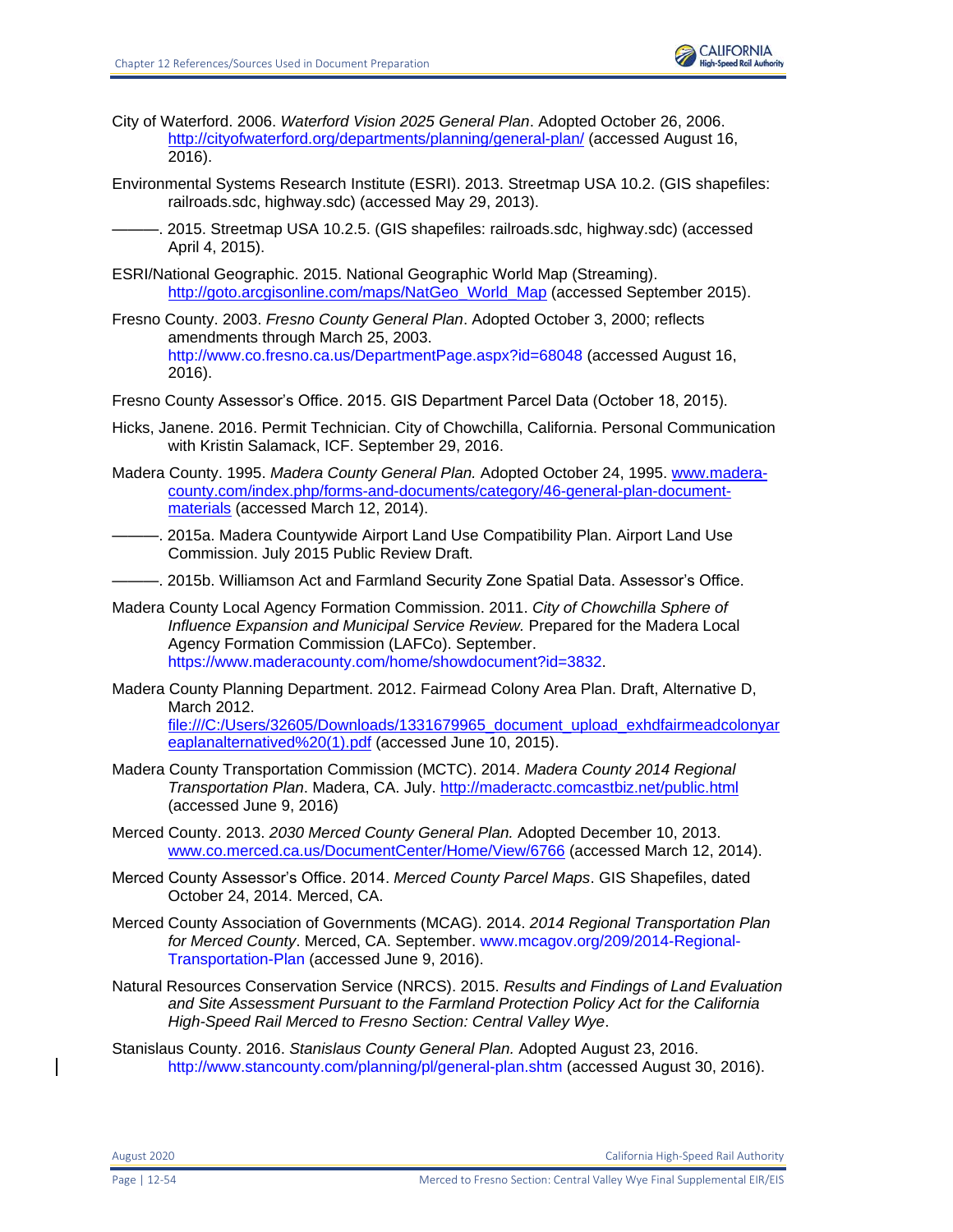

## **12.4.14 Section 3.14, Agricultural Farmland**

American Farmland Trust. 2013. *Saving Farmland, Growing Cities*. [https://4aa2dc132bb150caf1aa-](https://4aa2dc132bb150caf1aa-7bb737f4349b47aa42dce777a72d5264.ssl.cf5.rackcdn.com/FINALSJVREPORTPDF1-14-13.pdf)[7bb737f4349b47aa42dce777a72d5264.ssl.cf5.rackcdn.com/FINALSJVREPORTPDF1-](https://4aa2dc132bb150caf1aa-7bb737f4349b47aa42dce777a72d5264.ssl.cf5.rackcdn.com/FINALSJVREPORTPDF1-14-13.pdf) [14-13.pdf](https://4aa2dc132bb150caf1aa-7bb737f4349b47aa42dce777a72d5264.ssl.cf5.rackcdn.com/FINALSJVREPORTPDF1-14-13.pdf) (accessed September 16, 2015).

- Associated Right of Way Services, Inc. (ARWS). 2016a. *Remainder Analysis (Step 2): Important Farmland Viability, SR 152 North to Road 13, SR 152 North to Road 19, Avenue 21 to Road 13.* July 1, 2016.
- ———. 2016b. *Remainder Analysis (Step 2): Important Farmland Viability Supplement, SR 152 North to Road 13, SR 152 North to Road 19, Avenue 21 to Road 13*. September 7, 2016.
- ———. 2016c. *Remainder Analysis (Step 2): Important Farmland Viability, SR 152 North to Road 11.* October 12, 2016.
- California Air Resources Board (CARB). 2015. *Sustainable Communities*.**Error! Hyperlink reference not valid.** (accessed October 15, 2015).
- California Department of Conservation (DOC). 2008. Farmland Mapping and Monitoring Program Spatial Data, Madera, Merced, Fresno, and Stanislaus Counties. Sacramento.
- ———. 2010. *The California Land Conservation (Williamson) Act Status Report 2010.* Sacramento, CA. November 2010.
- ———. 2013. *The California Land Conservation (Williamson) Act Status Report 2012.* Sacramento, CA. October 2013.
- ———. 2014. Farmland Mapping and Monitoring Program Spatial Data, Madera, Merced, Fresno, and Stanislaus Counties. Sacramento, CA.
- ———. 2015a. *Fresno County 2000–2014 Land Use Summary*. Farmland Mapping and Monitoring Program. [www.conservation.ca.gov/dlrp/fmmp/Pages/county\\_info.aspx](http://www.conservation.ca.gov/dlrp/fmmp/Pages/county_info.aspx) (accessed August 4, 2016).
- ———. 2015b. *Madera County 1984–2014 Land Use Summary*. Farmland Mapping and Monitoring Program. [www.conservation.ca.gov/dlrp/fmmp/Pages/county\\_info.aspx](http://www.conservation.ca.gov/dlrp/fmmp/Pages/county_info.aspx) (accessed May 6, 2016).
- -. 2015c. Merced County 1992–2014 Land Use Summary. Farmland Mapping and Monitoring Program. [www.conservation.ca.gov/dlrp/fmmp/Pages/county\\_info.aspx](http://www.conservation.ca.gov/dlrp/fmmp/Pages/county_info.aspx) (accessed May 6, 2016).
- ———. 2015d. *San Joaquin County 1990–2014 Land Use Summary*. Farmland Mapping and Monitoring Program. [www.conservation.ca.gov/dlrp/fmmp/Pages/county\\_info.aspx](http://www.conservation.ca.gov/dlrp/fmmp/Pages/county_info.aspx) (accessed May 6, 2016).
- ———. 2015e. *Stanislaus County 2004–2014 Land Use Summary*. Farmland Mapping and Monitoring Program. [www.conservation.ca.gov/dlrp/fmmp/Pages/county\\_info.aspx](http://www.conservation.ca.gov/dlrp/fmmp/Pages/county_info.aspx) (accessed August 4, 2016).
- ———. 2015f. *The California Land Conservation (Williamson) Act Status Report 2014.* Sacramento, CA. March 2015.
- ———. 2016a. Table A-7 Fresno County 2012–2014 Land Use Conversion. *Farmland Mapping and Monitoring Program.* <http://www.conservation.ca.gov/dlrp/fmmp/Pages/Fresno.aspx> (accessed August 3, 2016).
- ———. 2016b. Table A-41 Stanislaus County 2012–2014 Land Use Conversion. *Farmland Mapping and Monitoring Program.* <http://www.conservation.ca.gov/dlrp/fmmp/Pages/Stanislaus.aspx> (accessed August 3, 2016).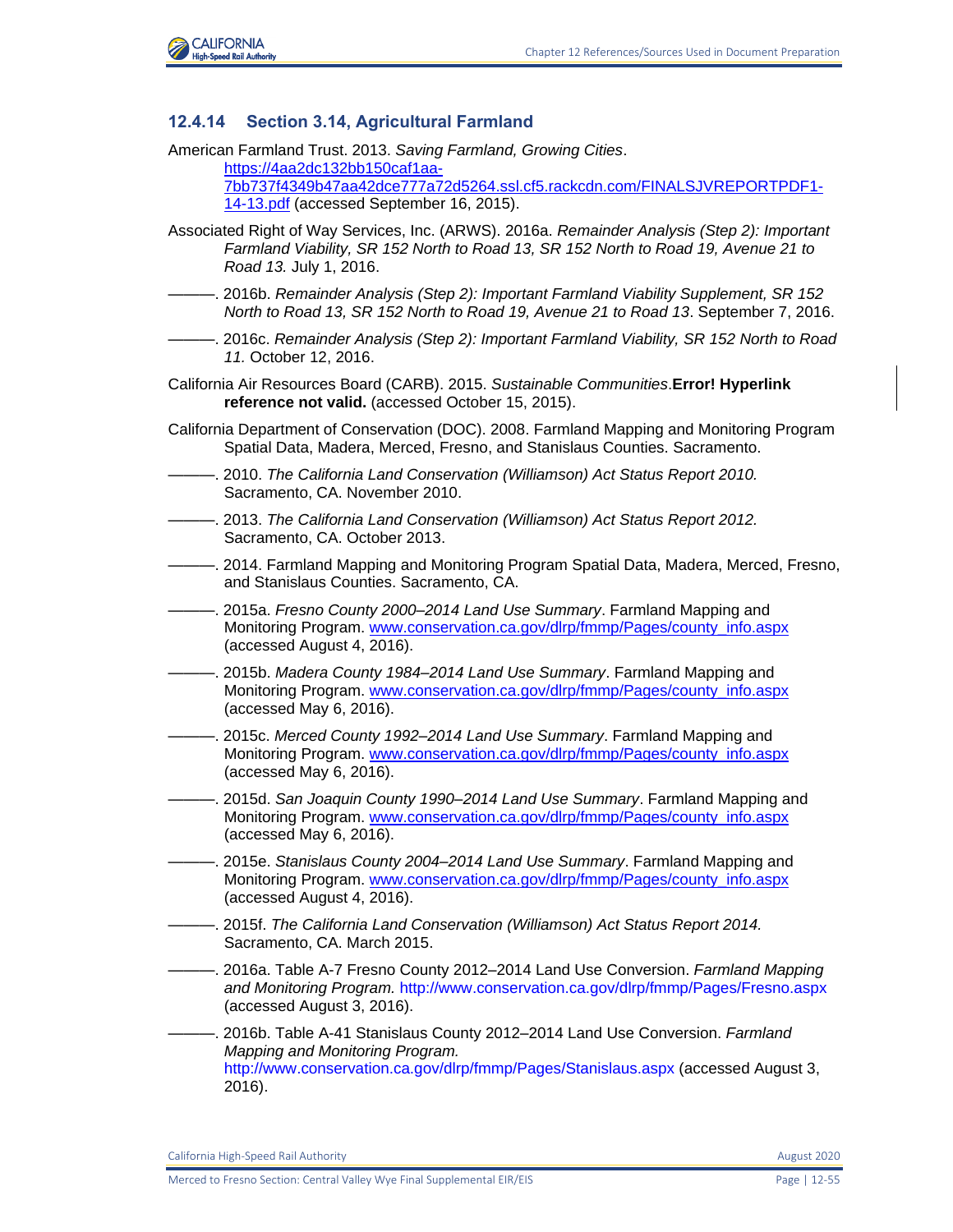- California Department of Finance (CDOF). 2013. *Total Population Projections for California and Counties: July 1, 2015 to 2060 in 5-year Increments.* Prepared by Demographic Research Unit.
- California Department of Food and Agriculture (CDFA). 2014a. *Agriculture Statistics Overview*. [www.cdfa.ca.gov/statistics/pdfs/2013/AgStatsOverview.pdf](http://www.cdfa.ca.gov/statistics/pdfs/2013/AgStatsOverview.pdf) (accessed December 15, 2014).
- ———. 2014b. *California Agricultural Statistics Review*. [www.cdfa.ca.gov/statistics/pdfs/2013/AgStatsOverview.pdf](http://www.cdfa.ca.gov/statistics/pdfs/2013/AgStatsOverview.pdf) (accessed November 16, 2015).
- California High-Speed Rail Authority (Authority). 2010. *Technical Memorandum: Potential Impact from Induced Winds for High-Speed Trains*. Prepared by CH2M HILL. September 1, 2010. Available upon request at

[www.hsr.ca.gov/docs/programs/green\\_practices/conservation/2011/8%2012%2011%20](http://www.hsr.ca.gov/docs/programs/green_practices/conservation/2011/8%2012%2011%20Wrk%20Grp%20Mtg%20%20Attach%20_6%20CH2MHILL%20-%20TECHNICAL%20MEMORANDUM%20Induced%20Winds%20v3.pdf) [Wrk%20Grp%20Mtg%20%20Attach%20\\_6%20CH2MHILL%20-](http://www.hsr.ca.gov/docs/programs/green_practices/conservation/2011/8%2012%2011%20Wrk%20Grp%20Mtg%20%20Attach%20_6%20CH2MHILL%20-%20TECHNICAL%20MEMORANDUM%20Induced%20Winds%20v3.pdf)

[%20TECHNICAL%20MEMORANDUM%20Induced%20Winds%20v3.pdf](http://www.hsr.ca.gov/docs/programs/green_practices/conservation/2011/8%2012%2011%20Wrk%20Grp%20Mtg%20%20Attach%20_6%20CH2MHILL%20-%20TECHNICAL%20MEMORANDUM%20Induced%20Winds%20v3.pdf) (accessed May 18, 2016).

- ———. 2012a. *Bees and Pollination, "Will the wind produced by the high-speed train disrupt bee pollination activity?"* Agricultural Working Group White Paper. July 2, 2012. Available upon request at [www.hsr.ca.gov/Programs/Green\\_Practices/agricultural\\_conservation.html \(](http://www.hsr.ca.gov/Programs/Green_Practices/agricultural_conservation.html)accessed December 2, 2016).
- ———. 2012b. *Induced Wind Impacts, Effects on Pollination; Blooms and Dust*. Agricultural Working Group White Paper. July 2, 2012. Available upon request at [www.hsr.ca.gov/Programs/Green\\_Practices/agricultural\\_conservation.html \(](http://www.hsr.ca.gov/Programs/Green_Practices/agricultural_conservation.html)accessed May 18, 2016).
- ———. 2013. *Private Property and High-Speed Rail* (accessed December 2, 2015).
- ———. 2016. *Memorandum: Updated Methodology for Evaluation of Agricultural Farmland Impacts.* August 12, 2016.
- California High-Speed Rail Authority and Federal Railroad Administration (Authority and FRA). 2005. *Final Program Environmental Impact Report/Environmental Impact Statement (EIR/EIS) for the Proposed California High-Speed Train System.* Vol. 1, Report. Sacramento, CA, and Washington, DC. August.
- ———. 2012. *Merced to Fresno Section Final Environmental Impact Report (EIR)/Environmental Impact Statement (EIS)*. Sacramento, CA, and Washington, DC. April 2012.
- ———. 2016a. *Merced to Fresno: Central Valley Wye, Utility Engineering Report.* September.
- ———. 2016b. *Merced to Fresno Section: Central Valley Wye Transportation Technical Report.*
- ———. 2016c. *Merced to Fresno Section: Central Valley Wye Air Quality and Global Climate Change Technical Report*.
- City of Chowchilla. 2011. *City of Chowchilla 2040 General Plan, Open Space and Conservation Element*.

[www.ci.chowchilla.ca.us/dept.%20forms/Com%20Dev/General%20Plan/Open%20Space](http://www.ci.chowchilla.ca.us/dept.%20forms/Com%20Dev/General%20Plan/Open%20Space%20and%20Conservation%20Element.pdf) [%20and%20Conservation%20Element.pdf](http://www.ci.chowchilla.ca.us/dept.%20forms/Com%20Dev/General%20Plan/Open%20Space%20and%20Conservation%20Element.pdf) (accessed December 31, 2014).

- City of Merced. 2015. *Merced Vision 2030 General Plan*. Adopted January 3, 2012; reflects amendments through August 21, 2015. [https://www.cityofmerced.org/depts/cd/planning/merced\\_vision\\_2030\\_general\\_plan.asp](https://www.cityofmerced.org/depts/cd/planning/merced_vision_2030_general_plan.asp) (accessed August 2016).
- City of Waterford. 2006. *Waterford Vision 2025 General Plan,* Adopted October 26, 2006. *Open Space and Conservation Element*.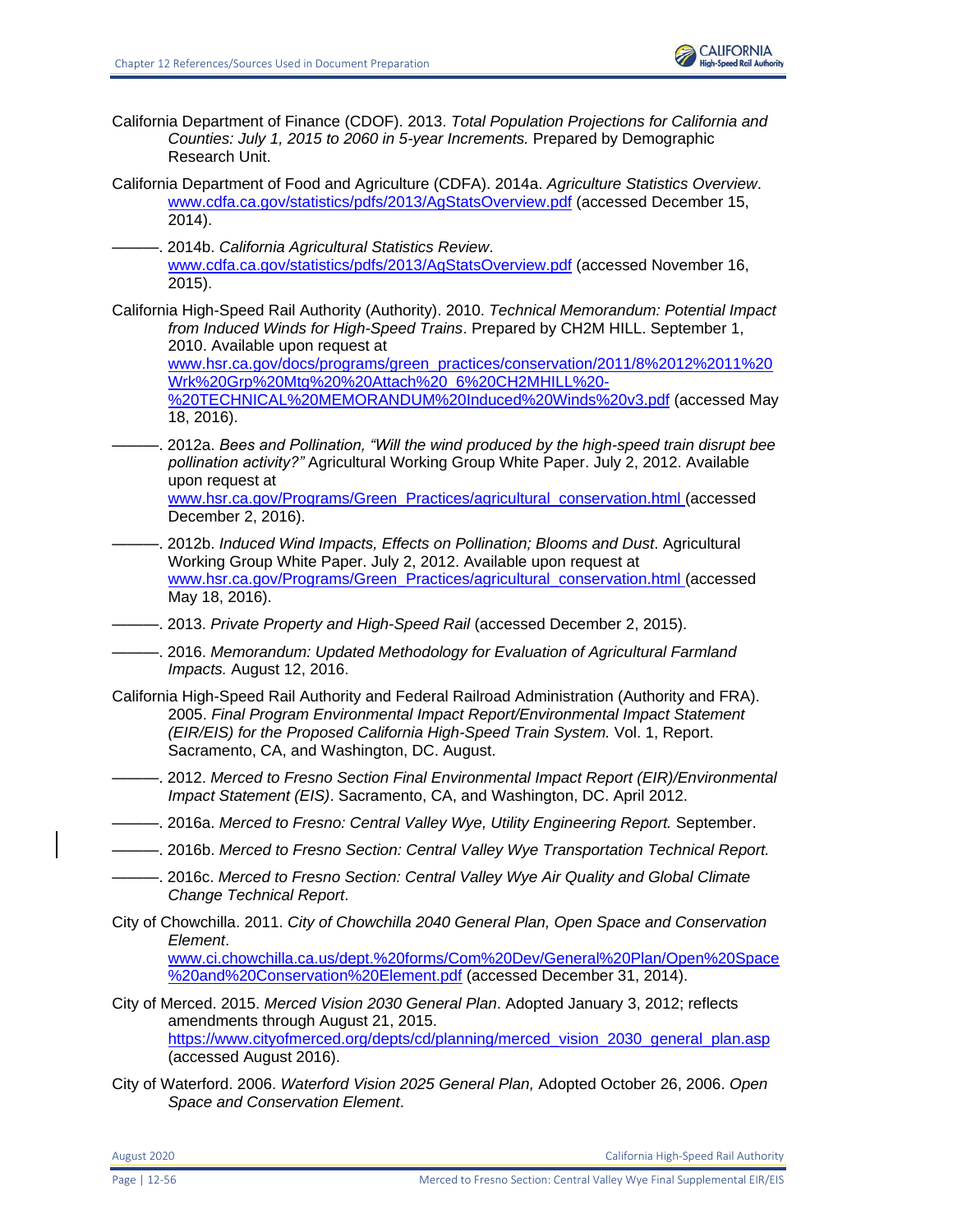

[http://50.87.249.78/~cityofw9/wpcontent/uploads/2013/05/8-OS\\_Consv.pdf](http://50.87.249.78/~cityofw9/wpcontent/uploads/2013/05/8-OS_Consv.pdf) (accessed August 2016).

- Federal Railroad Administration (FRA). 1999. *Assessment of Potential Aerodynamic Effects on Personnel and Equipment in Proximity to High-Speed Train Operations. Safety of High-Speed Ground Transportation Systems.* Washington, DC. December 1999. <http://ntl.bts.gov/lib/42000/42700/42744/ord9911.pdf> (accessed May 19, 2016).
- Fresno County. 2003. *Fresno County General Plan*. Adopted October 3, 2000; reflects amendments through March 25, 2003. <http://www.co.fresno.ca.us/DepartmentPage.aspx?id=68048> (accessed August 2016).
- ———. 2016. Williamson Act and Farmland Security Zone Spatial Data. Provided via email by Anthony Garcia, Fresno County Public Works and Planning Department, GIS Technician (October 2016).
- Gage, Terry. 2016. Executive Director, California Agricultural Aircraft Association. Telephone interview regarding aerial application restrictions with Diana Roberts, Environmental Planner, ICF International, August 31, 2016.
- Green InfoNetwork. 2015. California Conservation Easement Database. Updated April 2015. <http://www.calands.org/cced> (accessed August 2016).
- Madera County. 1995. *Madera County General Plan, Policy Document*. [www.madera](http://www.madera-county.com/index.php/forms-and-documents/category/46-general-plan-document-materials)[county.com/index.php/forms-and-documents/category/46-general-plan-document](http://www.madera-county.com/index.php/forms-and-documents/category/46-general-plan-document-materials)[materials](http://www.madera-county.com/index.php/forms-and-documents/category/46-general-plan-document-materials) (accessed December 31, 2014).
- Madera County. 2015. Williamson Act and Farmland Security Zone Spatial Data. Assessor's Office.
- Madera County Transportation Commission (MCTC). 2014a. *Final 2014 Regional Transportation Plan and Sustainable Communities Strategy (RTP & SCS)*. [www.maderactc.org/wp](http://www.maderactc.org/wp-content/uploads/‌2014/07/MCTC-2014-Final-RTP-SCS.pdf)[content/uploads/2014/07/MCTC-2014-Final-RTP-SCS.pdf](http://www.maderactc.org/wp-content/uploads/‌2014/07/MCTC-2014-Final-RTP-SCS.pdf) (accessed February 4, 2015).
- ———. 2014b. *Draft Program Environmental Impact Report for the 2014 Regional Transportation Plan and Sustainable Communities Strategy*. Table 3-3. [www.maderactc.org/wp](http://www.maderactc.org/wp-content/uploads/2013/04/MCTC-2014-RTP-SCS-Draft-PEIR.pdf)[content/uploads/2013/04/MCTC-2014-RTP-SCS-Draft-PEIR.pdf](http://www.maderactc.org/wp-content/uploads/2013/04/MCTC-2014-RTP-SCS-Draft-PEIR.pdf) (accessed September 3, 2015).
- Merced County. 2013. *2030 Merced County General Plan*. <http://www.co.merced.ca.us/DocumentCenter/Home/View/6766> (accessed December 31, 2014).
- ———. 2015. Williamson Act Spatial Data.**Error! Hyperlink reference not valid.** (accessed July 2015).
- Merced County Association of Governments (MCAG). 2014. 2*014–2040 Regional Transportation Plan Sustainable Communities Strategy for Merced County.* [www.mcagov.org/DocumentCenter/View/314](http://www.mcagov.org/DocumentCenter/View/314) (accessed February 4, 2015).
- National Conservation Easement Database. 2015. National Conservation Easement Database. <http://conservationeasement.us/search/edit/69582> (accessed 2015).
- Natural Resources Conservation Service (NRCS). 2015a. *Soil Surveys Used in Compilation of California Important Farmland Maps.*  [http://www.conservation.ca.gov/dlrp/fmmp/mccu/Documents/web%20table%20of%20surv](http://www.conservation.ca.gov/dlrp/fmmp/mccu/Documents/web%20table%20of%20surveys.xls) [eys.xls](http://www.conservation.ca.gov/dlrp/fmmp/mccu/Documents/web%20table%20of%20surveys.xls) (accessed 2015).
- ———. 2015b. *Results and Findings of Land Evaluation and Site Assessment Pursuant to the Farmland Protection Policy Act for the California High-Speed Rail Merced to Fresno Section: Central Valley Wye.*
- Neppert and Sanderson. 1977. *Comparison of Modeled and Measured Results and Theory of High-Speed Train Aerodynamics.* Berlin, Germany. April 1977.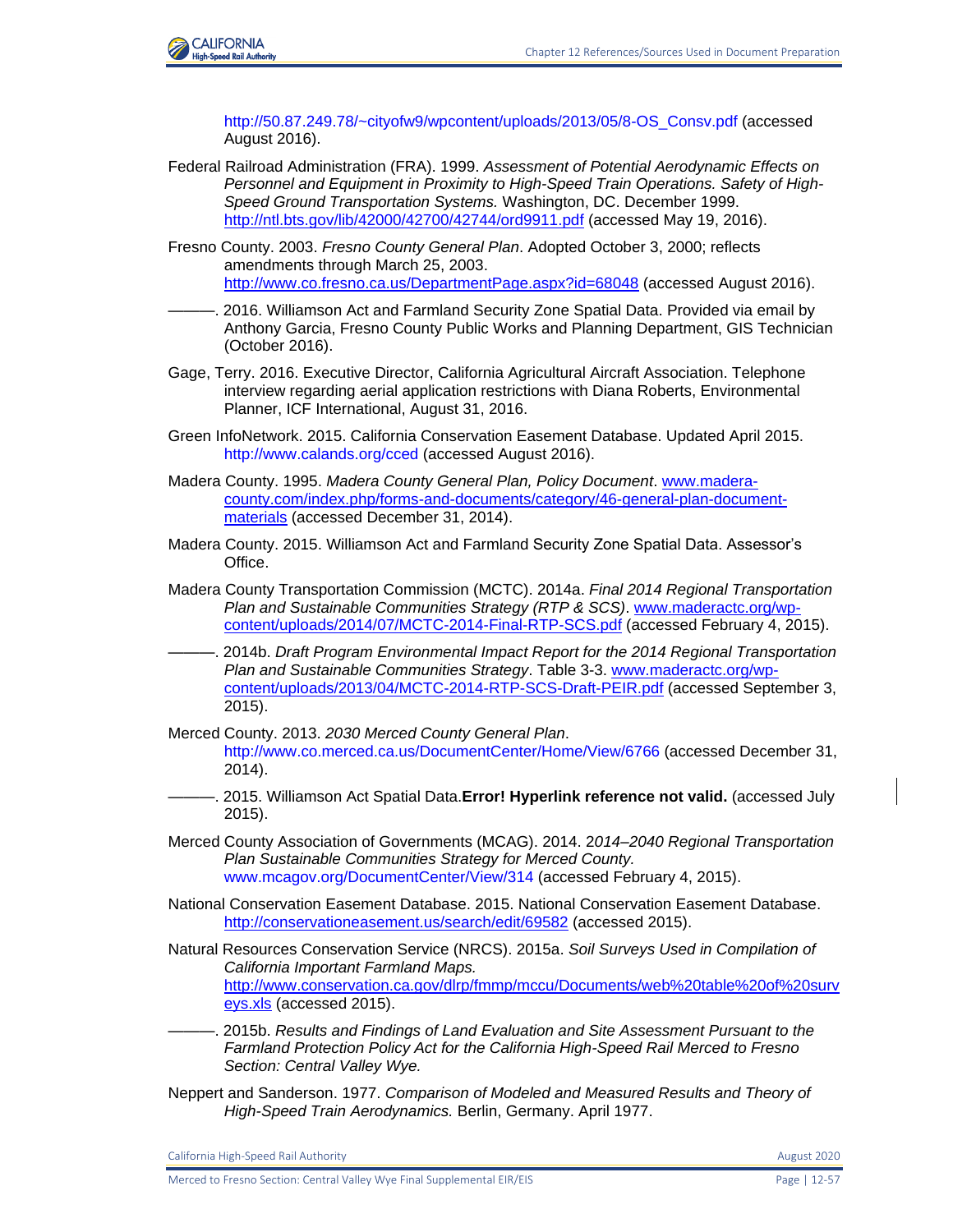

- Stanislaus County. 2016a. *Stanislaus County General Plan.* Adopted August 23, 2016. http://www.stancounty.com/planning/pl/general-plan.shtm (accessed August 2016/March 2018).
- ———. 2016b. Williamson Act Spatial Data. Provided via email by Bill Parker, ICF International, Senior GIS Associate (July 2016).

#### **12.4.15 Section 3.15, Parks and Recreation**

- Barnes, Terry. 2015. Principal, Fairmead Elementary School, Fairmead, CA. Personal communication via telephone regarding information on public use of the school play areas for the Merced to Fresno Section: Central Valley Wye Supplemental EIR/EIS with Peter Feldman, ICF International, January 2015.
- California Department of Forestry and Fire Protection (CAL FIRE). 2004. California Counties. (GIS shapefile: CA\_County24\_poly) (accessed September–October 2015).
- California High Speed Rail Authority (Authority) and Federal Railroad Administration (FRA). 2005. *Final Program Environmental Impact Report/Environmental Impact Statement (EIR/EIS) for the Proposed California High-Speed Train System.* Sacramento, CA, and Washington, DC. August.
- ———. 2008. *San Francisco Bay Area to Central Valley High-Speed Train (HST) Final Program Environmental Impact Report (EIR)/Environmental Impact Statement (EIS).* Sacramento, CA and Washington, DC.
- ———. 2012a. *Merced to Fresno Section California High-Speed Train Final Project Environmental Impact Report/Environmental Impact Statement*. Sacramento, CA, and Washington, DC. April 2012*.* Available upon request at [www.hsr.ca.gov/Programs/Environmental\\_Planning/final\\_merced\\_fresno.html](file:///C:/Users/19339/Downloads/www.hsr.ca.gov/Programs/Environmental_Planning/final_merced_fresno.html)
- ———. 2012b. *Merced to Fresno Section: Community Impact Assessment Technical Report.* Available upon request at [www.hsr.ca.gov/docs/programs/merced-fresno](file:///C:/Users/19339/Downloads/www.hsr.ca.gov/docs/programs/merced-fresno-eir/final_EIR_MerFres_TR_CommunityImpact.pdf)[eir/final\\_EIR\\_MerFres\\_TR\\_CommunityImpact.pdf](file:///C:/Users/19339/Downloads/www.hsr.ca.gov/docs/programs/merced-fresno-eir/final_EIR_MerFres_TR_CommunityImpact.pdf)
- ———. 2016. *Merced to Fresno Section: Central Valley Wye Noise and Vibration Technical Report.*
- Romeri, Linda. 2018. Employee at Alview-Dairyland Union School District. Personal communication via telephone regarding public availability of school's play area for the Merced to Fresno Section: Central Valley Wye Supplemental EIR/EIS with Randall Coleman, Environmental Planner, ICF International, June 25, 2018.
- City of Chowchilla. 2011a. *City of Chowchilla 2040 General Plan.* Land Use Element. [www.ci.chowchilla.ca.us/DocumentCenter/View/398](file:///C:/Users/19339/Downloads/www.ci.chowchilla.ca.us/DocumentCenter/View/398) (accessed December 8, 2014).
	- ———. 2011b. *City of Chowchilla 2040 General Plan.* Adopted May 2, 2011. Prepared by Valley Planning Consultants Inc. Chowchilla, CA. [http://www.ci.chowchilla.ca.us/154/Chowchilla-](file:///C:/Users/Reynolds/AppData/Local/Microsoft/Windows/Temporary%20Internet%20Files/Content.Outlook/HQKEVLAF/www.ci.chowchilla.ca.us/154/Chowchilla-2040-General-Plan)[2040-General-Plan](file:///C:/Users/Reynolds/AppData/Local/Microsoft/Windows/Temporary%20Internet%20Files/Content.Outlook/HQKEVLAF/www.ci.chowchilla.ca.us/154/Chowchilla-2040-General-Plan)
- -. 2012. City of Chowchilla Municipal Code, Chapter 12.24, Chowchilla City Parks. [https://library.municode.com/ca/chowchilla\\_city/codes/code\\_of\\_ordinances?nodeId=CD\\_](https://library.municode.com/ca/chowchilla_city/codes/code_of_ordinances?nodeId=CD_ORD_TIT12STSIPUPL_CH12.24CHPA) [ORD\\_TIT12STSIPUPL\\_CH12.24CHPA](https://library.municode.com/ca/chowchilla_city/codes/code_of_ordinances?nodeId=CD_ORD_TIT12STSIPUPL_CH12.24CHPA)
- City of Merced. No date. *City of Merced Neighborhood Parks.*  [www.cityofmerced.org/depts/parks\\_n\\_community\\_services/parks\\_n\\_facilities/parks/neigh](https://www.cityofmerced.org/depts/parks_n_community_services/parks_n_facilities/parks/neighborhood.asp) [borhood.asp](https://www.cityofmerced.org/depts/parks_n_community_services/parks_n_facilities/parks/neighborhood.asp) (accessed September 13, 2016).
- ———. 2004. *City of Merced Park and Open Space Master Plan.* [www.cityofmerced.org/depts/parks\\_n\\_community\\_services/info/master\\_plan.asp](https://www.cityofmerced.org/depts/parks_n_community_services/info/master_plan.asp) (accessed September 11, 2017).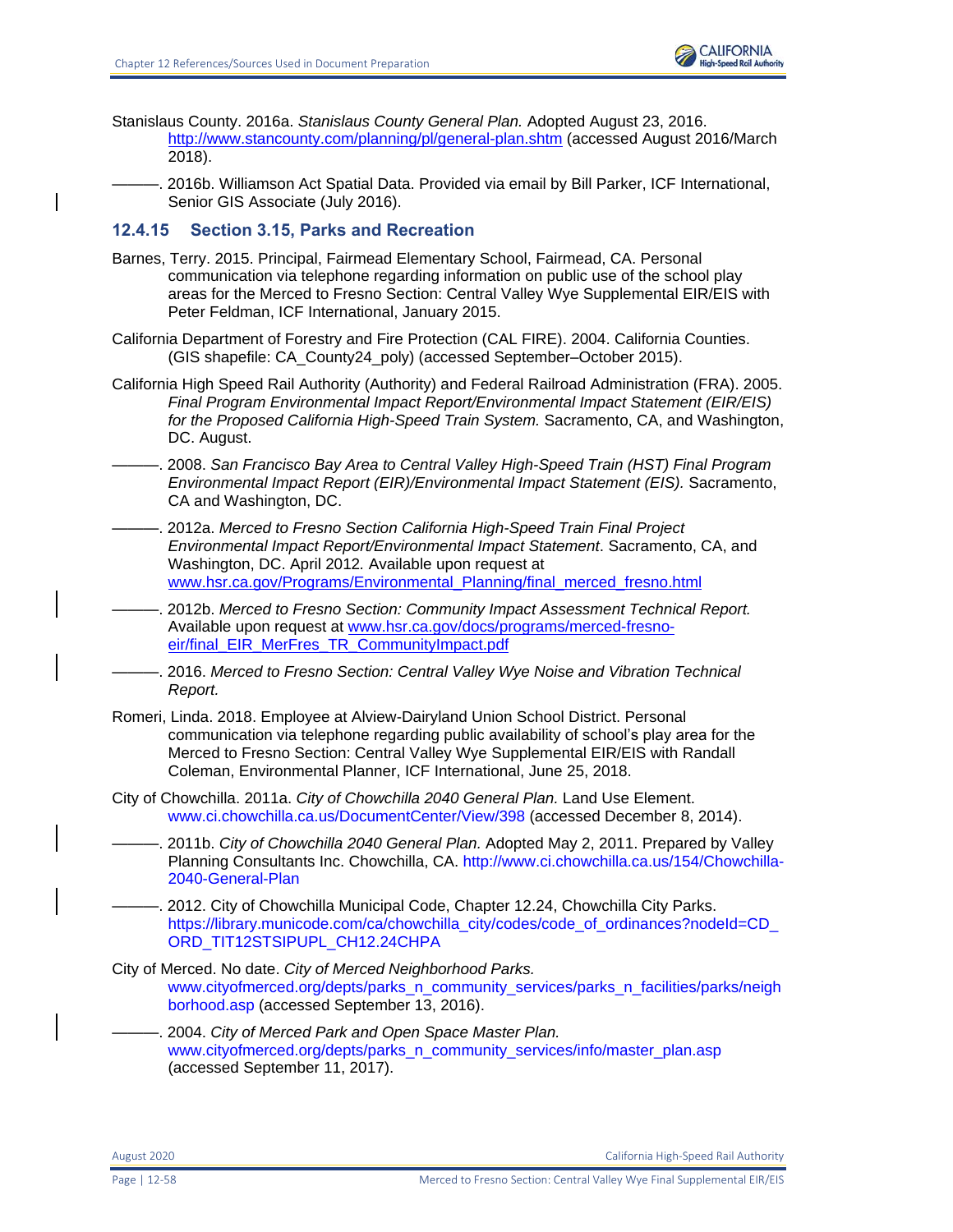

- ———. 2016. *Merced Vision 2030 General Plan.* Chapter 7, Open Space, Conservation, and Recreation. Adopted January 3, 2012; Chapter 7 amended 2016. [www.cityofmerced.org/depts/cd/planning/merced\\_vision\\_2030\\_general\\_plan.asp](file:///C:/Users/19339/Downloads/www.cityofmerced.org/depts/cd/planning/merced_vision_2030_general_plan.asp)
- Environmental Systems Research Institute (ESRI). 2013. Streetmap USA 10.2. (GIS shapefiles: railroads.sdc, highway.sdc) (accessed May 29, 2013).
- ESRI/National Geographic. 2015. National Geographic World Map (Streaming). [http://goto.arcgisonline.com/maps/NatGeo\\_World\\_Map](http://goto.arcgisonline.com/maps/NatGeo_World_Map) (accessed October 2015).
- Federal Railroad Administration (FRA). 2012. *High-Speed Ground Transportation Noise and Vibration Impact Assessment.* September 2012. [www.fra.dot.gov/Elib/Document/2680](https://www.fra.dot.gov/Elib/Document/2680) (accessed March 21, 2014)
- Fresno County. 2000. *Fresno County General Plan*. Adopted October 3, 2000.http://www.co.fresno.ca.us/home/showdocument?id=18117 (accessed August 2, 2016)
- Fresno County Assessor Office. 2015. GIS Department Parcel Data (October 18, 2015).
- Google Earth. 2015. Central Valley Wye, September 2015 Environmental Footprint. 37º07'26.73" N and 120º22'47.23"W. April 12, 2015. (accessed September 26, 2015).
- Hull, Josh. 2015. Recovery Division Chief, U.S. Fish and Wildlife Service, Sacramento, CA. Personal communication via letter regarding wildlife or waterfowl refuges for the Merced to Fresno Section: Central Valley Wye Supplemental EIR/EIS with Peter Feldman, ICF International, February 25, 2015.
- Lopez, Richard. 2016. Superintendent, Merced River School District. Personal communication via email regarding public use of Washington Elementary School recreation facilities with Lily Gilbert, Ascent Environmental, August 8, 2016.
- Madera County. 1995. *Madera County General Plan.* Adopted October 24, 1995. Madera, CA. [www.madera-county.com/rma/planningdept/planning\\_dept\\_docs.html](http://www.madera-county.com/rma/planningdept/planning_dept_docs.html) (accessed December 3, 2014).
- -. 2013. Madera County Code Municipal Code. <https://library.municode.com/index.aspx?clientId=16466> (accessed March 21, 2014).
- Madera County Assessor Office. 2015. GIS Department Parcel Data (October 13, 2015).
- Martin, Charles. 2015. Superintendent, Chowchilla Elementary School District, Chowchilla, CA. Personal communication via letter regarding general information on the Fairmead play areas and joint use agreement with Madera County for the Merced to Fresno Section: Central Valley Wye Supplemental EIR/EIS with Peter Feldman, ICF International, February 25, 2015.
- Merced County. 2013a. Merced County Municipal Code, Chapter 2.72, Office of Emergency Services and Operational Area Council. [www.qcode.us/codes/mercedcounty/](http://www.qcode.us/codes/mercedcounty/) (accessed March 21, 2014).
- ———. 2013b. *2030 Merced County General Plan.* [www.co.merced.ca.us/DocumentCenter/Home/View/6766](file:///C:/Users/19339/Downloads/www.co.merced.ca.us/DocumentCenter/Home/View/6766) (accessed December 8, 2014).
- ———. 2013c. *2030 Merced County General Plan Update Final EIR.* October 2013.
- ———. 2014. *Community & Regional Parks.* [www.co.merced.ca.us/index.aspx?NID=959](http://www.co.merced.ca.us/index.aspx?NID=959) (accessed December 1, 2014).
- Merced County Assessor Office. 2016. GIS Department Parcel Data. (accessed February 1, 2016).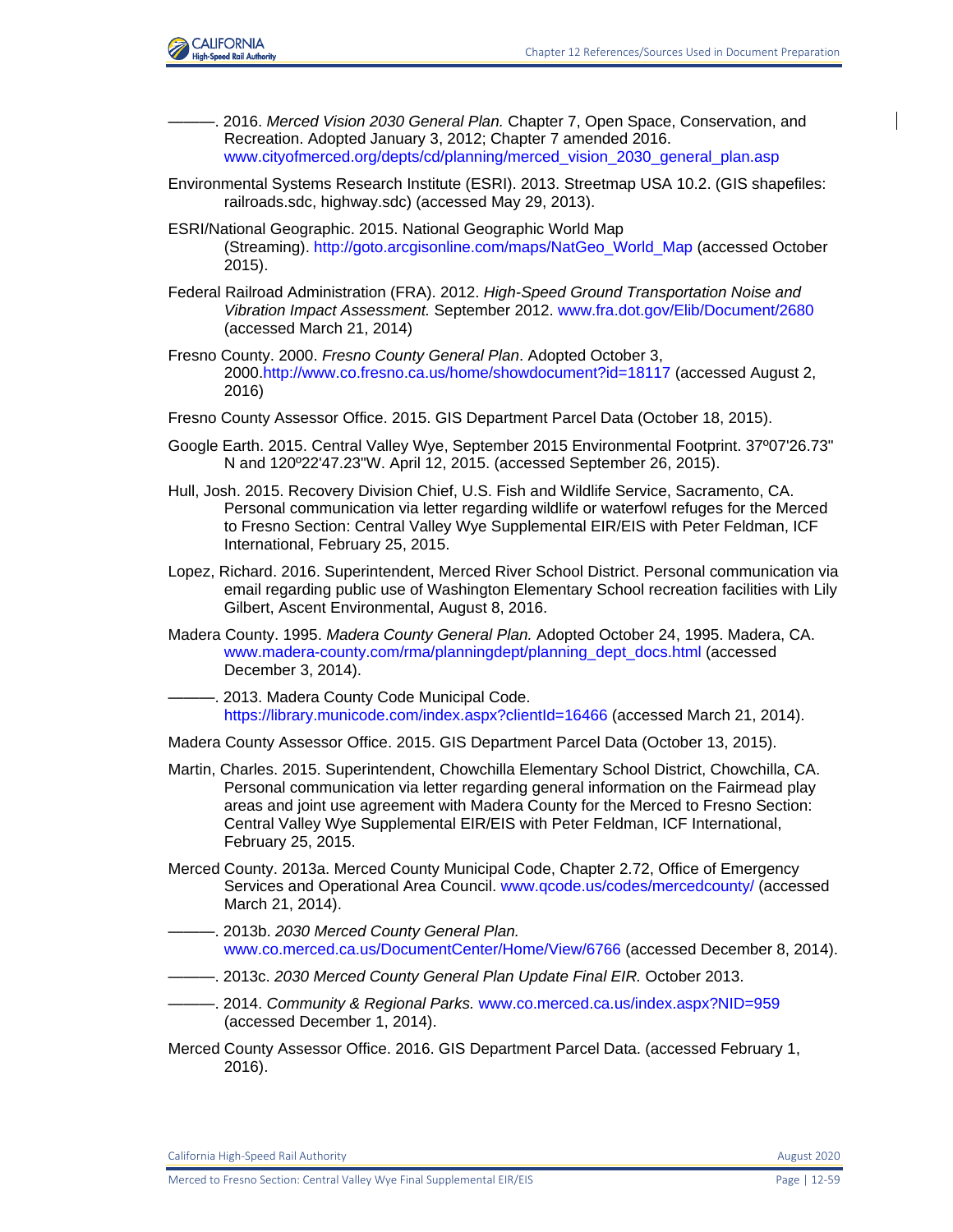

- Olson, John. 2016. Assistant Superintendent, Merced Union High School District. Personal communication via email regarding public use of El Capitan High School recreation facilities with Lily Gilbert, Ascent Environmental, on August 2, 2016.
- Rodriguez, Jaissel. 2017. Community Action Partnership of Madera County. Personal communication via phone regarding public use of Fairmead Head Start Childcare Center recreation facilities with Randall Coleman, ICF, on August 2, 2017.
- Roman, Joe. 2015. Parks and Facilities Supervisor, City of Chowchilla Department of Public Works, Chowchilla, CA. Personal communication via letter regarding planned recreational resources for the Merced to Fresno Section: Central Valley Wye Supplemental EIR/EIS with Peter Feldman, ICF International, February 25, 2015.
- Seay, Mary Ann. 2015. Director of Parks and Community Services, Madera County Resource Management Agency, Madera County, CA. Personal communication via letter regarding general information on Madera County recreation lands for the Merced to Fresno Section: Central Valley Wye Supplemental EIR/EIS with Peter Feldman, ICF International, February 25, 2015.
- Segura, Irene. 2016. Staff, City of Merced, Parks and Community Services. Personal communication via phone regarding public use of the Richard Bernasconi Neighborhood Park with Lily Gilbert, Ascent Environmental, on September 20, 2016.
- Stanislaus County. 2016. *Stanislaus County General Plan.* Adopted August 23, 2016. [www.stancounty.com/planning/pl/general-plan.shtm](http://www.stancounty.com/planning/pl/general-plan.shtm) (accessed August 2016/March 2018).

Stanislaus County Assessor Office. 2016. GIS Department Parcel Data (February 3, 2016).

## **12.4.16 Section 3.16, Aesthetics and Visual Resources**

- Architecture 21. 2016. Original photography shot from 2010 to 2016 during fieldwork in the Central Valley Wye RSA and simulations prepared from 2013 to 2016.
- California Department of Forestry and Fire Protection (CAL FIRE). 2004. California Counties. (GIS shapefile: CA\_County24\_poly) (accessed September–October 2015).
- California Department of Transportation (Caltrans). 2009. *California Scenic Highway Program*. [www.dot.ca.gov/hq/LandArch/scenic\\_highways/scenic\\_hwy.htm.](http://www.dot.ca.gov/hq/LandArch/scenic_highways/scenic_hwy.htm) (accessed February 22, 2010). Sacramento, CA.
- California High-Speed Rail Authority and Federal Railroad Administration (Authority and FRA). 2012. *Merced to Fresno Section California High-Speed Train Final Project Environmental Impact Report/Environmental Impact Statement*. Sacramento, CA, and Washington, DC. April 2012.
	- ———. 2016. *Merced to Fresno Section: Central Valley Wye Aesthetics and Visual Quality Technical Report.*
- City of Chowchilla. 2011. *City of Chowchilla 2040 General Plan.* Adopted May 2, 2011. Prepared by Valley Planning Consultants Inc. (VPC). Chowchilla, CA.
- City of Merced. 2012. *Merced Vision 2030 General Plan*. Adopted January 3, 2012; reflects amendments through August 21, 2015. [www.cityofmerced.org/depts/cd/planning/merced\\_vision\\_2030\\_general\\_plan.asp](https://www.cityofmerced.org/depts/cd/planning/merced_vision_2030_general_plan.asp) (accessed August 23, 2016).
- Environmental Systems Research Institute (ESRI). 2013. Streetmap USA 10.2. (GIS shapefiles: railroads.sdc, highway.sdc) (accessed May 29, 2013).
- ESRI/National Geographic. 2015. National Geographic World Map (Streaming). [http://goto.arcgisonline.com/maps/NatGeo\\_World\\_Map](http://goto.arcgisonline.com/maps/NatGeo_World_Map) (accessed October 2015).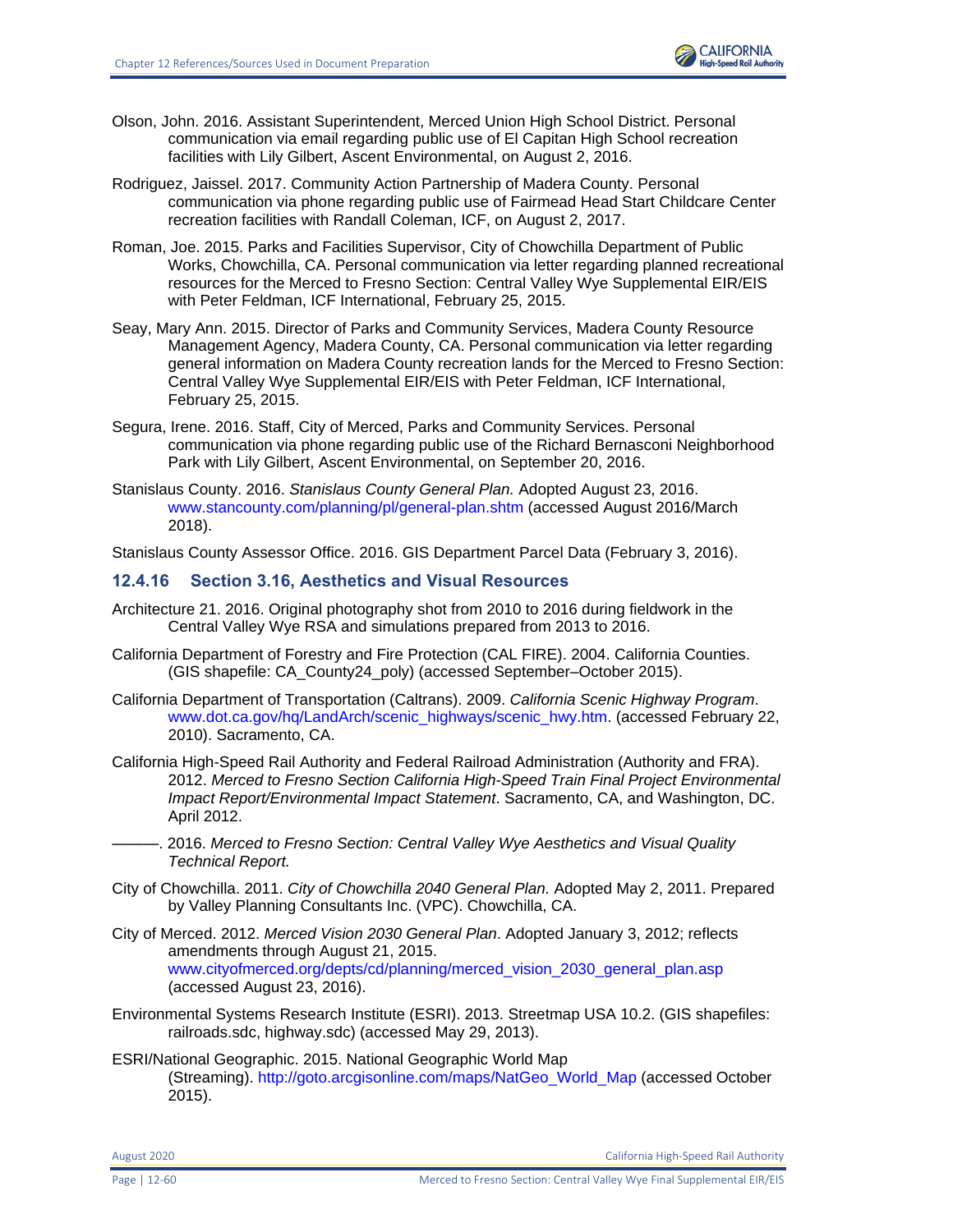

Federal Highway Administration (FHWA). 1988. *Visual Impact Assessment for Highway Projects.*

- Fresno County. 2003. *Fresno County General Plan*. Adopted October 3, 2000; reflects amendments through March 25, 2003. [www.co.fresno.ca.us/DepartmentPage.aspx?id=68048](http://www.co.fresno.ca.us/DepartmentPage.aspx?id=68048) (accessed August 15, 2016).
- Google Streetview. 2016a. @37.1126873,-120.3492013. Google Streetview, June 2013. July 7, 2016. Google Streetview image from June 2013, accessed July 7, 2016.
- ———. 2016b. @37.2136554,-120.3640188. Google Streetview, June 2015. February 29, 2016. Google Streetview image from June 2015, accessed February 2016.
- Madera County. 1995. *Madera County General Plan.* Adopted October 24, 1995. Madera, CA. [www.madera-county.com/rma/planningdept/planning\\_dept\\_docs.html](http://www.madera-county.com/rma/planningdept/planning_dept_docs.html) (accessed July 2010).
- Madera County Transportation Commission (MCTC). 2015. *Madera County Traffic Monitoring Program, 2015 Traffic Volume Report*, page 24. August.
- Merced County. 2013. *2030 Merced County General Plan.*  [www.co.merced.ca.us/documents/28/42/2030%20General%20Plan\\_2014082016172014](http://www.co.merced.ca.us/documents/28/42/2030%20General%20Plan_201408201617201408) [08.pdf.](http://www.co.merced.ca.us/documents/28/42/2030%20General%20Plan_201408201617201408) Prepared by Merced County. Adopted December 10, 2013.
- San Joaquin Valley Regional Planning Agencies. 2009. *San Joaquin Valley Blueprint Update.*  [www.valleyblueprint.org](http://www.valleyblueprint.org/) (accessed December 14, 2016).
- Stanislaus County. 2016. *Stanislaus County General Plan.* Adopted August 23, 2016. [www.stancounty.com/planning/pl/general-plan.shtm](http://www.stancounty.com/planning/pl/general-plan.shtm) (accessed August 2016/March 2018).

U.S. Census Bureau. 2010. (SF-1) P-1. Total Population. 2010.

#### **12.4.17 Section 3.17, Cultural Resources**

- Birnbaum, Charles and Christine Capella Peters. 1996. *The Secretary of the Interior's Standards*  for the Treatment of Historic Properties with Guidelines for the Treatment of Cultural *Landscapes.* U.S. Department of the Interior, National Park Service.
- California Department of Forestry and Fire Protection (CAL FIRE). 2004. California Counties. (GIS shapefile: CA\_County24\_poly) (accessed September–October 2015).
- California High-Speed Rail Authority (Authority). 2019a. *California High-Speed Rail Merced to Fresno Section: Central Valley Wye Archaeological Survey Report Addendum 2.*
- ———. 2019b. *California High-Speed Rail Merced to Fresno Section: Central Valley Wye Historic Architectural Survey Report, Addendum 2.*
- California High-Speed Rail Authority and Federal Railroad Administration (Authority and FRA). 2005. *Final Program EIR/EIS for the Proposed California High-Speed Train System*.
- ———. 2011*. Programmatic Agreement among the Federal Railroad Administration, the Advisory Council on Historic Preservation, the California State Historic Preservation Officer, and the California High-Speed Rail Authority Regarding Compliance with Section 106 of the National Historic Preservation Act as it Pertains to the California High-Speed Train Project.*
- ———. 2012a. *Merced to Fresno Section California High-Speed Train Final Project Environmental Impact Report/Environmental Impact Statement*. Sacramento, CA, and Washington, DC. April 2012*.*
- ———. 2012b. *California High-Speed Train Merced to Fresno Historic Architectural Survey Report (HASR).*
- ———. 2012c. *California High-Speed Train Merced to Fresno Historic Property Survey Report (HPSR).*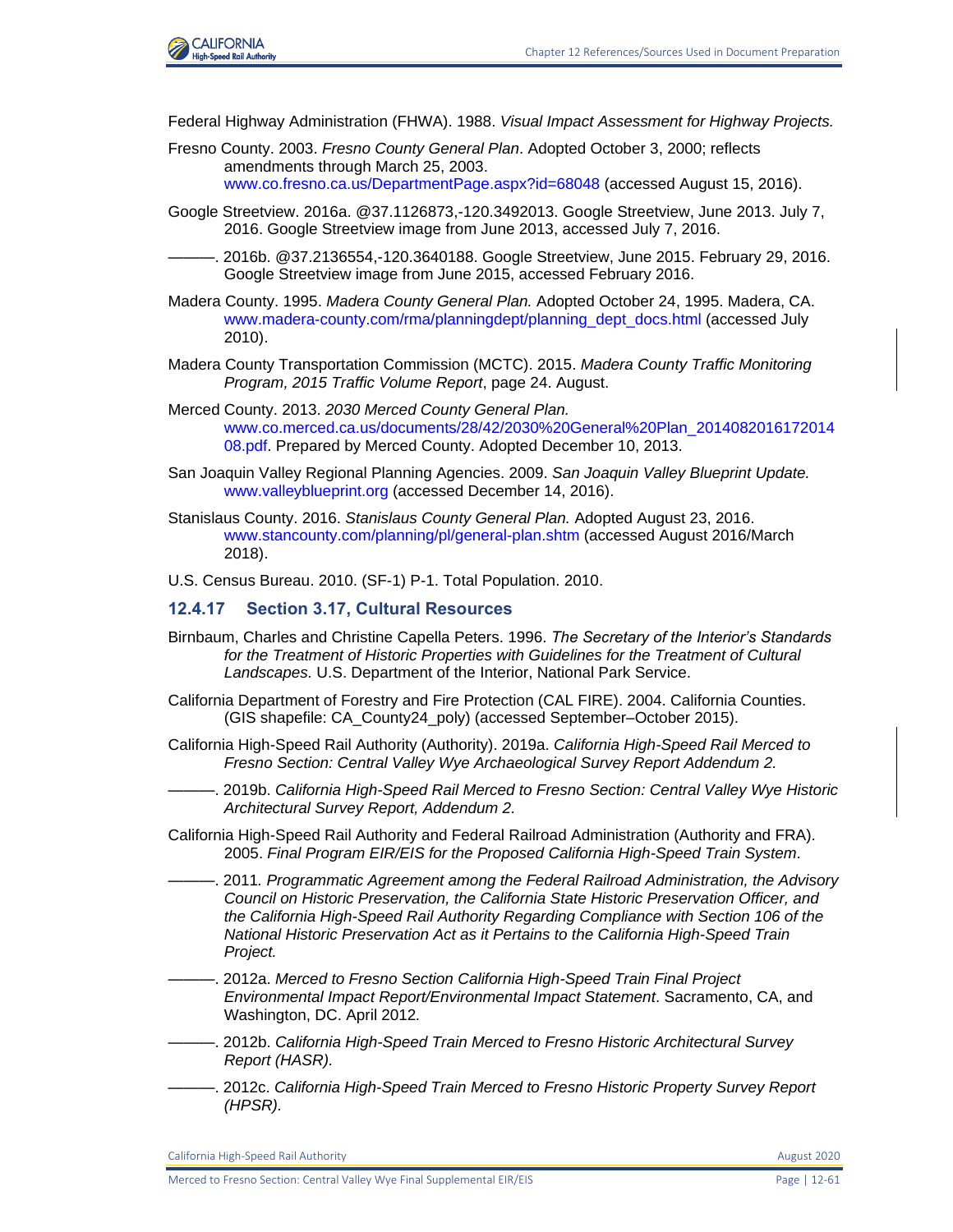

- ———. 2012d. *California High-Speed Train Merced to Fresno Section: Memorandum of Agreement for the Treatment of Adverse Effects on Historic Properties under Section 106 of the National Historic Preservation Act.*
- ———. 2013. *California High-Speed Train Merced to Fresno Section: Amended Memorandum of Agreement for the Treatment of Adverse Effects on Historic Properties under Section 106 of the National Historic Preservation Act.*
- ———. 2016a. *California High-Speed Rail Merced to Fresno Section: Central Valley Wye Electrical Interconnections and Network Upgrades Historic Architectural Survey Report, Addendum 1.*
- ———. 2016b. *California High-Speed Rail Merced to Fresno Section: Central Valley Wye Archaeological Survey Report (ASR).*
- ———. 2016c. *California High-Speed Rail Merced to Fresno Section: Central Valley Wye Archaeological Survey Report Addendum 1 Electrical Interconnections and Network Upgrades (Site 6 and 7).*
- ———. 2016d. *California High-Speed Rail Merced to Fresno Section: Central Valley Wye Historic Architectural Survey Report (HASR).*
- ———. 2017. *California High-Speed Train Merced to Fresno Section: Amended Memorandum of Agreement for the Treatment of Adverse Effects on Historic Properties under Section 106 of the National Historic Preservation Act.*
- ———. 2018. *California High-Speed Rail Merced to Fresno Section: Central Valley Wye Final Supplemental Section 106 Findings of Effect Report.*
- City of Chowchilla. 2011. *City of Chowchilla 2040 General Plan*. Open Space Element, Public Facilities and Services Element, and Public Safety Element. Adopted May 2, 2011. Prepared by Valley Planning Consultants Inc. Chowchilla, CA.
- City of Merced. 2015. *Merced Vision 2030 General Plan.* Adopted January 3, 2012; reflects amendments through August 21, 2015. [www.cityofmerced.org/depts/cd/planning/merced\\_vision\\_2030\\_general\\_plan.asp](https://www.cityofmerced.org/depts/cd/planning/merced_vision_2030_general_plan.asp)
- City of Waterford. 2006. *Waterford Vision 2025 General Plan.* Adopted October 26, 2006. [http://cityofwaterford.org/departments/planning/general-plan/.](http://cityofwaterford.org/departments/planning/general-plan/)
- Environmental Systems Research Institute (ESRI). 2013. Streetmap USA 10.2. (GIS shapefiles: railroads.sdc, highway.sdc) (accessed May 29, 2013).
- ESRI/National Geographic. 2015. National Geographic World Map (Streaming). [http://goto.arcgisonline.com/maps/NatGeo\\_World\\_Map](http://goto.arcgisonline.com/maps/NatGeo_World_Map) (accessed September 2015).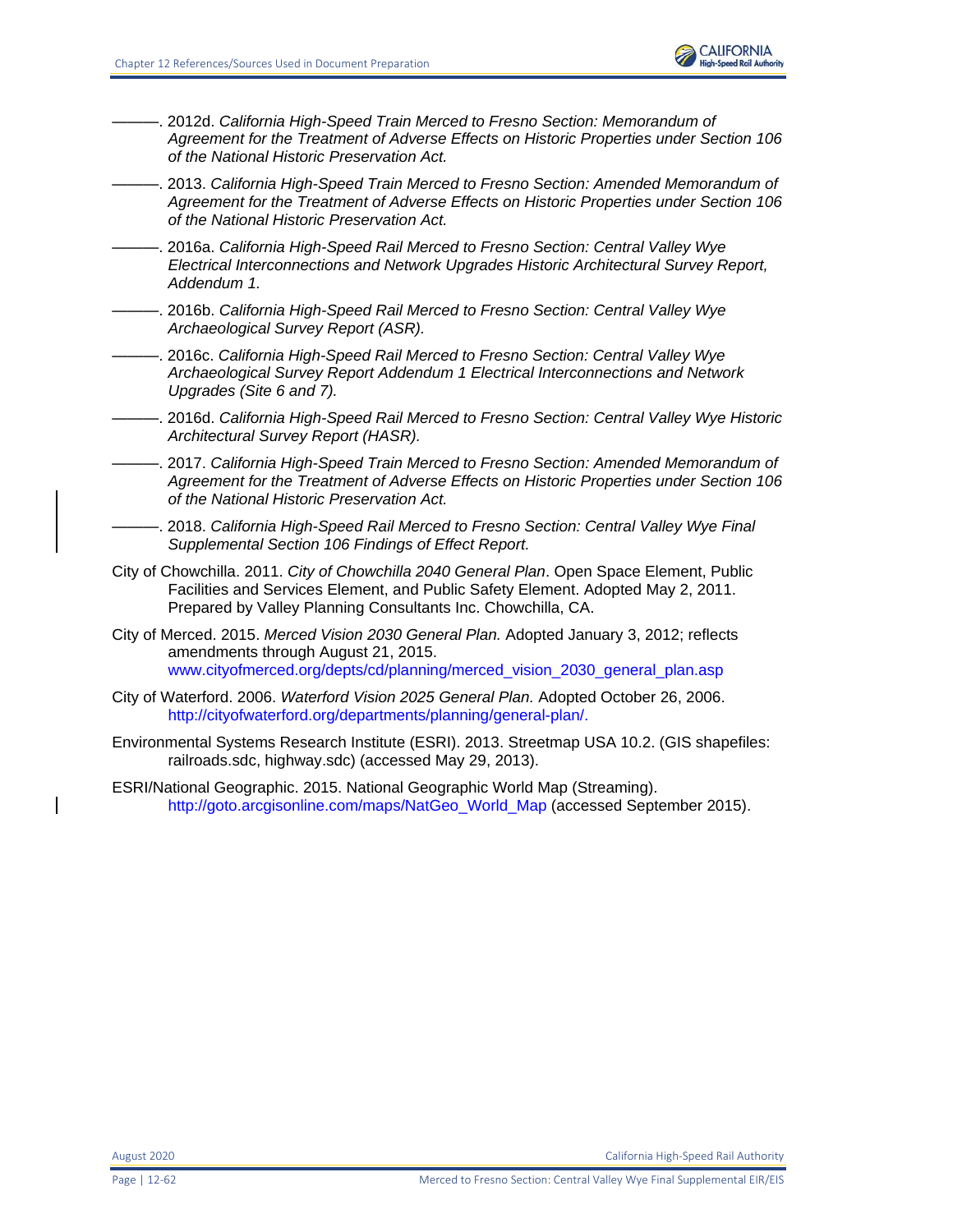

- Federal Railroad Administration and State of California (FRA and State of California). 2019. *Memorandum of Understanding between the Federal Railroad Administration and the State of California, Acting Through Its California State Transportation Agency and Its California High-Speed Rail Authority, for the State of California's Participation in the Surface Transposition Project Delivery Program Pursuant to 23 U.S.C. 327*. July 23, 2019.
- Fresno County. 2000. *Fresno County General Plan*. Adopted October 3, 2000; reflects amendments through March 25, 2003. <http://www.co.fresno.ca.us/home/showdocument?id=18117>
- Google Earth. 2015. Central Valley Wye, September 2015 Environmental Footprint. 37º07'26.73" N and 120º22'47.23"W. April 12, 2015. (accessed September 26, 2015).
- Heizer, R.F. 1978. *Handbook of North American Indians.* Volume 8: California. Washington, DC: Smithsonian Institution.
- Madera County. 1995. *Madera County General Plan*. [www.madera-county.com/index.php/county](http://www.madera-county.com/index.php/county-forms/category/46-general-plan-document-materials?download=6386:general-plan-policy-document)[forms/category/46-general-plan-document-materials?download=6386:general-plan](http://www.madera-county.com/index.php/county-forms/category/46-general-plan-document-materials?download=6386:general-plan-policy-document)[policy-document](http://www.madera-county.com/index.php/county-forms/category/46-general-plan-document-materials?download=6386:general-plan-policy-document) (accessed January 2015).
- Merced County. 2013. *2030 Merced County General Plan.*  [www.co.merced.ca.us/index.aspx?NID=100](http://www.co.merced.ca.us/index.aspx?NID=100) (accessed January 2015).
- Office of Historic Preservation (OHP). 2012. SHPO response re: Section 106 Consultation for the Merced to Fresno Section High-Speed Train Project. March 13, 2012.
	- ———. 2016. SHPO response re: Request for review and comment, Archaeological Survey Report (ASR) and Historic Architectural Survey Report (HASR) for the Central Valley Wye, and the ASR Addendum No. 1 and HASR Addendum No. 1 for the Central Valley Wye-Electrical Interconnections and Upgrades, Merced to Fresno Section High-Speed Train Project, Merced and Madera Counties, California. November 18, 2016.
- ———. 2017. SHPO response re: Review of Additional Documentation Regarding SR 152 and Roads Proposed for Possible Closure for the Central Valley Wye Historical Architectural Survey Report (HASR), Merced to Fresno Section High-Speed Train Project, Merced and Madera Counties, California. January 24, 2017.
- Rosenthal, J. S., G. G. White, and M. Q. Sutton. 2007. *The Central Valley: A View from the Catbird's Seat. California Prehistory: Colonization, Culture, and Complexity.* Terry L. Jones and Kathryn A. Klar, eds. Lanham, MD: AltaMira Press.
- Stanislaus County. 2016. *Stanislaus County General Plan.* Adopted August 23, 2016. [www.stancounty.com/planning/pl/general-plan.shtm.](http://www.stancounty.com/planning/pl/general-plan.shtm)

## **12.4.18 Section 3.18, Regional Growth**

- California Department of Finance (CDOF), Demographic Research Unit. 2012a. Table E-4 Population Estimates for Cities, Counties, and the State, 2001-2010, with 2000 & 2010 Census Counts. Sacramento, California, November 2012. [http://www.dof.ca.gov/Forecasting/Demographics/Estimates/E-4/2001-10/.](http://www.dof.ca.gov/Forecasting/Demographics/Estimates/E-4/2001-10/)
- ———. 2012b. Table E-8 Historical Population and Housing Estimates for Cities, Counties, and the State, 2000-2010. Sacramento, California, November 2012. [http://www.dof.ca.gov/Forecasting/Demographics/Estimates/E-8/2000-10/.](http://www.dof.ca.gov/Forecasting/Demographics/Estimates/E-8/2000-10/)
- ———. 2014. Table P-1 (Total Populations) State and County Population Projections July 1, 2010-2060 (5-year increments). Sacramento, California, December 2014. [http://www.dof.ca.gov/Forecasting/Demographics/Projections/.](http://www.dof.ca.gov/Forecasting/Demographics/Projections/)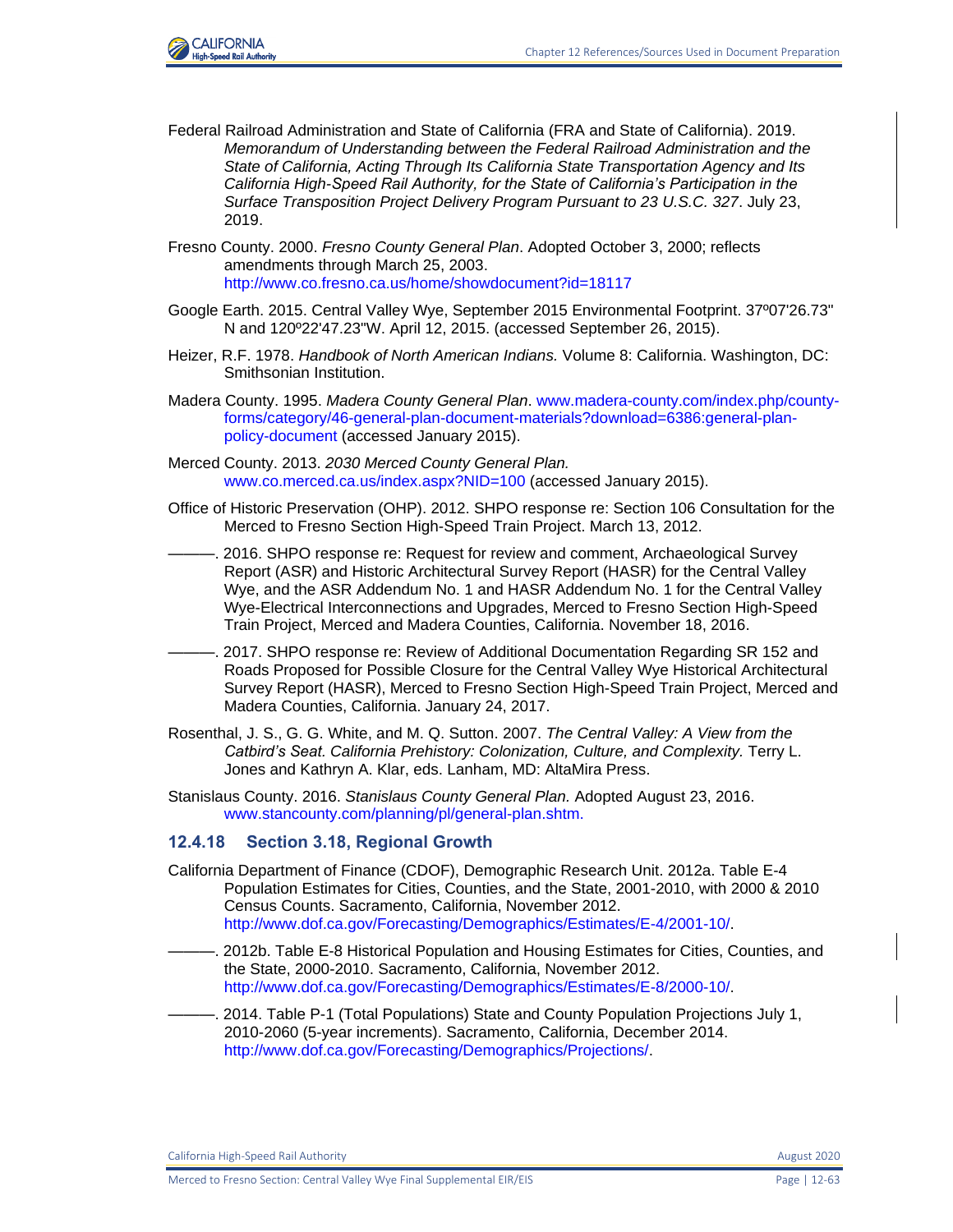

- ———. 2015. Table P-4: Projected Households, Household Population, Group quarters and persons per Household for the Counties and State of California 2010-2030, March 10, 2015. [http://www.dof.ca.gov/Forecasting/Demographics/Projections/.](http://www.dof.ca.gov/Forecasting/Demographics/Projections/)
- ———. 2016a. Table E-1 Population Estimates for Cities, Counties and the State with Annual Percent Change — January 1, 2015 and 2016. Sacramento, California, May 2016. [http://www.dof.ca.gov/Forecasting/Demographics/Estimates/E-1/.](http://www.dof.ca.gov/Forecasting/Demographics/Estimates/E-1/)
- 2016b. Table E-5, County/State Population and Housing Estimates, 1/1/15, released May 1, 2016. [http://www.dof.ca.gov/Forecasting/Demographics/Estimates/E-5/.](http://www.dof.ca.gov/Forecasting/Demographics/Estimates/E-5/)
- California Department of Housing and Community Development (CHCD). 2015a. Letter to Fresno County Council of Governments, 5th Cycle Regional Housing Need Determination for Housing Element Updates. December 30, 2015. [http://www.hcd.ca.gov/housing-policy](http://www.hcd.ca.gov/housing-policy-development/housing-resource-center/plan/he/fresno_cog_5thrhna123013.pdf)[development/housing-resource-center/plan/he/fresno\\_cog\\_5thrhna123013.pdf.](http://www.hcd.ca.gov/housing-policy-development/housing-resource-center/plan/he/fresno_cog_5thrhna123013.pdf)
	- ———. 2015b. Letter to Madera County Transportation Commission, 5th Cycle Regional Housing Need Determination for Housing Element Updates. December 30, 2015. [http://www.hcd.ca.gov/housing-policy-development/housing-resource](http://www.hcd.ca.gov/housing-policy-development/housing-resource-center/plan/he/madera_ctc_5thrhna123013.pdf)[center/plan/he/madera\\_ctc\\_5thrhna123013.pdf.](http://www.hcd.ca.gov/housing-policy-development/housing-resource-center/plan/he/madera_ctc_5thrhna123013.pdf)
- 2015c. Letter to Merced County Association of Governments, 5th Cycle Regional Housing Need Determination for Housing Element Updates. December 30, 2015. [http://www.hcd.ca.gov/housing-policy-development/housing-resource](http://www.hcd.ca.gov/housing-policy-development/housing-resource-center/plan/he/merced_cag_5thrhna123013.pdf)[center/plan/he/merced\\_cag\\_5thrhna123013.pdf](http://www.hcd.ca.gov/housing-policy-development/housing-resource-center/plan/he/merced_cag_5thrhna123013.pdf)
- California Department of Transportation (Caltrans). 2014. Office of State Planning, Economic Analysis Branch *California County-Level Economic Forecast 2014-2040.* September 2014. http://www.dot.ca.gov/hq/tpp/offices/eab/socio\_economic\_files/ 2014/FullReport.pdf.
- California Employment Development Department, Labor Market Information Division. 2016a. *Industry Employment & Labor Force – by Annual Average 1990-2015, March 2015 Benchmark*, released June 17, 2016 for Fresno MSA (Fresno County), Madera MSA (Madera County), Merced MSA (Merced County), and State of California. [http://www.labormarketinfo.edd.ca.gov/data/employment-by-industry.html.](http://www.labormarketinfo.edd.ca.gov/data/employment-by-industry.html)
	- ———. 2016b. *2014-2024 Industry Employment Projections for Madera MSA (Madera County)*, released December 2016. [http://www.labormarketinfo.edd.ca.gov/data/employment](http://www.labormarketinfo.edd.ca.gov/data/employment-projections.html)[projections.html.](http://www.labormarketinfo.edd.ca.gov/data/employment-projections.html)
	- ———. 2016c. *2014-2024 Industry Employment Projections for Merced MSA (Merced County)*, released December 2016. [http://www.labormarketinfo.edd.ca.gov/data/employment](http://www.labormarketinfo.edd.ca.gov/data/employment-projections.html)[projections.html.](http://www.labormarketinfo.edd.ca.gov/data/employment-projections.html)
	- ———. 2017a. *2014-2024 Industry Employment Projections for Fresno MSA (Fresno County)*, released January 2017. [http://www.labormarketinfo.edd.ca.gov/data/employment](http://www.labormarketinfo.edd.ca.gov/data/employment-projections.html)[projections.html.](http://www.labormarketinfo.edd.ca.gov/data/employment-projections.html)
- ———. 2017b. *Unemployment Rates and Labor Force Data for California Areas, Sub-County Areas (Cities and Towns) – labor force, unemployment, and unemployment rates for 2000, 2010, and 2015 for California; counties of Fresno, Madera, and Merced; and cities of Fresno, Chowchilla, Madera, and Merced. Data downloaded July 3, 2017*. [http://www.labormarketinfo.edd.ca.gov/data/unemployment-and-labor-force.html.](http://www.labormarketinfo.edd.ca.gov/data/unemployment-and-labor-force.html)
- California High-Speed Rail Authority (Authority). 2016. *2016 Business Plan, Connecting and Transforming California*. May 1, 2016. Available upon request at [http://www.hsr.ca.gov/docs/about/business\\_plans/2016\\_BusinessPlan.pdf.](http://www.hsr.ca.gov/docs/about/business_plans/2016_BusinessPlan.pdf)
	- ———. 2017. *Environmental Methodology Guidelines*, Version 5. Appendix F, *Updated Environmental Methodology Guidelines for Regional Growth Estimates for Long-Term Employment and Population Increases.* April.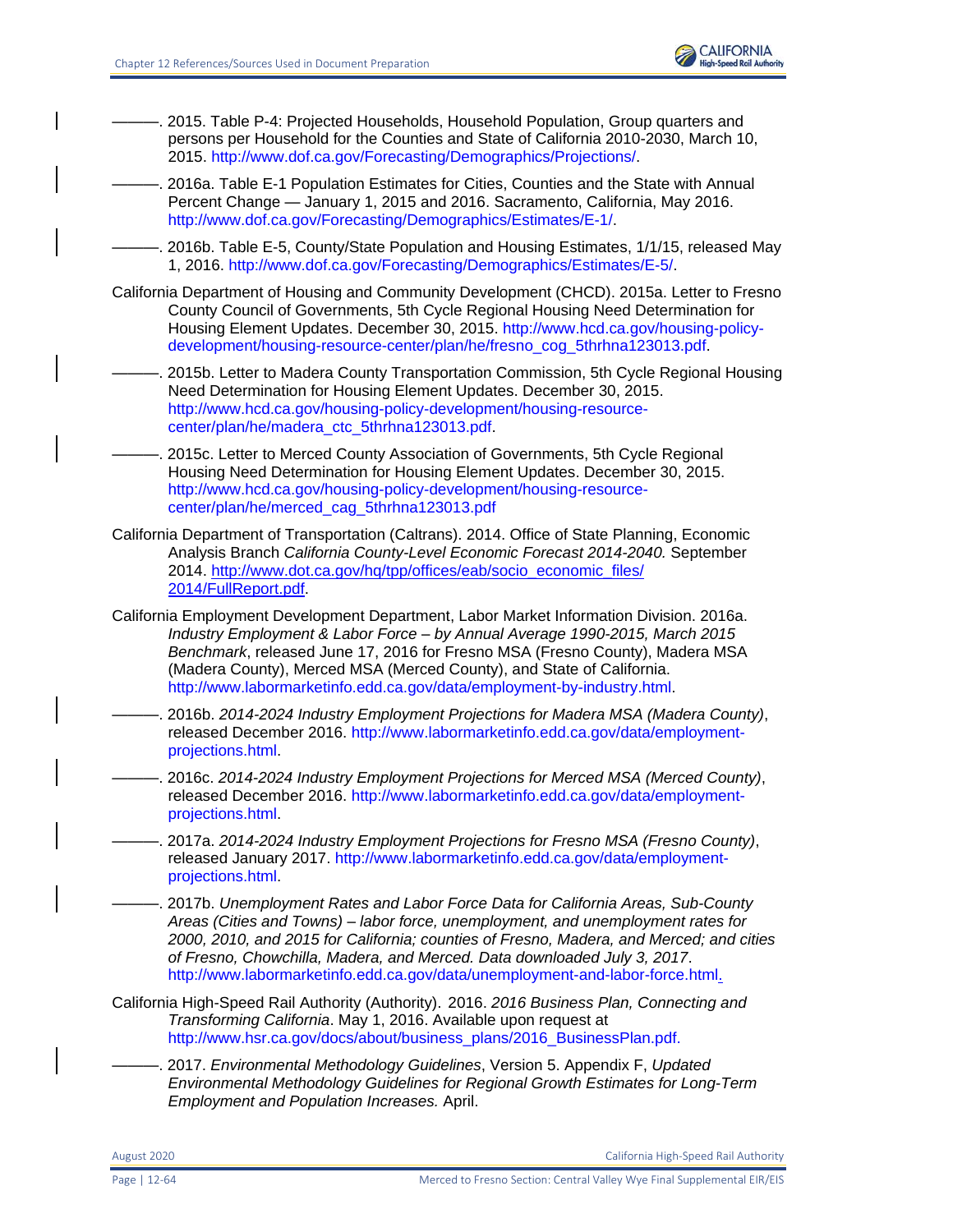



- California High-Speed Rail Authority and Federal Railroad Administration (Authority and FRA). 2012. *Merced to Fresno California High-Speed Train Final Project Environmental Impact Report/Environmental Impact Statement.* April 2012.
- California Office of Planning and Research. 1978. *Urban Strategy for California*. February 1978. [https://www.opr.ca.gov/docs/urban\\_strategy.pdf.](https://www.opr.ca.gov/docs/urban_strategy.pdf)
	- ———. 2015. *A Strategy for California @ 50 Million, The Governor's Environmental Goals and Policy Report (EGPR).* November 2015. [https://www.opr.ca.gov/docs/EGPR\\_Nov\\_2015.pdf.](https://www.opr.ca.gov/docs/EGPR_Nov_2015.pdf)
- City of Chowchilla. 2011. *2040 General Plan.* Adopted May 2, 2011. http://www.ci.chowchilla.ca.us/comdev/com\_econ\_development.htm#gen plan.
- ———. 2017. *2040 General Plan, 2016-2024 Housing Element*. Adopted April 2017. [http://www.ci.chowchilla.ca.us/DocumentCenter/View/440.](http://www.ci.chowchilla.ca.us/DocumentCenter/View/440)
- City of Fresno. 2014. *Fresno General Plan.* Prepared by the Development and Resource Management Department and Dyett & Bhatia for the City of Fresno. Adopted December 18, 2014.

[http://www.fresno.gov/Government/DepartmentDirectory/DARM/AdvancedPlanning/Down](http://www.fresno.gov/Government/DepartmentDirectory/DARM/AdvancedPlanning/Downloads.htm) [loads.htm.](http://www.fresno.gov/Government/DepartmentDirectory/DARM/AdvancedPlanning/Downloads.htm)

- ———. 2017. *Fresno General Plan, 2015-2023 Housing Element*. Adopted by City Council Resolution 2017-107. April 13.
- City of Madera. 2009. *General Plan.* Adopted October 7, 2009. [http://www.cityofmadera.org/c/document\\_library/get\\_file?uuid=73693e87-e0a2-4ee0](http://www.cityofmadera.org/c/document_library/get_file?uuid=73693e87-e0a2-4ee0-ac77-cd786c64c79e&groupId=10128) [ac77-cd786c64c79e&groupId=10128.](http://www.cityofmadera.org/c/document_library/get_file?uuid=73693e87-e0a2-4ee0-ac77-cd786c64c79e&groupId=10128)
- ———. 2015. *2016-2024 Housing Element Update*. Adopted December 2, 2015. [http://www.cityofmadera.ca.gov/home/departments/community-development/general](http://www.cityofmadera.ca.gov/home/departments/community-development/general-plan/)[plan/](http://www.cityofmadera.ca.gov/home/departments/community-development/general-plan/)
- City of Merced. 2012. *Merced Vision 2030 General Plan.* Adopted Jan. 3, 2012, amended Land Use Plan Map August 4, 2015. Available at: [https://www.cityofmerced.org/depts/cd/planning/merced\\_vision\\_2030\\_general\\_plan.asp.](https://www.cityofmerced.org/depts/cd/planning/merced_vision_2030_general_plan.asp)
- ———. 2016. *Merced Vision 2030 General Plan, Chapter 9 Housing Element*. Adopted July 18, 2016. Available at: [https://www.cityofmerced.org/civicax/filebank/blobdload.aspx?BlobID=11482.](https://www.cityofmerced.org/civicax/filebank/blobdload.aspx?BlobID=11482)
- Fresno County. 2000. *Fresno County General Plan.* Adopted March 25, 2003. [http://www.co.fresno.ca.us/home/showdocument?id=18117.](http://www.co.fresno.ca.us/home/showdocument?id=18117)
- Fresno County. 2003. Revised Public Review Draft Background Report. Adopted October 3, 2000. [www.co.fresno.ca.us/viewdocument.aspx?id=5696](http://www.co.fresno.ca.us/viewdocument.aspx?id=5696) (accessed September 6, 2016).
- Fresno County Council of Governments (FCOG). 2014a. *2014 Regional Transportation Plan and Sustainable Communities Strategy.* Adopted June 26, 2014. [http://www.fresnocog.org/rtp.](http://www.fresnocog.org/rtp)
- ———. 2014b. *2014 Fresno County Regional Housing Needs Allocation Plan.* Approved July 31, 2014.

[http://www.fresnocog.org/sites/default/files/publications/RHNA/Cover\\_letter\\_and\\_Final\\_Fr](http://www.fresnocog.org/sites/default/files/publications/RHNA/Cover_letter_and_Final_Fresno_COG_RHNA_Plan.pdf) [esno\\_COG\\_RHNA\\_Plan.pdf.](http://www.fresnocog.org/sites/default/files/publications/RHNA/Cover_letter_and_Final_Fresno_COG_RHNA_Plan.pdf)

- ———. 2016. *Fresno Multi-Jurisdictional 2015-2023 Housing Element.* Adopted April 2016. [http://www.fresnocog.org/multi-jurisdictional-housing-element.](http://www.fresnocog.org/multi-jurisdictional-housing-element)
- Madera County. 1995. *Madera County General Plan.* Adopted Oct. 24, 1995. [http://www.madera](http://www.madera-county.com/index.php/county-forms/category/46-general-plan-document-materials)[county.com/index.php/county-forms/category/46-general-plan-document-materials.](http://www.madera-county.com/index.php/county-forms/category/46-general-plan-document-materials)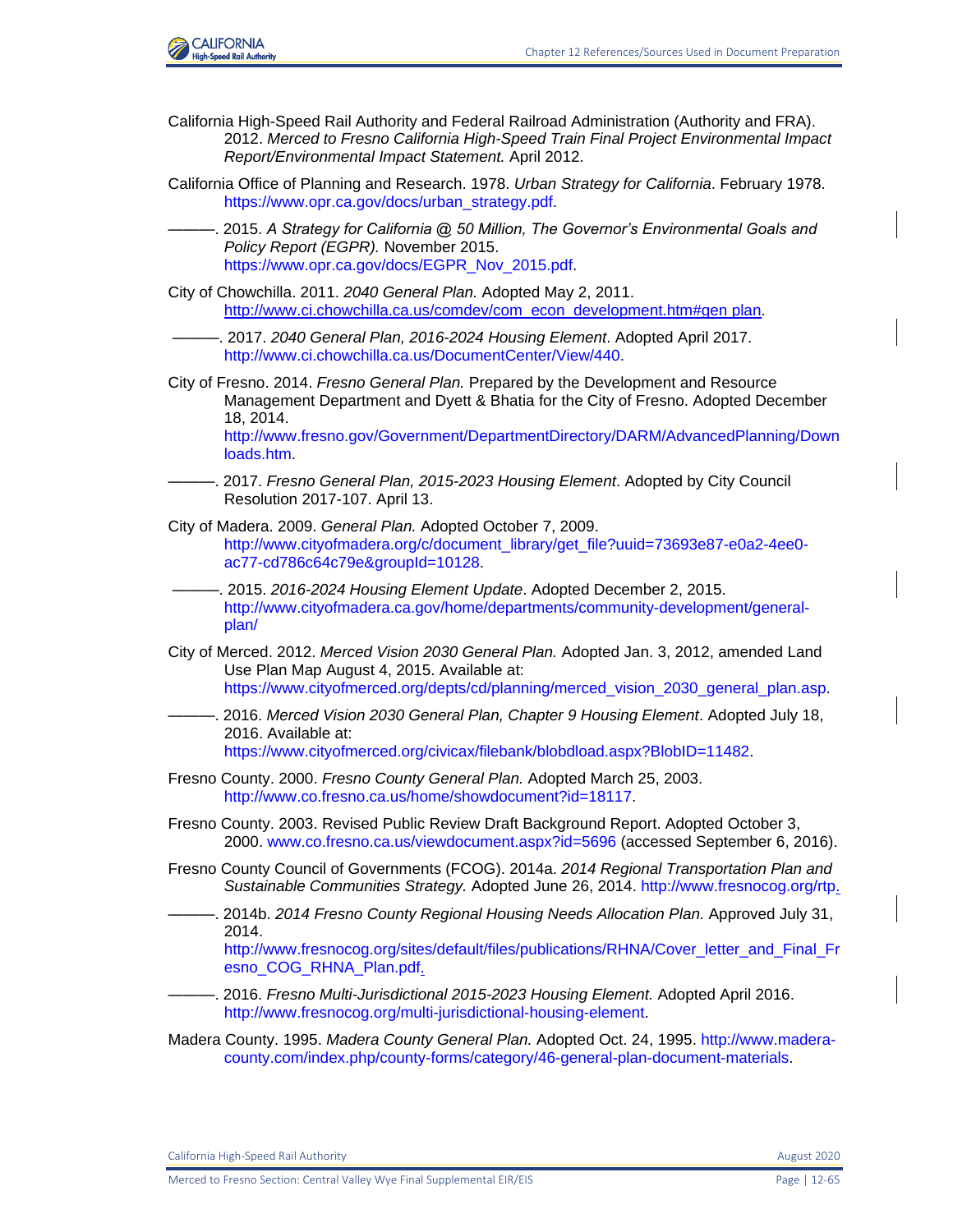

- ———. 2015. *County of Madera 2016-2024 Housing Element Update.* Adopted November 3, 2015. [http://madera-county.com/index.php/county-forms/category/46-general-plan](http://madera-county.com/index.php/county-forms/category/46-general-plan-document-materials)[document-materials.](http://madera-county.com/index.php/county-forms/category/46-general-plan-document-materials)
- Madera County Transportation Commission. 2014. *2014 Regional Transportation Plan and Sustainable Communities Strategy.* July 11, 2014. [http://www.maderactc.org/wp](http://www.maderactc.org/wp-content/uploads/2014/07/MCTC-2014-Final-RTP-SCS.pdf)[content/uploads/2014/07/MCTC-2014-Final-RTP-SCS.pdf.](http://www.maderactc.org/wp-content/uploads/2014/07/MCTC-2014-Final-RTP-SCS.pdf)
- Merced County. 2013. *2030 Merced County General Plan*. Adopted December 10, 2013. [http://www.co.merced.ca.us/index.aspx?NID=100.](http://www.co.merced.ca.us/index.aspx?NID=100)
- ———. 2016. *Merced County Housing Element Update*. Adopted July 12, 2016. http://www.co.merced.ca.us/DocumentCenter/View/12119.
- Merced County Association of Governments. 2014. *Regional Transportation Plan, 2014-2040, Sustainable Communities Strategy for Merced County*. Adopted September 25, 2014 and Amendment 1 adopted May 19, 2016. [http://www.mcagov.org/209/2014-Regional-](http://www.mcagov.org/209/2014-Regional-Transportation-Plan)[Transportation-Plan.](http://www.mcagov.org/209/2014-Regional-Transportation-Plan)
- Mintier Harnish, Carol Whiteside Consulting, Mogavero Notestine Associates, and The Rios Company. 2010. *San Joaquin Valley Blueprint Planning Process, Summary Report*. September 2010. [http://www.valleyblueprint.org/news/2010/10/13/blueprint-roadmap](http://www.valleyblueprint.org/news/2010/10/13/blueprint-roadmap-summary-final-report.html)[summary-final-report.html.](http://www.valleyblueprint.org/news/2010/10/13/blueprint-roadmap-summary-final-report.html)
- Parsons Brinckerhoff. 2015. *California High-Speed Rail and the Central Valley Economy.* Prepared in association with Oliveira Advisory Services. January 2015. [http://www.hsr.ca.gov/docs/Newsroom/reports/2015/](http://www.hsr.ca.gov/docs/Newsroom/reports/2015/FINAL_FULL_CENTRAL_VALLEY_ECONOMIC_STUDY_REPORT_020515.pdf) [FINAL\\_FULL\\_CENTRAL\\_VALLEY\\_ECONOMIC\\_STUDY\\_REPORT\\_020515.pdf.](http://www.hsr.ca.gov/docs/Newsroom/reports/2015/FINAL_FULL_CENTRAL_VALLEY_ECONOMIC_STUDY_REPORT_020515.pdf)

U.S. Census Bureau. 2010. (SF-1) P-1. Total Population. 2010.

## **12.4.19 Section 3.19, Cumulative Impacts**

- California Department of Finance (CDOF). 2014. Table P-1 (Total Populations) State and County Population Projections July 1, 2010-2060 (5-year increments). Sacramento, California, December 2014. [www.dof.ca.gov/Forecasting/Demographics/Projections/www.dof.ca.gov/Forecasting/De](file:///C:/Users/19339/Downloads/www.dof.ca.gov/Forecasting/Demographics/Projections/www.dof.ca.gov/Forecasting/Demographics/Projections) [mographics/Projections/.](file:///C:/Users/19339/Downloads/www.dof.ca.gov/Forecasting/Demographics/Projections/www.dof.ca.gov/Forecasting/Demographics/Projections)
- California High-Speed Rail Authority and Federal Railroad Administration (Authority and FRA). 2012. *California High-Speed Train Project EIR/EIS, Merced to Fresno Section Paleontological Resources Technical Report.* April 2012.
- City of Chowchilla. 2011. *City of Chowchilla 2040 General Plan.* Adopted May 2, 2011. Prepared by Valley Planning Consultants Inc. (VPC). Chowchilla, CA.
- City of Madera. 2009. *General Plan.* Adopted October 7, 2009. [www.cityofmadera.org/c/document\\_library/get\\_file?uuid=73693e87-e0a2-4ee0-ac77](http://www.cityofmadera.org/c/document_library/get_file?uuid=73693e87-e0a2-4ee0-ac77-cd786c64c79e&groupId=10128) [cd786c64c79e&groupId=10128.](http://www.cityofmadera.org/c/document_library/get_file?uuid=73693e87-e0a2-4ee0-ac77-cd786c64c79e&groupId=10128)
- City of Merced. 2011. *Merced Vision 2030 General Plan Draft Program EIR.* Adopted July 20, 2011. Prepared by Quad Knopf, Inc. [www.lafcomerced.org/pdfs/Meetings/2016/06-](http://www.lafcomerced.org/pdfs/Meetings/2016/06-15/Draft_Program_EIR_Merced_Vision_2030_General_Plan_August%202010.pdf) [15/Draft\\_Program\\_EIR\\_Merced\\_Vision\\_2030\\_General\\_Plan\\_August%202010.pdf](http://www.lafcomerced.org/pdfs/Meetings/2016/06-15/Draft_Program_EIR_Merced_Vision_2030_General_Plan_August%202010.pdf)
- City of Merced. 2015. *Merced Vision 2030 General Plan*. Adopted January 3, 2012; reflects amendments through August 21, 2015. Merced, CA. https://www.cityofmerced.org/depts/cd/planning/merced\_vision\_2030\_general\_plan.asp
- City of Waterford. 2006. *Waterford Vision 2025 General Plan Program Environmental Impact Report.* Adopted October 26, 2006. Prepared by Waterford Planning Department. [http://cityofwaterford.org/departments/planning/general-plan/ \(accessed December 19,](http://cityofwaterford.org/departments/planning/general-plan/%20(accessed%20December%2019,%202016))  [2016\).](http://cityofwaterford.org/departments/planning/general-plan/%20(accessed%20December%2019,%202016))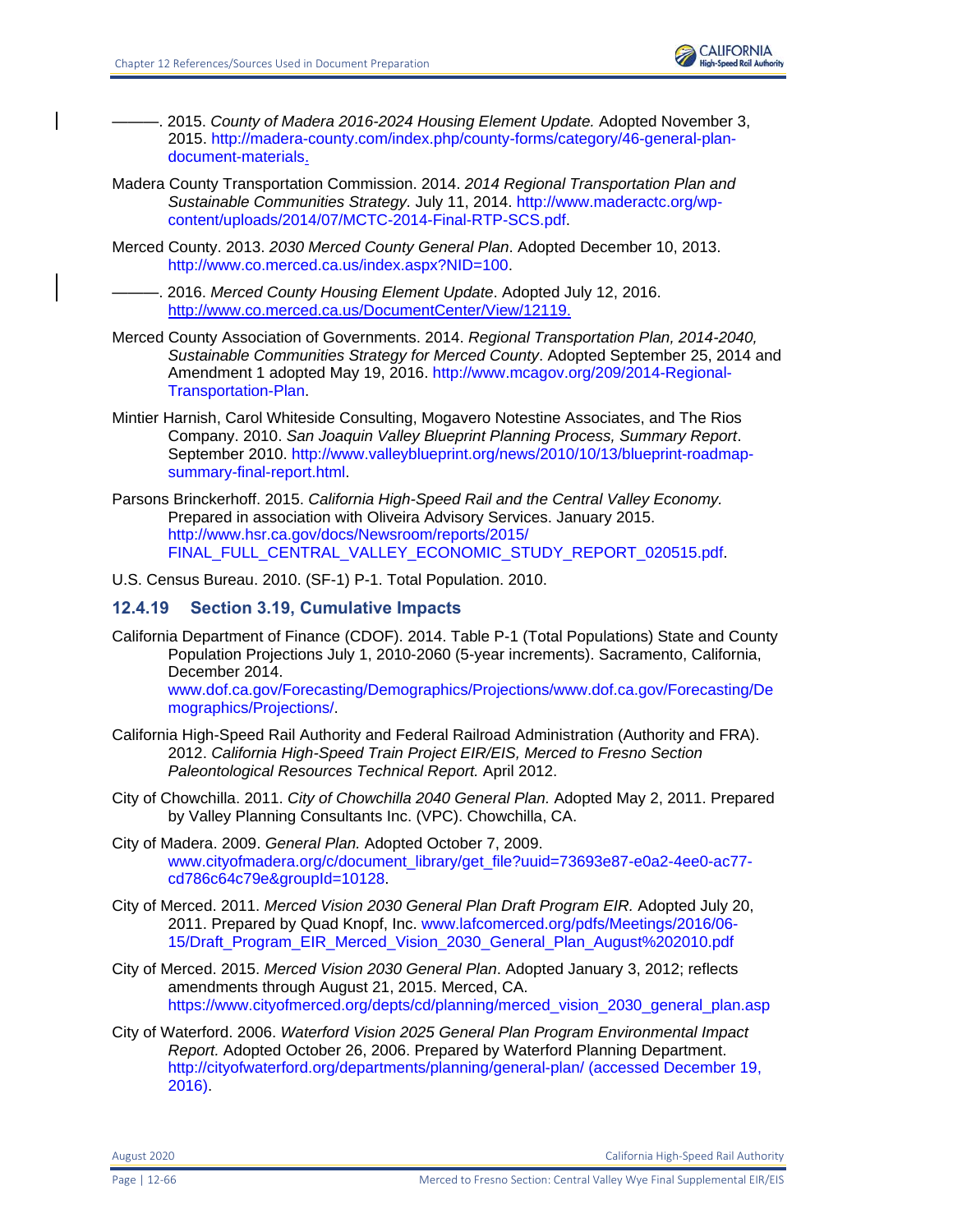

- Council on Environmental Quality. 1997. *Considering Cumulative Effects Under the National Environmental Policy Act.* Washington, DC. January.
- Federal Railroad Administration (FRA). 2012. *High Speed Ground Transportation Noise and Vibration Impact Assessment Manual.* May 2012.
- Fresno County. 2000. *Fresno County General Plan Update. Draft Environmental Impact Report* February 2000. [www.co.fresno.ca.us/DepartmentPage.aspx?id=68045](http://www.co.fresno.ca.us/DepartmentPage.aspx?id=68045) (accessed December 20, 2016).
- Fresno County Council of Governments. 2014. *Regional Transportation Plan and Sustainable Communities Strategy, Draft Program Environmental Impact Report*. March 21, 2014. [www.fresnocog.org/sites/default/files/publications/RTP/Final\\_RTP/Fresno\\_COG\\_2014\\_R](http://www.fresnocog.org/sites/default/files/publications/RTP/Final_RTP/Fresno_COG_2014_RTP_Draft_PEIR.pdf) [TP\\_Draft\\_PEIR.pdf](http://www.fresnocog.org/sites/default/files/publications/RTP/Final_RTP/Fresno_COG_2014_RTP_Draft_PEIR.pdf) (accessed December 20, 2016).
- Madera County. 1995. *Madera County General Plan.* Adopted October 24, 1995. Madera, CA. [www.madera-county.com/index.php/forms-and-documents/category/46-general-plan](http://www.madera-county.com/index.php/forms-and-documents/category/46-general-plan-document-materials)[document-materials](http://www.madera-county.com/index.php/forms-and-documents/category/46-general-plan-document-materials) (accessed March 12, 2014 and December 20, 2016).
- Madera County Planning Department. 2012. *Fairmead Colony Area Plan*. Draft, Alternative D, March 2012. [http://www.fairmead.org/wp-content/uploads/2011/10/Fairmead-Colony-](http://www.fairmead.org/wp-content/uploads/2011/10/Fairmead-Colony-Area-Plan.pdf)[Area-Plan.pdf](http://www.fairmead.org/wp-content/uploads/2011/10/Fairmead-Colony-Area-Plan.pdf) (accessed June 10, 2015)
- Madera County Building Inspection Division. 2007. *Madera County Public Facilities Fee Notice.* Adopted February 13, 2007. [www.madera-county.com/index.php/building](http://www.madera-county.com/index.php/building-documents?download=686:publicfacilitiesfeeqa)[documents?download=686:publicfacilitiesfeeqa](http://www.madera-county.com/index.php/building-documents?download=686:publicfacilitiesfeeqa) (accessed December 21, 2016).
- Madera County Transportation Commission (MCTC). 2014a. Final 2014 Regional Transportation Plan and Sustainable Communities Strategy (RTP & SCS). [www.maderactc.org/wp](file:///C:/Users/19339/Downloads/www.maderactc.org/wp-content/uploads/2014/07/MCTC-2014-Final-RTP-SCS.pdf)[content/uploads/2014/07/MCTC-2014-Final-RTP-SCS.pdf](file:///C:/Users/19339/Downloads/www.maderactc.org/wp-content/uploads/2014/07/MCTC-2014-Final-RTP-SCS.pdf) Adopted July 11, 2014. (accessed December 22, 2016).
- ———. 2014b. *Draft Program Environmental Impact Report for the 2014 Regional Transportation Plan and Sustainable Communities Strategy.* Table 3-3. [www.maderactc.org/wp](http://www.maderactc.org/wp-content/uploads/2013/04/MCTC-2014-RTP-SCS-Draft-PEIR.pdf)[content/uploads/2013/04/MCTC-2014-RTP-SCS-Draft-PEIR.pdf](http://www.maderactc.org/wp-content/uploads/2013/04/MCTC-2014-RTP-SCS-Draft-PEIR.pdf) (accessed September 3, 2015).
- Merced County. 2012. *2030 Merced County General Plan Draft Program Environmental Impact Report.* November 2012. [www.co.merced.ca.us/pdfs/planning/generalplan/DraftGP/DEIR/22\\_ceqa\\_mcgpu\\_eir\\_20](http://www.co.merced.ca.us/pdfs/planning/generalplan/DraftGP/DEIR/22_ceqa_mcgpu_eir_2012_11_23f.pdf) [12\\_11\\_23f.pdf](http://www.co.merced.ca.us/pdfs/planning/generalplan/DraftGP/DEIR/22_ceqa_mcgpu_eir_2012_11_23f.pdf) (accessed December 19, 2016).
- ———. 2013. *2030 Merced County General Plan.* Adopted December 10, 2013. [www.co.merced.ca.us/documents/28/42/2030%20General%20Plan\\_2014082016172014](file:///C:/Users/33673/AppData/Roaming/Microsoft/Word/www.co.merced.ca.us/documents/28/42/2030%20General%20Plan_201408201617201408.pdf) [08.pdf \(accessed December 19, 2014\).](file:///C:/Users/33673/AppData/Roaming/Microsoft/Word/www.co.merced.ca.us/documents/28/42/2030%20General%20Plan_201408201617201408.pdf)
- Merced County Association of Governments (MCAG). 2014. *2014 Regional Transportation Plan* (Draft EIR) [www.mcagov.org/DocumentCenter/View/284](http://www.mcagov.org/DocumentCenter/View/284) (accessed December 20, 2016).
- Merced County Department of Planning and Community Development. *Highway 99 Truck Stop Project at Harvey Pettit Road*. December 2012. [www.co.merced.ca.us/pdfs/env\\_docs/initial\\_studies/Harvey\\_Pettit\\_IS-MND\\_121112F.pdf](http://www.co.merced.ca.us/pdfs/env_docs/initial_studies/Harvey_Pettit_IS-MND_121112F.pdf) (accessed July 2015).
- Merced County Department of Public Works. No date. *Guide to Building Permits & Inspections in Merced County (unincorporated areas)*. [www.co.merced.ca.us/DocumentCenter/Home/View/3586](http://www.co.merced.ca.us/DocumentCenter/Home/View/3586) (accessed December 21, 2016).
- Stanislaus Council of Governments. 2014. 2014 *Regional Transportation Plan/Sustainable Communities Strategy, Draft Programmatic Environmental Impact Report.* March 2014. Prepared by Rincon Consultants, Inc. [www.stancog.org/pdf/rtp/draft-2014-rtpscs-peir.pdf](http://www.stancog.org/pdf/rtp/draft-2014-rtpscs-peir.pdf) (accessed December 20, 2016).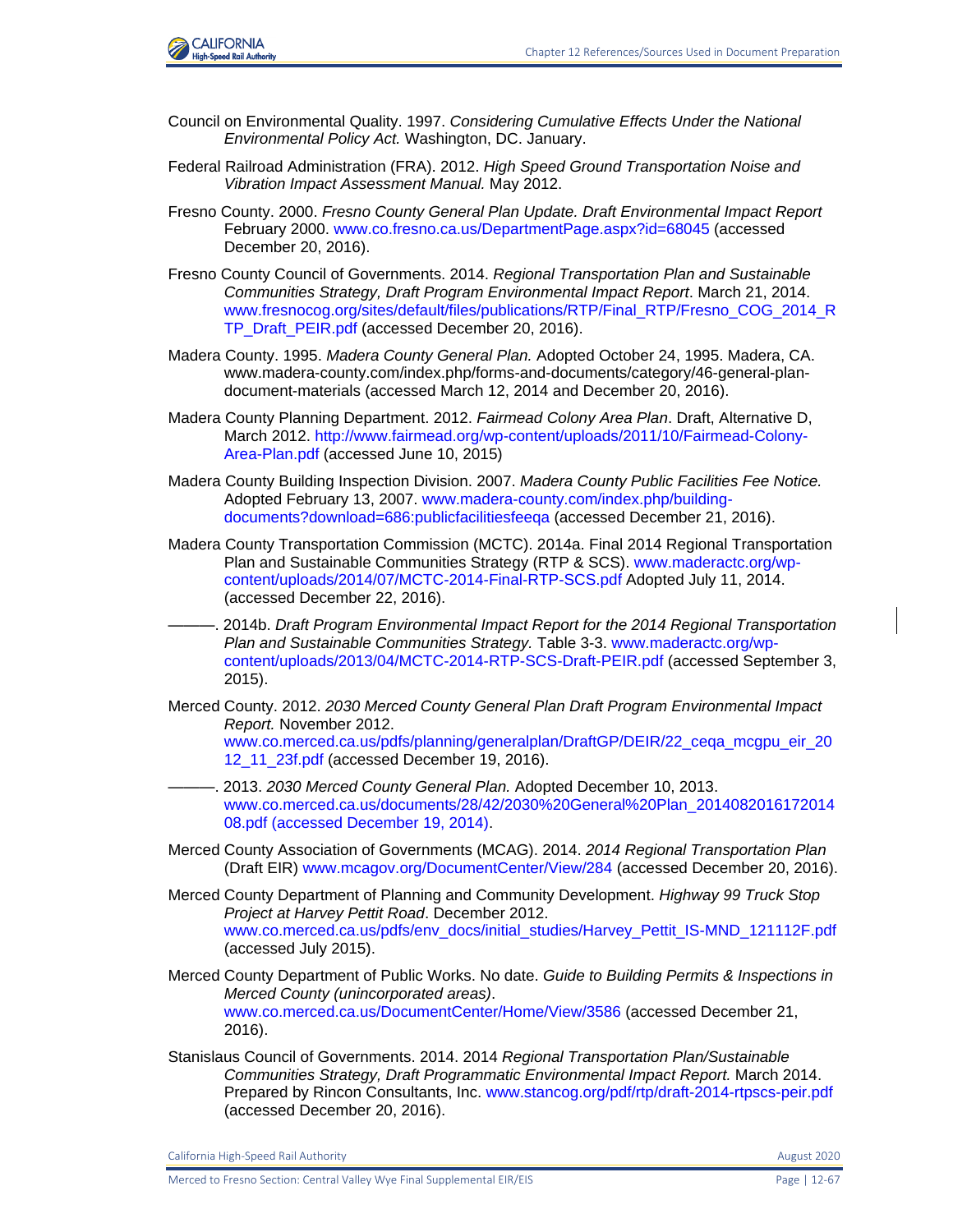Stanislaus County. 2016. *Stanislaus County General Plan and Airport Land Use Compatibility Plan Update Draft Program Environmental Impact Report*. Adopted July, 2016. Prepared by ICF International. [www.stancounty.com/planning/pl/gp/current/DraftEIR.pdf](http://www.stancounty.com/planning/pl/gp/current/DraftEIR.pdf) (accessed December 20, 2016).

# **12.5 Chapter 4, Section 4(f) and Section 6(f) Evaluations**

- Barnes, Terry. 2015. Principal, Fairmead Elementary School, Fairmead, CA. Personal communication via telephone regarding information on public use of the school play areas for the Merced to Fresno Section: Central Valley Wye Supplemental EIR/EIS with Peter Feldman, ICF International, January 2015.
- California Department of Forestry and Fire Protection (CAL FIRE). 2004. California Counties. (GIS shapefile: CA\_County24\_poly) (accessed September–October 2015).
- California High Speed-Rail Authority (Authority). 2010. *Bay Area to Central Valley High-Speed Train Revised Final Program EIR.* Available upon request at [http://www.hsr.ca.gov/docs/programs/bay\\_area\\_eir/BayCValley10](http://www.hsr.ca.gov/docs/programs/bay_area_eir/BayCValley10_EIR_vol1_complete.pdf) EIR\_vol1\_complete.pdf (accessed June 16, 2016).
- -. 2012a. *2012 Bay Area to Central Valley High-Speed Train Partially Revised Final Program EIR.* Available upon request at [http://www.hsr.ca.gov/docs/programs/bay\\_area\\_eir/BayCValley12\\_EIR\\_Main\\_Text.pdf](http://www.hsr.ca.gov/docs/programs/bay_area_eir/BayCValley12_EIR_‌Main_Text.pdf) (accessed June 16, 2016).
- ———. 2012b. *California High-Speed Train Project, Design Criteria*. December 2012, Rev. 0.1 Available upon request at [https://www.hsr.ca.gov/docs/programs/construction/HSR\\_13\\_06\\_B3\\_PtC\\_Sub1\\_CHSTP](https://www.hsr.ca.gov/docs/programs/construction/HSR_13_06_B3_PtC_Sub1_CHSTP_Design_Criteria.pdf) Design\_Criteria.pdf (accessed June 16, 2016).
- California High-Speed Rail Authority and Federal Railroad Administration (Authority and FRA). 2005. *Final Program Environmental Impact Report/Environmental Impact Statement (EIR/EIS) for the Proposed California High-Speed Train System.* Sacramento, CA, and Washington, DC. August.
	- ———. 2008. *San Francisco Bay Area to Central Valley High-Speed Train (HST) Final Program Environmental Impact Report (EIR)/Environmental Impact Statement (EIS).* Sacramento, CA, and Washington, DC.
	- ———. 2010a. *Merced to Fresno Section Preliminary Alternatives Analysis Report.* April 2010. Available upon request at [http://www.hsr.ca.gov/docs/programs/statewide\\_rail/proj\\_sections/Merced\\_Fresno/Merce](http://www.hsr.ca.gov/docs/programs/statewide_rail/proj_sections/Merced_Fresno/Merced_Fresno_Preliminary_Alternatives_Analysis_Report_4_8_10.pdf) [d\\_Fresno\\_Preliminary\\_Alternatives\\_Analysis\\_Report\\_4\\_8\\_10.pdf.](http://www.hsr.ca.gov/docs/programs/statewide_rail/proj_sections/Merced_Fresno/Merced_Fresno_Preliminary_Alternatives_Analysis_Report_4_8_10.pdf)
- ———. 2010b. *Merced to Fresno Section Supplemental Alternatives Analysis Report.* August 2010. Available upon request at [http://www.hsr.ca.gov/docs/programs/statewide\\_rail/proj\\_sections/Merced\\_Fresno/](http://www.hsr.ca.gov/docs/programs/statewide_rail/proj_sections/Merced_Fresno/‌Merced_Fresno_Supplemental_Alternatives_Analysis_Report_8_5_10.pdf) [Merced\\_Fresno\\_Supplemental\\_Alternatives\\_Analysis\\_Report\\_8\\_5\\_10.pdf.](http://www.hsr.ca.gov/docs/programs/statewide_rail/proj_sections/Merced_Fresno/‌Merced_Fresno_Supplemental_Alternatives_Analysis_Report_8_5_10.pdf)
- ———. 2010c. *San Jose to Merced Section Preliminary Alternatives Analysis Report.* June 2010. Available upon request at [http://www.hsr.ca.gov/docs/programs/statewide\\_rail/proj\\_sections/SanJose\\_Merced/](http://www.hsr.ca.gov/docs/programs/statewide_rail/proj_sections/SanJose_Merced/San_Jose_to_Merced_Preliminary_Alternatives_Analysis_Report_3_6_2_10.pdf) [San\\_Jose\\_to\\_Merced\\_Preliminary\\_Alternatives\\_Analysis\\_Report\\_3\\_6\\_2\\_10.pdf.](http://www.hsr.ca.gov/docs/programs/statewide_rail/proj_sections/SanJose_Merced/San_Jose_to_Merced_Preliminary_Alternatives_Analysis_Report_3_6_2_10.pdf)
- ———. 2011a. *Merced to Fresno Section Supplemental Alternatives Analysis Report.* May 2011. Available upon request at [http://www.hsr.ca.gov/docs/programs/statewide\\_rail/proj\\_sections/Merced\\_Fresno/](http://www.hsr.ca.gov/docs/programs/statewide_rail/proj_sections/Merced_Fresno/Merced_to_Fresno_Supplemental_AA_Report_5_5_11.pdf) [Merced\\_to\\_Fresno\\_Supplemental\\_AA\\_Report\\_5\\_5\\_11.pdf.](http://www.hsr.ca.gov/docs/programs/statewide_rail/proj_sections/Merced_Fresno/Merced_to_Fresno_Supplemental_AA_Report_5_5_11.pdf)
- ———. 2011b. *San Jose to Merced Section Supplemental Alternatives Analysis Report*. Available upon request at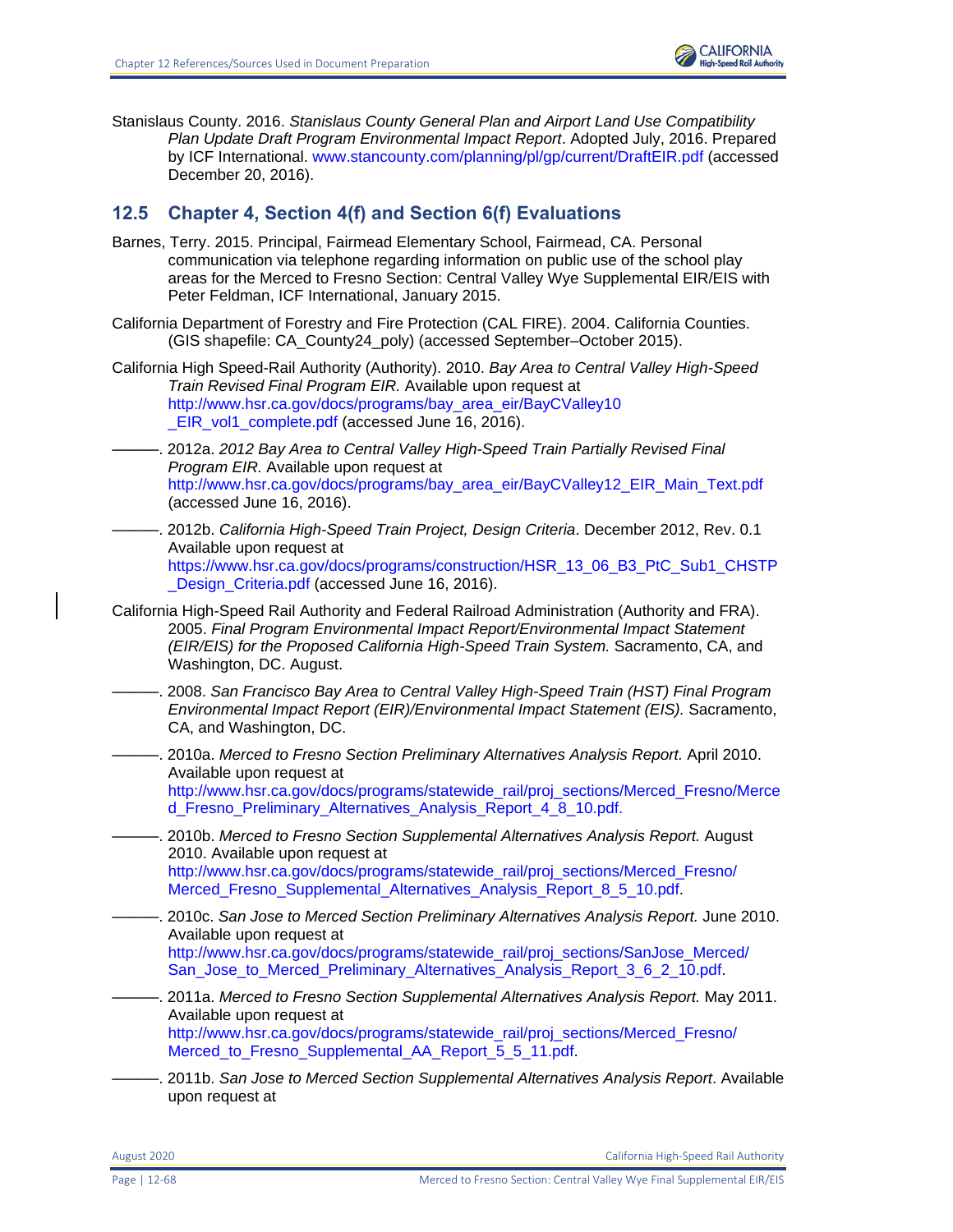

[http://www.hsr.ca.gov/docs/programs/statewide\\_rail/proj\\_sections/SanJose\\_Merced/](http://www.hsr.ca.gov/docs/programs/statewide_rail/proj_sections/SanJose_Merced/San_Jose_to_Merced_Supplemental_Alternatives_Analysis_Report_5_6_12.pdf) San Jose to Merced Supplemental Alternatives Analysis Report 5 6 12.pdf. July 2011.

———. 2011c. *Section 106 Programmatic Agreement among the Federal Railroad Administration, the Advisory Council on Historical Preservation, the California State Historic Preservation Officer, and the California High-Speed Rail Authority Regarding Compliance with Section 106 of the National Historic Preservation Act as it Pertains to the California High-Speed Train Project.*

- ———. 2012a. *Merced to Fresno Section: Final Environmental Impact Report/Environmental Impact Statement.*
- ———. 2012b. *Final Section 4(f)/6(f) Evaluation for the California High-Speed Train Merced to Fresno Section.* Available upon request at [http://www.hsr.ca.gov/docs/programs/merced](http://www.hsr.ca.gov/docs/programs/merced-fresno-eir/final_EIR_MerFres_4C4f6f_Evaluatn.pdf)[fresno-eir/final\\_EIR\\_MerFres\\_4C4f6f\\_Evaluatn.pdf](http://www.hsr.ca.gov/docs/programs/merced-fresno-eir/final_EIR_MerFres_4C4f6f_Evaluatn.pdf) (accessed June 16, 2016).
- ———. 2013. *Merced to Fresno Section: Central Valley Wye Alternatives Supplemental Alternatives Analysis Report*. Sacramento, CA, and Washington, DC. April 2013.
- ———. 2016. *California High-Speed Rail Merced to Fresno Section: Central Valley Wye Historic Architectural Survey Report.*
- City of Chowchilla. 2011. *City of Chowchilla 2040 General Plan*. Land Use Element. [http://www.ci.chowchilla.ca.us/dept.%20forms/Com%20Dev/General%20Plan/Land%20U](http://www.ci.chowchilla.ca.us/dept.%20forms/Com%20Dev/General%20Plan/Land%20Use%20Element.pdf) [se%20Element.pdf.](http://www.ci.chowchilla.ca.us/dept.%20forms/Com%20Dev/General%20Plan/Land%20Use%20Element.pdf) (accessed December 8, 2014).
- Department of Parks and Recreation. 1989. *Point of Historical Interest.* File for Robertson Boulevard (Mad-005), P20-002519. On file at the South San Joaquin Valley Information Center, Bakersfield, CA
- Environmental Systems Research Institute (ESRI). 2013. Streetmap USA 10.2. (GIS shapefiles: railroads.sdc, highway.sdc) (accessed May 29, 2013).
- ESRI/National Geographic. 2015. National Geographic World Map (Streaming). [http://goto.arcgisonline.com/maps/NatGeo\\_World\\_Map \(accessed October](http://goto.arcgisonline.com/maps/NatGeo_World_Map%20(accessed%20October%202015))  [2015\).](http://goto.arcgisonline.com/maps/NatGeo_World_Map%20(accessed%20October%202015))
- Federal Highway Administration (FHWA). 2012. *Section 4(f) Policy Paper.* Office of Planning, Environment, and Realty Project Development and Environmental Review, Washington, DC. July 20.
- Federal Railroad Administration (FRA), California High-Speed Rail Authority (Authority), and California State Historic Preservation Officer (SHPO). 2012. *Memorandum of Agreement for the Treatment of Adverse Effects on Historic Properties under Section 106 of the National Historic Preservation Act.* [https://www.hsr.ca.gov/docs/programs/merced-fresno](https://www.hsr.ca.gov/docs/programs/merced-fresno-eir/final_EIR_MerFres_ROD_AppendA_E.pdf)[eir/final\\_EIR\\_MerFres\\_ROD\\_AppendA\\_E.pdf](https://www.hsr.ca.gov/docs/programs/merced-fresno-eir/final_EIR_MerFres_ROD_AppendA_E.pdf) (accessed June 16, 2016).
- Federal Railroad Administration and State of California (FRA and State of California). 2019. *Memorandum of Understanding between the Federal Railroad Administration and the State of California, Acting Through Its California State Transportation Agency and Its California High-Speed Rail Authority, for the State of California's Participation in the Surface Transposition Project Delivery Program Pursuant to 23 U.S.C. 327*. July 23, 2019.
- Google Earth. 2015. Central Valley Wye, September 2015 Environmental Footprint. 37º07'26.73" N and 120º22'47.23"W. (accessed September 26, 2015).
- ———. 2016a. Electrical Interconnections and Network Upgrades, September 2016 Environmental Footprint. 37º26'15.21" N and 120º33'54.06"W. (accessed September 13, 2016).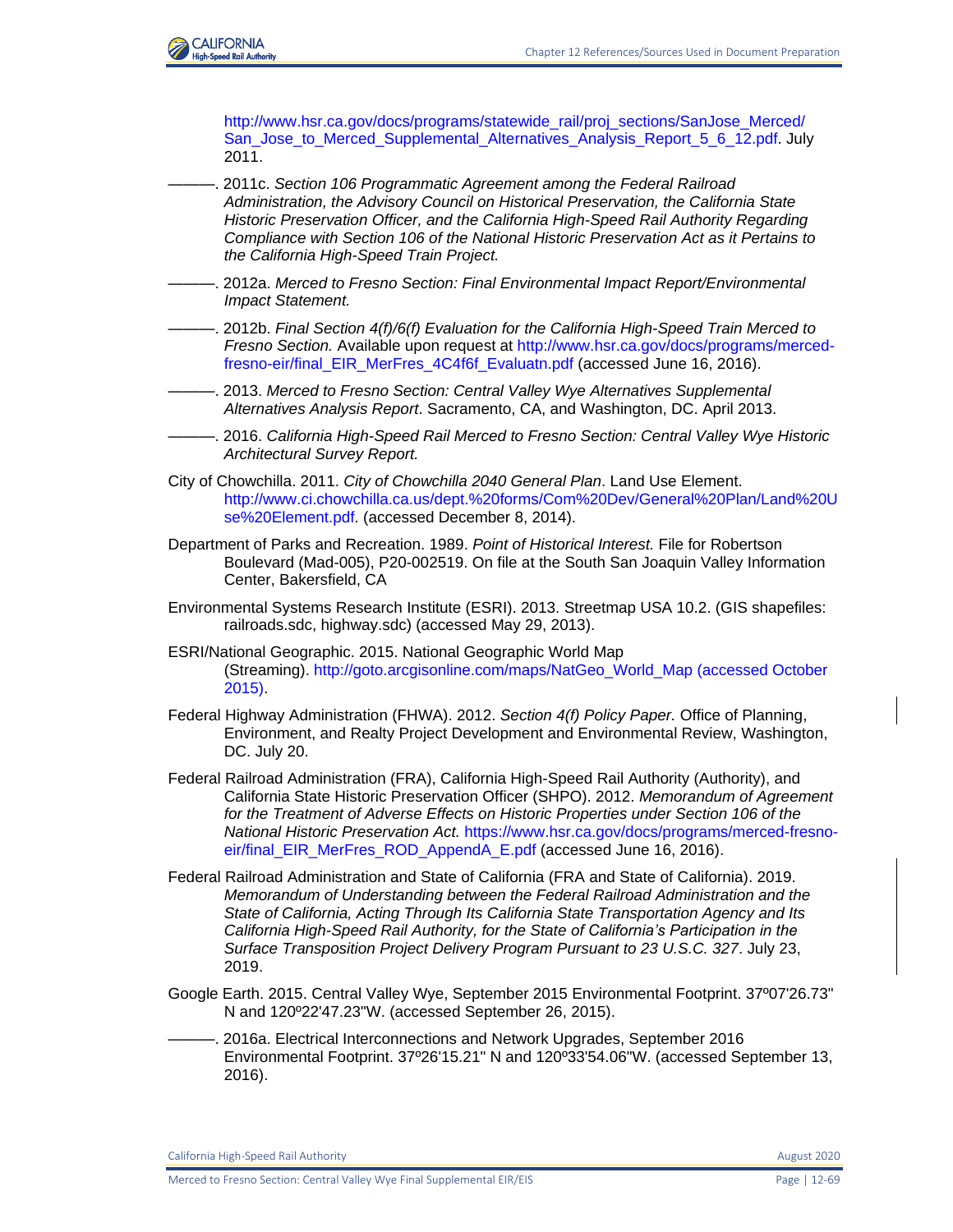

- ———. 2016b. Electrical Interconnections and Network Upgrades, September 2016 Environmental Footprint. 37º28'56.01" N and 120º28'12.06"W. (accessed September 13, 2016).
- ———. 2016c. Electrical Interconnections and Network Upgrades, September 2016 Environmental Footprint. 37º19'44.19" N and 120º26'08.58"W. (accessed September 13, 2016).
- Land and Water Conservation Fund (LWCF). No date. *Project List by County and Summary Reports*.<http://waso-lwcf.ncrc.nps.gov/public/index.cfm> (accessed June 16, 2016 and July 28, 2016).
- Martin, Misty. 2016. Bert Crane Ranches. Personal communication via phone regarding general information on the China Cabin Ranch Wetland Preserve with Lily Gilbert, Ascent Environmental, August 2, 2016.
- Office of Historic Preservation (OHP). 2012. SHPO response re: Section 106 Consultation for the Merced to Fresno Section High-Speed Train Project. March 13, 2012.
- . 2016. SHPO response re: Request for review and comment, Archaeological Survey Report (ASR) and Historic Architectural Survey Report (HASR) for the Central Valley Wye, and the ASR Addendum No. 1 and HASR Addendum No. 1 for the Central Valley Wye-Electrical Interconnections and Upgrades, Merced to Fresno Section High-Speed Train Project, Merced and Madera Counties, California. November 18, 2016.
- . 2017. SHPO response re: Review of Additional Documentation Regarding SR 152 and Roads Proposed for Possible Closure for the Central Valley Wye Historical Architectural Survey Report (HASR), Merced to Fresno Section High-Speed Train Project, Merced and Madera Counties, California. January 24, 2017.
- U.S. Fish and Wildlife Service (USFWS). 2013. *Grasslands Wildlife Management Area*. <https://www.fws.gov/refuge/Merced/grasslands.html>

# **12.6 Chapter 5, Environmental Justice**

- California Department of Forestry and Fire Protection (CAL FIRE). 2004. California Counties. (GIS shapefile: CA\_County24\_poly) (accessed September 2015).
- California Department of Transportation (Caltrans). 2015. *Transportation Concept Report, State Route 152, District 10.* October 2015. [www.dot.ca.gov/dist10/divisions/Planning/advancedplanning/docs/TCR's/SR152TCRFina](http://www.dot.ca.gov/dist10/divisions/Planning/advancedplanning/docs/TCR) [l10272015.pdf](http://www.dot.ca.gov/dist10/divisions/Planning/advancedplanning/docs/TCR) (accessed December 29, 2016).
	- ———. 2016. *Transportation Concept Report, State Route 152, District 06.* July 2016. [www.dot.ca.gov/d6/planning/tcrs/sr152tcr/sr152tcr.pdf](http://www.dot.ca.gov/d6/planning/tcrs/sr152tcr/sr152tcr.pdf) (accessed December 29, 2016).
- California High-Speed Rail Authority (Authority). 2012a. *Environmental Justice Guidance.* Sacramento, CA. August 2012. Available upon request at [www.hsr.ca.gov/docs/programs/title\\_VI/CHSRA%20EJ%20Guidance%208-14-2012.pdf](file:///C:/Users/19339/Downloads/www.hsr.ca.gov/docs/programs/title_VI/CHSRA%20EJ%20Guidance%208-14-2012.pdf) (accessed February 8, 2013).
	- ———. 2012b. *Title VI, Limited English Proficiency & Environmental Justice. Annual Accomplishments Report.* Available upon request at [www.hsr.ca.gov/docs/programs/title\\_VI/Title%20VI%20Annual%20Accomplishiments%20](http://www.hsr.ca.gov/docs/programs/title_VI/Title%20VI%20Annual%20Accomplishiments%20Report%202012.pdf) [Report%202012.pdf.](http://www.hsr.ca.gov/docs/programs/title_VI/Title%20VI%20Annual%20Accomplishiments%20Report%202012.pdf) Sacramento, CA. Federal Fiscal Year 2012.
	- ———. 2012c. *Limited English Proficiency Plan.* Sacramento, CA. April 2012. Available upon request at [www.cahighspeedrail.ca.gov/WorkArea/DownloadAsset.aspx?id=13345.](http://www.cahighspeedrail.ca.gov/WorkArea/DownloadAsset.aspx?id=13345) (accessed February 8, 2013).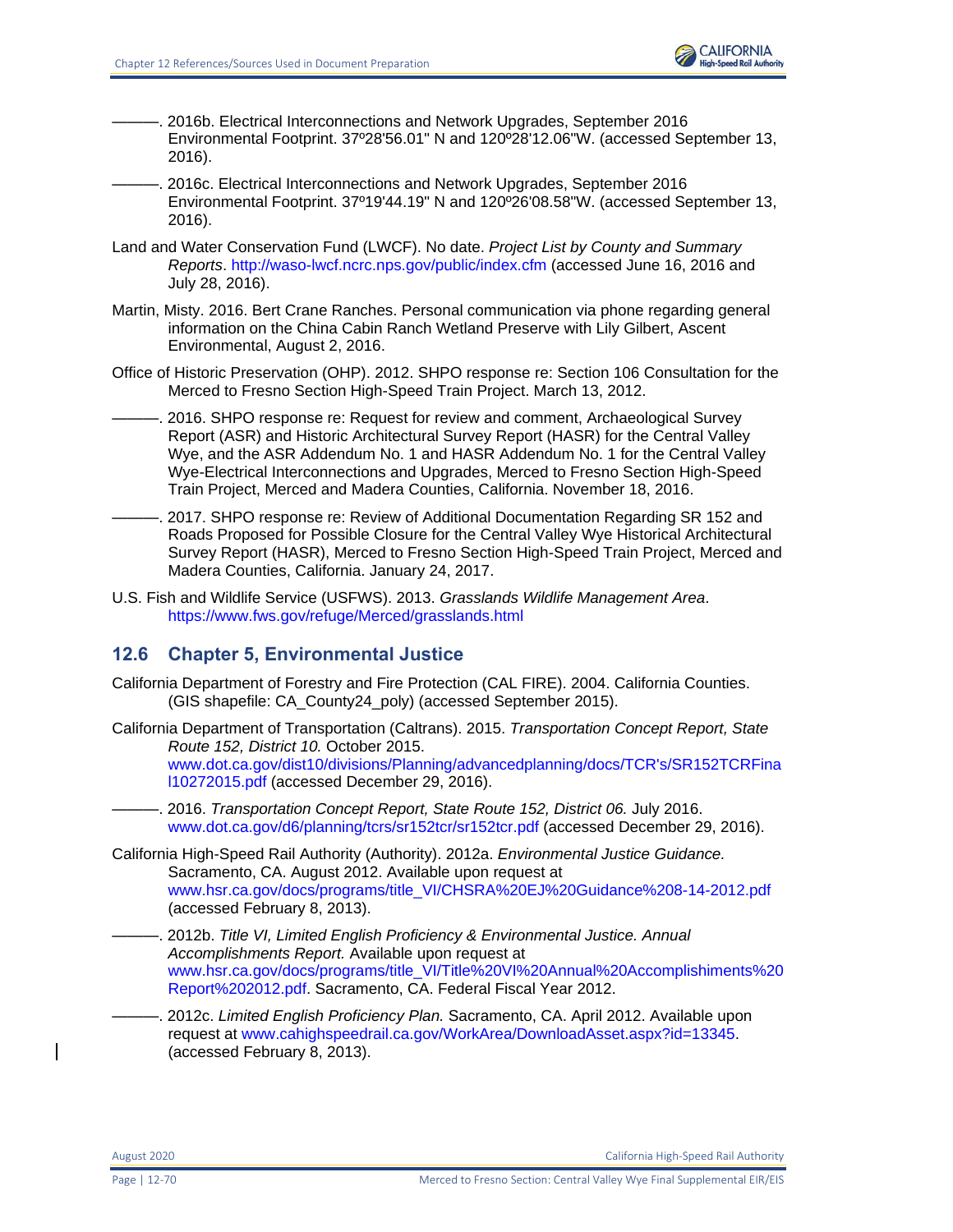

- ———. 2012d. *Title VI Program Plan.* Sacramento, CA. February 2012. https://www.hsr.ca.gov/docs/programs/title\_VI/CHSRA%20Title%20VI%20Program%20Fi nal%206-21-12.pdf. (accessed October 21, 2019).
- California High-Speed Rail Authority and Federal Railroad Administration (Authority and FRA). 2012. *Merced to Fresno Section California High-Speed Train Final Project Environmental Impact Report/Environmental Impact Statement*. Sacramento, CA, and Washington, DC. April 2012*.*
- ———. 2014a. *Report Addendum for the September 10, 2013 Checkpoint B Summary Report in Support of the San Jose to Merced Section and Merced to Fresno Section: Wye Alternatives Section 404(b) (1) Analysis and Draft Subsequent Environmental Impact Report/Supplemental Environmental Impact Statement*. May 2014.
- ———. 2014b. *Second Report Addendum to the September 10, 2013 Checkpoint B Summary Reports in Support of the San Jose to Merced Section and Merced to Fresno Section: Wye Alternatives Section 404(b) (1) Analysis and Draft Subsequent Environmental Impact Report/Supplemental Environmental Impact Statement*. August 2014.
- ———. 2016a. *Merced to Fresno Section: Central Valley Wye Community Impact Assessment Technical Report.*
- ———. 2016b. *Third Report Addendum to the September 10, 2013 Supplemental Checkpoint B Summary Report in Support of the San Jose to Merced Section and Merced to Fresno Section: Wye Alternatives Section 404(b) (1) Analysis and Draft Supplemental Environmental Impact Report/Supplemental Environmental Impact Statement*. November 2016.
- ———. 2016c. *Merced to Fresno Section: Central Valley Wye Noise and Vibration Technical Report.* December 2016.
- Carroll, D., A. Georges, and R. Saltz. 2011. *Changing Characteristics of U.S. Farm Workers: 21 Years of Findings from the National Agricultural Workers Survey.* Presentation: Immigration Reform and Agriculture Conference: Implications for Farmers, Farm Workers and Communities. Washington, DC. May 12. [https://migrationfiles.ucdavis.edu/uploads/cf/files/2011-may/carroll-changing](https://migrationfiles.ucdavis.edu/uploads/cf/files/2011-may/carroll-changing-characteristics.pdf)[characteristics.pdf](https://migrationfiles.ucdavis.edu/uploads/cf/files/2011-may/carroll-changing-characteristics.pdf) (accessed December 19, 2016).
- Chowchilla Elementary School District. 2016. *Chowchilla Elementary School District 2017-2037 Long Range Facilities Master Plan.*
- City of Chowchilla. 2011. *City of Chowchilla 2040 General Plan*. Adopted May 2, 2011. Prepared by Valley Planning Consultants Inc. Chowchilla, CA.
- Collins, Chris. 2010. "A tiny town in decay: Can Fairmead be revived?" *Merced Sun-Star.* May 5, 2010. [www.mercedsunstar.com/news/local/article3251440.html](http://www.mercedsunstar.com/news/local/article3251440.html) (accessed December 19, 2016).
- Congressional Research Service. 2009. *Farm Labor Shortages and Immigration Policy.* November 9, 2009.
- Environmental Systems Research Institute (ESRI). 2013. Streetmap USA 10.2. (GIS shapefiles: railroads.sdc, highway.sdc) (accessed May 29, 2013).
- ESRI/National Geographic. 2015. National Geographic World Map (Streaming). [http://goto.arcgisonline.com/maps/NatGeo\\_World\\_Map](http://goto.arcgisonline.com/maps/NatGeo_World_Map) (accessed September 2015).
- Federal Railroad Administration and State of California (FRA and State of California). 2019. *Memorandum of Understanding between the Federal Railroad Administration and the State of California, Acting Through Its California State Transportation Agency and Its California High-Speed Rail Authority, for the State of California's Participation in the Surface Transposition Project Delivery Program Pursuant to 23 U.S.C. 327*. July 23, 2019.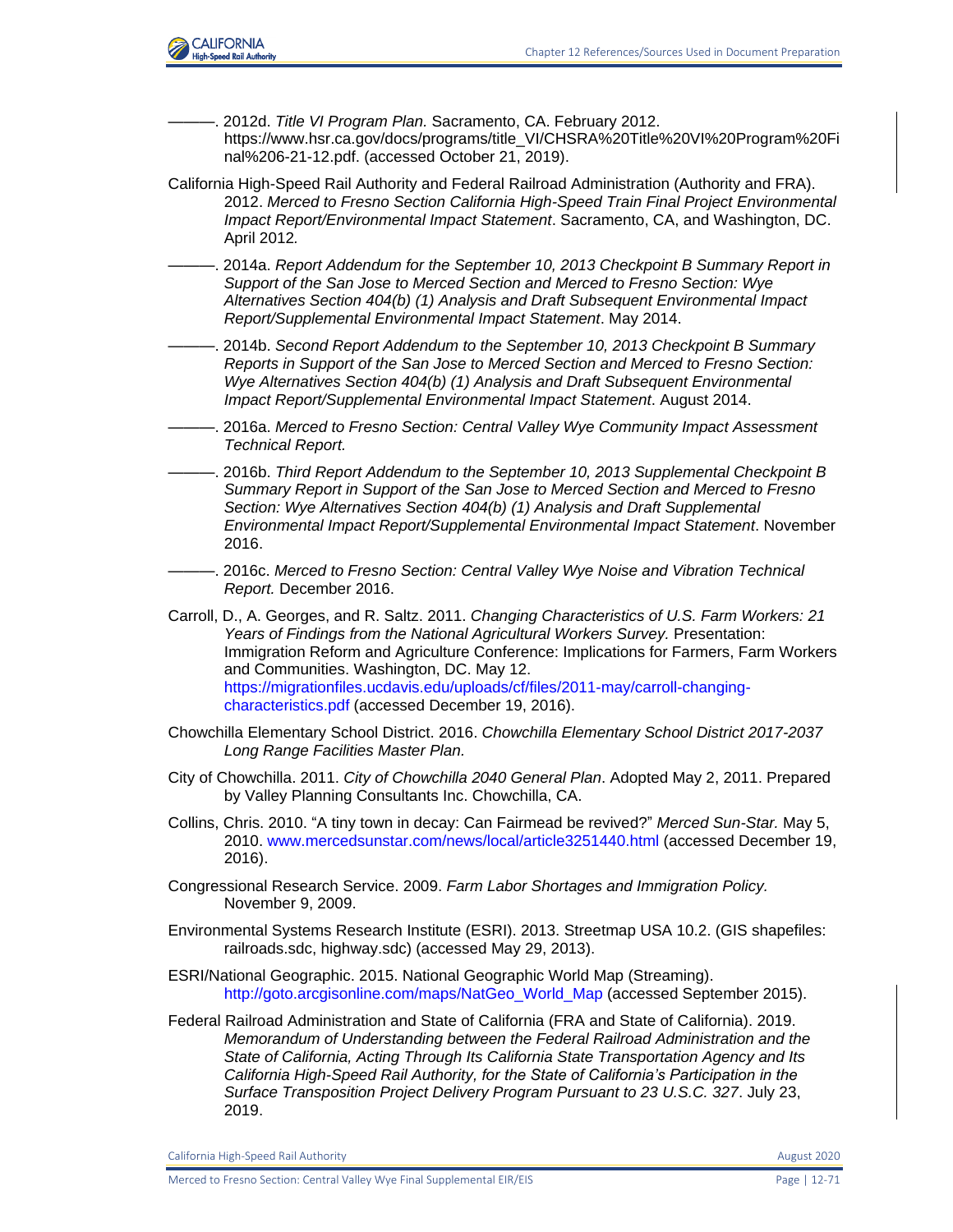

- Howell, Alaia. 2012. "100 Years of Fairmead." *The Madera Tribune.* May. [www.maderacountyedc.com/mcedc\\_may2012/fairmead.pdf](http://www.maderacountyedc.com/mcedc_may2012/fairmead.pdf) (accessed April 25, 2013).
- ICF. 2019. *Merced to Fresno Section – Central Valley Wye Draft Supplemental EIR/EIS – Possible Change to Mitigation Measure between Draft and Final*. December 9, 2019.
- Kantor, Shawn. 2008. *The Economic Impact of the California High-Speed Rail in the Sacramento/Central Valley Area. September.* University of California, Merced.
- Local Government Commission. 2011. *Fairmead Neighborhood Mobility and Revitalization Strategy: A Report to the Unincorporated Community of Fairmead, located in Madera County.* Prepared by Optics Design, Inc. January 6, 2011.
- Madera County. 2011. *Fairmead Colony Area Plan.* Draft May 2011. Prepared by Madera County Planning Department. [www.madera-county.com/index.php/county-forms/category/52](http://www.madera-county.com/index.php/county-forms/category/52-fairmead-colony-area-plan) [fairmead-colony-area-plan](http://www.madera-county.com/index.php/county-forms/category/52-fairmead-colony-area-plan) (accessed December 7, 2016).
- National Center for Farmworker Health. 2015. *Migratory & Seasonal Farmworker Population Estimates: 2012 Crop Production Worker Estimates*. [www.ncfh.org/population](http://www.ncfh.org/population-estimates.html.%20Accessed%20on%20June%209)[estimates.html](http://www.ncfh.org/population-estimates.html.%20Accessed%20on%20June%209) (accessed on June 9, 2015).
- Romero, Ezra David. 2015. "All Tapped out in a Tiny California Town." *NPR*. May 2, 2015. [www.npr.org/2015/05/02/403719502/all-tapped-out-in-a-tiny-california-town](http://www.npr.org/2015/05/02/403719502/all-tapped-out-in-a-tiny-california-town) (accessed December 19, 2016).
- U.S. Census Bureau. 2010. TIGER/Line Shapefiles: Block Groups, California. [www.census.gov/cgi](https://www.census.gov/cgi-bin/geo/shapefiles/index.php?year=2010&layergroup=Block+Groups)[bin/geo/shapefiles/index.php?year=2010&layergroup=Block+Groups.](https://www.census.gov/cgi-bin/geo/shapefiles/index.php?year=2010&layergroup=Block+Groups)
- 2015. TIGER/Line Shapefiles: Places, California. [www.census.gov/cgi](https://www.census.gov/cgi-bin/geo/shapefiles/index.php?year=2015&layergroup=Places)[bin/geo/shapefiles/index.php?year=2015&layergroup=Places.](https://www.census.gov/cgi-bin/geo/shapefiles/index.php?year=2015&layergroup=Places) December 19, 2016.
- U.S. Census Bureau American Community Survey (U.S. Census Bureau ACS). 2010-2014a. B01001. Sex by Age. 2010-2014.
- ———. 2010-2014b. B17021. Poverty Status in the Past 12 Months. 2010-2014.
- ———. 2010-2014c. B19013. Median Household Income in the Past 12 Months (In 2014 Inflation-Adjusted Dollars). 2010-2014.
- ———. 2010-2014d. B03002. Hispanic or Latino Origin by Race. 2010-2014.
- ———. 2010-2014e. B16002. Household Language by Household Limited English Speaking Status. 2010-2014.
- ———. 2010-2014f. B22010. Receipt of Food Stamps/SNAP in the Past 12 Months By Disability Status for Households. 2010-2014.
- ———. 2013-2017a. B03002. Hispanic or Latino Origin by Race. 2013-2017.
- ———. 2013-2017b. B17021. Poverty Status of Individuals in the Past 12 Months by Living Arrangement. 2013-2017.
- ———. 2013-2017c. S2301. Employment Status. 2013-2017.

# **12.7 Chapter 6, Project Costs and Operations**

- California High-Speed Rail Authority (Authority). 2016a. *Merced to Fresno Project Section: Central Valley Wye Supplemental EIR/EIS Capital Cost Estimate Report*. October 2016.
	- ———. 2016b. *Merced to Fresno Project Section: Central Valley Wye Right-of-Way Cost Overview Engineering Report, Preliminary Engineering for Project Definition Record Set*. November 2016.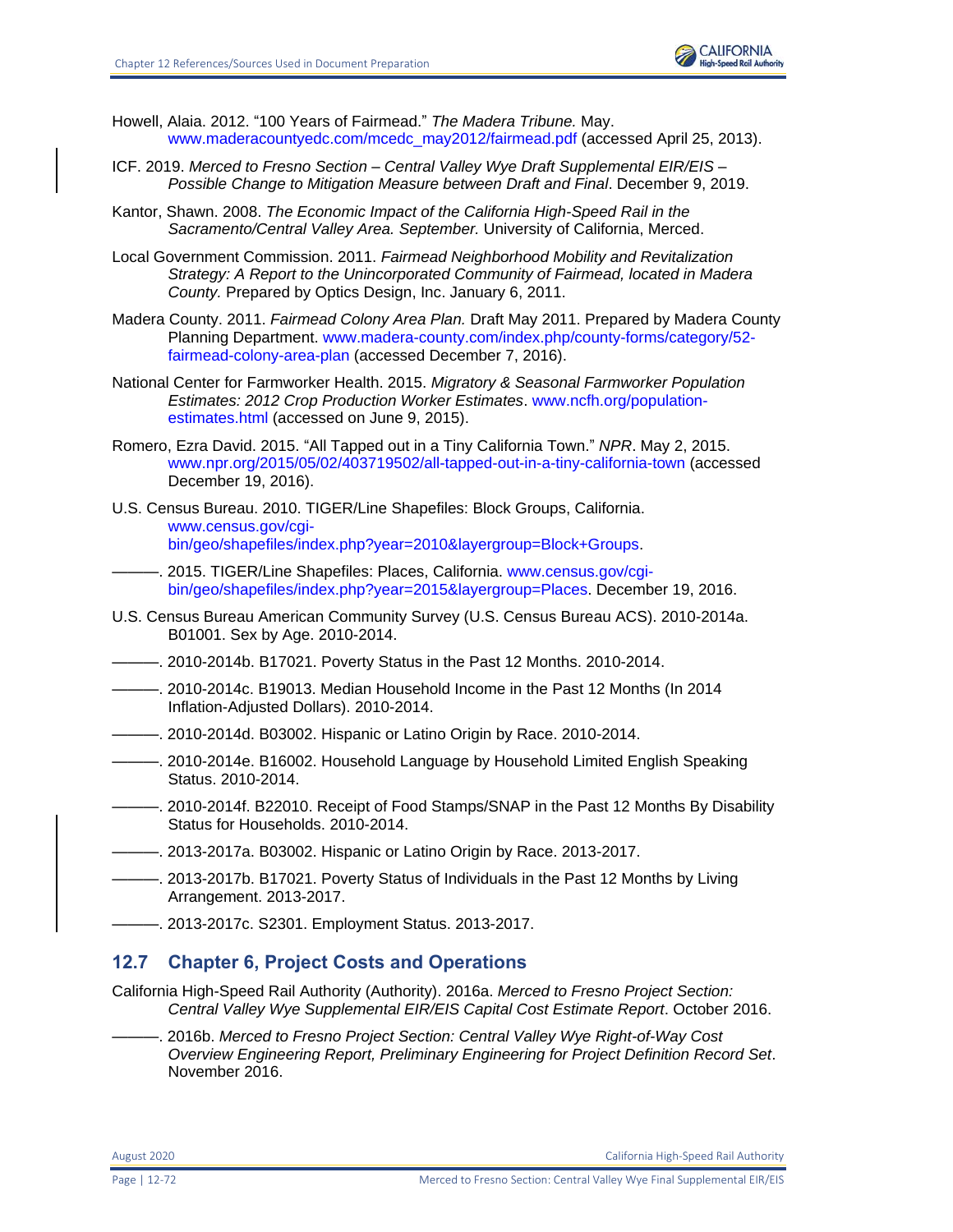

- ———. 2016c. *Connecting and Transforming California: 2016 Business Plan.* May 1, 2016. Available upon request at [http://hsr.ca.gov/docs/about/business\\_plans/2016\\_BusinessPlan.pdf](http://hsr.ca.gov/docs/about/business_plans/2016_BusinessPlan.pdf) (accessed August 5, 2016).
- U.S. Department of Transportation (U.S. DOT). 2011. *High-Speed Intercity Passenger Rail Program (HSIPR) Best Practices: Operating Costs Estimation*. June 2011. [www.oig.dot.gov/sites/default/files/files/OIG-HSR-Best-Practice-Operating-Cost-](https://www.oig.dot.gov/sites/default/files/files/OIG-HSR-Best-Practice-Operating-Cost-Report.pdf)[Report.pdf](https://www.oig.dot.gov/sites/default/files/files/OIG-HSR-Best-Practice-Operating-Cost-Report.pdf) (accessed August 10, 2017).

# **12.8 Chapter 7, Other CEQA/NEPA Considerations**

No references.

## **12.9 Chapter 8, Preferred Alternative**

- California High-Speed Rail Authority and Federal Railroad Administration (Authority and FRA). 2012. *Merced to Fresno Section California High-Speed Train Final Project Environmental Impact Report/Environmental Impact Statement*. Sacramento, CA, and Washington, DC. April 2012.
- ———. 2013a. *Merced to Fresno Section: Central Valley Wye Alternatives Supplemental Alternatives Analysis Report*. Sacramento, CA, and Washington, DC. April 2013.
- ———. 2013b. *Supplemental Checkpoint B Summary Report in Support of the Merced to Fresno Section: Wye Alternatives Section 404(b)(1) Analysis and Draft Subsequent Environmental Impact Report/Supplemental Environmental Impact Statement*. September 2013.
- ———. 2014a. *Report Addendum for the September 10, 2013 Checkpoint B Summary Report in Support of the San Jose to Merced Section and Merced to Fresno Section: Wye Alternatives Section 404(b) (1) Analysis and Draft Subsequent Environmental Impact Report/Supplemental Environmental Impact Statement*. May 2014.
- ———. 2014b. *Second Report Addendum to the September 10, 2013 Checkpoint B Summary Reports in Support of the San Jose to Merced Section and Merced to Fresno Section: Wye Alternatives Section 404(b) (1) Analysis and Draft Subsequent Environmental Impact Report/Supplemental Environmental Impact Statement*. August 2014.
- ———. 2016a. *Third Report Addendum to the September 10, 2013 Supplemental Checkpoint B Summary Report in Support of the San Jose to Merced Section and Merced to Fresno Section: Wye Alternatives Section 404(b) (1) Analysis and Draft Supplemental Environmental Impact Report/Supplemental Environmental Impact Statement*. November 2016.
- ———. 2016b. *California High-Speed Rail Authority, Capital Cost Estimate Report, Merced to Fresno: Central Valley Wye Supplemental EIR/EIS*. October.
- California Department of Forestry and Fire Protection (CAL FIRE). 2004. California Counties. (GIS shapefile: CA\_County24\_poly) (accessed September 2015).
- California Department of Transportation (Caltrans). 2015. *Transportation Concept Report, State Route 152, District 10*. October 2015. [www.dot.ca.gov/dist10/divisions/Planning/advancedplanning/docs/TCR's/SR152TCRFina](http://www.dot.ca.gov/dist10/divisions/Planning/advancedplanning/docs/TCR) [l10272015.pdf](http://www.dot.ca.gov/dist10/divisions/Planning/advancedplanning/docs/TCR) (accessed December 20, 2016).
- ———. 2016*. Transportation Concept Report, State Route 152, District 06*. July 2016. [www.dot.ca.gov/d6/planning/tcrs/sr152tcr/sr152tcr.pdf](http://www.dot.ca.gov/d6/planning/tcrs/sr152tcr/sr152tcr.pdf) (accessed December 20, 2016).
- City of Chowchilla. 2011. *City of Chowchilla 2040 General Plan*. Adopted May 2, 2011. Prepared by Valley Planning Consultants Inc. Chowchilla, CA.

California High-Speed Rail Authority **August 2020** 2020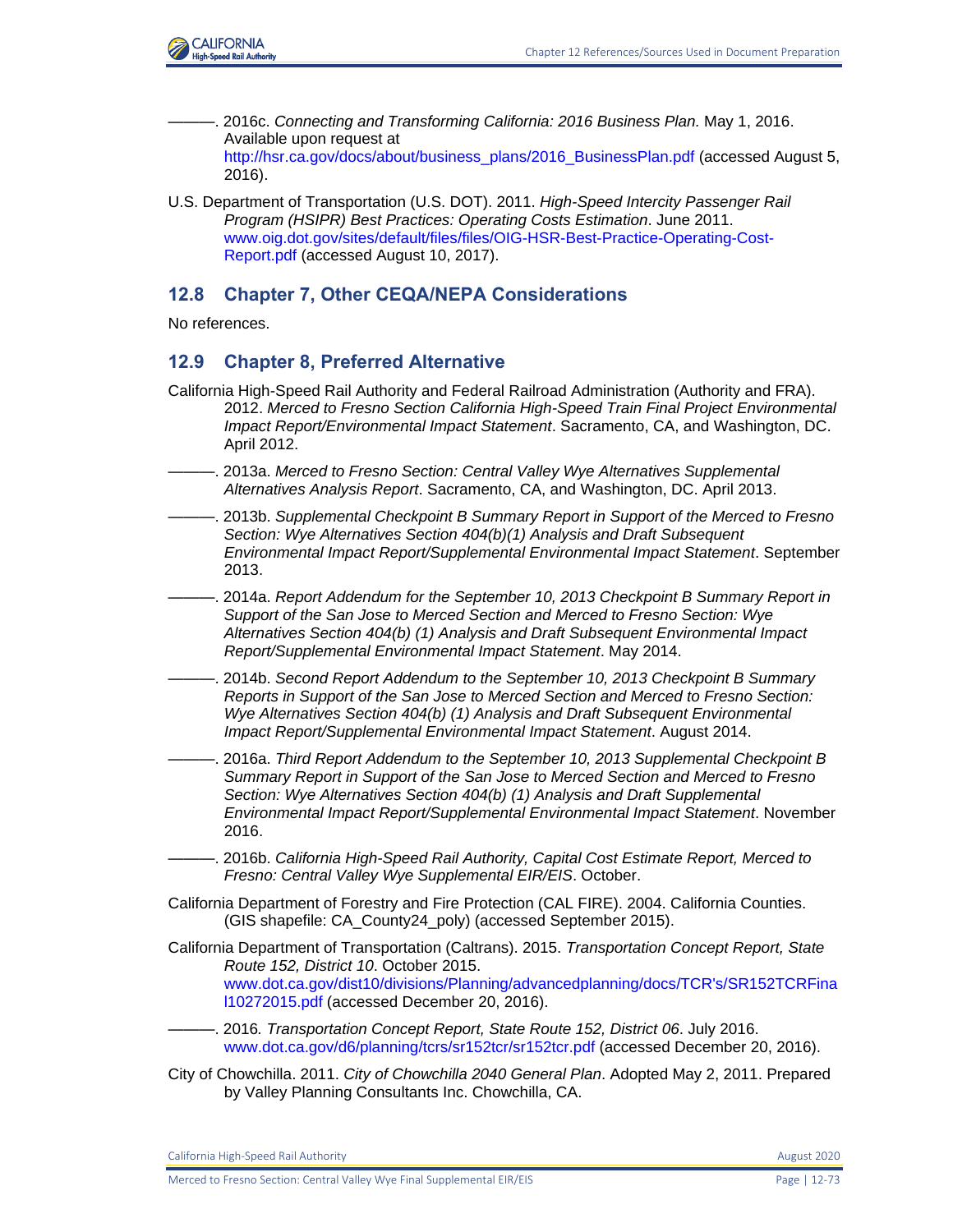

- Environmental Systems Research Institute (ESRI). 2013. Streetmap USA 10.2. (GIS shapefiles: railroads.sdc, highway.sdc) (accessed May 29, 2013).
- ESRI/National Geographic. 2015. National Geographic World Map (Streaming). [http://goto.arcgisonline.com/maps/NatGeo\\_World\\_Map](http://goto.arcgisonline.com/maps/NatGeo_World_Map) (accessed September 2015).
- Federal Railroad Administration, California High-Speed Rail Authority, U.S. Environmental Protection Agency, and U.S. Army Corps of Engineers. (FRA et al.). 2010. *Memorandum of Understanding: National Environmental Policy Act (42 U.S.C. § 4321 et seq.) and Clean Water Act Section 404 (33 U.S.C. § 1344) and Rivers and Harbors Act Section 14 (33 U.S.C. § 408) Integration Process for the California High-Speed Train Program*. Washington, DC. November 2010. [www.hsr.ca.gov/docs/programs/eir\\_memos/Proj\\_Guidelines\\_NEPA404\\_408MOU.pdf](file:///C:/Users/19339/Downloads/www.hsr.ca.gov/docs/programs/eir_memos/Proj_Guidelines_NEPA404_408MOU.pdf) (accessed January 6, 2016).
- Federal Railroad Administration and State of California (FRA and State of California). 2019. *Memorandum of Understanding between the Federal Railroad Administration and the State of California, Acting Through Its California State Transportation Agency and Its California High-Speed Rail Authority, for the State of California's Participation in the Surface Transposition Project Delivery Program Pursuant to 23 U.S.C. 327*. July 23, 2019.
- Madera County Planning Department. 2012*. Fairmead Colony Area Plan*. Draft, Alternative D, March 2012.

[file:///C:/Users/32605/Downloads/1331679965\\_document\\_upload\\_exhdfairmeadcolonyar](file:///C:/Users/32605/Downloads/1331679965_document_upload_exhdfairmeadcolonyareaplanalternatived%20(1).pdf) [eaplanalternatived%20\(1\).pdf](file:///C:/Users/32605/Downloads/1331679965_document_upload_exhdfairmeadcolonyareaplanalternatived%20(1).pdf) (accessed June 10, 2015).

Parsons. 2012. *California High-Speed Rail - Traffic Counts in Santa Clara and Merced Counties*. June 14.

#### **12.10 Chapter 9, Public and Agency Involvement**

- California High-Speed Rail Authority and Federal Railroad Administration (Authority and FRA). 2012. *Merced to Fresno Section California High-Speed Train Final Project Environmental Impact Report/Environmental Impact Statement*. Sacramento, CA, and Washington, DC. April 2012.
	- -. 2013a. Merced to Fresno Section: Central Valley Wye Alternatives Supplemental *Alternatives Analysis Report*. Sacramento, CA, and Washington, DC. April 2013.
- ———. 2013b. *Supplemental Checkpoint B Summary Report in Support of the Merced to Fresno Section: Wye Alternatives Section 404(b)(1) Analysis and Draft Subsequent Environmental Impact Report/Supplemental Environmental Impact Statement*. September 2013.
- ———. 2014a. *Report Addendum for the September 10, 2013 Checkpoint B Summary Report in Support of the San Jose to Merced Section and Merced to Fresno Section: Wye Alternatives Section 404(b) (1) Analysis and Draft Subsequent Environmental Impact Report/Supplemental Environmental Impact Statement*. May 2014.
	- ———. 2014b. *Second Report Addendum to the September 10, 2013 Checkpoint B Summary Reports in Support of the San Jose to Merced Section and Merced to Fresno Section: Wye Alternatives Section 404(b) (1) Analysis and Draft Subsequent Environmental Impact Report/Supplemental Environmental Impact Statement*. August 2014.
- ———. 2016. *Third Report Addendum to the September 10, 2013 Supplemental Checkpoint B Summary Report in Support of the San Jose to Merced Section and Merced to Fresno Section: Wye Alternatives Section 404(b) (1) Analysis and Draft Supplemental Environmental Impact Report/Supplemental Environmental Impact Statement*. November 2016.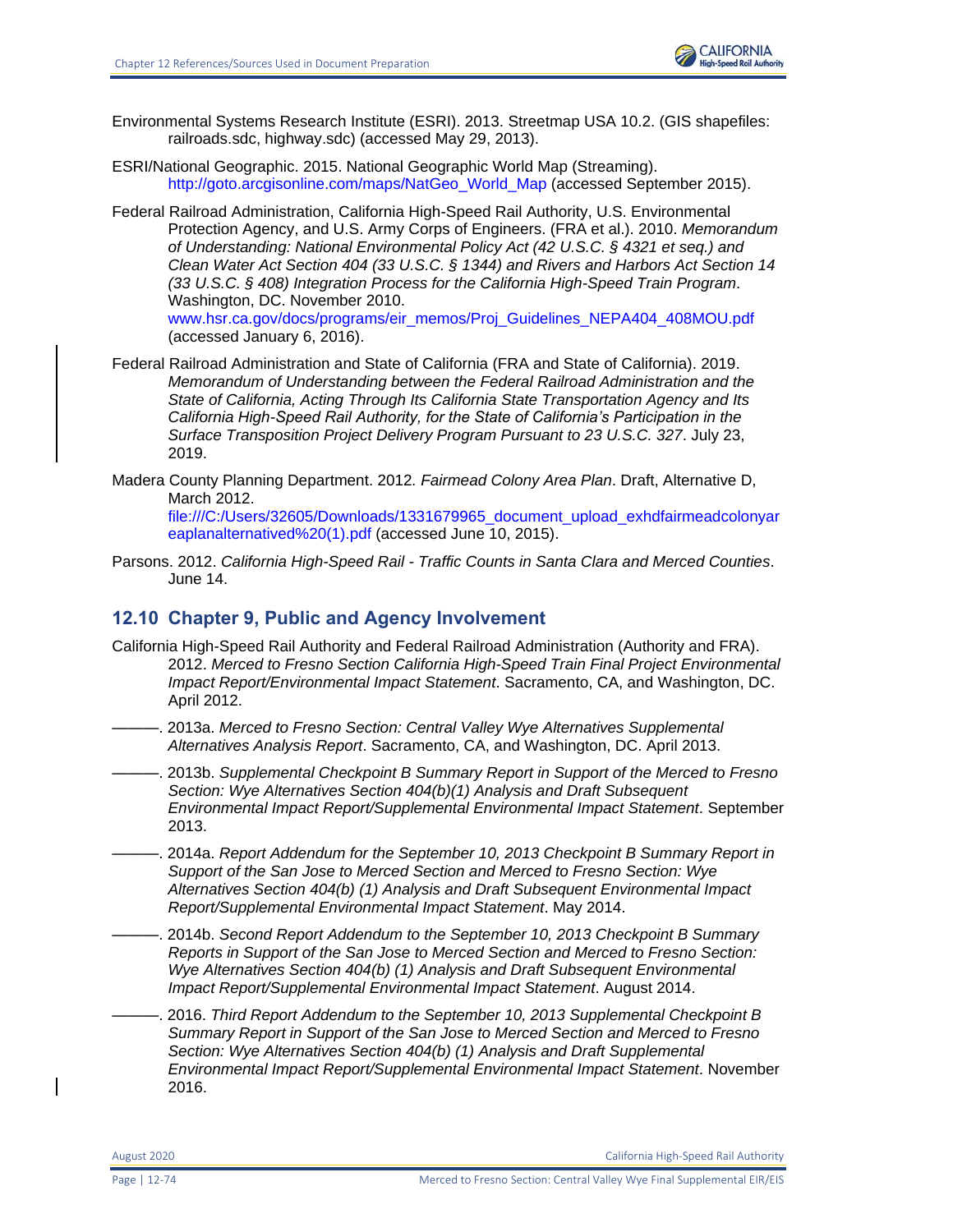

Federal Railroad Administration and State of California (FRA and State of California). 2019. *Memorandum of Understanding between the Federal Railroad Administration and the State of California, Acting Through Its California State Transportation Agency and Its California High-Speed Rail Authority, for the State of California's Participation in the Surface Transposition Project Delivery Program Pursuant to 23 U.S.C. 327*. July 23, 2019.

#### **12.11 Chapter 17, Standard Responses**

- California High-Speed Rail Authority (Authority). 2017. *Resolution #HSRA 17-01, Concurrence with the Staff Recommended Preferred Alternative for the Merced to Fresno Project Section: Central Valley Wye Draft Supplemental Environmental Impact Report/Environmental Impact Statement*. January 18. [https://www.hsr.ca.gov/docs/brdmeetings/2017/brdmtg\\_](https://www.hsr.ca.gov/docs/brdmeetings/2017/brdmtg_%20011817_Item3_Final_Resolution_HSRA17_01.pdf) [011817\\_Item3\\_Final\\_Resolution\\_HSRA17\\_01.pdf](https://www.hsr.ca.gov/docs/brdmeetings/2017/brdmtg_%20011817_Item3_Final_Resolution_HSRA17_01.pdf)
- ———. 2020a. *Small Business Program – 2020, Helping Small Businesses Grow.* February 4. [https://hsr.ca.gov/docs/communication/info\\_center/factsheets/Small\\_Business\\_Factsheet.pdf](https://hsr.ca.gov/docs/communication/info_center/factsheets/Small_Business_Factsheet.pdf)
- ———. 2020b. *Draft 2020 Business Plan, Delivering the Vision*. February 12. [https://hsr.ca.gov/docs/about/business\\_plans/2020\\_Business\\_Plan.pdf](https://hsr.ca.gov/docs/about/business_plans/2020_Business_Plan.pdf)
- Legislative Analyst's Office. 2019. *Review of High-Speed Rail 2019 Project Update Report.*  Presented to: Senate Budget and Fiscal Review Subcommittee No. 2 on Resources, Environmental Protection, Energy, and Transportation. Hon. Bob Wieckowski, Chair. May 9.<https://lao.ca.gov/handouts/transportation/2019/HSR-Update-050919.pdf>
- Pacific Gas and Electric Company (PG&E). 2016. *California High Speed Train Project – Technical Study Report, Evaluation of Proposed Traction Power Substation Interconnections for Sites 4–13*. May 6.

#### **12.12 Chapter 22, Local Agencies**

- Alberola, Vicente. 2020. Authority. Personal communication via email regarding herbicide and pesticide use for the Central Valley Wye. April 20, 2020.
- California High Speed Rail Authority (Authority). 2012. California-High Speed Rail Authority Resolution # HSRA 12-20. Merced to Fresno Section High-Speed Train Project: Adoption of CEQA Findings of Fact and Statement of Overriding Considerations, Adoption of Mitigation Monitoring and Reporting Program, and Approval of the Hybrid Alternative North/South Alignment. May 2012. [https://www.hsr.ca.gov/docs/programs/merced-fresno](https://www.hsr.ca.gov/docs/programs/merced-fresno-eir/final_EIR_MerFres_FinalResolve12-20.pdf)[eir/final\\_EIR\\_MerFres\\_FinalResolve12-20.pdf](https://www.hsr.ca.gov/docs/programs/merced-fresno-eir/final_EIR_MerFres_FinalResolve12-20.pdf)
- ———. 2018. California-High Speed Rail Authority Final 2018 Business Plan. Sacramento, CA. June 2018. [https://www.hsr.ca.gov/docs/about/business\\_plans/2018\\_BusinessPlan.pdf](https://www.hsr.ca.gov/docs/about/business_plans/2018_BusinessPlan.pdf)
- -. 2018. Fresno to Bakersfield Section Locally Generated Alternative California High-Speed Rail (HSR) Final Supplemental Environmental Impact Report. Volume IV: Response to Comments. Chapter 16: Standard Responses. FB-Response-GENERAL-13: Analysis of Amtrak on Central Valley Sections. Sacramento, CA.
- ———. 2019. Briefing: October 15, 2019 Agenda Item #2. Re: Early Train Operator Side-by-Side Interim Analysis. October 15. [https://www.hsr.ca.gov/docs/brdmeetings/2019/brdmtg\\_101519\\_Item2\\_Board\\_Memo\\_Ea](https://www.hsr.ca.gov/docs/brdmeetings/2019/brdmtg_101519_Item2_Board_Memo_Early_Train_Operator_Side-by-Side_Interim_Analysis.pdf) [rly\\_Train\\_Operator\\_Side-by-Side\\_Interim\\_Analysis.pdf](https://www.hsr.ca.gov/docs/brdmeetings/2019/brdmtg_101519_Item2_Board_Memo_Early_Train_Operator_Side-by-Side_Interim_Analysis.pdf)
- 2019. Project Update Report to the California State Legislature. May. [https://www.hsr.ca.gov/docs/about/legislative\\_affairs/SB1029\\_Project\\_Update\\_Report\\_0](https://www.hsr.ca.gov/docs/about/legislative_affairs/SB1029_Project_Update_Report_050119.pdf) [50119.pdf](https://www.hsr.ca.gov/docs/about/legislative_affairs/SB1029_Project_Update_Report_050119.pdf)

California High-Speed Rail Authority **August 2020 August 2020**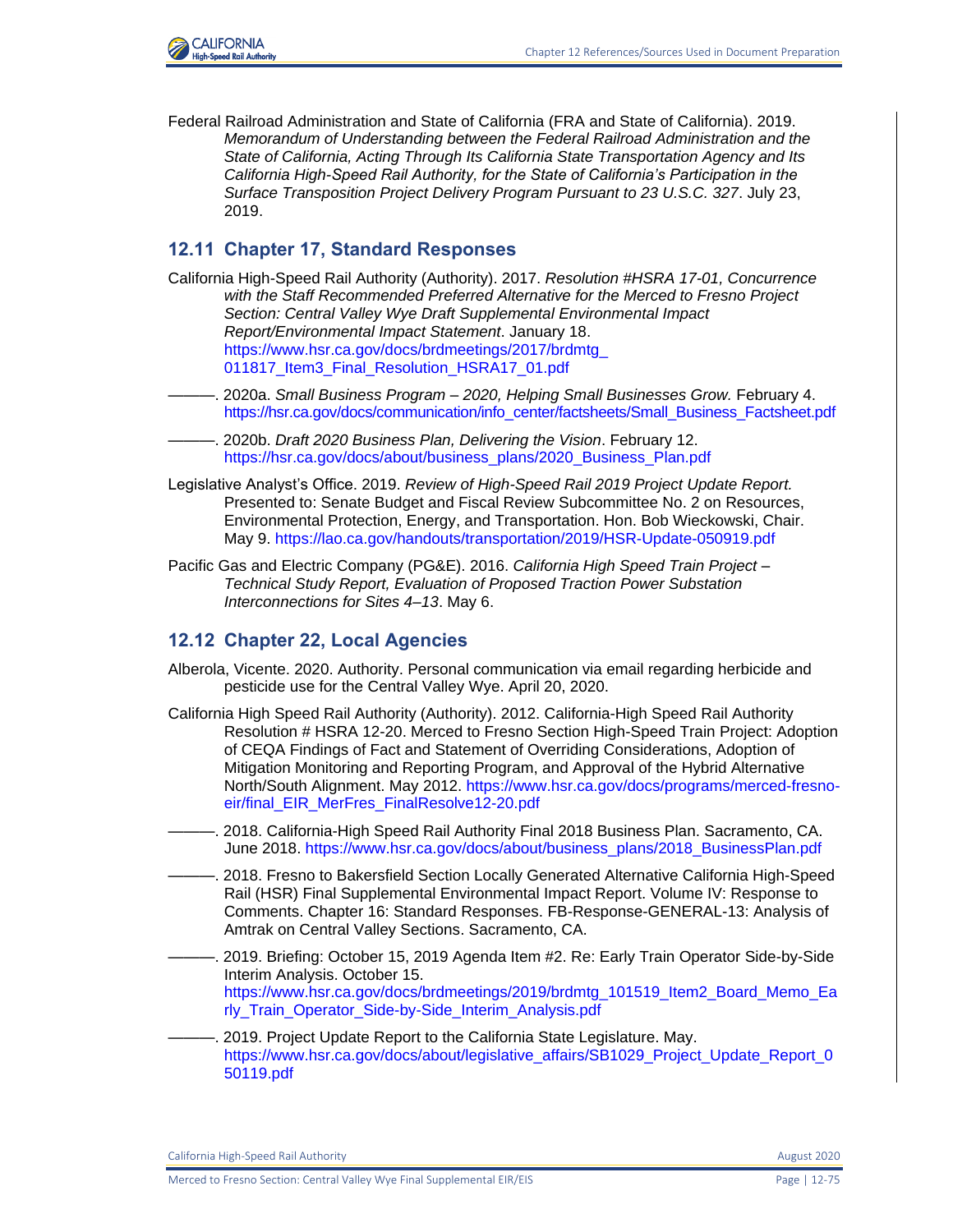

California High-Speed Rail Authority and Deutsche Bahn Engineering & Consulting, USA Inc. 2019. California High Speed Rail Side-By-Side Study Preliminary Qualitative Analysis - Board Presentation. October 15.

[https://www.hsr.ca.gov/docs/brdmeetings/2019/brdmtg\\_101519\\_Item2\\_PowerPoint\\_Early](https://www.hsr.ca.gov/docs/brdmeetings/2019/brdmtg_101519_Item2_PowerPoint_Early_Train_Operator_Side_by_Side_Interim_Analysis.pdf) Train Operator Side by Side Interim Analysis.pdf

- California Department of Transportation (Caltrans). 2020. *New Life for Old Stretch of 99*. [https://dot.ca.gov/programs/public-affairs/mile-marker/winter-2019-2020/new-life-for-old](https://dot.ca.gov/programs/public-affairs/mile-marker/winter-2019-2020/new-life-for-old-stretch-of-99)[stretch-of-99.](https://dot.ca.gov/programs/public-affairs/mile-marker/winter-2019-2020/new-life-for-old-stretch-of-99)
- Campbell, Robert and Murphey, Michael. 2020. Authority. Personal communication via email regarding construction processes for the Central Valley Wye. April 15, 2020.
- KPMG International. 2019. Merced Bakersfield Interim Service Proposal. Finance & Audit Committee Business Case Assessment Study Update. October 15. [https://www.hsr.ca.gov/docs/brdmeetings/2019/brdmtg\\_101519\\_FA\\_Update\\_on\\_Central](https://www.hsr.ca.gov/docs/brdmeetings/2019/brdmtg_101519_FA_Update_on_Central_Valley_Business_Case.pdf) Valley Business Case.pdf
- Lemley, Chad and Murphey, Michael. 2020. Authority and Parsons. Personal communication via email regarding construction processes for the Central Valley Wye. April 9, 2020.
- Parsons, Sharon. 2020. Authority. Personal communication via email regarding replacement housing, agricultural land and facility displacement, and groundwater rights. April 14, 2020.
- Robertson, Atiya. 2020. Authority. Personal communication via email regarding encroachment permits on Authority property, and associated contractor guidance. June 5, 2020.
- Schilder-Thomas, Susan and Murphey, Michael. 2020. Authority. Personal communication via email regarding construction processes for the Central Valley Wye. April 14, 2020.
- Traber, James. 2020a. Fagen Friedman & Fulfrost, LLP, Sacramento, CA. Personal communication via email on behalf of the Chowchilla Elementary School District, requesting clarifications from the Authority related to school bus routes with the Authority, including Gary Kennerley, Diana Gomez, Wai-on Siu, and Audrey Van. March 30, 2020.
- Traber, James. 2020b. Fagen Friedman & Fulfrost, LLP, Sacramento, CA. Personal communication via email on behalf of the Chowchilla Elementary School District, in response to a request from the Authority, providing additional information regarding school bus routes with the Authority, including Diana Gomez, Wai-on Siu, and Gary Kennerley. May 15, 2020.
- Traber, James. 2020c. Fagen Friedman & Fulfrost, LLP, Sacramento, CA. Personal communication via email on behalf of the Chowchilla Elementary School District, in response to a request from the Authority regarding transportation impacts with the Authority including Diana Gomez, Wai-on Siu, and Gary Kennerley. June 22, 2020.
- Siu, Wai-on, 2019. Authority. Personal communication via email responding to Chowchilla Elementary School District's request for information on impacts to Chowchilla Elementary School parcel impacts with James Traber, Fagen Friedman & Fulfrost, LLP. February 10, 2020.
- Siu, Wai-on, 2020. Authority. Personal communication via email responding to Chowchilla Elementary School District's request for a copy of the alignment map with Dr. Charles Martin, Chowchilla Elementary School District. February 10, 2020.

## **12.13 Chapter 23, Businesses and Organizations**

Alberola, Vicente. 2020. Authority. Personal communication via email regarding herbicide and pesticide use for the Central Valley Wye. April 20, 2020.